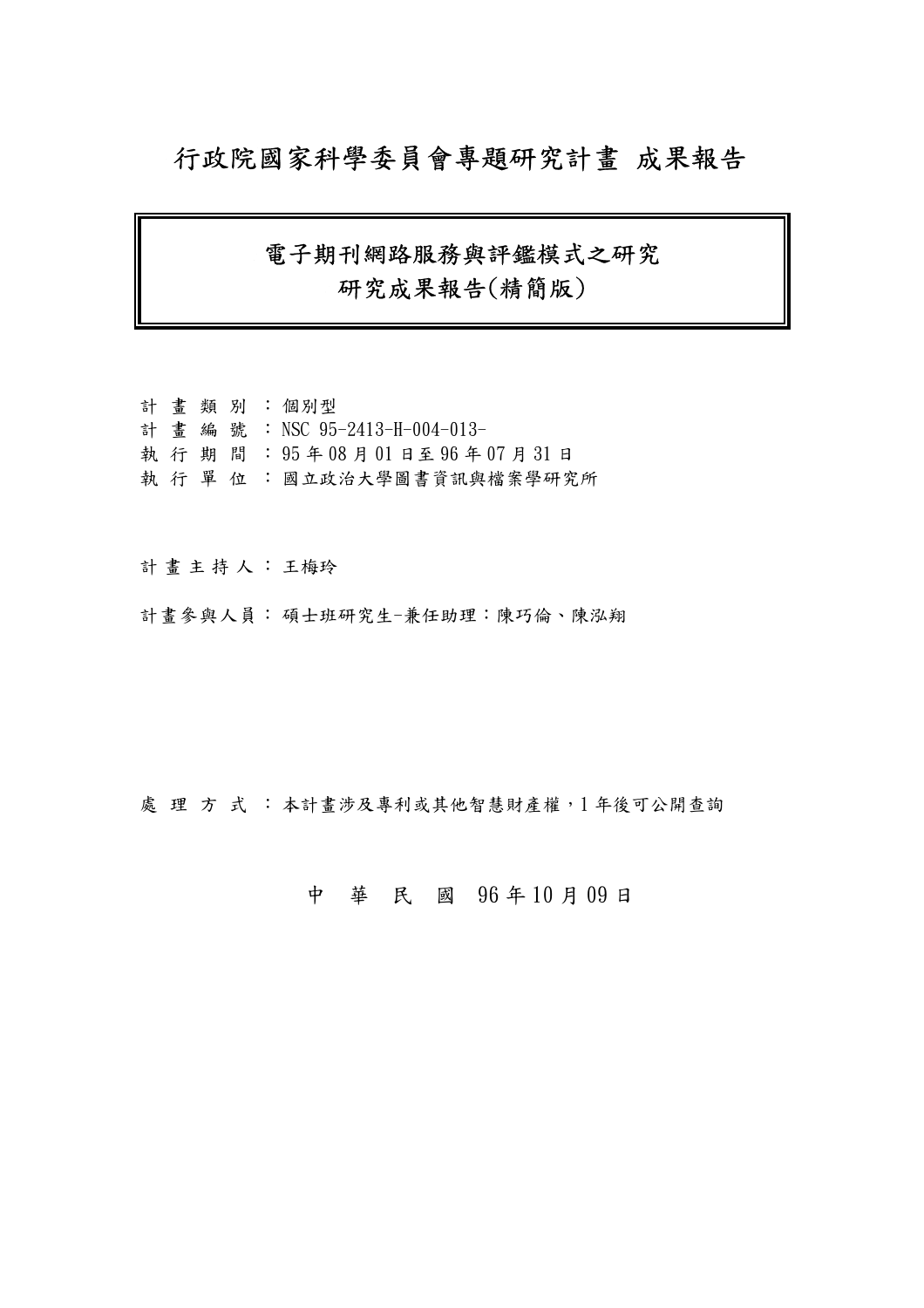# 電子期刊網路服務與評鑑模式之研究

A Study on Network Service Components and Evaluation Models of Electronic Journals

# 計畫主持人:王梅玲 研究助理:陳巧倫 陳泓翔

執行單位:國立政治大學圖書資訊與檔案學研究所

中華民國九十六年九月三十日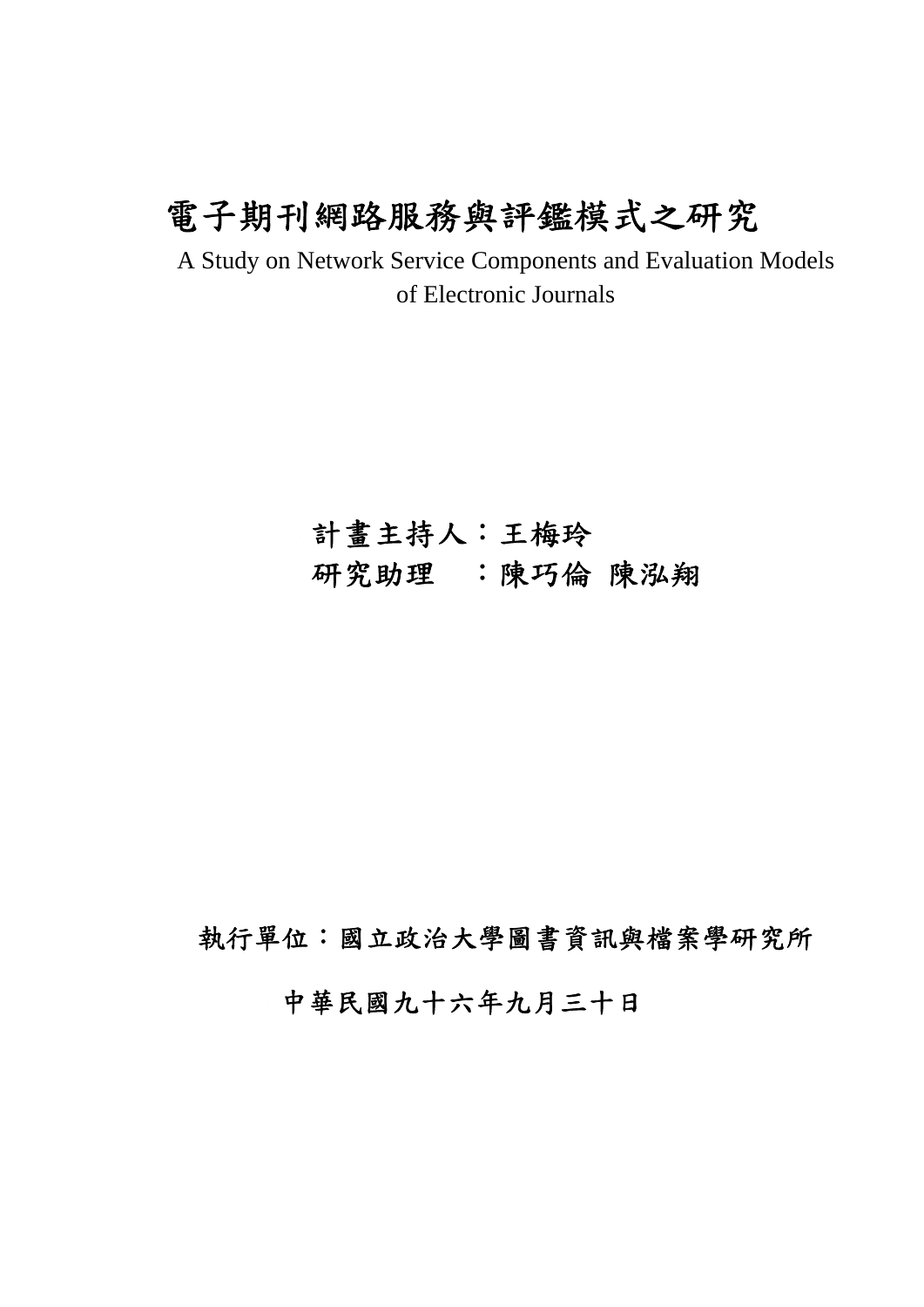# 電子期刊網路服務與評鑑模式之研究

計畫類別:∨個別型計畫 □整合型計畫 計畫編號: NSC95-2413-H-004-013 執行期間:95 年 08 月 01 日至 96 年 07 月 31 日

計畫主持人:王梅玲 研究助理 :陳巧倫、陳泓翔

本成果報告包括以下應繳交之附件:

□赴國外出差或研習心得報告一份

□赴大陸地區出差或研習心得報告一份

□出席國際學術會議心得報告及發表之論文各一份

□國際合作研究計畫國外研究報告書一份

執行單位:國立政治大學圖書資訊與檔案學研究所

中 華 民 國 九十六 年 九 月 三十 日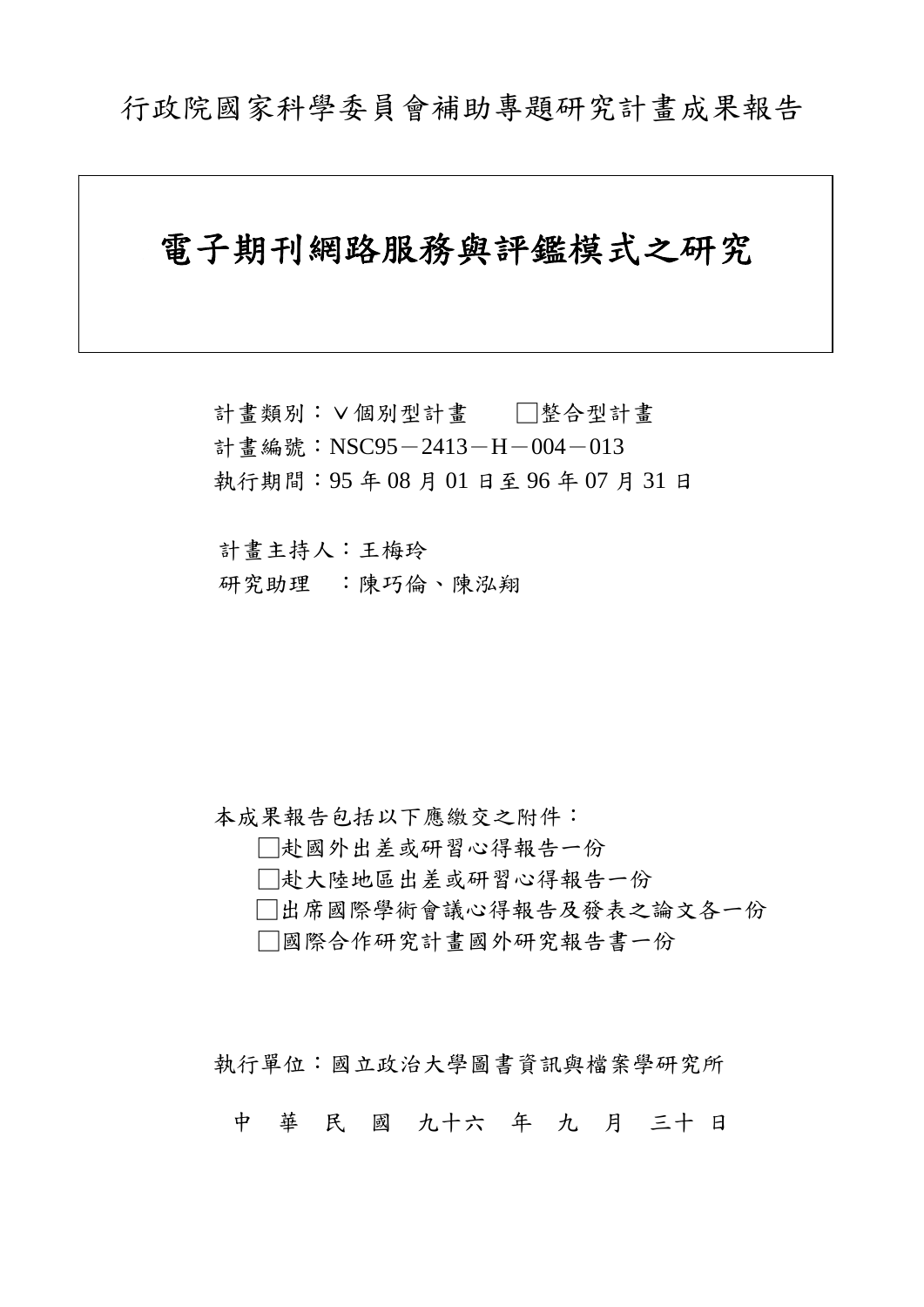## 電子期刊網路服務與評鑑模式之研究

## A Study on Evaluation Models of Electronic Journals

Network Service

## 摘要

關鍵詞:電子期刊、網路服務、電子期刊評鑑、網路服務評鑑

#### 中文摘要

電子期刊拜電腦科技與網際網路之賜,愈來愈受到使用者喜愛。電 子期刊管理由於藉由網路與電腦科技處理與傳遞,圖書館提供新的電子 期刊取用服務,俾便使用者可以完整取用電子期刊。電子期刊有了新模 式,亟待從網路服務觀探討。本研究旨在探討電子期刊網路服務要件與 評鑑模式,主要探求圖書館提供電子期刊服務包括哪些要件?誰在使用 電子期刊網路服務?這些新服務對使用者與研究機構帶來什麼影響?以 及如何評鑑其使用成效與品質。本計畫希望從探索電子期刊網路服務內 涵,而發展電子期刊評鑑方法與技術,包括評鑑架構、測量標準與評量 程序。本計書期待提供學術圖書館利用本研究評鑑模式,進行電子期刊 網路服務評鑑的資料蒐集、分析、統計,實施評鑑作業,以利圖書館管 理與服務。

本計劃研究目的包括:(1)研究圖書館提供電子期刊網路服務的要件與 服務形式。(2)探討電子期刊以網路服務、使用者與績效評鑑為主的評鑑方 法、測量標準、與評鑑工具。(3)建構網路服務為中心的電子期刊評鑑模式, 以作為圖書館實施電子期刊評鑑的根據。(4)探討台灣學術圖書館進行電子 期刊網路服務評鑑的現況。(5)探討電子期刊網路服務評鑑模式之實施以及 進行測試。本計畫以圖書館提供電子期刊網路服務為主,由於受限於人力 與資源,本研究以電子期刊資料庫為研究對象,而非單種電子期刊。以商 業性電子期刊資料庫系統與我國學術圖書館為研究範圍。

本研究採用焦點團體訪談與問卷調查法,建構電子期刊網路服務評鑑 模式,並成功應用在學術圖書館評鑑測試。本研究問卷調查顯示,我國學 術圖書館使用者經常使用下列電子期刊網路服務,如圖書館公用目錄、電 子期刊網頁清單、資料庫網頁、電子期刊資料庫介面服務等。使用者藉由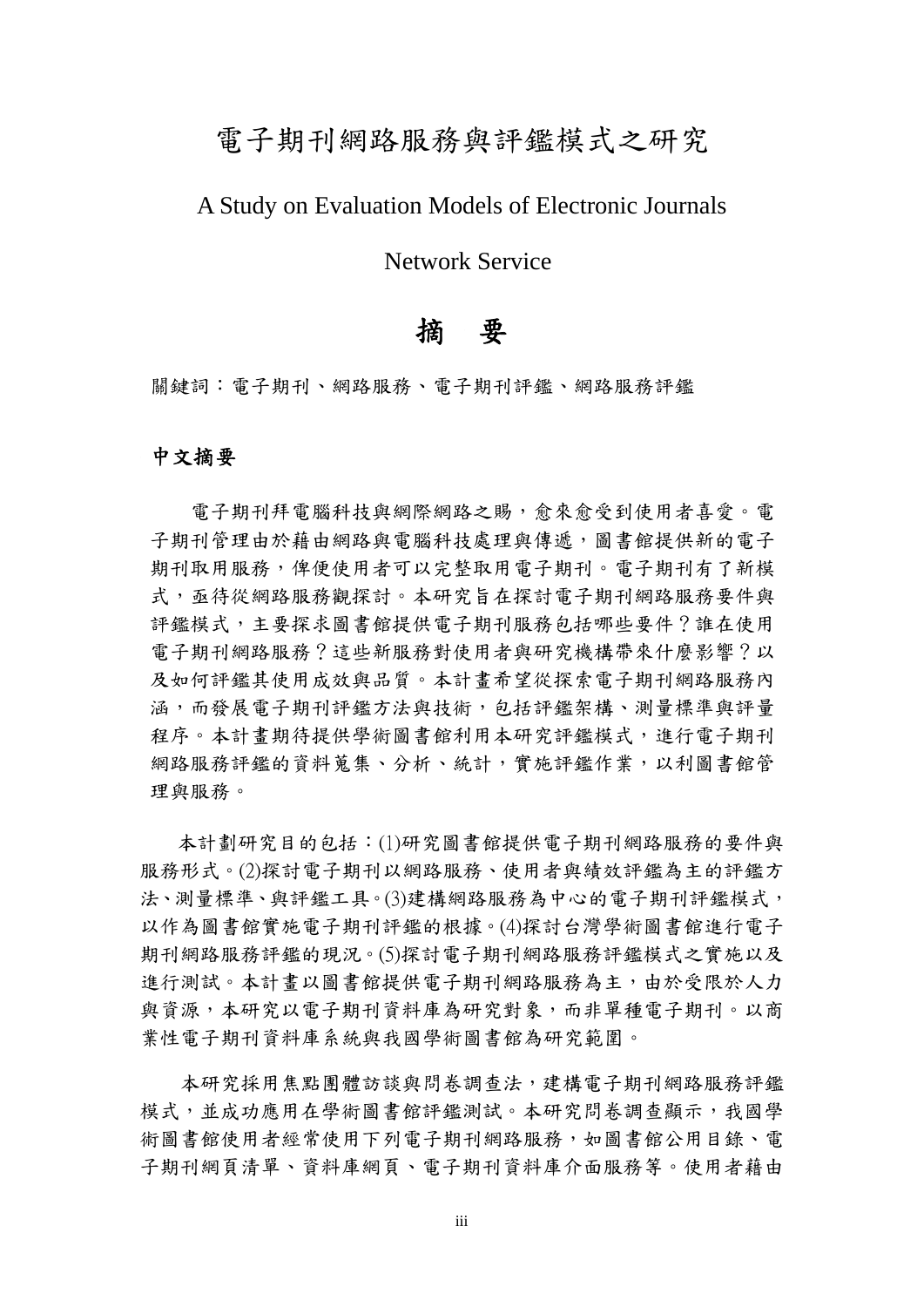網路服務並使用電子期刊資料庫各種豐富的資源,包括:全文期刊論文、 索引、摘要、目次、引用文獻連結等。本研究利用文獻探討、焦點團體訪 談法、與問卷調查證實了電子期刊的評鑑應以網路服務與使用者導向為原 則。並驗證 Bertot 與 McClure 網路要素模式確實應用在電子期刊評鑑,本 研究獲得電子期刊資源、電子期刊網路服務、與管理三大網路要素。

基於上述三大網路要素概念,本研究建構電子期刊網路服務評鑑模 式。電子期刊網路服務、與管理。 評鑑標的為電子期刊資料庫,而評鑑範圍以圖書館為主。電子期刊資源係 指電子期刊資料庫涵蓋的資源,包括全文期刊論文、索引、摘要、目次、 書目資料、引文連結等。電子期刊網路服務包括電子期刊網頁清單、圖書 館目錄、資料庫網頁、電子期刊資料庫檢索介面、與電子資源整合查詢。 電子期刊資料庫介面提供:瀏覽、簡易查詢、進階查詢、下載、個人化服 務、線上學習課程系統、電子教師指定參考書等功能。

本研究電子期刊網路服務評鑑測量準則採用電子計量法與使用者服 務品質兩種。電子期刊網路服務電子計量評鑑係藉由焦點團體訪談與問卷 調查獲得計量要件,包括:成本、資源、使用量、使用績效四構面、23 項 指標。依使用者對資料庫滿意度評鑑,電子期刊網路服務使用者滿意度評 鑑準則包括資料庫實用性、資料品質、資料庫介面三構面、21 個指標。

本研究進行模式應用測試並分二部份進行。首先,依據前述電子期刊 網路服務電子計量評鑑模式測試,以 X 大學圖書館為實施對象,從該館挑 選統計資料較為齊全的 10 種電子期刊資料庫進行測試。依據本研究電子 期刊網路服務計量評鑑模式與指標,蒐集 X 大學圖書館 10 種電子期刊資 料庫之 2006 年相關統計與數據。

其次進行第二部分應用測試,以 X 大學圖書館所採購之電子期刊資料 庫為對象,邀請該校教師與研究生在使用電子期刊資料庫後進行評鑑。依 據建構的電子期刊網路服務使用者滿意度評鑑模式與指標進行問卷調 查,蒐集電子期刊網路服務使用者評鑑資料。最後將 X 大學圖書館 7 種電 子期刊資料庫網路服務評鑑資料分析整理測試結果,分從計量評鑑,使用 者滿意度評鑑,與總體評鑑三方面將評鑑結果排名列表,以為電子期刊網 路服務評鑑總結成果。從模式建構與應用測試,本研究提出電子期刊網路 服務評鑑方法、測量標準與評鑑應用程序,最後並提出總結與建議。

iv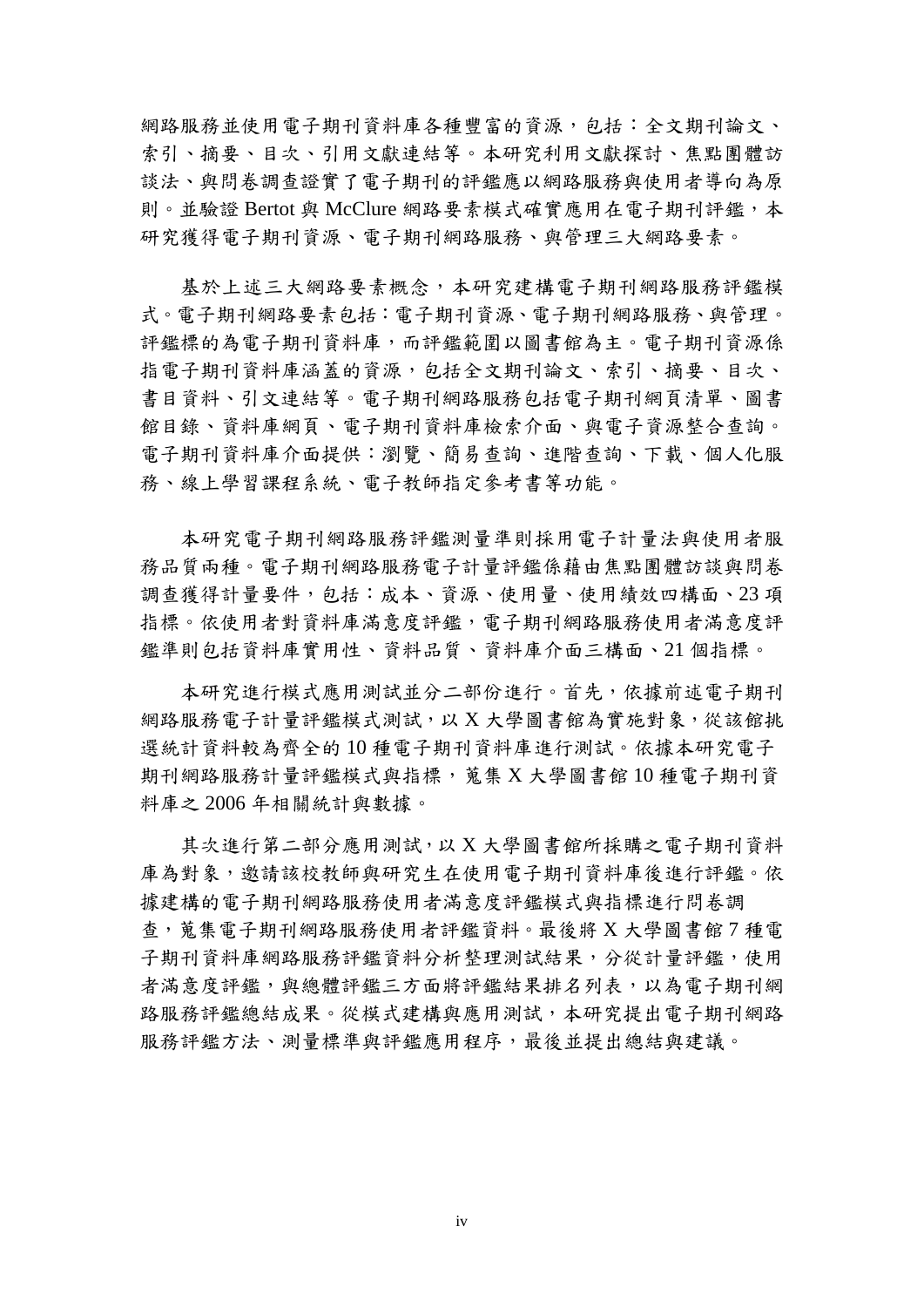#### **Abstract**

### Keywords: Electronic Journals, Network Services, Evaluation of Electronic Journals, Evaluation of Network Services

As information and communication technologies make progress, there are many e-journals provided by academic libraries. Scholars, faculties and students are very much like e-journals because it is convenient to access full-text articles of e-journals from web. The new model of e-journals has been gradually developed. As e-journals are delivered through computer and network, it is worthy of being studied with new model based on network services components. It is important to study on network services components and evaluation model of e-journals.

The project mainly studies on network services components and evaluation model of e-journals. It has five goals as follows: (a) to study network services and network components of e-journals (b) to study the evaluation of e-journals based on network services centered, covering evaluation methods, measurement criteria and evaluation tools. (c) to construct the framework of evaluation of e-journals based on network services centered, and to assist libraries to plan and implement e-journals evaluation. (d) to achieve to library managers and superiors to understand e-journals services and management, and to allocate adequate budgets and resources on e-journals collection and services. (e) to testify the evaluation model of e-journals network services and to construct the evaluation process for implementation.

The study was conducted at Taiwan academic libraries in 2007. The researcher developed a evaluation model of e-journals network services with methods of focus group interviews and questionnaire surveys. The model is based on network components and evaluation measures. The network components cover e-journals resources, information services, and management, meanwhile, the two evaluation measures are e-metrics and service quality.

The researcher constructs a evaluation model of e-journals network services which are composed of e-journal e-metrics and users' service quality. The e-journals e-metrics evaluation part includes cost, resources, usage, and performance four facets with 23 indicators. The e-journals users' service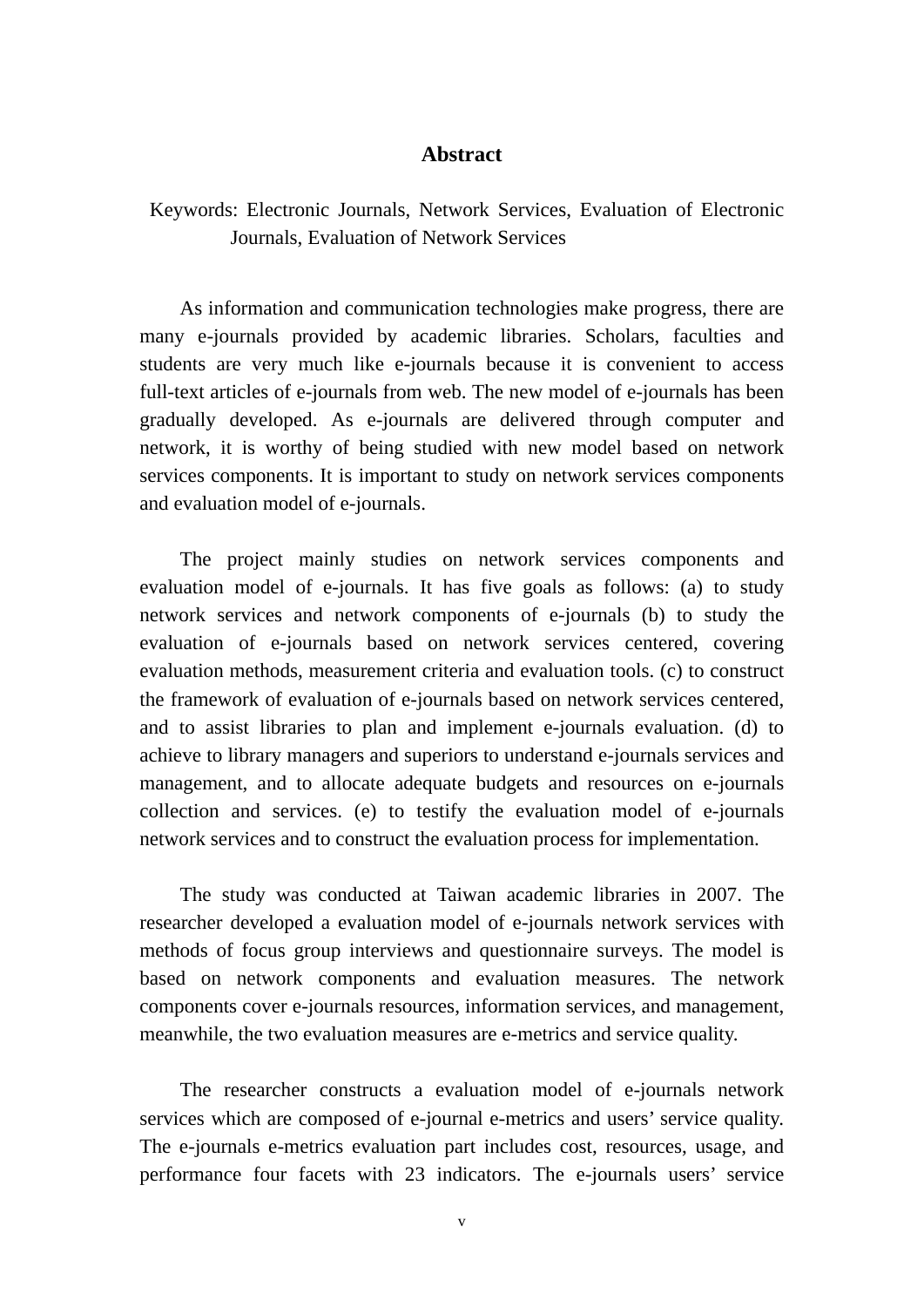quality evaluation part includes e-journals databases usability, database quality, and database interface three facets with 21 indicators.

After constructing the evaluation model of e-journal network services, the researcher chose an university library to implement the model. The evaluation procedure was developed, the researcher used 10 e-journals databases to testify the e-metrics model and conducted a 28 users' surveys to testify users' service quality. In conclusion, the evaluation model of e-journals network services was conducted, and testified in the study, finally the researcher made suggestions.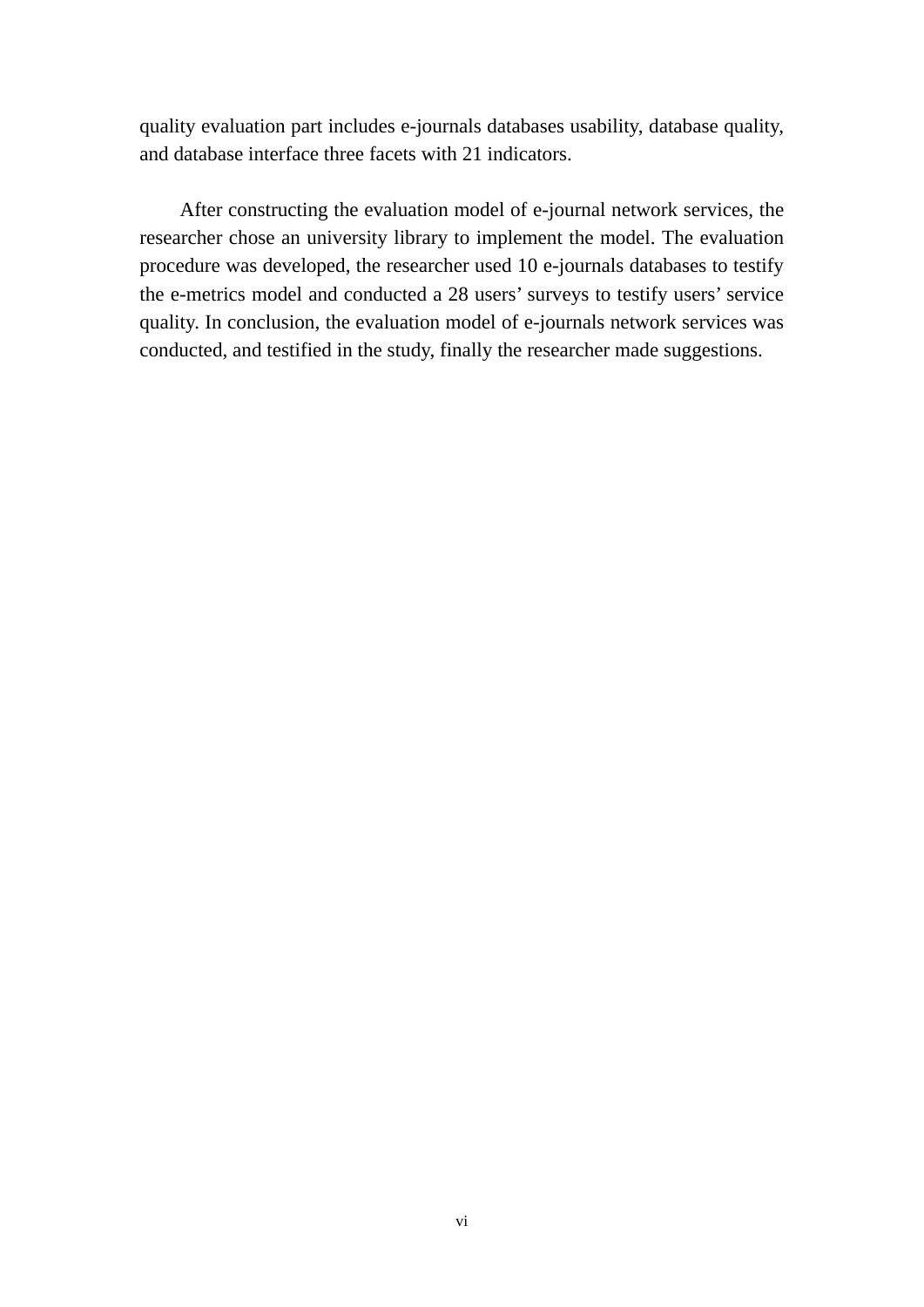### 目次

### 第一章、 緒論

| 第一節、研究背景與動機   |  |
|---------------|--|
| 第二節、研究目的與研究範圍 |  |
| 第三節、研究方法與步驟   |  |
| 第四節、名詞解釋      |  |

### 第二章、 文獻探討

| 第一節、電子期刊出版與使用 |  |
|---------------|--|
|---------------|--|

第二節、數位資源與網路服務評鑑 13

第三節、電子期刊評鑑 19

### 第三章、 研究設計與實施

| 第一節、研究架構    | 35 |
|-------------|----|
| 第二節、研究方法與步驟 | 37 |
| 第三節、研究設計    | 39 |
| 第四節、研究對象與實施 | 40 |

#### 第四章、 焦點團體訪談的研討

| 第一節、焦點團體研究方法 |  |
|--------------|--|
|--------------|--|

- 第二節、焦點團體法實施程序 43
- 第三節、焦點團體訪談研討之分析 46
- 第四節、教師深度訪談研討之分析 55
- 第五節、電子期刊網路服務模式草案 61

## 第五章、 第五章問卷資料分析與討論

| 第一節、基本資料分析             | 65 |
|------------------------|----|
| 第二節、大學圖書館電子期刊網路服務現況之分析 | 68 |
| 第三節、電子期刊網路服務計量評鑑模式之分析  | 74 |
| 第四節、電子期刊網路服務使用者評鑑模式之分析 | 76 |
| 第五節、小結                 | 78 |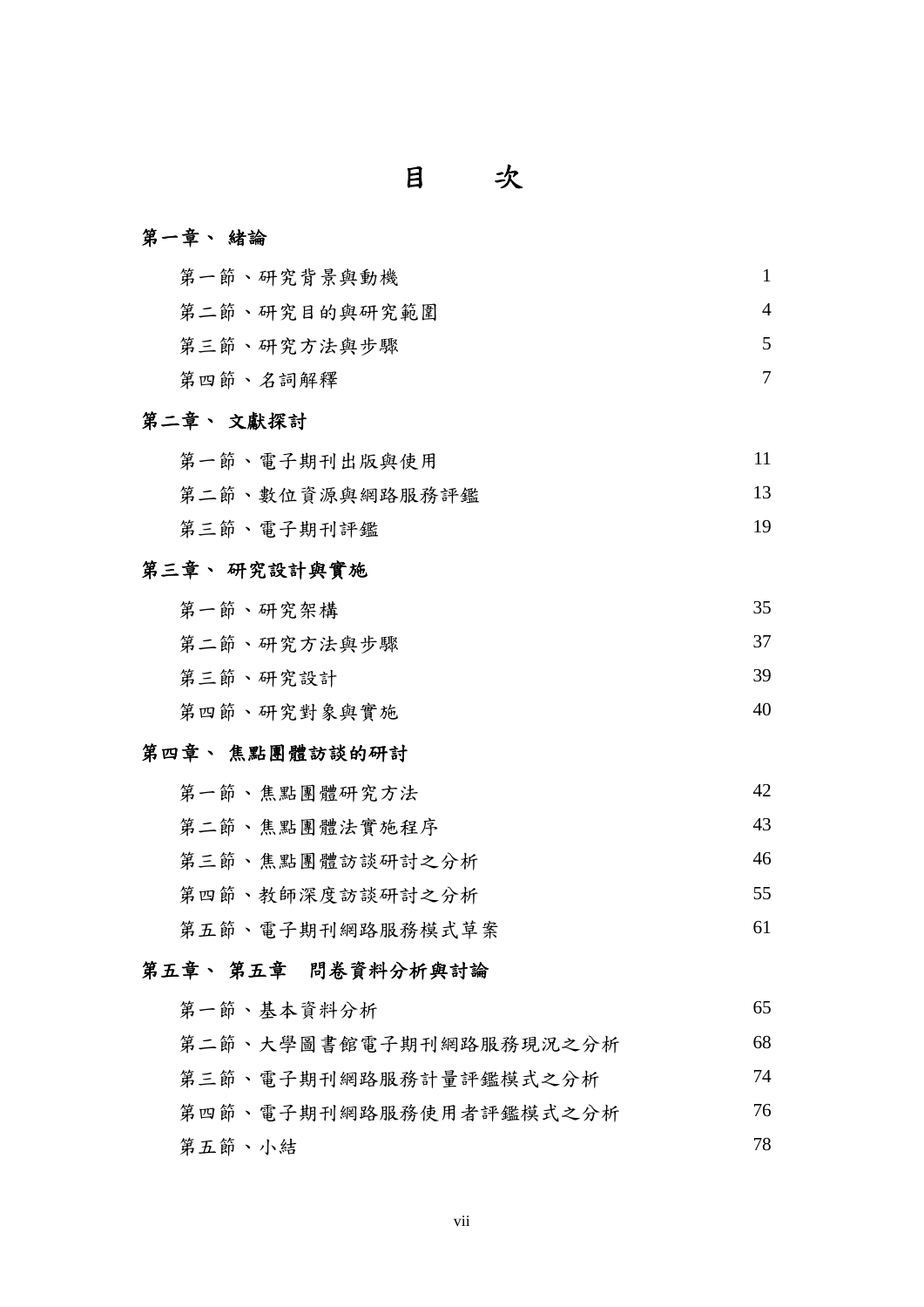## 第六章、 電子期刊網路服務評鑑模式測試與討論

| 第一節、評鑑模式建構             | 81  |
|------------------------|-----|
| 第二節、電子期刊網路服務電子計量評鑑應用測試 | 84  |
| 第三節、電子期刊網路服務使用者評鑑應用測試  | 96  |
| 第四節、 綜合討論              | 105 |

## 第七章、 結論與建議

- 第一節、結論 108
- 第二節、建議 115

## 參考書目

| 一、中文 | 117 |
|------|-----|
| 二、西文 | 120 |

#### 附錄

| 附錄一、電子期刊網路服務與評鑑焦點團體訪談邀請函  | 135 |
|---------------------------|-----|
| 附錄二、電子期刊網路服務與評鑑焦點團體訪談討論題綱 | 136 |
| 附錄三、電子期刊網路服務與評鑑訪談邀請函      | 142 |
| 附錄四、電子期刊網路服務與評鑑訪談大綱       | 143 |
| 附錄五、第一場焦點團體訪談會議紀錄         | 149 |
| 附錄六、第二次焦點團體訪談會議紀錄         | 158 |
| 附錄七、 電子期刊網路服務與評鑑模式」調查問卷   | 168 |
| 附錄八、電子期刊與網路服務評鑑問卷發放名單     | 174 |
| 附錄九、X大學圖書館電子期刊服務使用者評鑑調查問卷 | 178 |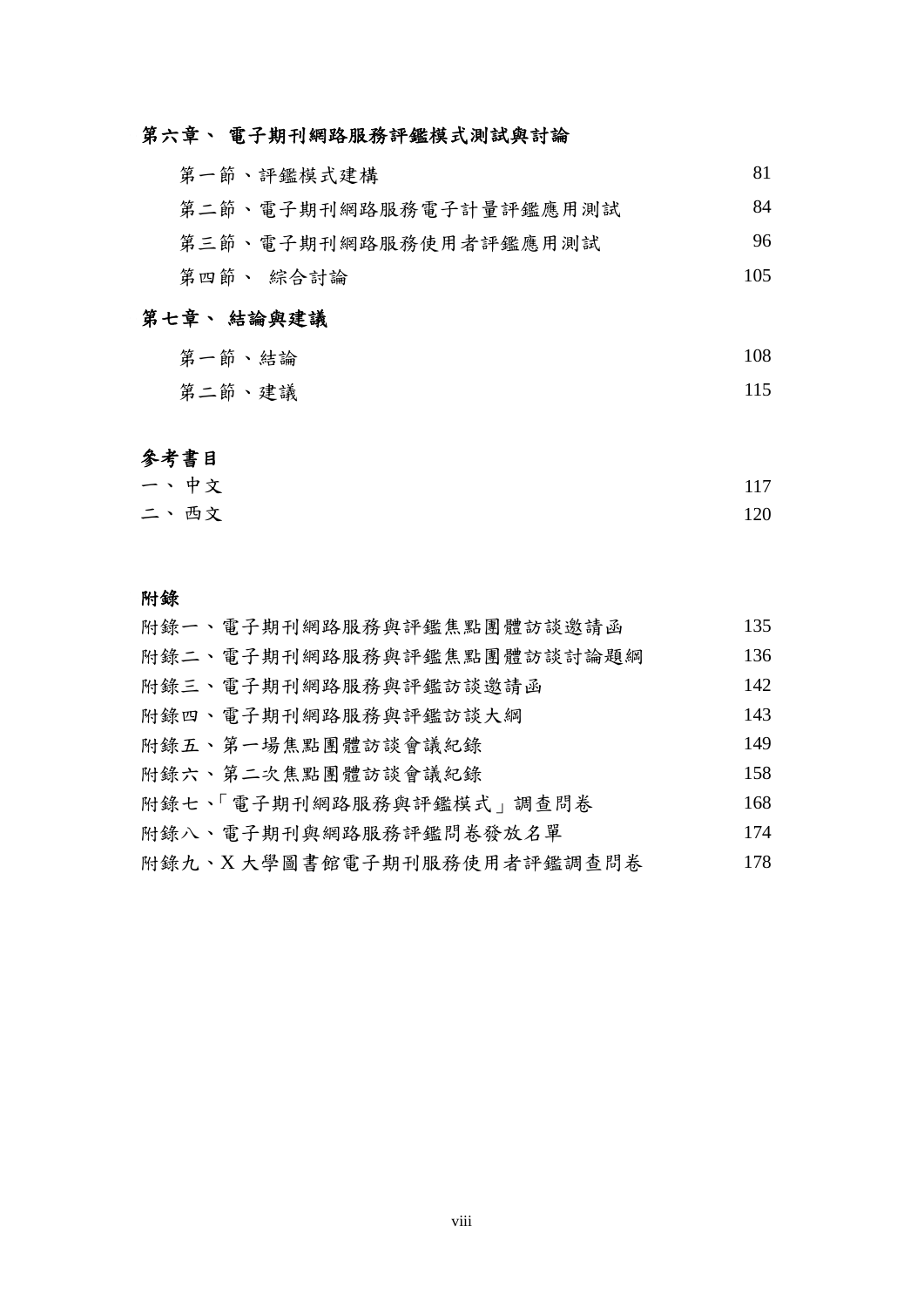# 圖表目次

| 圖 3-1  | 研究架構圖               | 36  |
|--------|---------------------|-----|
| 圖 6-1  | 電子期刊網路服務評鑑模式圖       | 82  |
| 圖 7-1  | 電子期刊網路服務評鑑模式圖       | 111 |
| 表 3-1  | 問卷寄發對象統計表           | 41  |
| 表 4-1  | 第一場焦點團體成員基本資料       | 45  |
| 表 4-2  | 第二場焦點團體成員基本資料       | 46  |
| 表 4-3  | 焦點團體訪談者資料統計         | 47  |
| 表 4-4  | 電子期刊網路服務範圍成員意見表     | 50  |
| 表 4-5  | 訪談教師背景表             | 55  |
| 表 4-6  | 教師對電子期刊網路服務意見表      | 59  |
| 表 4-7  | 電子期刊網路服務統計表         | 61  |
| 表 4-8  | 電子期刊網路服務計量評鑑統計表     | 62  |
| 表 4-9  | 電子期刊網路服務使用評鑑表       | 63  |
| 表 4-10 | 電子期刊資料庫使用介面滿意度指標統計表 | 64  |
| 表 5-1  | 基本資料表               | 67  |
| 表 5-2  | 書刊與電子資料庫經費統計表       | 68  |
| 表 5-3  | 電子期刊引進的時間表          | 69  |
| 表 5-4  | 各館電子期刊總數統計表         | 70  |
| 表 5-5  | 各館電子期刊資料庫總數統計表      | 70  |
| 表 5-6  | 電子期刊資料庫經費表          | 71  |
| 表 5-7  | 電子期刊的網路服務統計表        | 71  |
| 表 5-8  | 電子期刊資料庫檢索介面功能設計表    | 72  |
| 表 5-9  | 是否使用資料庫廠商提供之統計表     | 73  |
| 表 5-10 | 資料庫廠商提供電子期刊使用統計表    | 73  |
| 表 5-11 | 其他資料庫廠商提供電子期刊使用統計表  | 73  |
| 表 5-12 | 電子期刊評鑑看法表           | 74  |
| 表 5-13 | 電子期刊評鑑模式的考量要項表      | 75  |
| 表 5-14 | 利用電子計量進行電子期刊評鑑的看法表  | 75  |
| 表 5-15 | 電子期刊計量評鑑指標統計表       | 75  |
| 表 5-16 | 使用者滿意度調查進行電子期刊評鑑意見表 | 77  |
| 表 5-17 | 電子期刊使用者滿意度評鑑指標之分析表  | 77  |
| 表 5-18 | 電子期刊網路服務計量評鑑模式表     | 78  |
| 表 5-19 | 電子期刊網路服務使用者滿意度評鑑模式表 | 79  |
| 表 6-1  | 電子期刊網路服務計量評鑑及指標表    | 83  |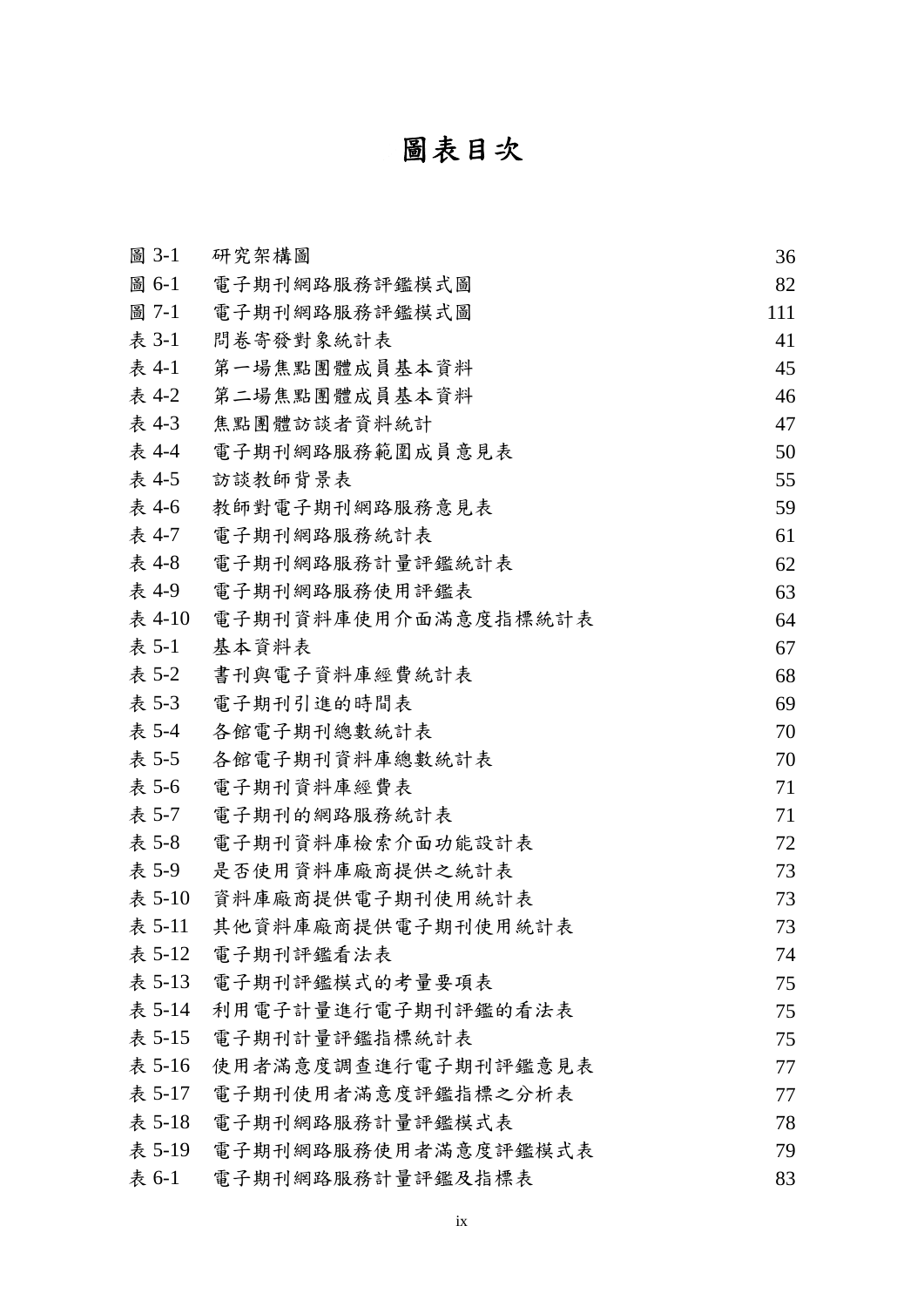| 表 6-2  | 電子期刊網路服務使用者評鑑及指標表           | 83  |
|--------|-----------------------------|-----|
| 表 6-3  | 電子期刊資料庫統計報表採用 COUNTER 標準一覽表 | 85  |
| 表 6-4  | 政治大學圖書館電子期刊網路服務電子計量評鑑表      | 92  |
| 表 6-5  | 資料庫使用者基本資料表                 | 96  |
| 表 6-6  | 資料庫使用頻率統計表                  | 97  |
| 表 6-7  | 資料庫使用地點統計表                  | 97  |
| 表 6-8  | 資料庫使用管道統計表                  | 98  |
| 表 6-9  | 資料庫使用功能統計表                  | 99  |
| 表 6-10 | 使用者對電子期刊資料庫的使用者滿意度統計表       | 103 |
| 表 6-11 | 電子期刊資料庫使用者總體滿意分數表           | 105 |
| 表 6-12 | 電子期刊網路服務評鑑測試資料表             | 105 |
| 表 6-13 | 資料庫評比一覽表                    | 107 |
| 表 7-1  | 電子期刊網路服務計量評鑑及指標表            | 112 |
| 表 7-2  | 電子期刊網路服務使用者評鑑及指標表           | 112 |
| 表 7-3  | 電子期刊網路服務評鑑模式測試資料表           | 114 |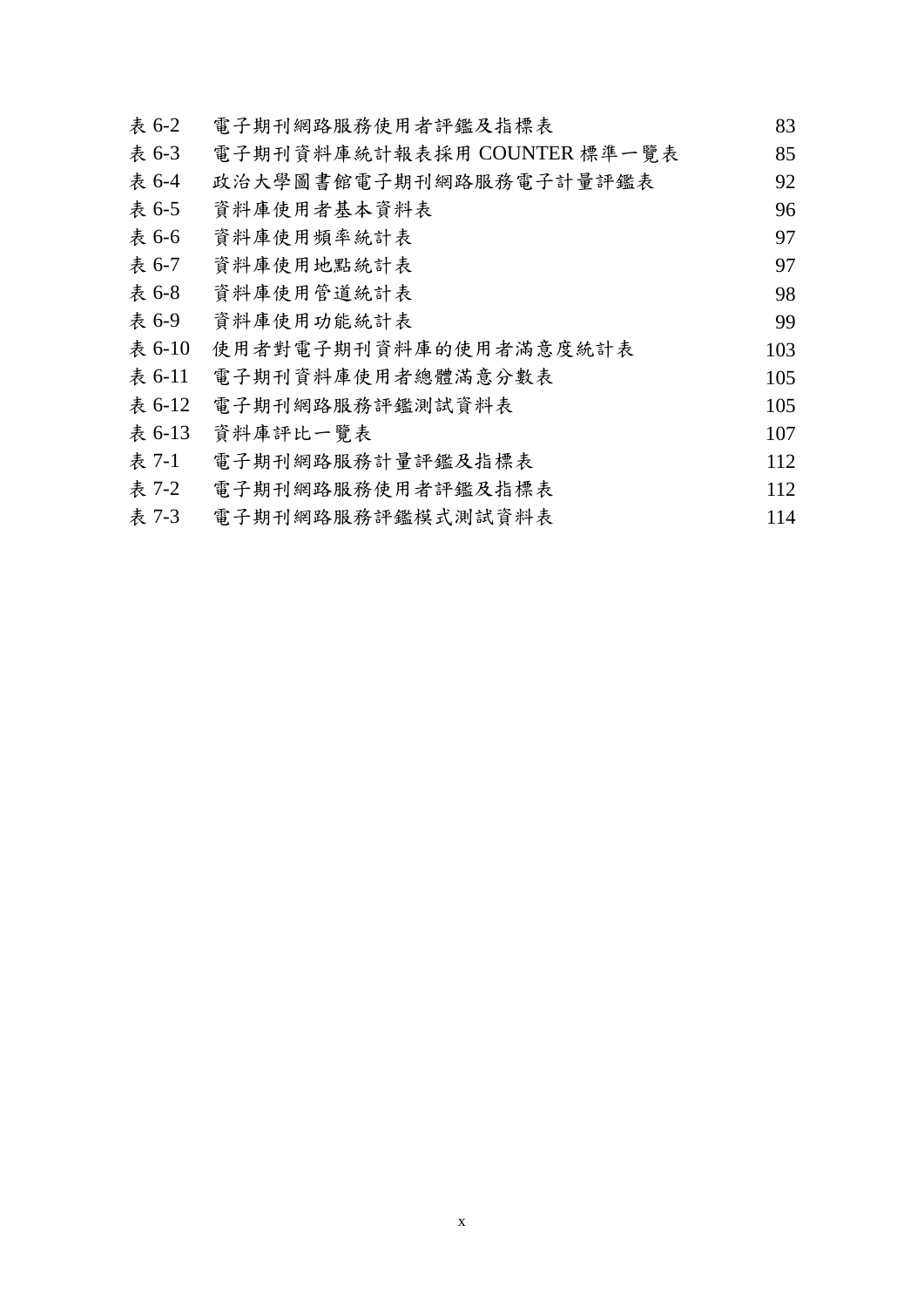## 第一章緒論

## 第一節 研究背景與動機

電子期刊(Electronic Journals)拜電腦科技與網際網路之賜,自 1990年 代初期的二、三十種如今大規模出版,帶給出版社、代理商與資料庫供應 商無限商機。一般將其定義為凡是透過電腦與網路取用而意欲連續不斷發 行的電子資源;同義詞有 Online Journals、Electronic Serials、Electronic Periodicals、Zines、e-zines、Webzines;包括遠端取用與直接取用電子期刊。 電子期刊愈來愈受到使用者喜愛,Peter Boyce 等人研究電子期刊使用與閱 讀行為,發現科學家大量閱讀紙本期刊、電子期刊、預印本網站、全文資 料庫,並且期刊閱讀使用行為逐年改變,(註1)顯見電子期刊傳播力正逐年 增加。

電子期刊必須透過電腦與網路傳遞,與紙本期刊大不相同,受到網路 影響而出現下列特質:(1)提供使用者網路取用。(2)網路提供全文期刊論 文,而呈現 PDF 或 HTML、SGML、XML 多種格式。(3)提供多媒體物件、 資料檔與其他輔助資料。(4)匯集出版品。(5)具備可檢索性,電子期刊資料 庫提供瀏覽、查詢、網路引擎等功能查詢。(6)具連結性,包括從外部資料 庫期刊間,論文間連結,如從資料庫連向外部論文、電子期刊內部連結、 從論文到論文連結、從論文與引文連向其他資訊、與其他電子資源連結、 從論文連向資料庫。(7)提供互動性與客製化服務。(8)電子期刊有不穩定與 部分內容無法取用問題。(9)電子期刊出版社不保障過期期刊數位典藏,所 以有長期取用與數位典藏問題 (註2)。

電子期刊出版生態改變了;紙本期刊時代包括:作者、出版社、圖書 館、讀者,而電子期刊世界包括:期刊代理商、期刊出版社、出版品建置 典藏/再出版服務、匯集資料庫代理商、電子期刊管理系統公司(如 EBSCO Electronic Journal Services、TDNet、Serials Solutions)、連結處理服務公司 (Link Resolver Services)、整合檢索服務公司、索引摘要服務公司、書目供 應中心等。

圖書館為了使用者提供新的電子期刊取用服務,包括網頁期刊清單、 圖書館目錄、線上課程傳遞系統、俾便使用者完整取用電子期刊。圖書館 建立與維護電子期刊傳遞系統,包括圖書館目錄與電子期刊網站系統。另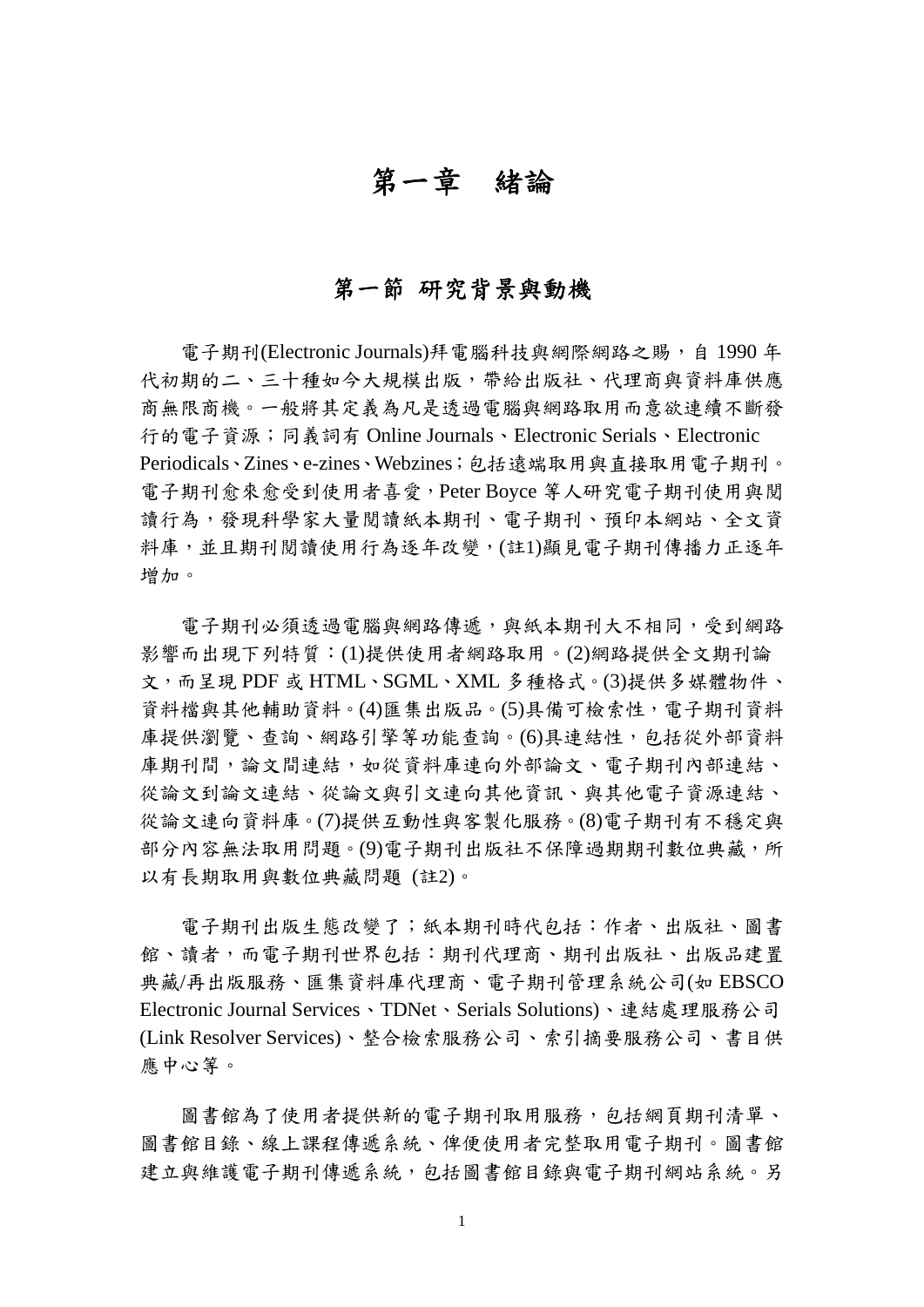一方面,圖書館提供客製化、有目標、與遠端的電子期刊服務,包括:(1) 吸引資訊使用與促進行銷:提供吸引人的網頁設計。(2)進行圖書館電子期 刊利用教育研習會、工作坊。(3)提供技術協助困難查找的使用者:館員服 務、線上服務(同步/非同步)、Q&A 解答、網路教學。(4)對圖書館來館使 用者提供現場服務。(註3)

這些電子期刊管理與服務新模式引發問題:(1)電子期刊採購的是使用 權,不再是擁有與典藏權。(2)電子期刊管理包括多層級:從資料庫到期刊 刊名到卷期到論文。(3)如何從紙本期刊典範移轉至電子期刊;從以期刊刊 名移轉至論文服務基礎。(4)網路系統會不會使圖書館與出版社中介者消 失?會出現什麼樣的新中介者?

Lynch Clifford 談到:「網路對於期刊的連續性質帶來了新意義」。(註4) 電子期刊大量引進學術圖書館並發生巨大的衝擊,美國 Drexel University Library 重視電子期刊, 在 2002 年開始減訂紙本期刊從 1,700 種減為 370 種,而大量增訂電子期刊至 8,600 種。(註5)該校研究發現圖書館對於電子 期刊與紙本期刊的管理方式大不相同,從資訊基礎建設、行政管理、技術 服務、閱覽服務、教學指定參考、文件傳遞服務、資訊服務等各項服務, 均發生改變。電子期刊帶給了圖書館全新作業方式,必須納入電腦與網路 資訊基礎建設及資訊系統新元素,重新探討期刊管理與服務新模式 (註6)。

期刊傳統評鑑常以館藏發展為主,但電子期刊評鑑有不同考量,除了 考慮讀者要求、期刊本身價值評估、圖書館處理方式外;尚牽涉期刊內容、 期刊價格、期刊使用、資訊基礎建設。目前已有若干電子期刊評鑑研究, 但構想分歧,有從電子期刊代理商選擇;有從期刊評鑑基準;有從使用導 向評鑑;有從館藏導向評鑑;有從經濟計量評鑑,尚缺乏一套有系統的電 子期刊評鑑架構。電子期刊管理與服務成本很高,圖書館在決定購買時通 常需要考量其成本效益,以便有限資源能得到最有效的運用,所以電子期 刊評估十分重要,卻遲遲未能發展出適當的評估方法,傳統的評估方法又 無法適用。

1992 年網際網路興起之後,圖書館提供許多的網路服務與資源,並且 投資許多電子資料的經費。如今圖書館已形成豐富的網路環境並提供多元 網路服務與資源。在研究網路服務與資源首先要了解其定義與內涵,目前 看法尚未一致,但大致同意網路服務包括:數位參考、館際合作、線上教 育,網路資源包括:電子書、電子期刊、資料庫與線上教育等 (註7)。

網路服務與資源使用與評鑑成為新討論議題,在評鑑網路服務與資源 時,首先要認識網路環境不同於從前。網路服務與資源評鑑範圍涵蓋: (1)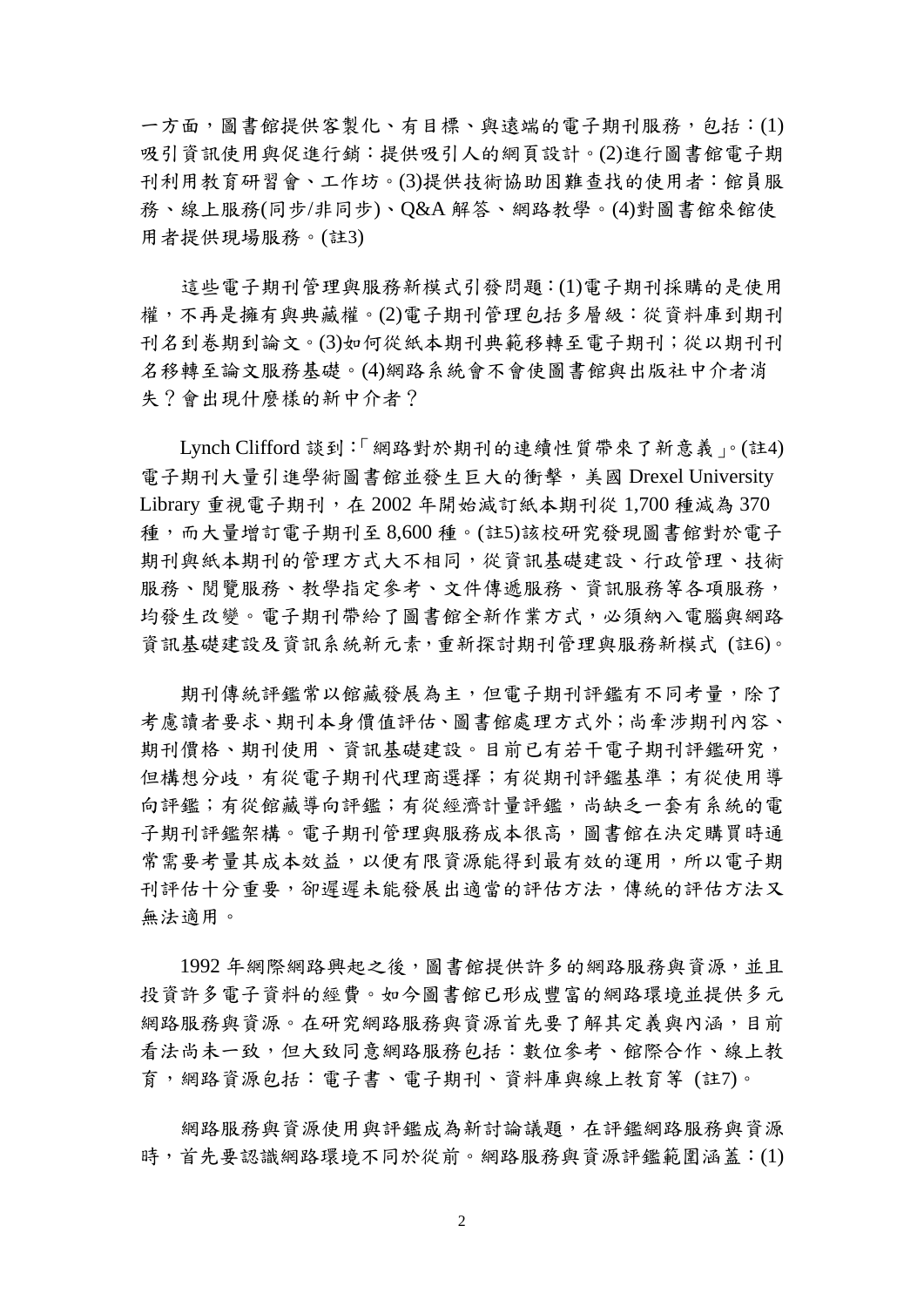網路服務與網路資源的取用、使用、可及性。(2)發展非 Internet 與 Internet 取用服務與資源。(3)網路服務與資源的管理。(4)網路服務與資源的品質的 評鑑。(5)資源分配與提供網路服務與資源。(6)決定如何有效益與有效率提 供傳統與網路服務與資源 (註8)。

Bertot 與 McClure 研究網路服務與資源評鑑,提出網路要素模式 (Network Component Model),係由不同的網路服務與資源構面作為評估指 標,對資訊服務與資源提供架構描述。此模式提供了網路評估要件與網路 要素兩種構面觀念,交互評估服務品質與效能。網路要件(Network Component)包括技術基礎建設(Technical Infrastructure)、資訊內容 (Information Content)、資訊服務(Information Services)、支援(Support)與管 理(Management)。

Charles R. McClure  $\&$   $\langle$  1996 National Survey of Public Libraries and the Internet: Progress and Issues: Final Report 〉報告中,建議良好網路服務品 質包括若干要件:(1)技術基礎建設:包括電腦軟體、硬體、設備、通訊線 與網路技術建設。(2)資訊內容:網路提供資訊資源。(3)資訊服務:提供服 務幫助使用者完成其活動需要。(4)支援:協助與支援服務,幫助使用者利 用網路達到最佳使用。(5)管理:人力資源、行政管理、規劃與網路經費管 理。(註9)網路評估準則(Network Evaluation Criteria)包括資料範圍 (Extensiveness)、效率性(Efficiency)、有效性(Effectiveness)、服務品質 (Service Quality)、影響力(Impact)、實用性(Usefulness)和採納性(Adoption) (註10)。

網路資源與服務的分析與評估的構面基於成本、輸出有不同方法,包 括:使用者滿意度;績效指標(效率與效益);成果與影響。評鑑方法常有 下列四類:輸出評鑑(Output Assessment)、績效評鑑(Performance Assessment)、服務品質評鑑(Service Quality Assessment)、成果評鑑 (Outcomes Assessment)、以及平衡計分卡(Balanced Scorecard) (註11)。

傳統期刊管理評鑑多以期刊館藏發展、期刊價格、期刊使用量來考 量,但電子期刊評鑑則無法像傳統考量單一期刊採購、館藏發展或從單一 期刊使用量來評鑑期刊使用率。Gorman 與 Miller 主張面對新環境的館藏 發展需要新的評鑑方法,並要考慮電子環境的四項影響:遠端檢索的需 求、匯集電子資源(Aggregated Resources)、館藏數位化、與電子資源的支 出。未來研發的電子期刊評鑑架構必須考量網路環境,因此可以應用電子 資源評鑑與電子計量方法 (註12)。

電子期刊常透過匯集資料庫代理商購買成套的電子期刊資料庫。電子

3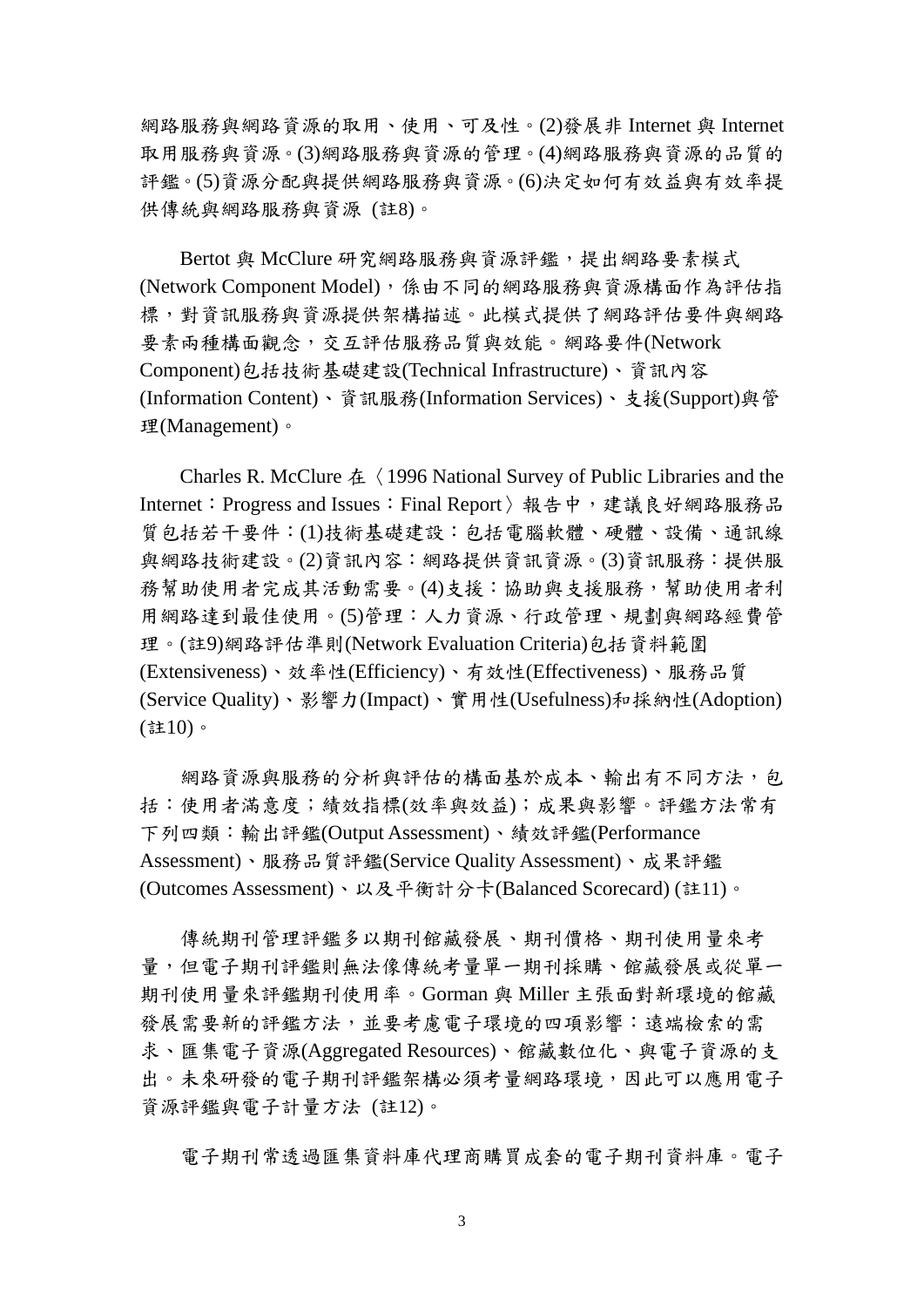期刊須透過電腦與網路傳遞,所以除了期刊內容、經費成本、尚要考慮網 路要件,如技術架構、資訊服務、廠商支援與管理。電子期刊評鑑多採用 績效評鑑或成就評量,在選取評鑑標準,常考慮資料範圍、效率性、有效 性、使用性等,利用網路收集使用資料作為資料蒐集、分析與報告基礎。

美國研究圖書館學會(Association of Research Libraries,簡稱 ARL)從 2000 年 5 月至 2001 年 12 月進行電子資源電子計量計畫(E-Metrics Project),但未針對電子期刊單獨評鑑。如今電子期刊受到使用者與學者專 家喜愛,是圖書館網路服務中重要資源,圖書館也花費許多經費與人員在 電子期刊採購、管理與服務,所以電子期刊網路服務與評鑑是值得探討。

電子期刊與紙本期刊不同,紙本期刊時代是以單一期刊為中心,電子 期刊以期刊資料庫來考量,而且與網路服務息息相關。電子期刊形成管理 與服務的新典範,引發若干爭議的課題:如電子期刊與紙本期刊有何不 同?圖書館電子期刊網路服務的內涵為何?圖書館如何進行電子期刊評 鑑?這些將是本研究的焦點。本計畫在於研究圖書館電子期刊網路服務與 評鑑,探討電子期刊網路服務內涵與重要元素;為了要發揮電子期刊網路 服務的功能,並進一步探討電子期刊網路服務評鑑模式,包括評鑑原理、 構面、評鑑方法、測量標準、資料蒐集與分析統計。

## 第二節、研究目的與研究範圍

本研究旨在探討電子期刊網路服務要件與評鑑模式,主要探求:「圖 書館提供電子期刊服務包括哪些要件?誰在使用電子期刊網路服務?為 什麼目的?這些新服務對使用者與研究機構帶來什麼影響?以及如何評 鑑其使用成效與品質。」本計畫希望從探索電子期刊網路服務內涵,而發 展電子期刊評鑑方法與技術,包括評鑑架構、測量標準、評量程序。本計 書期待可提供未來利用本研究評鑑模式以個案研究與評鑑方法,針對二、 三個案學術圖書館進行電子期刊網路服務評鑑的資料蒐集、分析、統計, 實施電子期刊以網路服務基礎的評鑑作業,並推薦圖書館大量應用。

本計劃研究目的如次:

- 1. 研究圖書館提供電子期刊網路服務的要件與服務形式。
- 2. 探討電子期刊以網路服務、使用者與績效評鑑為主的評鑑方法、 測量標準、與評鑑工具。
- 3. 建構網路服務為中心的電子期刊評鑑模式,以作為圖書館實施電 子期刊評鑑的根據。
- 4. 探討台灣學術圖書館進行電子期刊網路服務評鑑的現況與困難。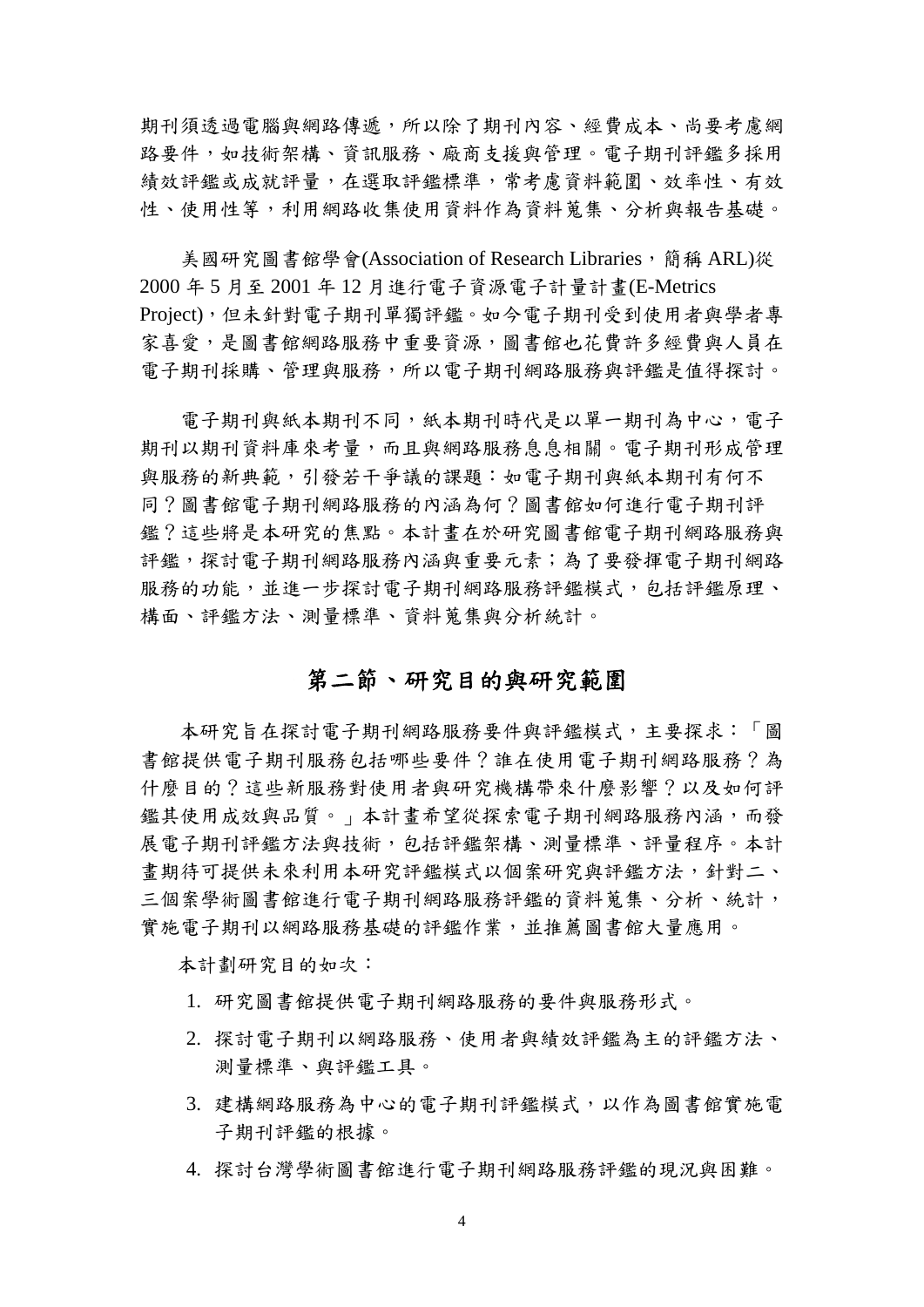5. 探討電子期刊網路服務評鑑模式之實施以及進行測試。 由於受到時間與物力限制,本計畫研究範圍與限制如下:

- 1. 以圖書館提供電子期刊網路服務為主,是以電子期刊資料庫系統 為研究對象,而非單種電子期刊。
- 2. 以商業性電子期刊資料庫系統為範圍。
- 3. 以我國學術圖書館為研究範圍。

## 第三節、研究方法與步驟

本研究旨在探討電子期刊網路服務要件與評鑑模式,主要研究目的包 括:(1)研究圖書館電子期刊網路服務的功能與內涵。(2)探討以網路服務為 中心,績效評鑑導向的電子期刊評鑑方法、評量基準、測量資料與工具。 (3)探討建置圖書館電子期刊網路服務評鑑模式與實施程序。

電子期刊的評鑑十分重要,但需要跳脫傳統思維,而轉向網路服務與 資源評鑑。電子期刊網路服務評鑑有其原理與程序,常採用績效評鑑。在 評鑑之前應考量五項前提:(1)評鑑之建構:要評鑑什麼?電子期刊網路服 務範圍為何?所指為何?包含哪些要件、部分與程序;(2)評鑑之背景:評 鑑目標、架構、觀點或層次的選擇、評鑑層級;(3)針對選定目標能反映相 關之績效準則:績效表現的參數、要評鑑的面向或特質;(4)能反映出與績 效紀錄相關準則所用的測量;(5)評鑑的方法:測量工具、資料取樣、資料 蒐集的程序、資料如何分析等。

本計畫主要採用研究方法包括如下:

#### 一、研究方法

#### **(**一**)**文獻探討法

利用圖書館目錄、相關資料庫、電子期刊、網路資源進行文獻檢索, 找尋有關電子期刊、網路服務、網路服務與資源評鑑等相關圖書、期刊論 文、研究報告,進行研讀與評述。以建立電子期刊網路服務的理論,作為 電子期刊評鑑模式發展的參考。

#### **(**二**)**焦點團體座談法

本計畫採用焦點團體法進行電子期刊網路服務與電子期刊評鑑模式 研究。由於電子期刊網路服務涉及許多單位,包括圖書館、使用者、電子 期刊出版者、期刊資料庫廠商。所以將依同質性安排座談參與者為原則, 共舉行四場焦點團體座談,在第一部份電子期刊網路服務研究將有三場焦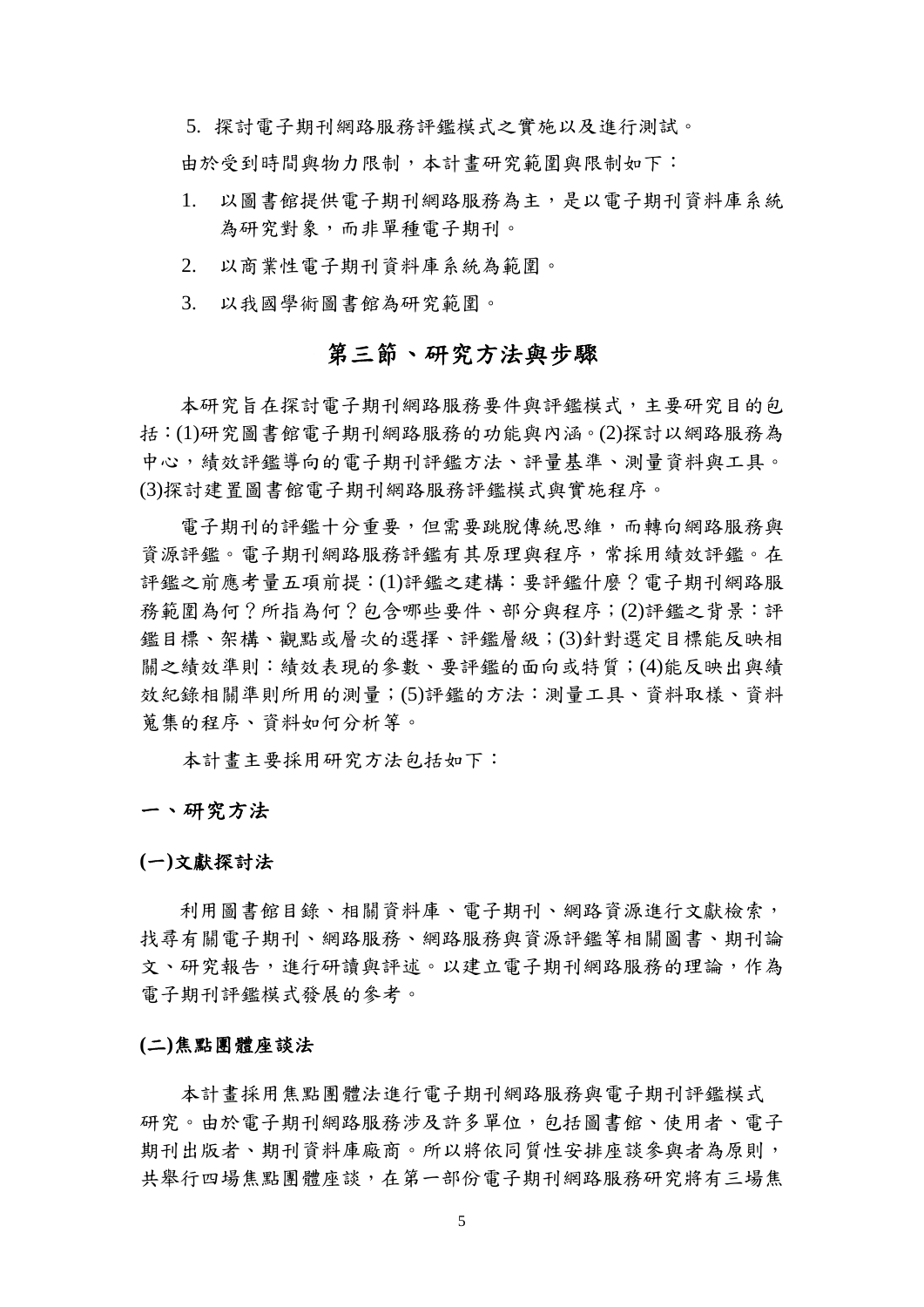點團體探討電子期刊網路服務要件,包括技術基礎建設(含電子期刊管理系 統)、雷子期刊、服務、管理、支援等五構面,邀請三個焦點團體進行討論: 一場邀請大學圖書館電子期刊管理與服務人員;一場邀請大學教授從使用 者角度討論;一場邀請電子期刊的代理商與廠商討論(包括電子期刊資料庫 廠商、電子期刊訂購代理商、圖書館自動化廠商、電子期刊管理系統廠商、 匯集資料庫代理商、索引摘要服務公司等)。

本計畫將以研究主持人所服務的大學圖書館為電子期刊網路服務與 評鑑研究實驗室,針對該圖書館提供電子期刊資料庫系統與網路服務為觀 察對象,並以主持人同校教師使用電子期刊行為作為觀察目標,必要時輔 以個別訪談,以深化焦點團體研究的內涵與程度。

#### **(**三**)**問卷調查法

本研究將對學術圖書館實施問卷調查,以瞭解其電子期刊網路服務現 況與電子期刊評鑑模式看法。將針對台灣 CONCERT 參與 200 餘所學術圖 書館進行問卷調查。民國 88 年,為協助國內各學術研究機構順利引進國 外最新資訊,共享數位圖書館資源,並獲得更佳之產品及服務,科技政策 研究與資訊中心特邀集相關單位,共同組成「全國學術電子資訊資源共享 聯盟」(CONsortium on Core Electronic Resources in Taiwan,簡稱 CONCERT)。目前引進 28 個資料庫系統、 95 個資料庫及 1 種軟體。全 國各專科以上學校、研究單位及非營利機構均可參加,民國 94 年 6 月底 截止,共有約 204 會員。(註13)

本計書根據文獻分析與焦點團體訪談結果設計調查問卷,經過前測修 正後,寄發 204 所圖書館調查其對電子期刊評鑑方法、評鑑基準、測量資 料、資料蒐集方法與各校電子期刊網路服務現況看法與建議。

#### 二、進行步驟

- 1. 進行資訊檢索以彙集相關文獻。
- 2. 閱讀文獻,作成評述,並研擬「電子期刊網路服務要件與訪談大 綱」。
- 3. 邀請學術圖書館、大學教師與研究生進行焦點團體座談會,討論電 子期刊網路服務內涵與要件。
- 4. 撰寫焦點團體座談報告。
- 5. 編訂電子期刊網路服務與評鑑模式問卷,進行前測,以及修正完成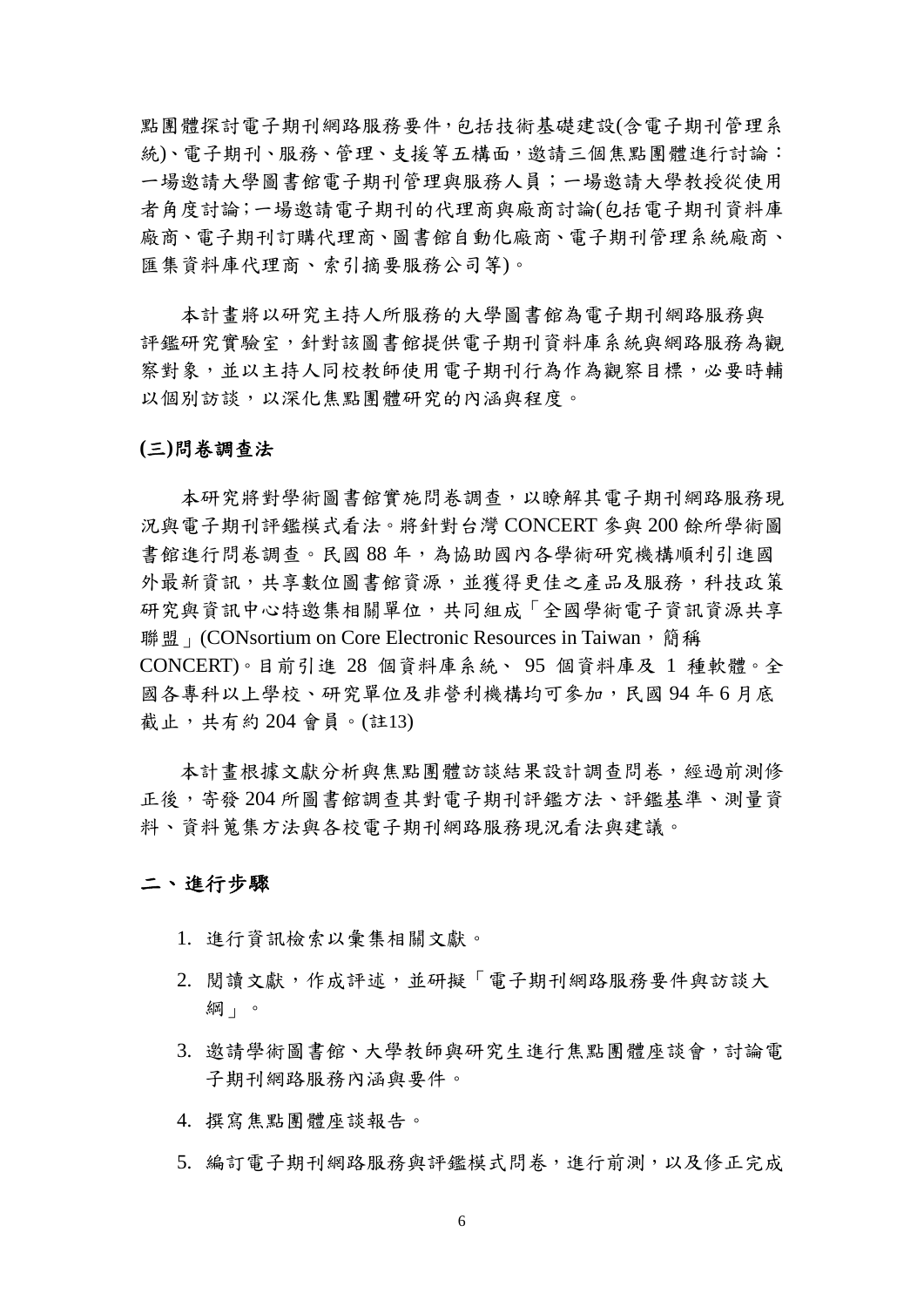問卷。

- 6. 寄發問卷給 CONCERT 學術圖書館,進行調查與催缺問卷。
- 7. 回收問卷,進行統計與分析。
- 8. 歸納建構電子期刊網路服務與評鑑模式與實施方法。
- 9. 以一所大學圖書館為測試對象,依據上述電子期刊網路服務的評鑑 模式實施評鑑測試,並提出書面報告與可行性分析。

10.撰寫計畫研究報告,提出結論與建議。

### 第四節、名詞解釋

1. 電子期刊

電子期刊(Electronic Journals)一般將其定義為凡是透過電腦與網路取 用而意欲連續不斷發行的電子資源;同義詞有 Online Journals、Electronic Serials、Electronic Periodicals、Zines、e-zines、Webzines;包括遠端取用與 直接取用電子期刊。

2. 網路服務

現代圖書館演進成為複合圖書館(Hybrid Library), 須兼顧實體圖書館 與電子圖書館的經營。電子圖書館(Electronic Library)係由於大量引入電子 資源,而發展網路服務與資源。網路服務(Network Services)又稱電子化服 務(Electronic Services),根據《圖書館統計標準與電子圖書館服務使用評量》, 其涵蓋線上公用目錄,圖書館網站,電子化館藏,電子文獻傳遞,電子化 參考服務,電子化服務的使用者訓練,透過圖書館提供的網際網路連線等 (註14)。

3. 電子期刊網路服務

電子期刊網路服務係圖書館在網路上所供的電子期刊服務,包括:(1) 取用服務,如網頁期刊清單、圖書館目錄、線上課程傳遞系統、俾便使用 者完整取用電子期刊。(2)電子期刊傳遞系統,包括圖書館目錄與電子期刊 網站系統。(3)吸引資訊使用與促進行銷:提供吸引人的網頁設計。(4)圖書 館電子期刊利用教育研習會與工作坊。(5)提供技術協助查找的困難使用 者:館員服務、線上服務(同步/非同步)、Q&A 解答、網路教學。(6)對到 館的使用者提供現場服務。(7)其他如個人化服務、電子教師指定參考書服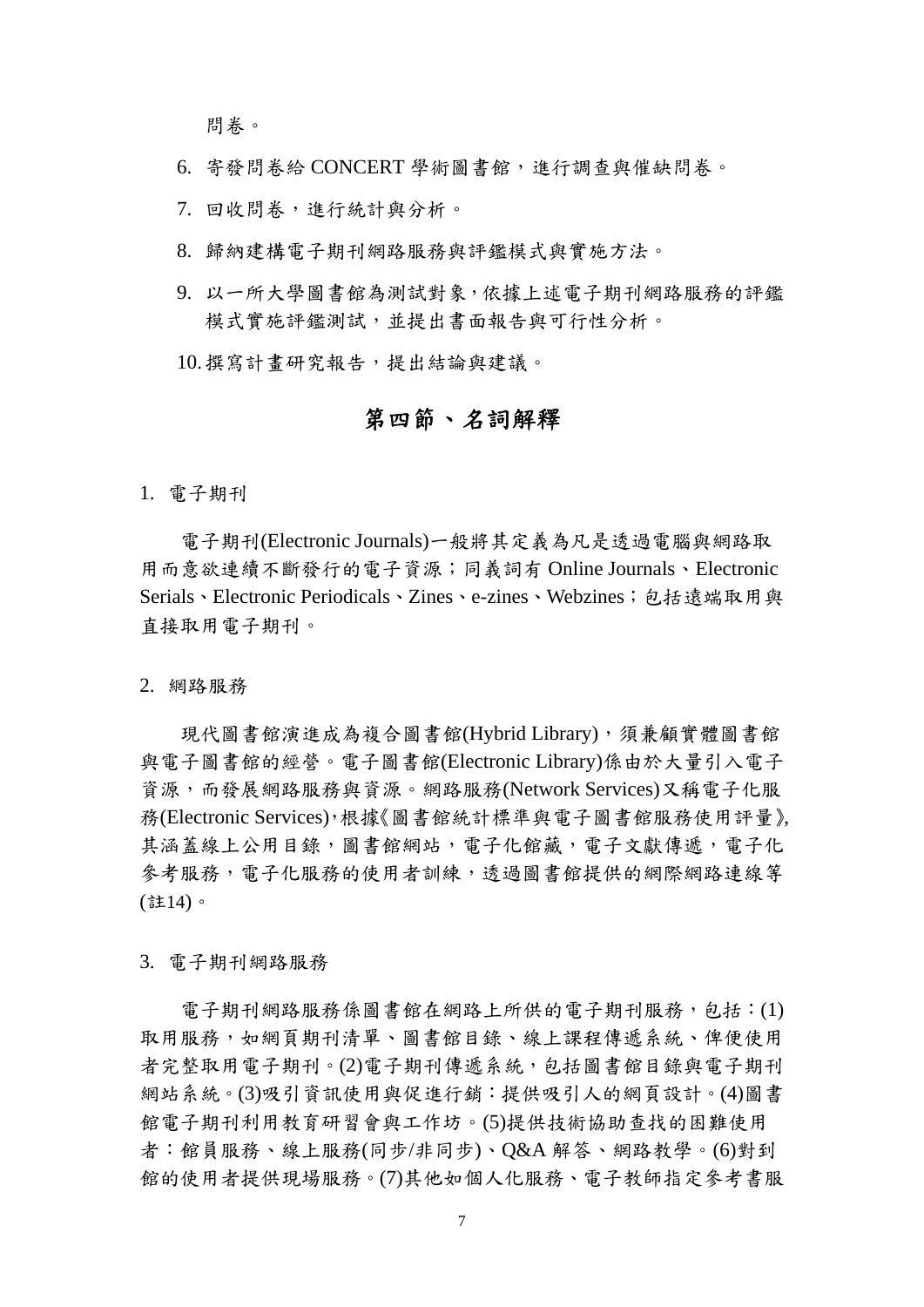#### 務、數位學習等 (註15)。

#### 4. 網路服務評鑑

Bertot 與 McClure 研究網路服務與資源評鑑,提出網路要素模式 (Network Component Model),係由不同的網路服務與資源構面作為評估指 標,對資訊服務與資源提供架構描述。此模式提供了網路評估要件與網路 要素兩種構面的分析,交互地評估服務品質與效能。網路要素(Network Component)包括技術架構(Technical Infrastructure)、資訊內容(Information Content)、資訊服務(Information Services)、支援(Support)與管理 (Management)。網路評估準則(Network Evaluation criteria)包括範圍 (Extensiveness)、效率性(Efficiency)、有效性(Effectiveness)、服務品質 (Service Quality)、影響力(Impact)、實用性(Usefulness)和採納性(Adoption)。 每兩要件一組,分別產生不同的網路統計量(Network Statistic)與績效指標 (Performance Measure) (註16)。

5. 數位圖書館評鑑

Saracevic 提出數位圖書館評鑑觀念,主張數位服務與系統需要藉由績 效表現與功能來評量,評鑑的績效常包括:效益、效率、或成本效益。數 位圖書館的評鑑是一項複雜的工程,在評鑑前需要精細的規劃與策略,一 般首要考量五項前提:(1)評鑑之建構:如要評鑑什麼?數位圖書館所指為 何?包含哪些要件、有什麼組件與程序;(2)評鑑之背景:如評鑑目標、架 構、觀點或層次的選擇、評鑑層級;(3)針對選定目標能反映相關之績效準 則(含績效表現的參數、要評鑑的面向或特質);(4)能反映出與績效紀錄相 關準則所用的測量:如使用次數、成本等;(5)評鑑的方法:如測量工具、 資料取樣、資料蒐集程序、資料如何分析等 (註17)。

6. 績效評鑑

績效評鑑(Performance Evaluation)有長遠歷史,其是結合個別圖書館服 務與資源測量統計(如服務人口、流通量)、與效益(如每一服務人口的流通 冊數)的結合。績效指標(Performance Indicator)在網路服務是結合計量 metrics 與電子計量 e-metrics。績效指標是測量圖書館網路服務與資源的數 量與效率的可測量指標。Betot, McClure 建議從輸入組成來產生績效指標, 即(1)從圖書館網路服務與資源不同輸出找出可收集圖書館統計資訊(2)產 生百分比以便分析 (註18)。

7. 電子計量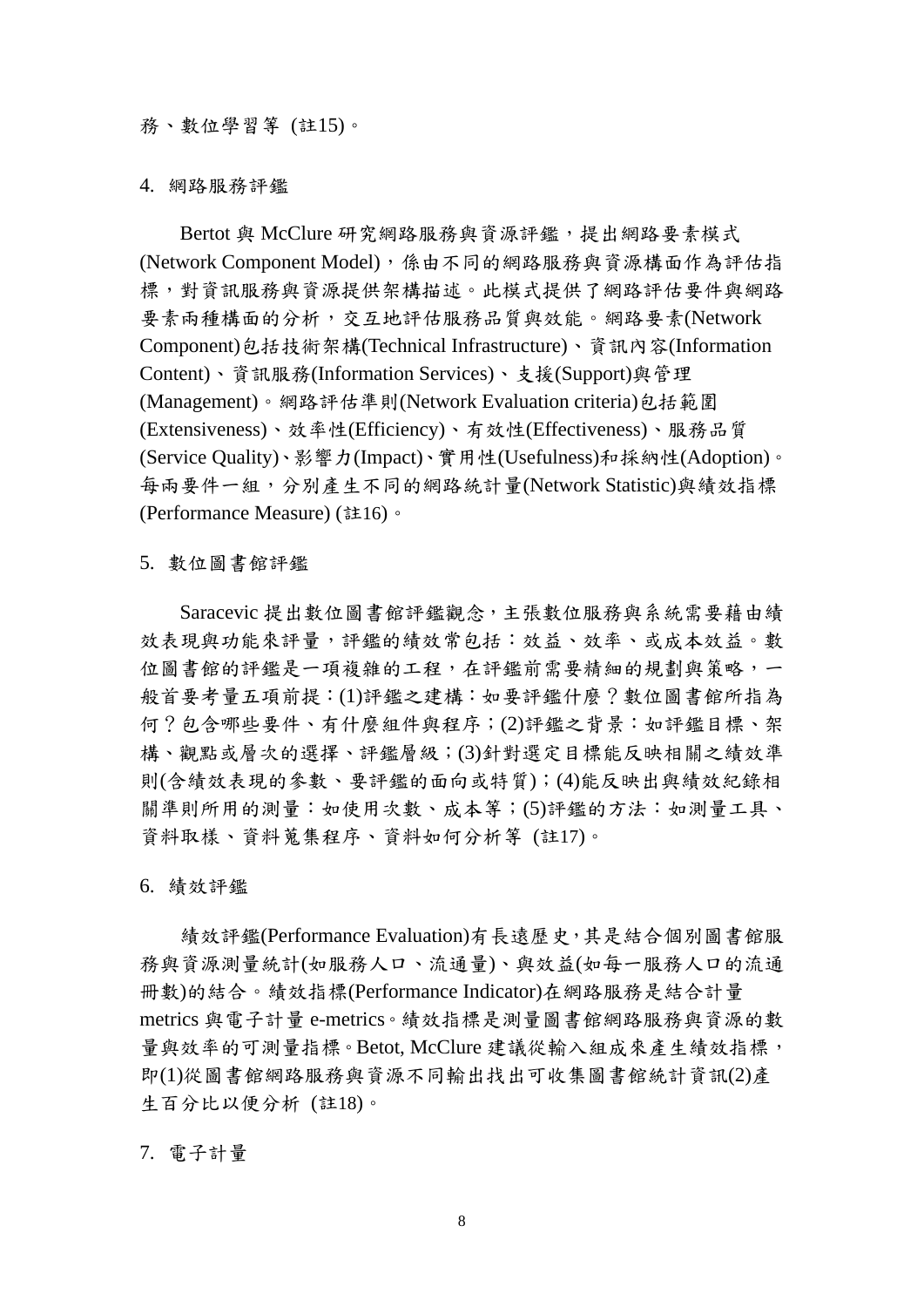McClure(2004)首先定義電子計量(E-metrics):係描述電子化服務、計 畫或資源的使用量、次數、類型或其他之指標。」這種是用來測量網路服 務與電子資源使用情形的計量法。1998 年以來,許多電子計量(E-metrics) 研發用來測量圖書館網路服務與資源的使用率,一般電子計量測量包括 4 個領域:(1)代理商資料領域:如商業服務簽入、商業服務檢索、商業服務 全文單元、商業服務描述記錄、拒絕簽入。(2)網路服務資料領域:如虛擬 參考諮詢、互動式使用者資訊科技教學、使用點的資訊科技教學。(3)網路 資源資料領域:如虛擬造訪。(4)經費資料領域:如電子取用費用、電子資 料費用 (註19)。

#### 註釋

<u>.</u>

- 註1 Peter Boyce, King, D. W., Montgomery, C., & Tenopir, C., "How Electronic Journals are Changing Patterns of Use," Serials Librarian 46:1/2 (2004):121-130.
- 註2 Donnelyn Cartis, "Chapter 1. Understanding Electronic Journals," E-Journals: A How-to-do it Manual for Building, Managing, and Supporting Electronic Journal Collections(New York: Neal-Schuman Publishing, 2005), p.1-58.
- 註3 Donnelyn Cartis, "Chapter 8. Supporting Users & Fostering the Use of Electronic Journals," E-Journals: A How-to-do it Manual for Building, Managing, and Supporting Electronic Journal Collections(New York: Neal-Schuman Publishing, 2005), p.307-352.
- 註4 Regina Romano Reynolds, "Seriality and the Web," Managing Electronic Serials (Chicago: American Library Association, 2001), p.1-13.

- 註6 Carol Hansen Montgomery, "Measuring the Impact of on Electronic Journal Collection of Library Costs," D-Lib Magazine 6:10(October 2000), <http://www.dlib.org/dlib/October/00/Montgomery/10montgomery.html>, (Retrieved June 30, 2003).
- 註7 John Carlo Bertot, "Chapter 2. Selecting Evaluation Approaches for a Network Environment," Planning and Evaluating Library Networked Services and Resources(Westport, Conn.: Libraries Unlimited, 2004).

註9 Charles R. McClure, "The 1996 National Survey of Public Libraries and

註5 同上註,頁 127。

註8 同上註。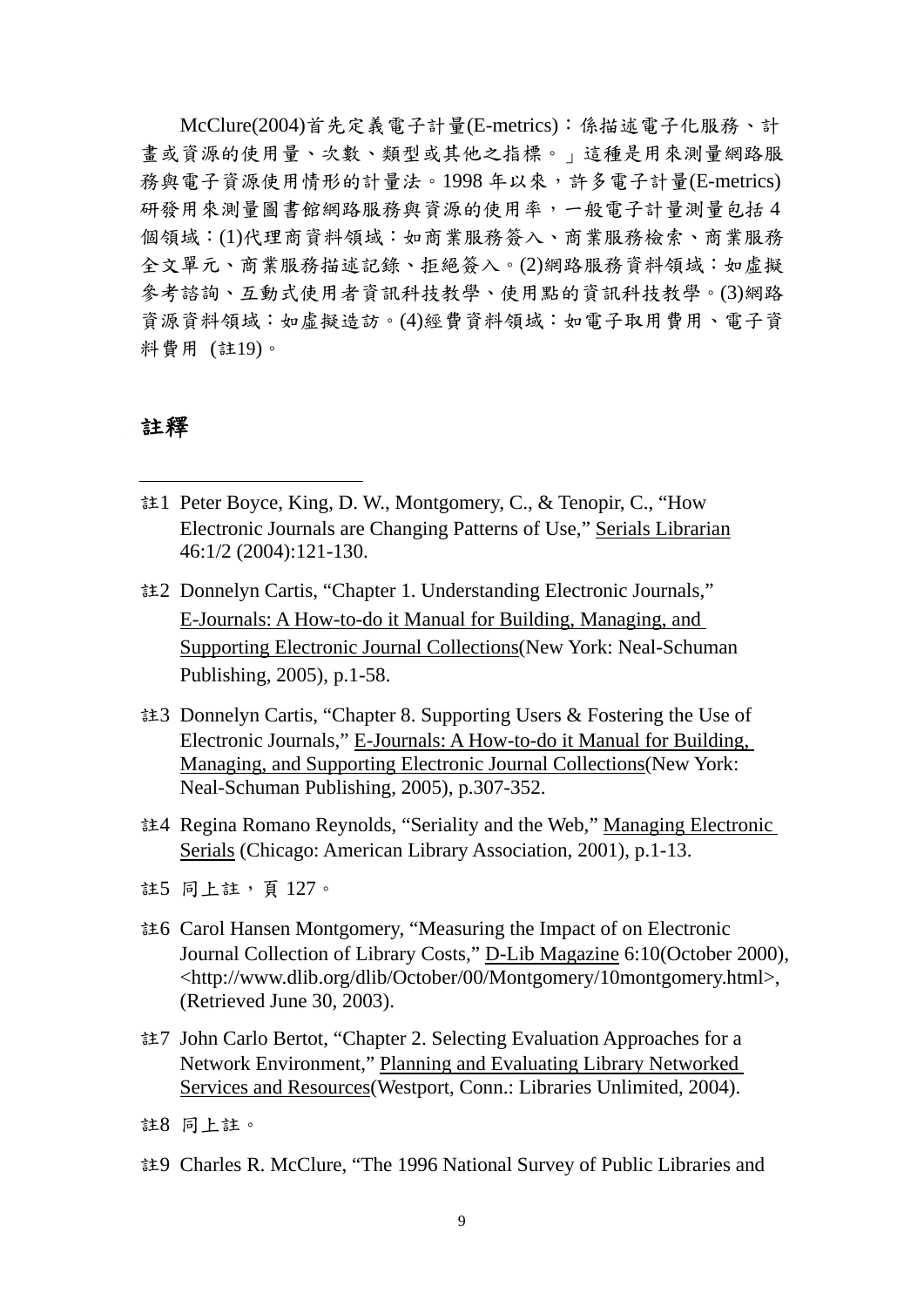the Internet: Progress and Issues: Final Report," <http://www.ii.fsu.edu/~cmcclure/nspl96/NSPL96\_toc.html>(Retrieval Dec. 16, 2005).

- 註10 John Carlo Bertot, "Measuring Service Quality in the Networked Environment: Application and Considerations," Library Trends 49:4(Spring 2001):760-775.
- 註11 John Carlo Bertot and Denise M. Davis, "Chapter 1. Network Service and Resource Evaluation Planning," Planning and Evaluating Library Networked Services and Resources(Westport, Conn.: Libraries Unlimited, 2004),1-21.
- 註12 Gorman, G. E. and Ruth H. Miller, "Collection Evaluation: New Measures for A New Environment," Advances in Librarianship 25(2001):68.
- 註13 「全國學術電子資訊資源共享聯盟」, <http://www.stic.gov.tw/fdb/index.html>(檢索日期:民國 94 年 12 月 20 日)。
- 註14 林呈潢,圖書館統計標準與電子圖書館服務使用評量(台北市:國家 圖書館,民國 94),頁 43-44。
- 註15 同註 1。

1

- 註16 同註 10。
- 註17 Tefko Saracevic, "Digital Library Evaluation: Toward an Evolution of Concept," Library Trends 49:2(Fall 2000): 350-369.
- 註18 John Carlo Bertot and Denise M. Davis, "Chapter 4 E-metrics and Performance Indicators: Availability and Use," Planning and Evaluating Library Networked Services and Resources(Westport, Conn.: Libraries Unlimited, 2004),1-21.
- 註19 Charles R. McClure," Key Issues, Themes, and Future Directions for Evaluating Networked Services," Planning and Evaluating Library Networked Services and Resources ( Westport, Conn.: Libraries Unlimited 2004).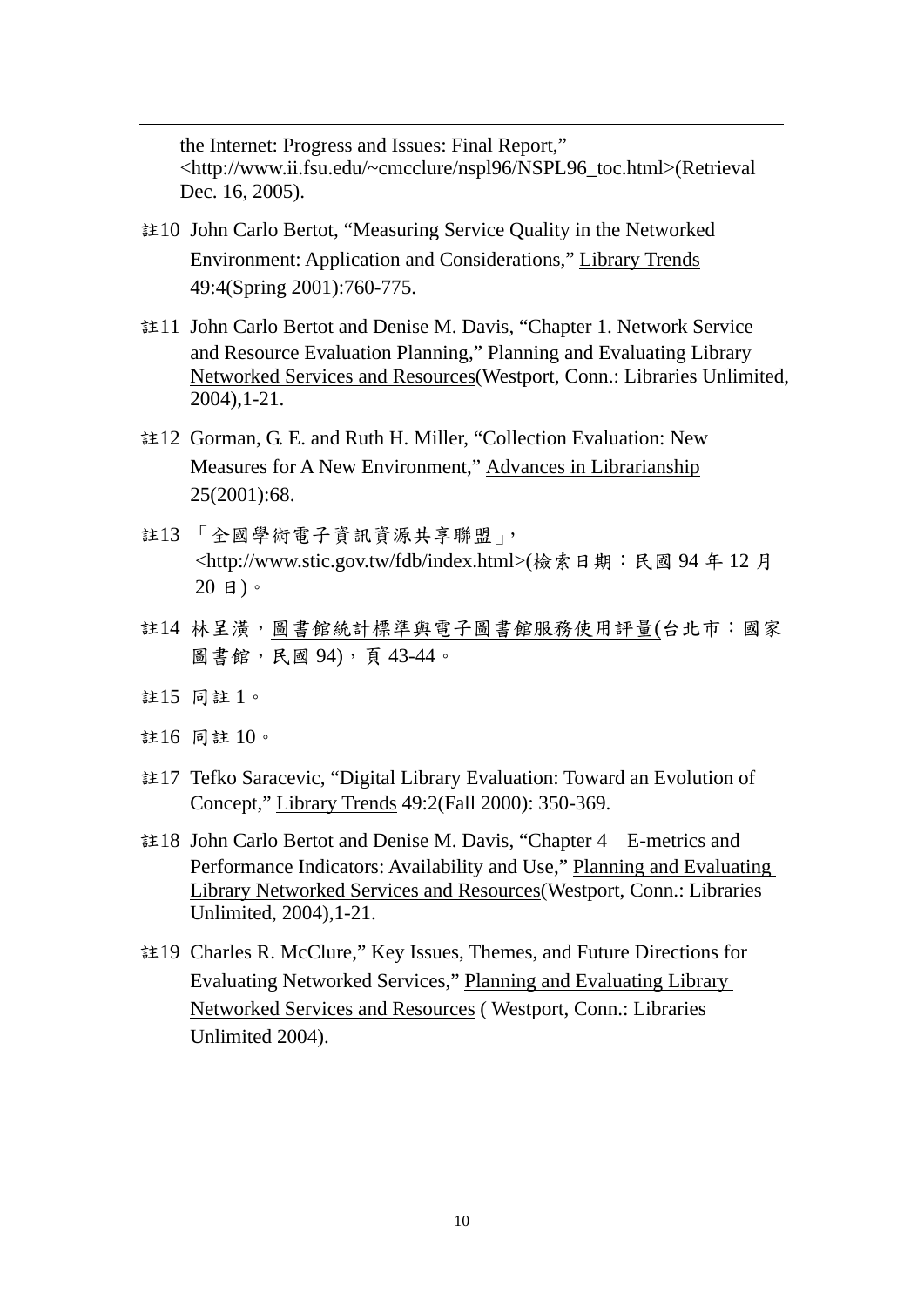## 第三章 研究設計與實施

本研究旨在探討電子期刊網路服務要件與評鑑模式,主要探求:「圖書館提供電 子期刊服務包括哪些要件?誰在使用電子期刊網路服務?為什麼目的?這些新服務對 使用者與研究機構帶來什麼影響?以及如何評鑑其使用成效與品質。」本計畫希望從 探索電子期刊網路服務內涵,而發展電子期刊評鑑方法與技術,包括評鑑架構、測量 標準、評量程序。本計畫期待可提供未來利用本研究評鑑模式以個案研究與評鑑方法, 針對學術圖書館個案進行電子期刊網路服務評鑑的資料蒐集、分析、統計,實施電子 期刊以網路服務基礎的評鑑作業,並推薦圖書館大量應用。

本計劃研究目的如次:

- 1. 研究圖書館提供電子期刊網路服務的要件與服務形式。
- 2. 探討電子期刊以網路服務、使用者與績效評鑑為主的評鑑方法、測量標準、 與評鑑工具。
- 3. 建構網路服務為中心的電子期刊評鑑模式,以作為圖書館實施電子期刊評鑑 的根據。
- 4. 探討台灣學術圖書館進行電子期刊網路服務評鑑的現況與困難。
- 5. 探討電子期刊網路服務評鑑模式之實施以及進行測試。

## 第一節 研究架構

本研究焦點是在電子期刊網路服務與對其評鑑,研究對象是電子期刊資料庫。首 先從文獻探討獲得電子期刊網路服務要件,包括:電子期刊資料庫、電子期刊系統查 詢、其他網路服務。電子期刊網路服務評鑑方法擬採用電子計量評鑑與使用調查評鑑 多元評鑑。

本研究進行焦點團體訪談法與問卷調查二種研究方法,焦點團體訪談是用來瞭解 大學圖書館電子期刊網路服務現況,獲取電子期刊網路服務要件,電子期刊網路服務 評鑑方法共識,以及電子計量法評鑑使用調查評鑑及其指標。問卷調查是對參加 CONCERT 大學圖書館進行問卷調查以獲得電子期刊網路服務評鑑模式看法,電子計 量評鑑方法及其測量指標,問卷調查評鑑方法及其測量指標。最後以政治大學圖書館 為個案研究,將電子期刊網路服務評鑑模式與指標應用在該館的評鑑與資料分析。研 究架構請參考圖 3-1。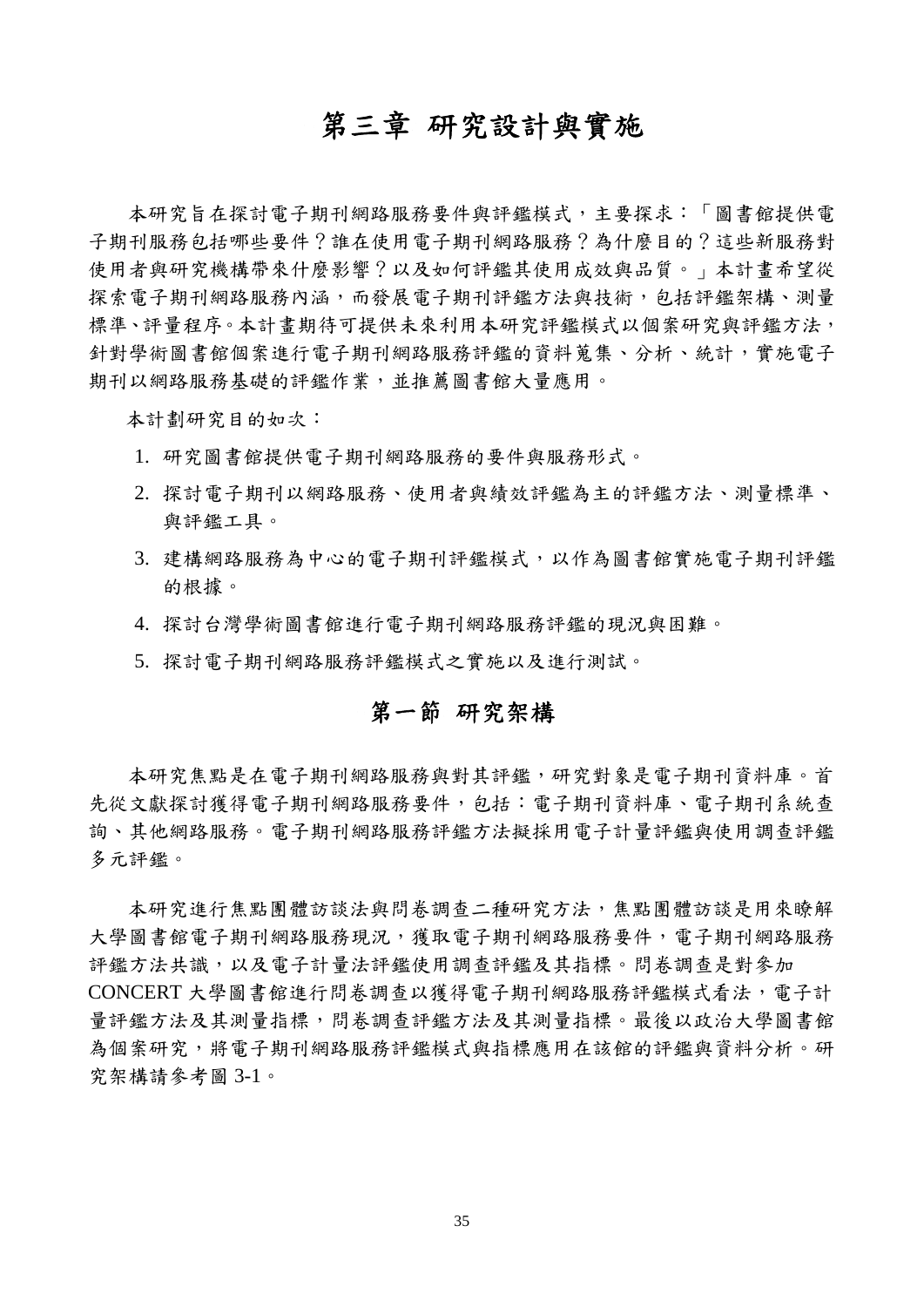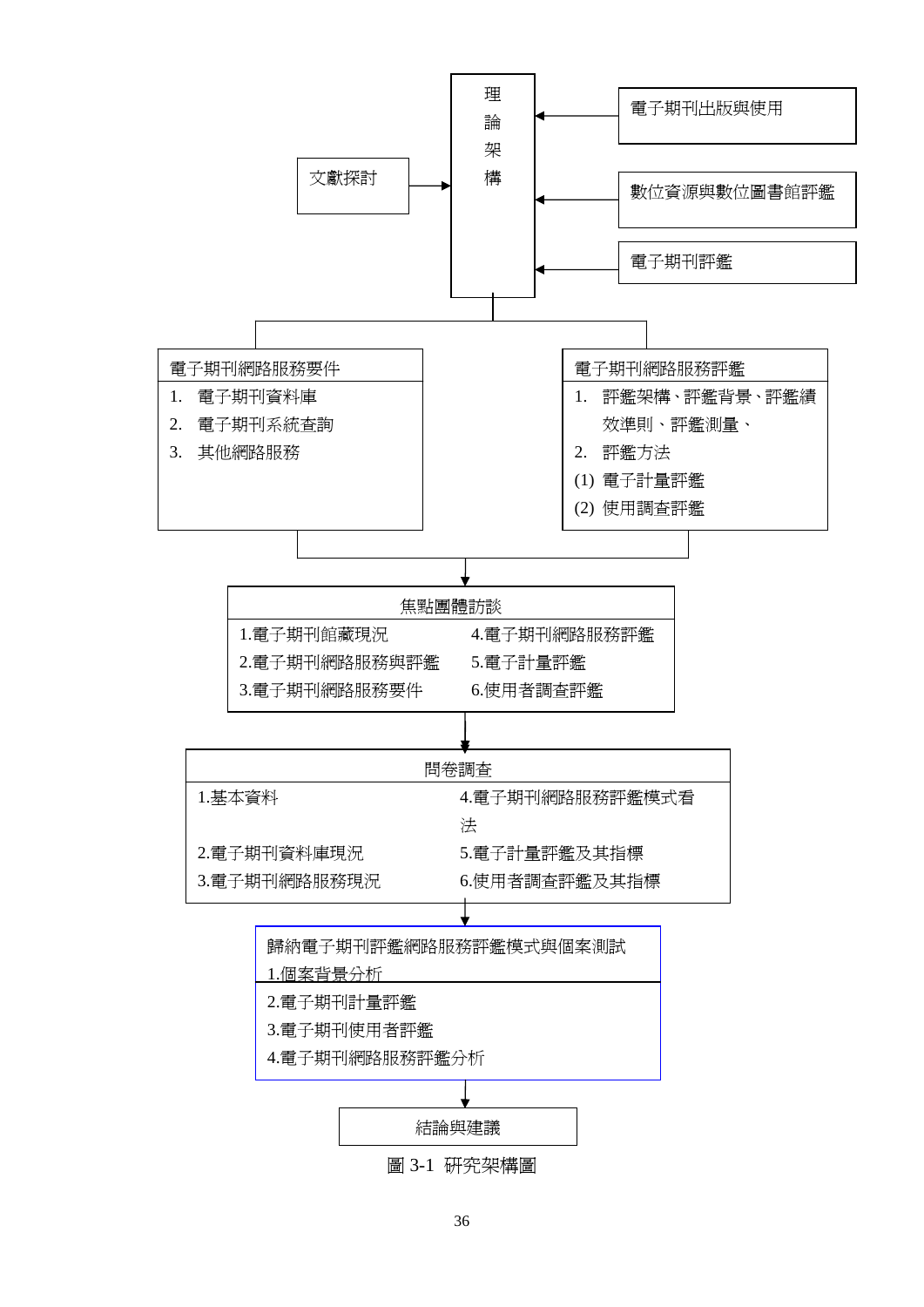### 第二節、研究方法與步驟

電子期刊的評鑑十分重要,但需要跳脫傳統思維,而轉向網路服務與資源評鑑。 電子期刊網路服務評鑑有其原理與程序,常採用績效評鑑。在評鑑之前應考量五項前 提:(1)評鑑之建構:要評鑑什麼?電子期刊網路服務範圍為何?所指為何?包含哪些 要件、部分與程序;(2)評鑑之背景:評鑑目標、架構、觀點或層次的選擇、評鑑層級; (3)針對選定目標能反映相關之績效準則:績效表現的參數、要評鑑的面向或特質;(4) 能反映出與績效紀錄相關準則所用的測量;(5)評鑑的方法:測量工具、資料取樣、資 料蒐集的程序、資料如何分析等。

本研究採用文獻分析法、焦點團體法與問卷調查法三種研究方法,以問卷調查法 為主,以焦點團體法為輔,用來協助確定調查問卷的形成。

由於受到時間與物力限制,本計畫研究範圍與限制如下:

- 1. 以圖書館提供電子期刊網路服務為主,是以電子期刊資料庫系統為研究對 象,而非單種電子期刊。
- 2. 以商業性電子期刊資料庫系統為範圍。
- 3. 以我國學術圖書館為研究範圍。

本計畫主要採用文獻探討、焦點團體法、問卷調查法,說明如次。

#### 一、文獻探討法

利用圖書館目錄、相關資料庫、電子期刊、網路資源進行文獻檢索,找尋有關電 子期刊出版與使用、數位資源與數位圖書館評鑑、電子期刊評鑑等相關圖書、期刊論 文、研究報告,進行研讀與評述。以建立電子期刊網路服務的理論,作為電子期刊評 鑑模式發展的參考。

#### 二、焦點團體法

本計畫採用焦點團體法發展進行電子期刊網路服務與電子期刊評鑑模式構想。由 於電子期刊網路服務涉及許多單位,包括圖書館、使用者、電子期刊出版者、期刊資 料庫廠商。所以利用焦點團體座談探討電子期刊網路服務要件與評量指標,包括技術 基礎建設(会電子期刊管理系統)、電子期刊、服務、管理、支援等網路要件構面,希 望建構適合電子期刊網路服務要件與評鑑指標。

焦點團體法目的是蒐集大學圖書館對於電子期刊網路服務評鑑的看法,並做為建 構調查問卷工具,參與訪談人數為 30 人,本研究共邀請三個焦點團體進行討論:一場 邀請大學圖書館電子期刊管理與服務人員;一場邀請大學老師從使用者角度討論;一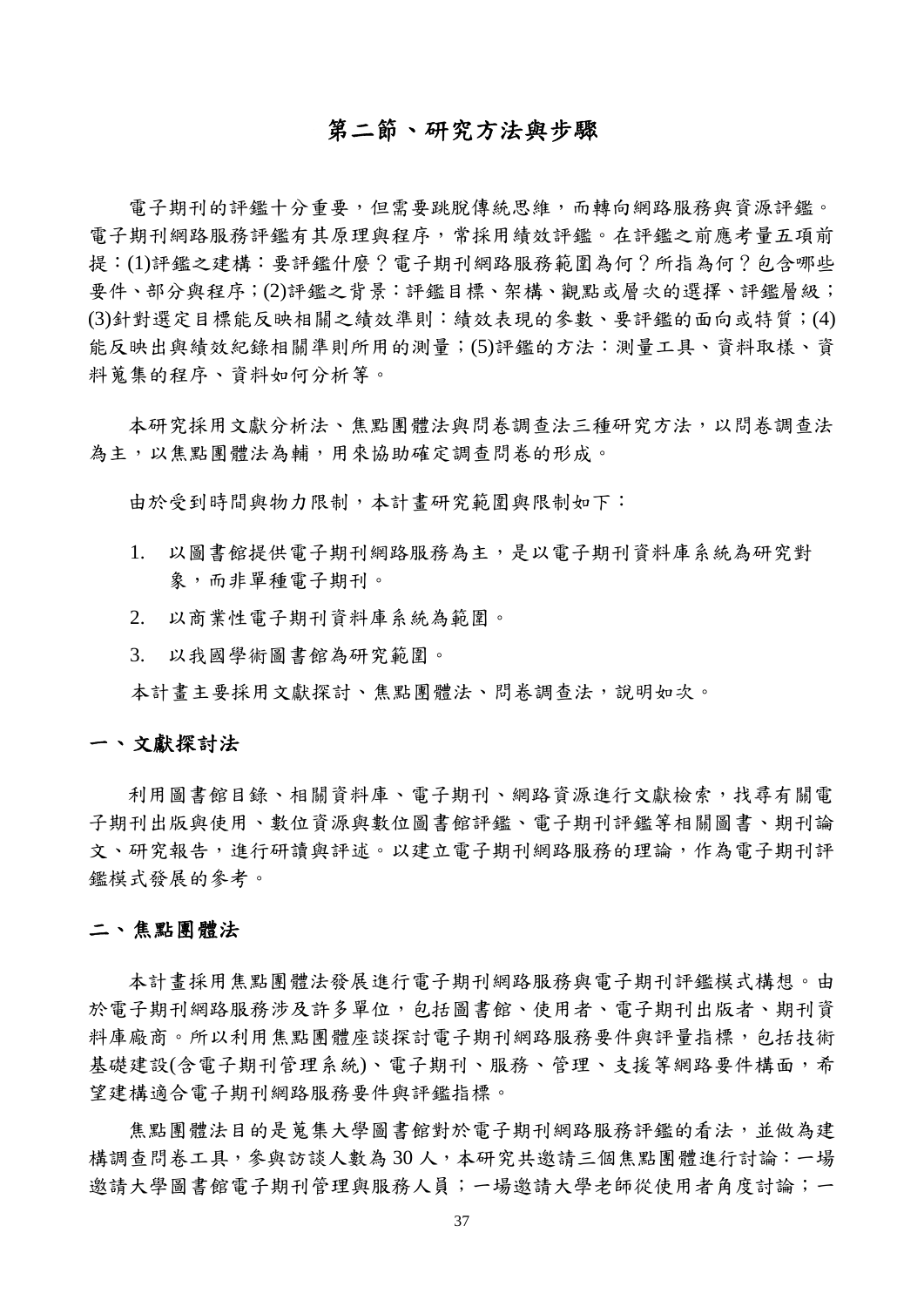場邀請圖書資訊學研究生從使用者角度討論。焦點團體法目的包括:(1)研究圖書館提 供電子期刊網路服務的要件與服務形式。(2)探討電子期刊以網路服務為中心的評鑑方 法、測量標準、與評鑑工具。(3)建構網路服務為中心的電子期刊評鑑模式,以作為圖 書館實施電子期刊評鑑的根據。(4)提供圖書館上級主管與決策者瞭解電子期刊服務的 意涵與重要,以及支援經費資源的參考。

本計畫將以研究主持人所服務的大學圖書館為電子期刊網路服務與評鑑研究實驗 室,針對該圖書館提供電子期刊資料庫系統與網路服務為觀察對象,並以主持人同校 教師使用電子期刊行為作為觀察目標,由於邀請老師參與焦點團體訪談受限於寒假期 間,不易安排,故改以深度訪談,以深化焦點團體研究的內涵與程度。

#### 三、問卷調查法

本研究針對學術圖書館實施問卷調查,以瞭解其電子期刊網路服務現況與電子期 刊評鑑模式看法。針對台灣 CONCERT 參與學術圖書館進行問卷調查。民國 88 年, 為協助國內各學術研究機構順利引進國外最新資訊,共享數位圖書館資源,並獲得更 佳之產品及服務,科技政策研究與資訊中心特邀集相關單位,共同組成「全國學術電 子資訊資源共享聯盟」(CONsortium on Core Electronic Resources in Taiwan,簡稱 CONCERT)。全國各專科以上學校、研究單位及非營利機構均可參加,2007 年約有 205 會員。(註1)

本計書根據文獻分析與焦點團體訪談結果設計調查問卷,經過前測修正後,寄發 學術圖書館調查其對電子期刊評鑑方法、評鑑基準、測量資料、資料蒐集方法與各校 電子期刊網路服務現況與看法。

#### 四、進行步驟

- 1. 進行資訊檢索以彙集相關文獻。
- 2. 閱讀文獻,作成評述,並研擬「電子期刊網路服務要件與訪談大綱」。
- 3. 邀請學術圖書館、大學教師與研究生進行焦點團體座談會,討論電子期刊網路 服務內涵與要件。
- 4. 撰寫焦點團體座談報告。
- 5. 編訂電子期刊網路服務與評鑑模式問卷,進行前測,以及修正完成問卷。
- 6. 寄發問卷給 CONCERT 學術圖書館,進行調查與催缺問卷。
- 7. 回收問卷,進行統計與分析。
- 8. 歸納建構電子期刊網路服務與評鑑模式。
- 9. 以一所大學圖書館為測試模式個案,依據上述的電子期刊網路服務的評鑑模式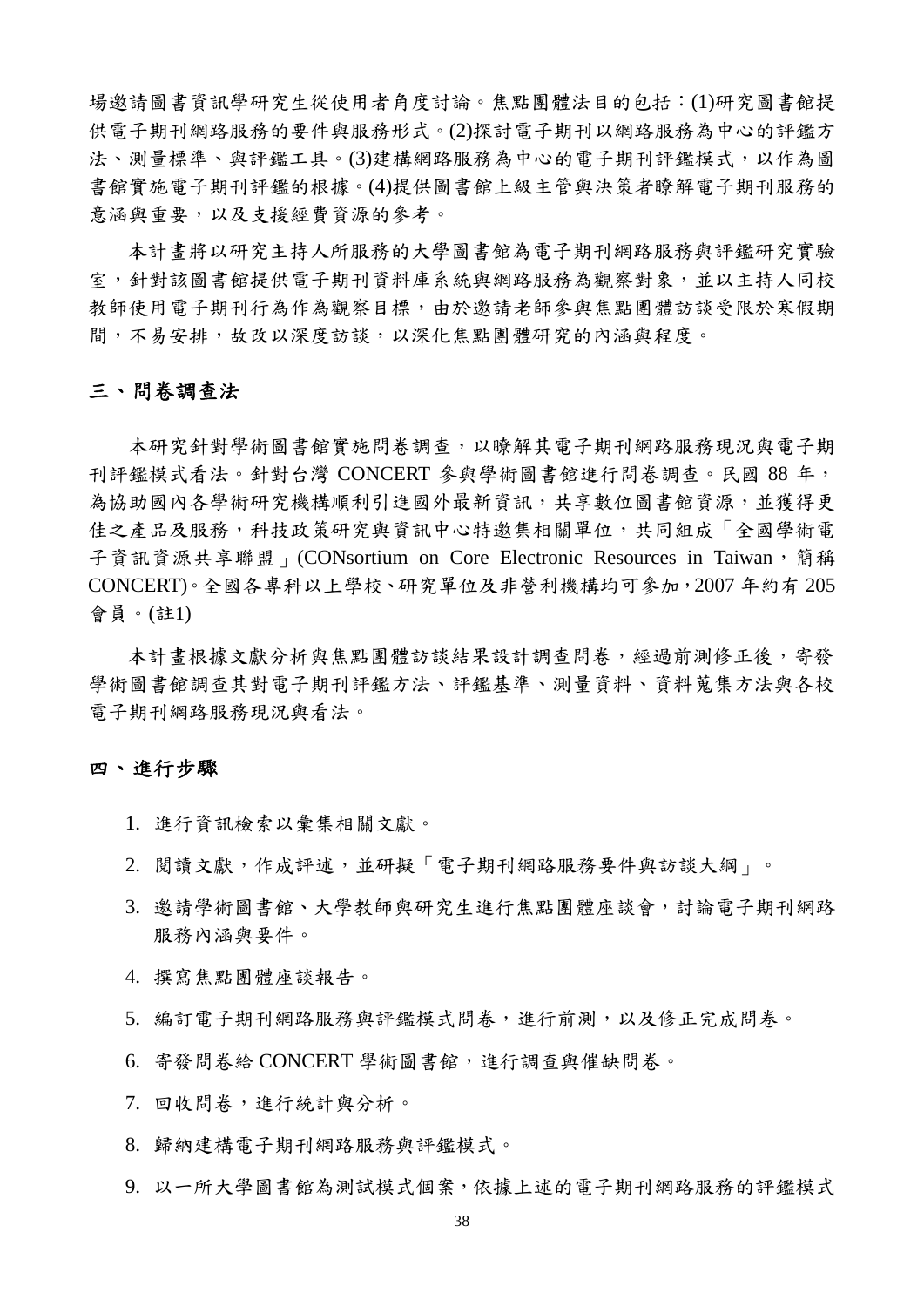實施評鑑,並提出書面報告與可行性分析。

10.撰寫計畫研究報告,提出結論與建議。

### 第三節、研究設計

#### 一、焦點團體法設計

本研究從文獻探討獲得電子期刊網路服務與評鑑理論,與國外相關研究成果。由 於電子期刊評鑑涉及評鑑架構、評鑑背景、評鑑績效準則、評鑑測量、評鑑方法等多 要項。而評鑑方法有許多。因此,本研究參考文獻理論與國外電子期刊評鑑模式,研 擬我國大學圖書館電子期刊網路服務與評鑑草案,藉由焦點團體法邀請大學圖書館員 與使用者討論修訂。本研究舉行二場焦點團體訪談會議,探討的主題為:「電子期刊 網路服務有那些?如何評鑑?」。

焦點團體訪談係根據文獻探討而設計,討論議題包括:(1)圖書館提供電子期刊 網路服務現況;(2)電子期刊網路服務應包括範圍,是否涉及技術基礎建設、電子期刊 資料庫、服務、管理、支援等網路五構面;(3)圖書館是否作過電子期刊評鑑?如何評 鑑?(4)電子期刊網路服務評鑑有那些要項與指標?(5)圖書館是否使用電子期刊資料 庫使用統計?使用過那些資料庫或廠商提供的統計?圖書館是否自行統計?(6)利用 電子計量方式來評鑑電子期刊資料庫(含資源、使用統計、成本、績效)的可行;(7)對 電子資源統計規範看法;(8)對使用者調查來進行電子期刊評鑑,與其評鑑的要項與指 標看法。

焦點團體訪談會議並針對「電子期刊網路服務與評鑑要項與指標」草案討論,整 理訪談紀錄後,據以修訂與設計調查問卷。

#### 二、問卷設計

本研究進行調查使用之工具為「電子期刊網路服務與評鑑模式」問卷,參見附錄 七,係經文獻研讀與參考焦點團體訪談會議及研究需要編製而成。期透過問卷調查, 以歸納我國學術圖書館對於電子期刊網路服務評鑑看法,以建構電子期刊網路服務評 鑑模式。

問卷初稿擬定之後,即以3位大學圖書館專業館員為測試對象,實施問卷前測, 以瞭解問卷內容用語是否明確、問題是否合理、內容主題是否完整,以及填答問卷所 需的時間;並根據測試者的意見修改問卷內容。問卷調查對象包括:公立大學圖書館、 私立大學圖書館、公立獨立學院圖書館、私立獨立學院圖書館等。

問卷設計分五部份,參見附錄七、「電子期刊網路服務與評鑑模式」問卷,內容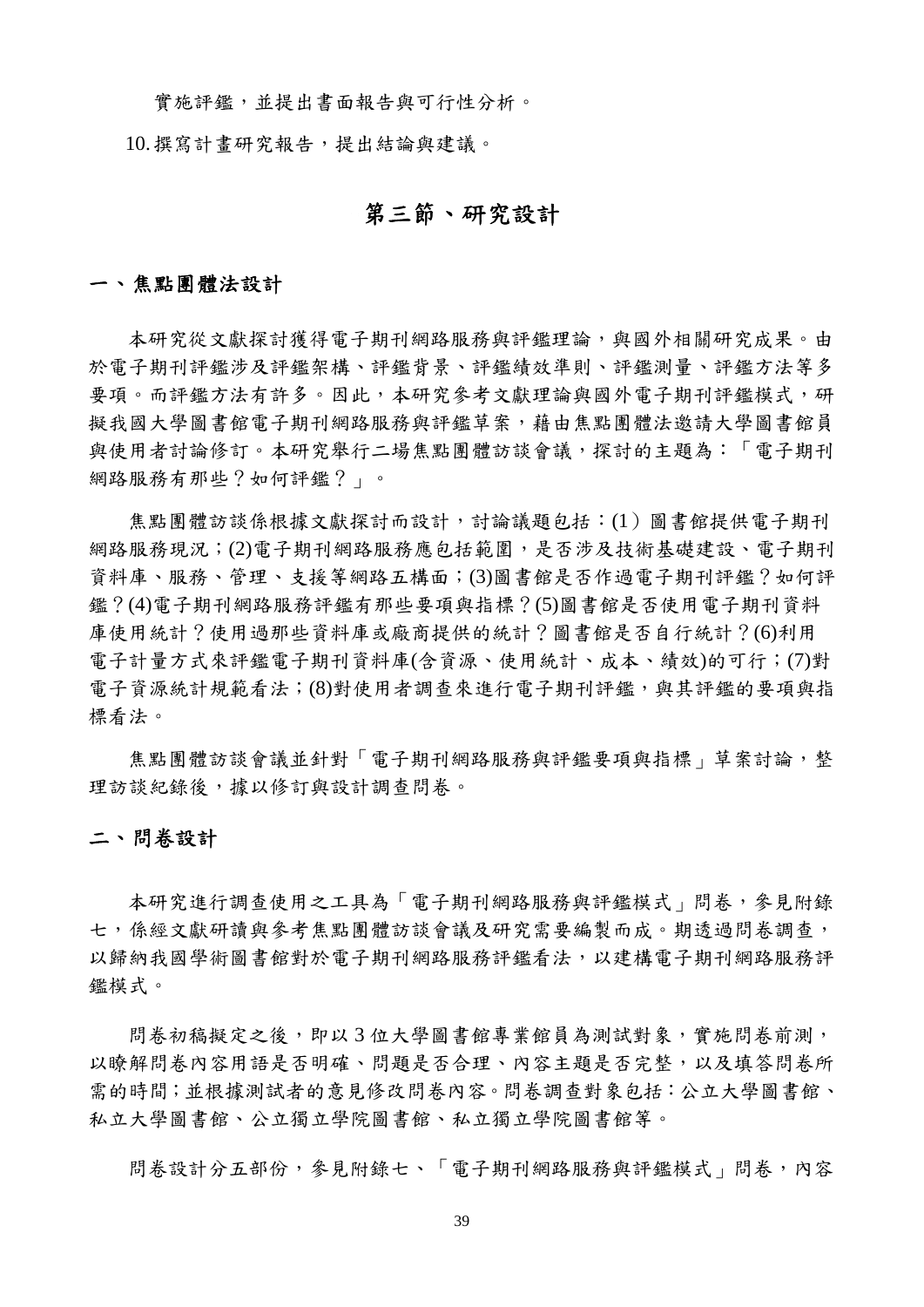包括下列五部分:

- (一)第一部份為基本資料,用以瞭解答卷圖書館之創立年代、圖書館人員、館藏、書 刊經費、電子資料庫種數、電子資料庫經費等資料。
- (二)第二部份就電子期刊網路服務現況調查,包括:圖書館何時引進電子期刊、電子 期刊資料庫種數、購買電子期刊資料庫的經費、電子期刊網路服務項目、電子期 刊資料庫介面功能、使用那些廠商提供資料庫使用統計等。
- (三)第三部份,每題就電子期刊網路服務評鑑模式調查圖書館看法,包括:是否做過 電子期刊評鑑、是否同意電子期刊評鑑、電子期刊網路服務評鑑模式考量要項。
- (四)第四部份,每題就電子期刊計量評鑑指標調查圖書館看法,包括:電子期刊資源、 電子期刊使用、電子期刊成本、電子期刊使用績效四大項分別列出 25 項指標請各 圖書館勾選同意項目。
- (五)第五部份,每題就是否需要作使用者滿意度調查詢問圖書館的意見,包括下列 3 大類與指標:電子期刊資料庫實用性滿意度類與9指標、電子期刊資料庫資料品 質滿意度類與 6 指標、電子期刊資料庫使用介面滿意度與 7 指標。

## 第四節、研究對象與實施

本研究以我國學術圖書館為研究對象,一般常認為學術圖書館包括大學圖書館、 學院圖書館、專科學校圖書館、和學術研究機構圖書館。由於同時涵蓋大學校院圖書 館與學術研究機構圖書館,範圍龐大,資料分歧,為考慮大學圖書館對電子期刊需求 較多,本研究範圍以公私立人書館、公私立獨立學院圖書館為主,不含公私立專 科學校圖書館、軍警學校圖書館、和學術研究機構圖書館。

焦點團體法的目的是蒐集大學圖書館對於電子期刊網路服務評鑑的看法,並做為 建構調查問卷工具,參與訪談人數為18人,分為二次會議,每場會議約6-9人,邀請 學術圖書館館員、研究生參加。主持者為本研究計書主持人,邀請學術圖書館館員、 研究生參加討論。安排焦點團體訪談場地:基於交通便利之考量,分別選擇交通樞紐 位置做為場地,儘量安排場景以舒適易於交談為原則,會中備有茶點,營造良好氣氛。 並事先以電話與信函邀約,焦點團體訪談邀請函與「焦點團體訪談會議討論題綱」如 附錄二。

焦點團體訪談進行二場,分別於 96年01月10日於政治大學百年樓四樓407室, 以及 96 年 1 月 16 日於國家圖書館學會辦公室舉行。第一場有 9 位政大圖書資訊與檔 案學研究所研究生參加,第二場有9位大學圖書館負責電子期刊業務的館員參加。鑑 於困難在寒假實施教師焦點團體訪談,而改以深度訪談蒐集教師對電子期刊網路評鑑 的看法。邀請函與訪談大綱參見附錄三、四,共邀請政治大學 5 位教師參加。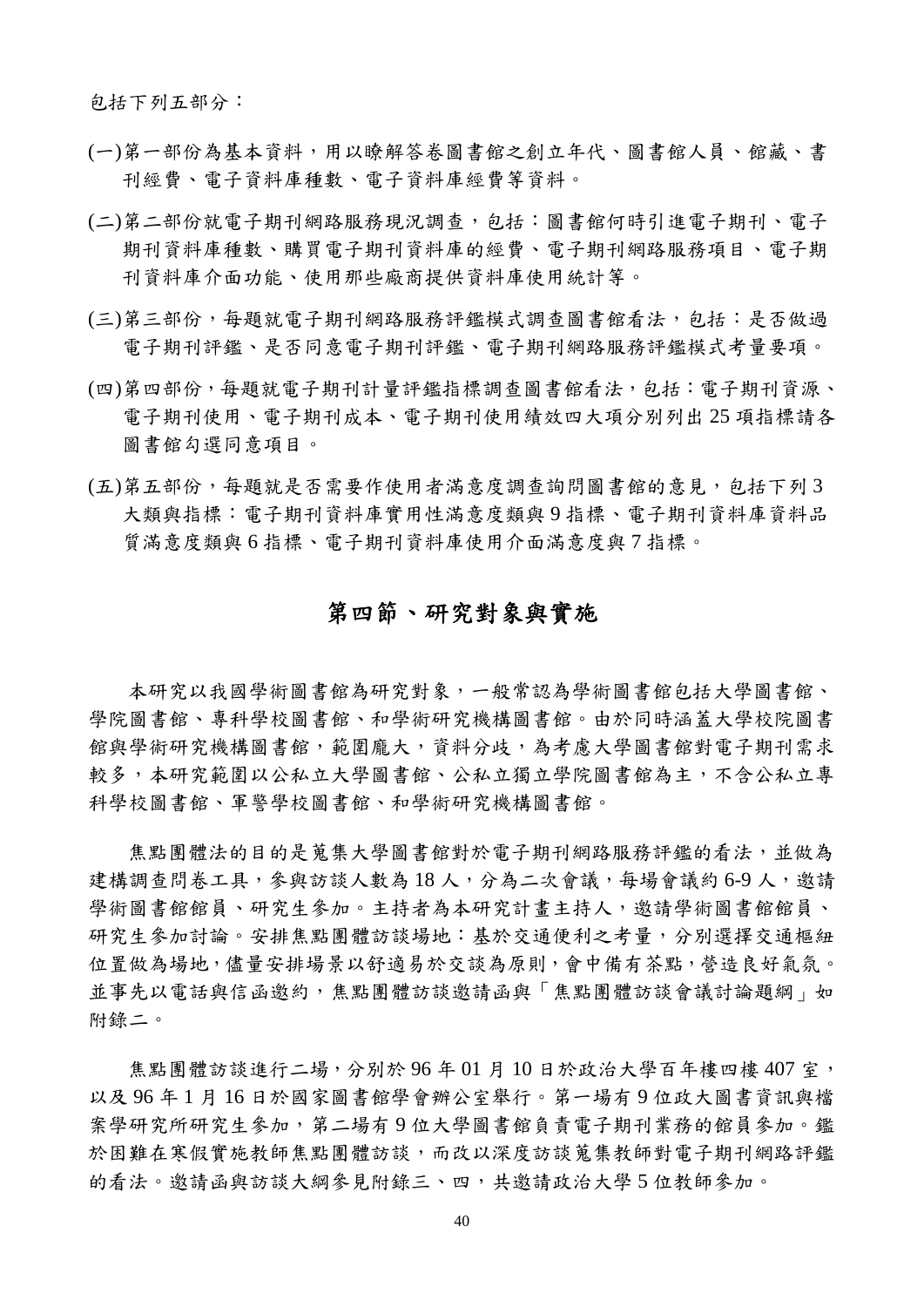本研究將對學術圖書館實施問卷調查,以瞭解其電子期刊網路服務現況與電子期 刊評鑑模式看法。針對台灣 CONCERT 參與學術圖書館進行問卷調查。該聯盟 2006 年引進34個資料庫系統、101個資料庫,全國各專科以上學校、研究單位及非營利機 構,共有約 205 會員參加,含 167 個學校單位與 38 個非營利性研究機構。(註2)

本研究調查從 CONCERT 會員名單挑選公私立大學圖書館為主要調查對象,專科 學校不在問卷調查對象,共選出102 所公私立大學圖書館,名單見附錄八。各圖書館 的電話與地址取得參考國家圖書館「圖書館名錄」網站資訊。(註3)本研究於 96 年 3 月間先進行問卷前測,以3所大學圖書館為前測實施對象,經修正後,編訂「電子期 刊網路服務與評鑑模式」問卷,如附錄七。問卷實施對象為 CONCERT 參與之大學圖 書館共102館,如附錄八。96年3月15日第一次寄發問卷;並在96年4月10日、4 月 24 日、5 月 10 日進行三次催缺,一共回收 81 份問卷,有效問卷 81 份,回收率 79%。

|         | 寄發問卷圖書館數 回收問卷圖書館數 |    | 回收率 |  |  |
|---------|-------------------|----|-----|--|--|
| 公立大學圖書館 | 47                | 38 | 81% |  |  |
| 私立大學圖書館 | 55                | 43 | 78% |  |  |
| 合計      | 102               | 81 | 79% |  |  |

表 3-1 問卷寄發對象統計表

#### 註釋

 $\overline{a}$ 

- 註1 「全國學術電子資訊資源共享聯盟」,<http://www.stic.gov.tw/fdb/index.html>(檢索 日期:民國 96 年 2 月 20 日)。
- 註2 全國學術電子資訊資源共享聯盟 2006 年年報(台北:國家實驗研究院科技政策研 究與資料中心,2007 年), 頁 8, 27。
- 註3 「臺閩地區圖書館暨資料單位名錄」,<http://wwwsrch.ncl.edu.tw/libdir/>(檢索日 期:民國 96 年 2 月 20 日)。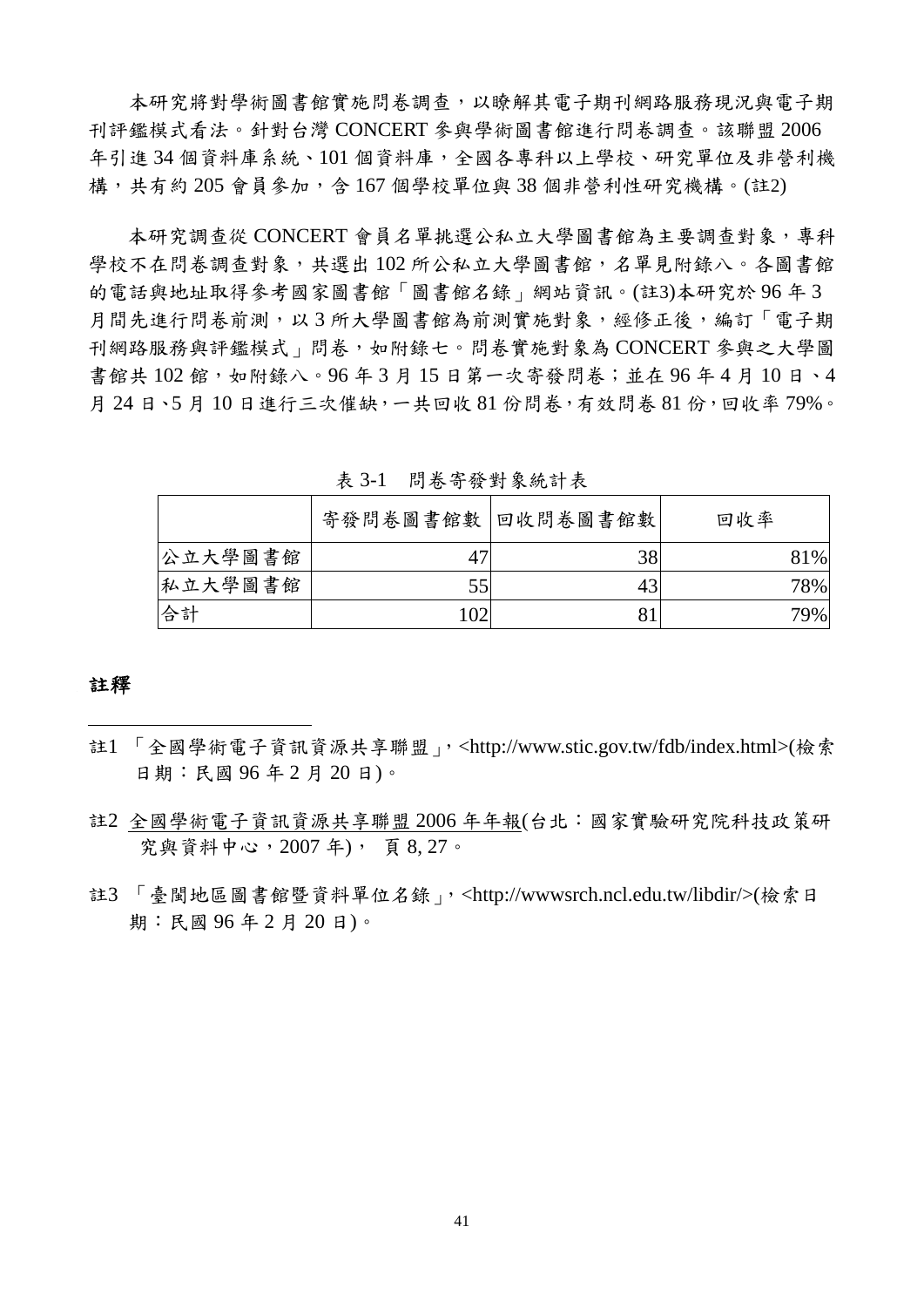## 第四章、焦點團體訪談的研討

## 第一節、 焦點團體研究方法(註 1)

焦點團體法(focus group)是一種質性研究多應用在教育、心理、傳播、 行銷與廣告,其可以彌補量化研究的不足。本研究第一階段首先利用焦點 團體法蒐集資料,試探圖書館員對於電子期刊網路服務與評鑑的看法,並 建構本國適合的「電子期刊與網路服務與評鑑模式」問卷工具。本節主要 說明焦點團體法的研究方法、實施程序、以及研討結果與資料分析。

焦點團體法,或稱焦點團體訪談、團體深度訪談(group depth interviews)、焦點訪談(focused interviews),是社會科學中最廣為使用的質 化研究工具之一。貝克(Trombetta Beck)定義其為:「由經由選擇出來人士, 針對目前情境有關的主題,彼此進行非正式討論」。目的在於塑造一種坦 誠的、自然的會談,以更深入探討研究的主題,同時也是設計問卷調查一 個很好的起點。

焦點團體法的目的是瞭解參與者的真正觀點,而非說服受訪者,其尚 有下列多元具體定義:是一種由探討標的個人集合而成的團體,這群人就 經過選擇的主題,應研究者的要求提出他們的觀點。由 6-12 人組成的小團 體,具有同質性。訓練有素的主持人帶來準備就緒的問題,以及深入探究 的階段,以引發參與者的反應。對於選擇的參與者引發其經探討而獲得知 覺、感受、態度與想法。焦點團體不會製造大量的資訊,以投射到較大的 母群體。

焦點團體法常是探索性研究的第一個步驟,配合後續研究,俾使研究 發現精確化以及進一步的獲得解釋。焦點團體法是一種「團體」訪問的質 性研究方法,與一對一式的深入訪談法最大的差異便是--焦點團體法多了 團體成員的「互動」和討論。此法特色是能夠在短時間內針對研究議題, 觀察到大量的語言互動和對話。研究者可以從此對話和互動取得資料和 「洞識」,對於「探索性」研究而言,是一項有利的方法(註2)。

焦點團體法在行銷、企業管理、教育、心理學、圖書資訊學研究上多 有應用。焦點團體是一群有共同興趣的互動個體,透過中介者訪談,從團 體中獲取比一般人際關係層次之更深入資訊。訪談一般以10到12人,在 一個半到二個小時間持續進行對話,由訪談者對主題解釋刺激與效應之間 關係的承諾,產生預期或非預期的效用,乃至於對資料的佐證。這些所獲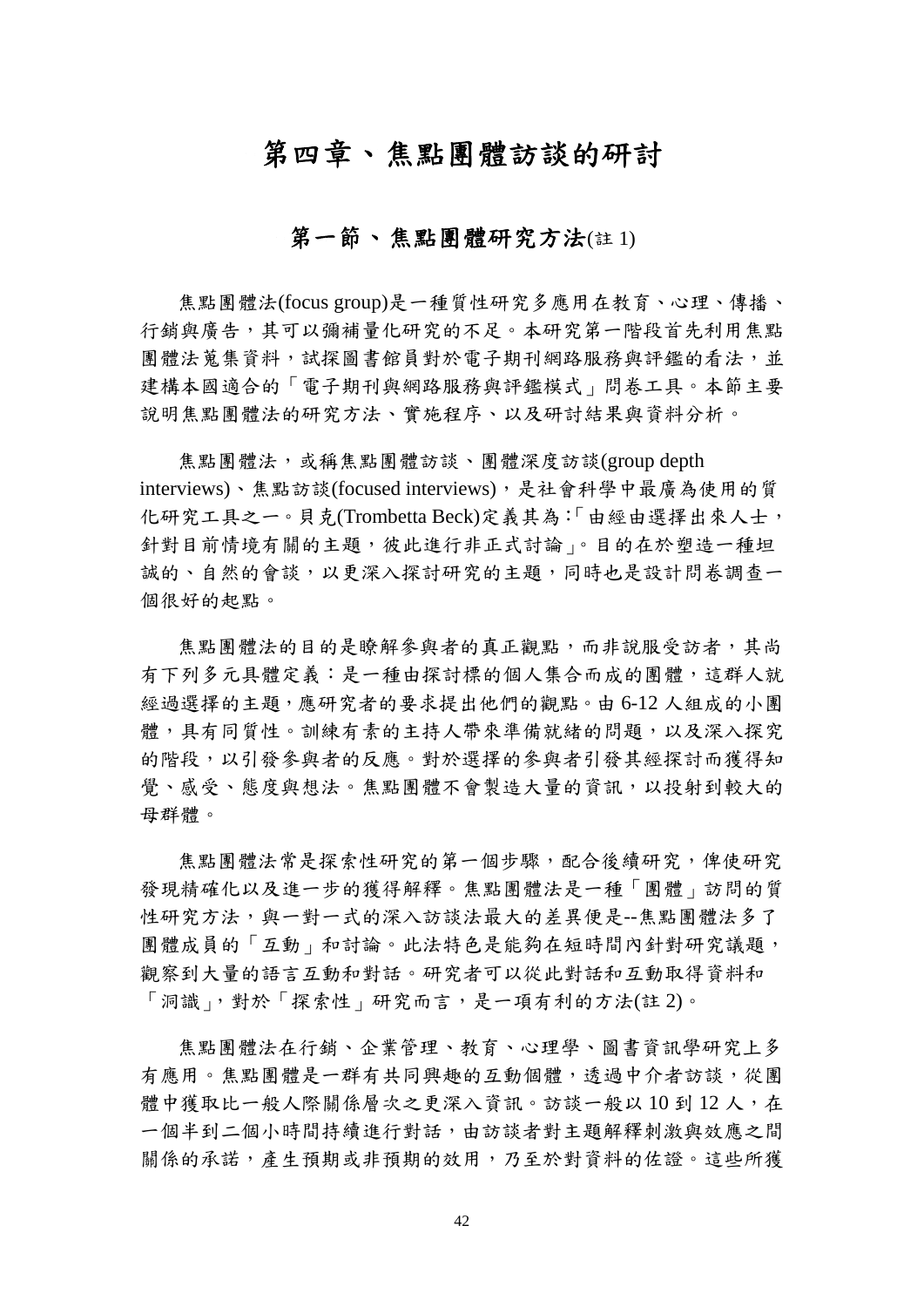得的資訊可做為問卷調查的參考,並可實施多次以降低專業人員的意見差 異性。

焦點團體訪談過程要記錄,由於資料量大並且需要加以謄錄、組織、 減縮,敘述的資料要加以摘要。一般資料分析步驟為:(1)確定大的觀念, (2)將資料單位化,(3)把單位歸類,(4)商研歸類的類別,(5)確定論題和使 用理論。資料的分析可以作(1)質化結語式(summary)直接分析及(2)按系統 登錄(coding)後進行內容分析。內容分析部分可直接引用受訪者之言詞。分 析的策略是先詳細檢視一、二個團體的轉錄資料,然後據此發展出假設和 分類架構。然後再從冗長的轉錄資料中根據分類架構分類後,以選取合適 的引用句來表達內容。

本研究焦點是在電子期刊網路服務與對其評鑑,研究對象是西文電子 期刊資料庫。首先從文獻探討獲得電子期刊網路服務要件,包括:電子期 刊資料庫、電子期刊系統查詢、其他網路服務。其次探討電子期刊網路服 務評鑑,包括評鑑架構、評鑑背景、評鑑績效準則、評鑑測量與評鑑方法, 評鑑方法擬採用電子計量評鑑與使用者滿意調查。

本研究擬先進行焦點團體訪談法以瞭解大學圖書館電子期刊網路服務 現況,獲取電子期刊網路需求事件與取締結所提供未來的法 進一步取得電子計量評鑑與使用者調查評鑑及其指標。歸納焦點團體訪談 研究結果後,據以修訂與設計調杳問卷。

## 第二節、焦點團體法實施程序

本研究採用焦點團體法做為建構調查問卷工具,參與訪談人數為 18 人,分為二次會議,每場會議 9 人,邀請學術圖書館館員、研究生參加討 論,實行步驟如次。

- 1. 確定目的:本研究首先蒐集資料進行文獻分析探討,研究目的 包括:(1)研究圖書館提供電子期刊網路服務的要件與服務形式。 (2)探討電子期刊以網路服務為中心的評鑑方法、測量標準、與評 鑑工具。(3)建構網路服務為中心的電子期刊評鑑模式,以作為圖 書館實施電子期刊評鑑的根據。(4)提供圖書館上級主管與決策者 瞭解電子期刊服務的意涵與重要,以及支援經費資源的參考。
- 2. 參與者的選擇與招募:主持者為本研究計畫主持人,邀請學術 圖書館館員、研究生參加討論。
- 3. 安排焦點團體訪談場地:基於交通便利之考量,分別選擇交通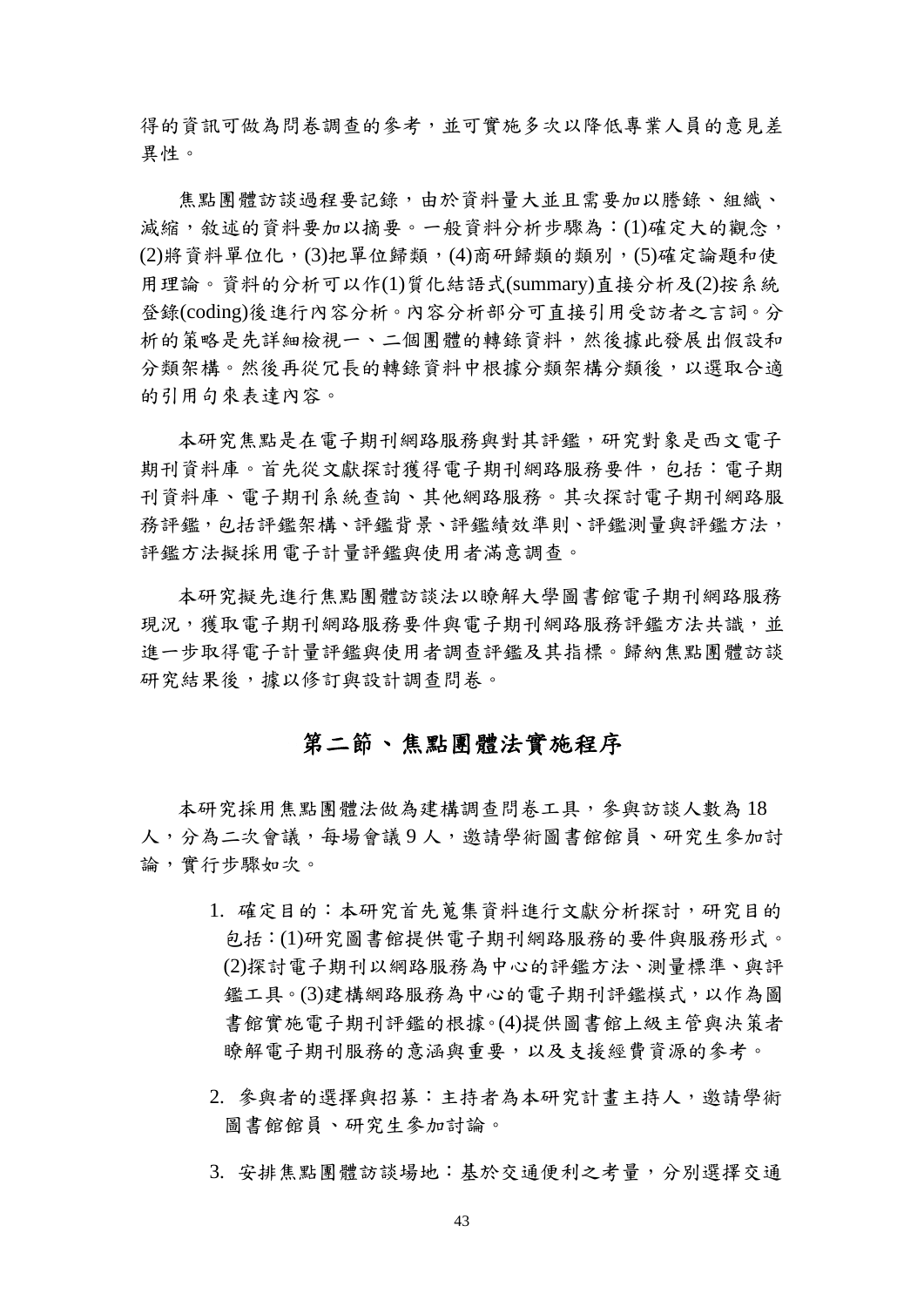樞紐位置做為場地,儘量安排場景以舒適易於交談為原則,會中 備有茶點,營造良好氣氛。並事先以電話與信函邀約,焦點團體 訪談邀請函參見附錄一。

- 4. 發展訪談指引:依據前述焦點團體訪談方法,而編製「焦點團 體訪談會議討論題綱」如附錄二。
- 5. 進行焦點團體訪談:分別於 96 年 01 月 10 日於政治大學百年樓 四樓 407 室,96 年 1 月 16 日於國家圖書館學會辦公室舉行二場 焦點團體訪談。
- 6. 鑑於困難在寒假實施教師焦點團體訪談,而改以深度訪談蒐集 教師對電子期刊網路評鑑的看法。邀請函與訪談大綱參見附錄 三、四。
- 7. 分析資料:將二場焦點團體訪談作成記錄,如附錄五、六。分 析資料的方式係從資料記錄中發現數個大觀念,整理所有關鍵性 觀念,以及分辨強或弱、重要或較不重要的論題。將資料單位化 並加以歸類,並商討各類別的內涵與支持論點。回歸大觀念,看 這些觀念是否得到衍生類別的支持,是否需要精修或重新敘述成 為確定的論題與可運用的理論。

#### 一、焦點團體訪談會前準備

本研究從文獻探討獲得學術圖書館電子期刊網路服務理論,但多基於 歐美環境背景,與我國學術圖書館需求與本土運作仍有實質的差異。本研 究擬藉由調查全國學術圖書館意見以建置我國電子期刊網路服務評鑑模 式。在發送調查問卷之前,為編製符合國情的學術圖書館合理問卷,先以 焦點團體法邀集學術圖書館館員、大學教授、研究生,由焦點團體探討形 成問卷工具。

有關焦點團體場地選擇安排上,以交通便利與有助於團體會談氣氛的 場地為原則,經過各方考量,會場選擇政治大學百年樓四樓 407 圖書資訊 與檔案學研究所討論室與中華民國圖書館學會辦公室。同時,並招募訪談 者,邀請對象包括學術圖書館館員、研究生,並考量公私立大學圖書館、 圖書館組別、地域等均衡性。

有關邀請程序,事先以電話聯繫。電話確認,參與者同時被告知以輕 鬆態度面對,無需做事前準備工作。二場會議共邀請18位人選,基本上 有些同質性,屬於圖書館人員中學經歷豐富、善於表達意見者,這些特質 有助於焦點團體的運作。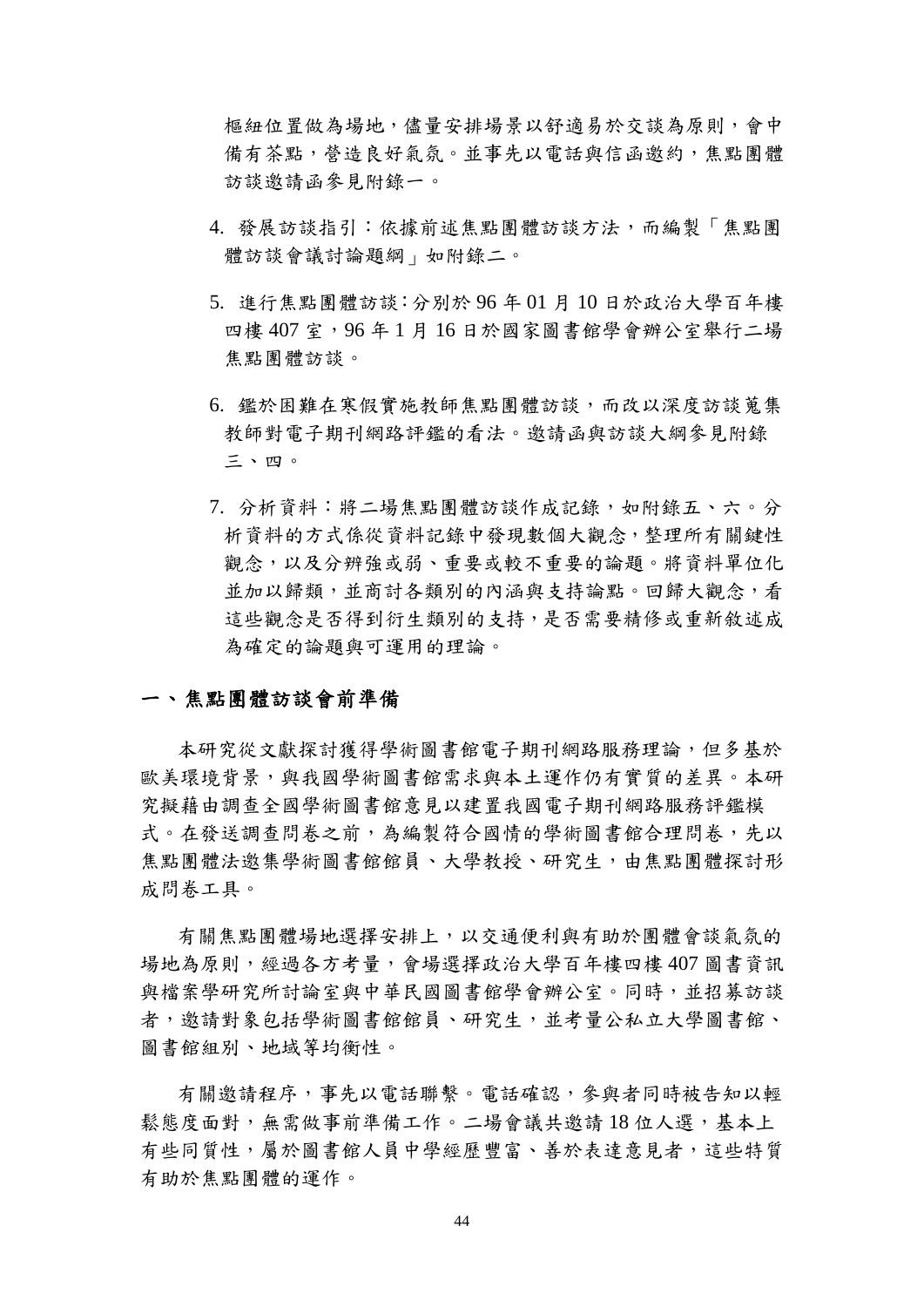主持人由本研究計劃主持人擔任,在這兩三週也不斷演練焦點團體技 巧,以便在對談中做適切引導、探測問題。主持人與研究助理,分別就討 論清單、問題內容、焦點團體法施行要點商討與準備。並準備與印製訪談 議題單,討論問題以漏斗型態由大至小設計,首先廣泛探討學術圖書館的 功能與角色,其次,深入到專業人員的工作範圍與能力。

#### 二、焦點團體訪談會議實施

二場焦點團體訪談分別於 96 年 1 月 10 日在政治大學百年樓四樓 407 圖書資訊與檔案學研究所討論室與 1 月 16 日在中華民國圖書館學會辦公 室舉行。訪談會場備有簡單茶點、討論問題單、與文具,研究助理同時負 責會場布置、錄音與記錄工作。

(一)第一場焦點團體訪談

第一場會議於 96年01月10日上午9時30分至11時15分舉行,主 要邀請圖書資訊學研究生,出席9人,出席名單如表4-1。由主席開場介 紹研究動機、研究目地、與成員背景之後,展開訪談,因參與者同質性高, 討論十分熱烈。訪談者常依其背景相關性,或技術服務者與讀者服務工作 常以現有學經歷背景來思考問題,團體討論互動融洽而順利進行,全程共 進行 1 小時 45 分鐘。

表 4-1 第一場焦點團體成員基本資料

| 編號             | 姓名  | 單位                           |
|----------------|-----|------------------------------|
|                | 黄景彤 | 政治大學圖檔所研究生碩二                 |
| 2              | 楊志津 | 政治大學圖檔所研究生碩二                 |
| 3              | 吳瑩月 | 政治大學圖檔所研究生碩二/中研院資訊科學研究所圖書室館員 |
| $\overline{4}$ | 徐韻婷 | 政治大學圖檔所研究生碩二/漢珍公司人員          |
| $\overline{5}$ | 王亦勤 | 政治大學圖檔所研究生碩二                 |
| 6              | 陳臻  | 政治大學圖檔所研究生碩二/台灣藝術大學圖書館館員     |
| 7              | 何子頎 | 政治大學圖檔所研究生碩二                 |
| 8              | 黄嘉鈴 | 政治大學圖檔所研究生碩二                 |
| 9              | 蔡佳縈 | 政治大學圖檔所研究生碩一                 |

#### (二)第二場焦點團體訪談

第二場會議於 96 年 01 月 16 日下午 12 時 30 分至 2 時 10 分中華民國 圖書館學會辦公室舉行,主要邀請學術圖書館負責電子期刊工作的館員, 出席9人。學會辦公室為一小型會議室,為拉近對談距離,將桌椅調整成 較小長方形的座次,使成員能環繞桌邊、面對面交談。在問題單、文具、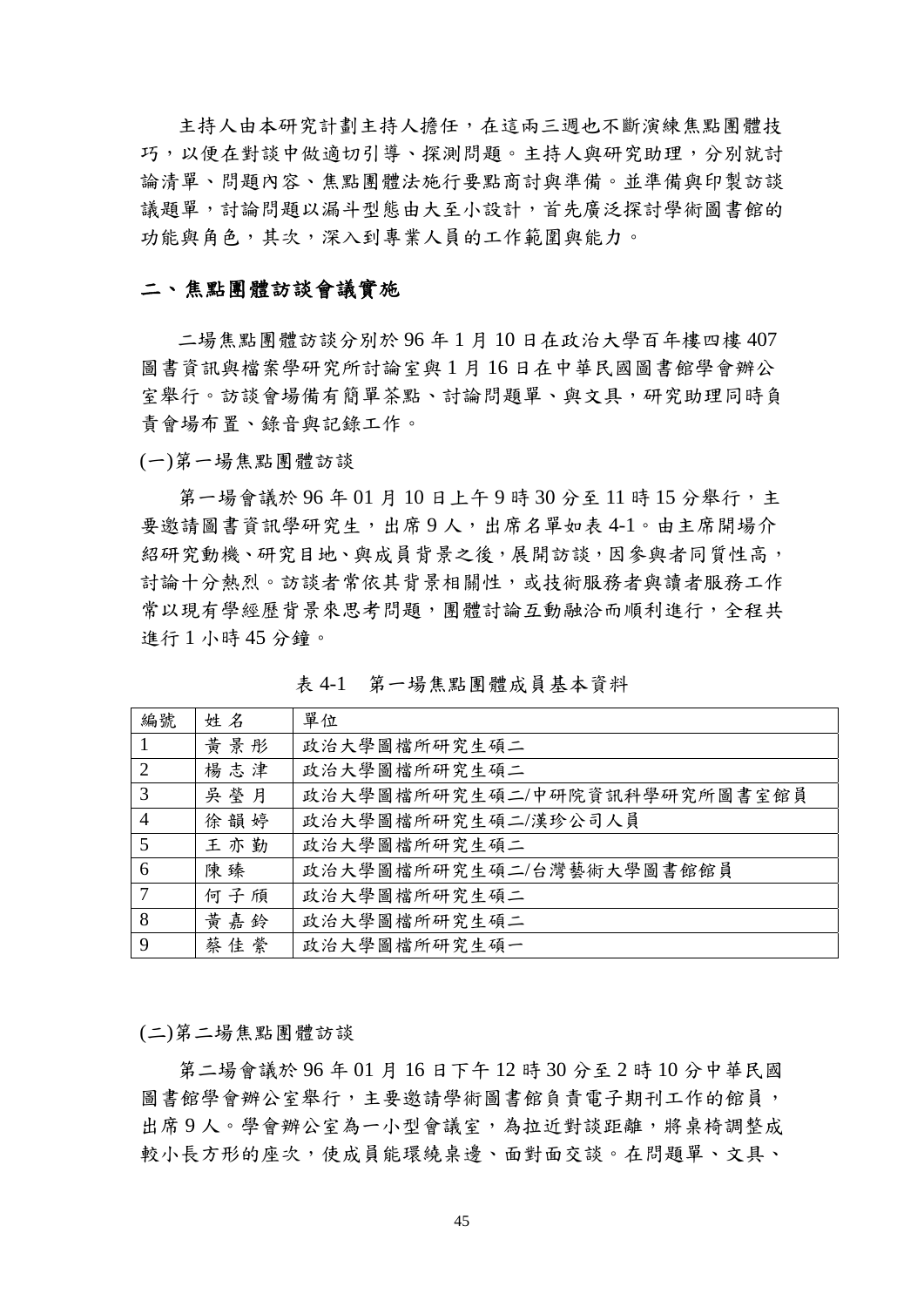茶點擺設完成後,成員依序來到。

在主持人宣佈研究動機、目的、對談原則與成員介紹後,隨著討論問 題依序展開,因參與者同質性高,討論十分熱烈。對問題思考也漸漸深入, 對談過程中有滾雪球效益,對一些即時話題深入探討。在主持人適時引導 與切入議題,整體過程進行順利,全程共計進行了 1 小時 40 分鐘。

| 編號             | 姓名  | 單位         | 編號 | 姓名  | 單位             |
|----------------|-----|------------|----|-----|----------------|
|                | 張慈玲 | 台灣大學圖書館館長室 | 6  |     | 譚修雯 政治大學圖書館參考組 |
| $\overline{2}$ | 張素娟 | 台灣大學圖書館期刊組 | 7  |     | 李亞蘭 政治大學圖書館期刊組 |
|                |     | 台灣大學圖書館推廣服 |    |     |                |
| 3              | 童敏惠 | 務組         | 8. |     | 石秋霞 淡江大學圖書館參考組 |
|                |     | 台灣師範大學圖書館期 |    |     |                |
| $\overline{4}$ | 許嫚婷 | 刊組         | 9. | 鍾雪珍 | 國家圖書館參考組       |
| 5              | 黃邦欣 | 政治大學圖書館參考組 |    |     |                |

表 4-2 第二場焦點團體成員基本資料

## 第三節、焦點團體訪談結果之分析

有關 2 場焦點團體訪談會議記錄請參見附錄五與附錄六。以下從基本 資料,對各圖書館電子期刊資料庫與網路服務現況與電子期刊網路服務評 鑑看法,分別說明分析於后。

#### 一、訪談者基本資料

本研究的兩場焦點團體參與訪談者分別各9人,共計有18人,其基本 資料說明如表 4-3。第一場焦點團體訪談者皆為政治大學圖書資訊與檔案 學研究所研究生,其中三位為在職生,分別任職於中研院資訊科學研究所 圖書室、台灣藝術大學圖書館與漢珍資訊公司。第二場焦點團體訪談者為 學術圖書館館員,9位圖書館從業人員中,8位服務於大學圖書館,1位服 務於國家圖書館。性別分佈女生16位,男生2位;層級分佈,2位主任, 7位館員,9位研究生,單位分布圖書館期刊組3位,參考組5位,館長 室 1 位,圖書資訊研究所 9 位。

| 焦點團體訪談者資料統計 |        |        |    |  |  |  |
|-------------|--------|--------|----|--|--|--|
| $N=18$      |        |        |    |  |  |  |
| 項目          | 第<br>場 | 輦<br>場 | 合計 |  |  |  |
| 性別          |        |        |    |  |  |  |
|             |        |        |    |  |  |  |

表 4-3 焦點團體訪談者資料統計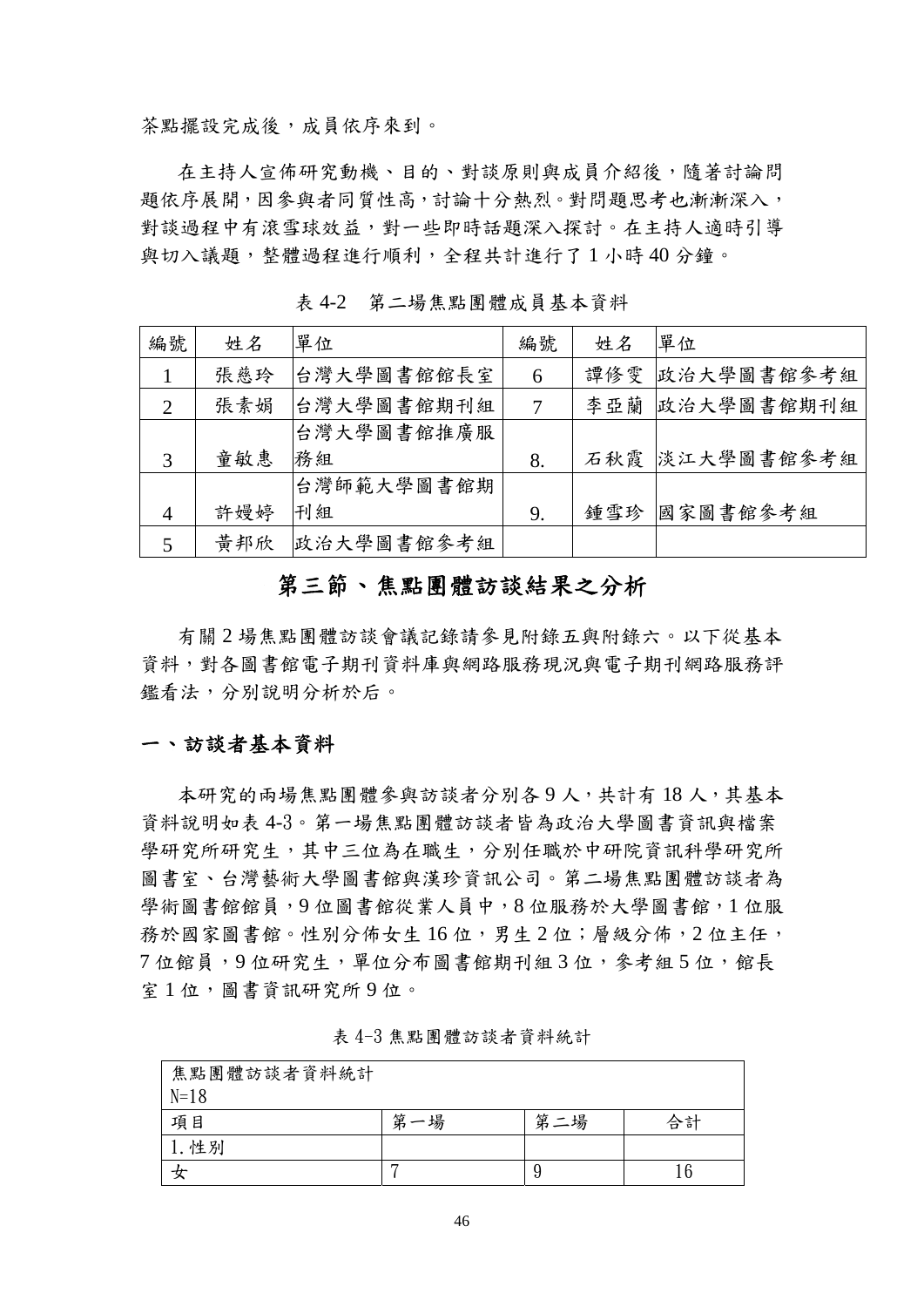| 男       | റ |                |         |
|---------|---|----------------|---------|
| 2. 層級   |   |                |         |
| 主任      |   | $\overline{2}$ |         |
| 館員      |   | –              |         |
| 研究生     | 9 |                | 9       |
| 3. 單位   |   |                |         |
| 期刊組     |   | 3              | ິດ<br>O |
| 參考組     |   | 5              | 5       |
| 館長室     |   |                |         |
| 圖書資訊研究所 | 9 |                | 9       |

#### 二、訪談會議資料分析

兩場焦點團體訪談探討的主題包括如次:

- 1. 請各位談談自己在圖書館電子期刊負責的業務情形?或談談自 己在圖書館使用電子期刊的情形?
- 2. 請敘述 貴館電子期刊館藏發展現況?以及發展歷史?
- 3. 請談談貴館提供電子期刊網路服務現況?
- 4. 請問您認為電子期刊網路服務應包括那些範圍?
- 5. 您認為貴館提供的這些西文電子期刊資料庫那些最好?為什 麼?
- 6. 貴館是否作過電子期刊評鑑?如何評鑑?
- 7. 您認為電子期刊網路服務評鑑有那些要項與指標?
- 8. 貴館是否使用電子期刊資料庫使用統計?使用過那些資料庫或 廠商提供的統計?圖書館是否自行統計?
- 9. 您認為利用電子計量方式來評鑑電子期刊資料庫(含資源, 使用 統計, 成本, 績效)可行嗎?(請參考本資料的參之二)。
- 10. 您同意 COUNTER、CNS1315 標準的電子資源統計規範看法如 何?
- 11. 您贊成用使用者調查來進行電子期刊評鑑嗎?請談談您認為其 評鑑的要項與指標為何?(請參考本資料的參之三)。
- 12. 您對電子期刊網路服務評鑑的是否有其他看法?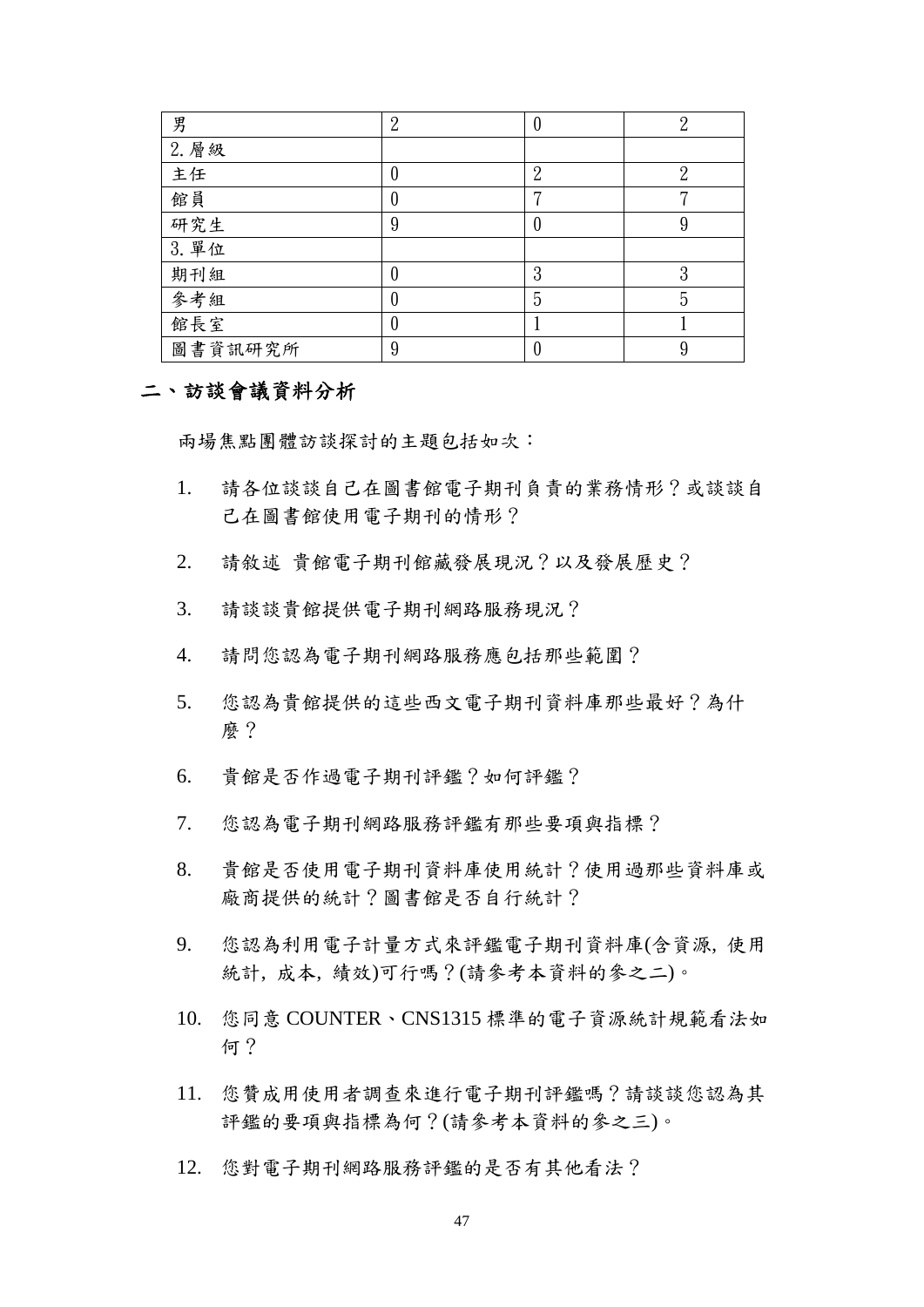焦點團體訪談討論的議題從大至小依循著會場準備的訪談議題單進 行。首先廣泛探討學術圖書館電子期刊的服務,其次,深入至電子期刊網 路服務的評鑑的探討,現場訪談議題資料如附錄三。由於訪談時間有限不 宜超過三個小時,在詢問訪談者評鑑要項時無法針對每一項要點詳細討 論,故將電子期刊網路服務評鑑要項與指標列一清單,由訪談者利用會後 時間勾選認可的要項,在會後彙整摘要與分析時作為本研究問卷設計的根 據參考。

#### (一)在圖書館電子期刊負責的業務情形或使用電子期刊的情形

### 問題:請各位談談自己在圖書館電子期刊負責的業務情形?或談談自己在 圖書館使用電子期刊的情形?

有關圖書館電子期刊負責的業務情形或使用電子期刊情形的討論,由 於訪談者身分的不同而有所區別,第一場焦點團體訪談者為研究生,其針 對使用電子期刊的情形做討論,第二場焦點團體訪談者為學術圖書館館員 則針對在圖書館電子期刊負責的業務情形做說明與討論。

第一場會議,訪談者表示使用電子期刊多是為了做報告、寫論文。所 提及常使用的資料庫包含 EBSCOhost、Proquest、SDOL、Springer LINK、 CSA-LISA、library literature 與 Wilson 全文資料庫等西文電子期刊資料庫。 部分訪談者也表示會使用政大圖書館館藏目錄 OPAC 透過刊名的鍵入來查 找所需的電子期刊。

第二場會議,訪談者在說明其在圖書館電子期刊負責的業務包括:電 子期刊採購、資訊服務、讀者服務、電子期刊管理與統計分析,可以發現 現今在圖書館的業務中,電子期刊的相關業務不但是跨部門的,且範圍相 當廣泛。

第二場會議中,國家圖書館館員鍾雪珍即表示在電子期刊服務方面主 要負責下游的讀者服務,包括資訊利用課程與讀者服務。黃邦欣、譚修零 與李亞蘭三位政大圖書館館員因所屬組別不同,負責的業務亦有所差異, 黃邦欣與譚修雯同屬於政大圖書館參考組,主要負責資訊利用的部份包括 資料庫的講習,以及解決使用者使用資料庫的相關問題,發問方式包括打 電話、現場問以及少部分 email 與 bbs。譚修雯除了讀者服務外,還負責資 料庫的管理包括電子期刊的管理與統計分析。李亞蘭屬於政大圖書館期刊 組,其主要負責內容的維護、資料建置以及飛資得整合系統與 onecate 的 相關業務。

童敏惠與張素娟兩位台大圖書館館員,前者主要負責讀者服務,解決 讀者使用資料庫的相關問題以及參考服務。後者負責電子期刊的採購,包 含連線、開通、測試,以及固定下載資料庫的使用統計,與期刊系統的維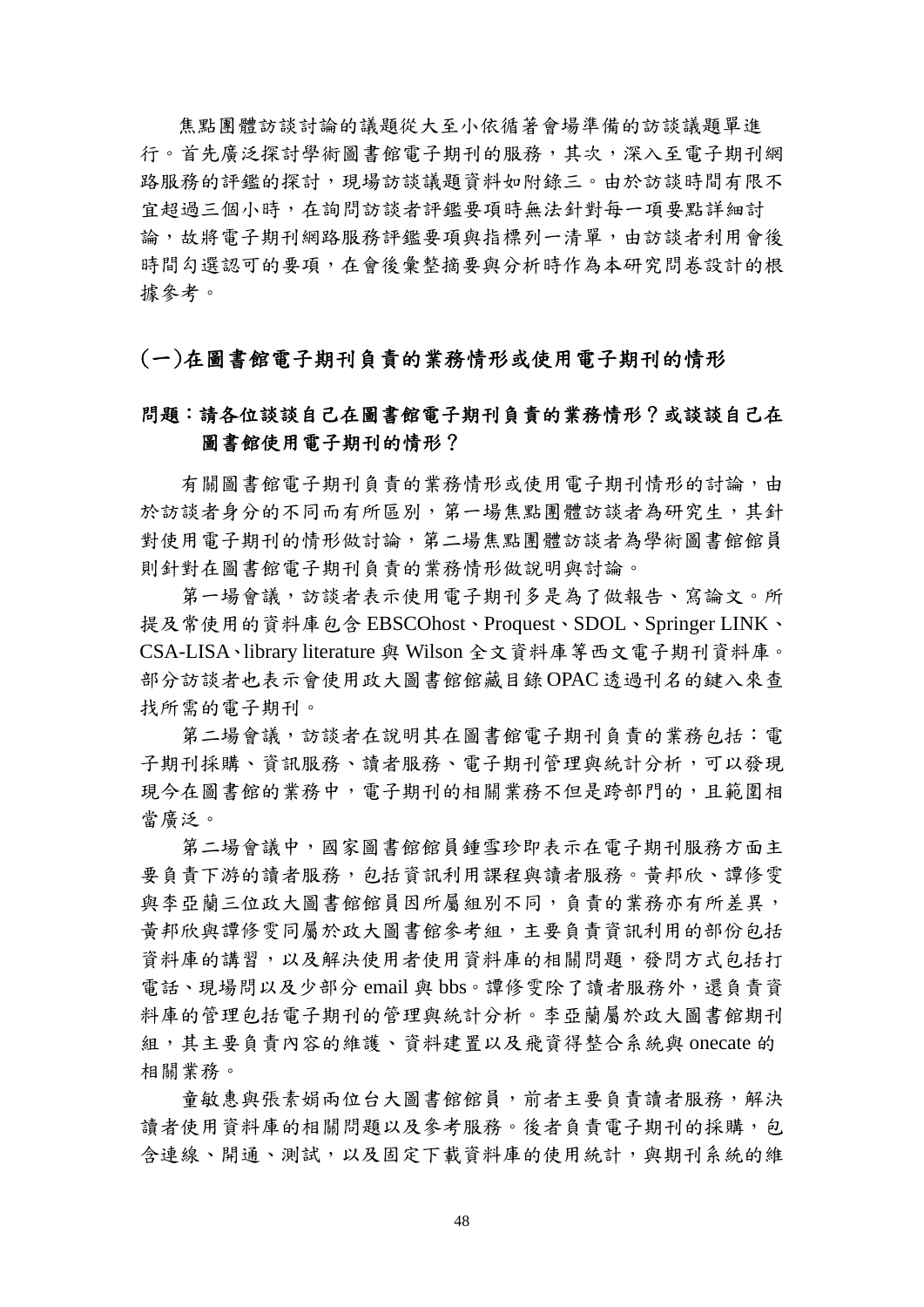譜。淡江大學圖書館館員石秋霞在雷子期刊業務負責利用教育、推廣,雷 子期刊的採購、訂購與統計屬於數位資訊組。師大圖書館館員許嫚婷則是 負責電子期刊的採購以及電子資料庫的維護與書目資料的維護,與每月跑 資料庫的統計資料以及編輯線上電子資料庫的消息報導(電子報),與電子 期刊的講習。

#### (二)圖書館電子期刊館藏發展現況與發展歷史

#### 問題:請敘述 貴館電子期刊館藏發展現況?以及發展歷史?

1.圖書館何時引進電子期刊?目前有多少種?有那些電子期刊資料庫? 2.圖書館電子期刊採訪來源有那些?資料庫來源有那些?

透過第二場會議,各大學圖書館館員的說明,圖書館最早在1995年 引進電子期刊的服務,之後相關電子期刊網路服務陸續引進。起初,圖書 館多是購買零星的電子期刊,之後,電子期刊的發展日益成熟,圖書館購 買的電子期刊數量也逐年增加,電子期刊可分為單一的 title 期刊與電子期 刊資料庫,電子期刊庫又可分為期刊出版商自行建置的資料庫如 SDOL 與電子期刊;匯集商所研發的資料庫如 EBSCOHost 等。隨著科技 的進步,電子期刊的服務與功能也越來越多元、強大,對於電子期刊的網 路服務各學術圖書館也都持續在發展與推廣。

電子期刊與電子期刊資料庫的總數各圖書館不一,各館約有 20 種至 60、70 餘種的電子期刊資料庫,電子期刊總數約 1,500 至 4,000 餘種不等。

#### (三)圖書館提供電子期刊網路服務現況

#### 問題:請談談貴館提供電子期刊網路服務現況?

(1)電子期刊網頁清單、圖書館目錄、資料庫網頁?

- (2)電子資源整合系統?
- (3)電子期刊系統介面服務,如瀏覽,簡易查詢, 進階查詢,下載,個人化服 務、其他?
- (4)線上學習課程系統?電子教師指定參考書?
- (5)其他

本研究將電子期刊網路服務的範圍定義包括為(1)電子期刊網頁清 單、圖書館目錄、資料庫網頁;(2)電子資源整合系統;(3)電子期刊系統介 面服務,如瀏覽,簡易查詢,進階查詢,下載,個人化服務;(4) 線上學習 課程系統;(5)電子教師指定參考書等功能(6)其他。

兩場會議訪談者大多報告目前圖書館電子期刊網路服務現況包含電 子期刊網頁清單、圖書館目錄、資料庫網頁;電子期刊系統介面服務,如 瀏覽,簡易查詢,進階查詢,下載,個人化服務。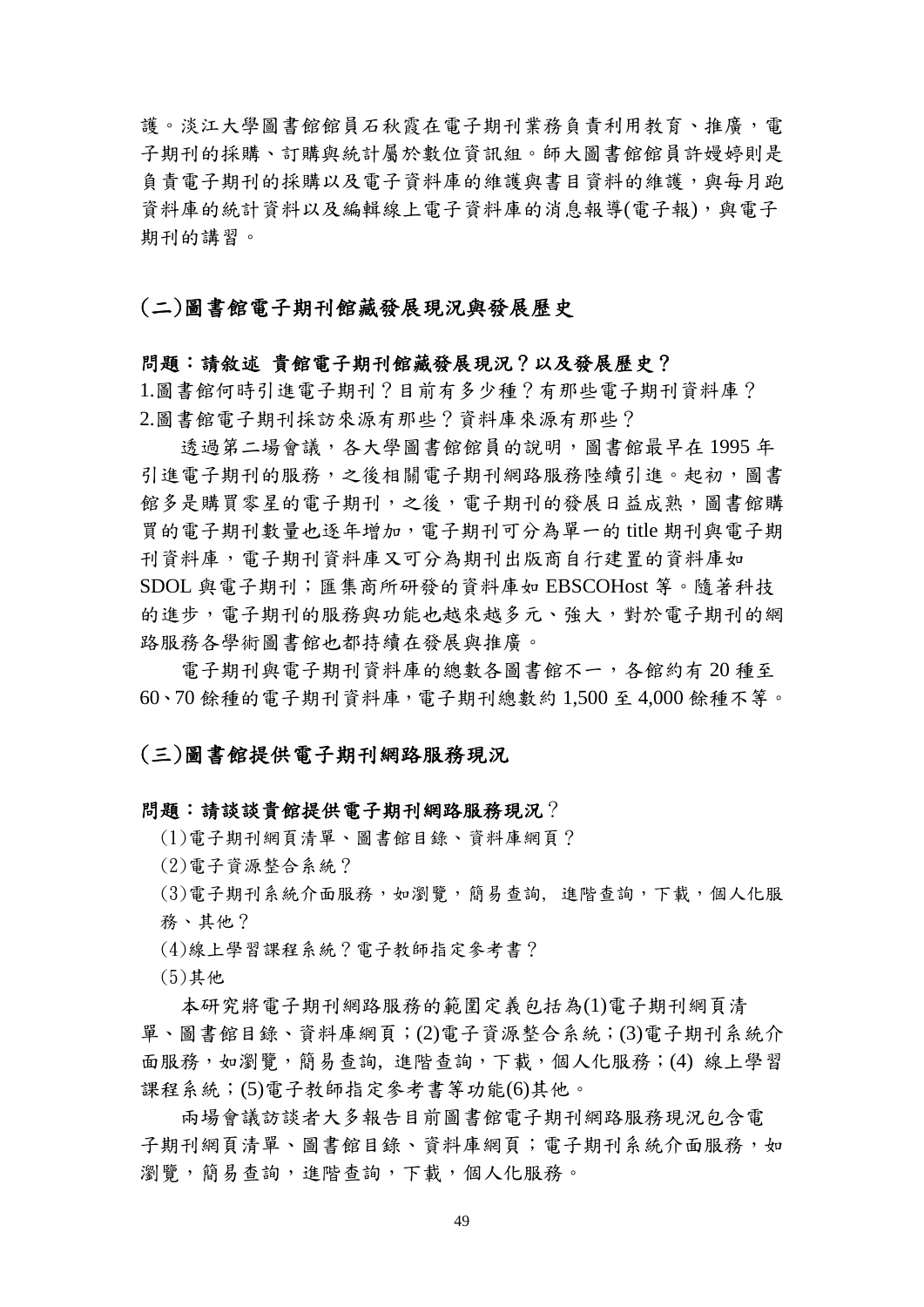但目前各大學圖書館電子期刊網路服務發展現況不一,就電子資源整 合系統而言,有圖書館開始使用此系統,如政大圖書館引進 MUSE 電子資 源整合系統;與國家圖書館引進了西文資料庫整合查詢系統(URICA)。但也 有圖書館還在研擬規劃當中,如台大圖書館與淡江大學圖書館。

線上學習課程系統、電子教師指定參考書方面,受訪館員有提到部份 資料庫有此一功能,但若以圖書館本身所提供的服務而言,目前各大學圖 書館並未提供線上學習課程系統、電子教師指定參考書的服務。

(四)對電子期刊網路服務應包括範圍看法

#### 問題:請問您認為電子期刊網路服務應包括那些範圍?

本研究將電子期刊網路服務的範圍定義包括為(1)電子期刊網頁清 單、圖書館目錄、資料庫網頁;(2)電子資源整合系統;(3)電子期刊系統介 面服務,如瀏覽,簡易查詢,進階查詢,下載,個人化服務;(4) 線上學習 課程系統;(5)電子教師指定參考書等功能(6)其他。

訪談者皆認同圖書館電子期刊網路服務包含:(1)電子期刊網頁清單、 (2)圖書館目錄、(3)資料庫網頁;(4)電子資源整合系統;(5)電子期刊系統 介面服務,如瀏覽,簡易查詢,進階查詢,下載,個人化服務與(6)線上 學習課程系統、(7)電子教師指定參考書。

第一場焦點團體中,政大圖檔所研究生吳瑩月建議希望電子期刊網路 服務未來應包括跨資料庫的新知選粹服務,以及擴大跨資料庫整合使用權 限。第二場焦點團體中,鍾雪珍館員建議圖書館電子期刊網路服務應加上 電子期刊聯合目錄功能,如整合區域性的電子期刊聯合目錄並加強其準確 性與完整性。

|                    | 第一場     | 第二場           | 合計             |
|--------------------|---------|---------------|----------------|
|                    | 9<br>人) | $(9 \lambda)$ | $(18 \lambda)$ |
| 電子期刊網頁清單、圖書館目錄、資料  | 9       | 9             | 18             |
| 庫網站                |         |               |                |
| 電子資源整合系統           | 9       | 9             | 18             |
| 電子期刊系統介面服務,如瀏覽,簡易  | 9       | 9             | 18             |
| 杳詢, 淮階杳詢,下載,個人化服務, |         |               |                |
| 其他                 |         |               |                |
| 線上學習課程系統           | 4       | 9             | 13             |
| 電子教師指定參考書          | 8       |               | 15             |

表 4-4 電子期刊網路服務範圍成員意見表

50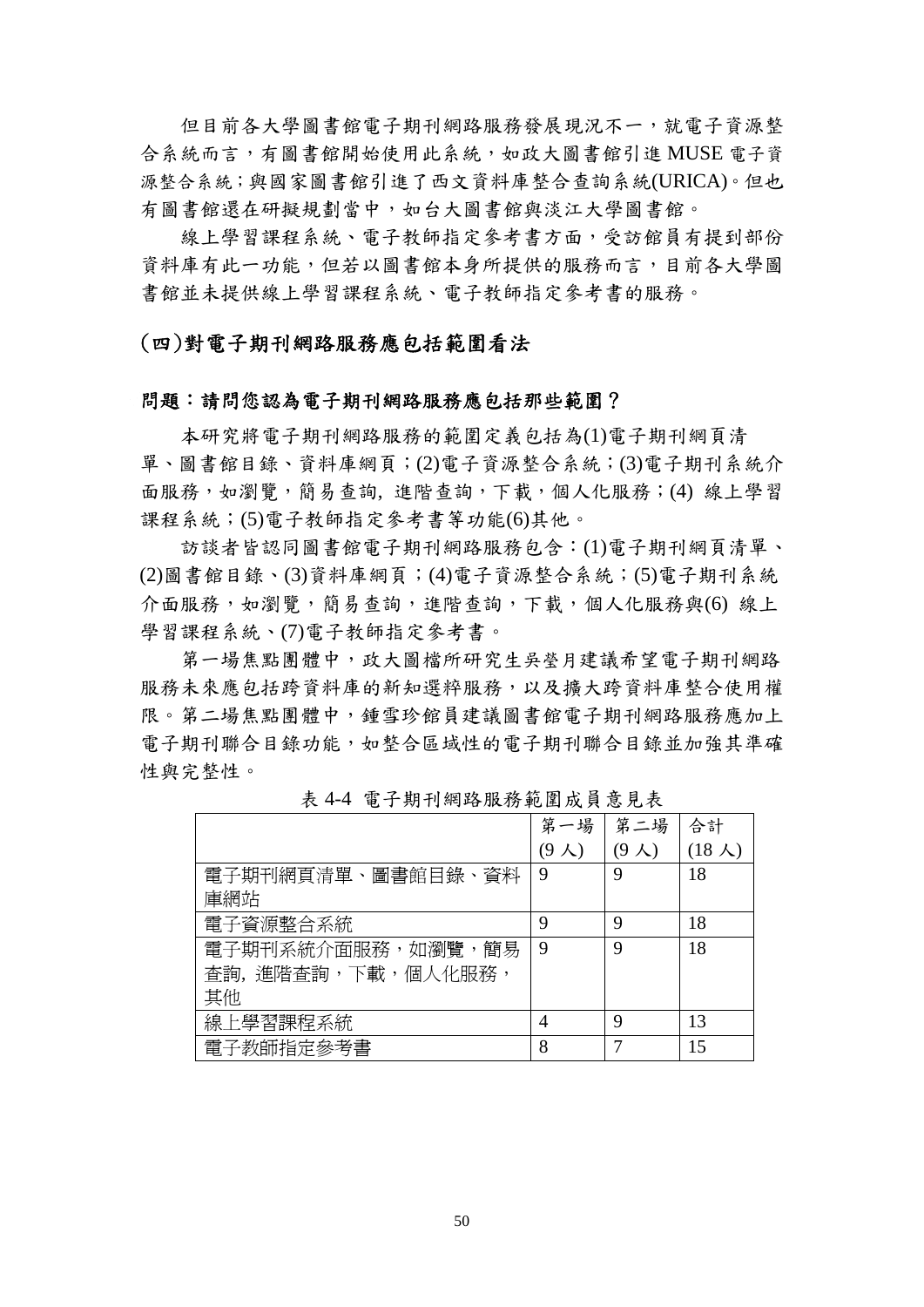### (五)對圖書館提供優質西文電子期刊資料庫看法

#### 問題:您認為貴館提供的這些西文電子期刊資料庫那些最好?為什麼?

第一次焦點團體,主持人是直接詢問研究生自身使用的觀感,政大圖 檔所研究生認為 Wilson Library literature、Proquest、EBSCOhost、Springer LINK、SDOL 等西文電子期刊資料庫較好,原因包括擁有全文功能、資料 範圍大、功能強大等優點。

研究生楊志津表示以學科角度來看,平時最常用的資料庫為 Wilson Library literature 全文資料庫。其優點為可直接連到全文。查找論文則以 Proquest 為主。研究生黃嘉鈴表示最常使用的電子期刊資料庫為 EBSCOhost,資料範圍大、多且豐富。Springer LINK 則是因為論文需要, 有論文所需要的主題。研究生王亦勤認為 SDOL 期刊資料庫功能強大,容 易使用。

第二場焦點團體中,訪談者為大學圖書館館員,是以圖書館電子期刊 資料庫使用統計的觀點來看。若以使用統計作依據,發現西文電子期刊資 料庫中,EBSCOhost、SDOL、Proquest、IEL 等電子期刊資料庫的使用較 高,受歡迎的因素可能包含資料蒐集範圍大、全文的供應與使用介面的好 用性以及資料庫服務不斷更新等,此外,訪談者也提出電子期刊資料庫使 用次數的多寡與大學本身學科性質有所關聯。

以政大圖書館而言,以 EBSCOhost、JSTOR、SDOL、Proquest 等資料 庫使用率較高, EBSCOhost 與 Proquest 資料蒐集範圍大、豐富,服務也不 斷更新。以台大圖書館而言,依使用量來看,SDOL、 EBSCOhost、Nature 與 IEL 等音料庫名列前矛,受歡迎的原因須依學科來看, 台大因為理工科 系較多所以理工相關的資料庫使用較多。師大圖書館依資料庫的統計量來 看,依序為 EBSCOhost、SDOL、IEL 與 Proquest educational journals 等資 料庫。此外圖書館也發現理學院使用電子期刊資料庫的使用率較高,而 educational journals 使用量高則是和師大本身的教育性質有關。淡江大學圖 書館主要是以 IEEE、SDOL、Wiely、EBSCOhost、Proquest 等資料庫使用 較多,主要原因應包含全文的供應與使用介面的好用性。

#### (六)圖書館是否作過電子期刊評鑑

#### 問題:貴館是否作過電子期刊評鑑?如何評鑑?

針對圖書館是否做過電子期刊評鑑,兩場會議都認為圖書館並未做過 確實的電子期刊評鑑。以政大圖書館而言,第一場會議成員中,研究生楊 志津認為圖書館有資料庫使用統計的人氣排行,依資料庫使用次數排序高 低,也可以作為電子期刊資料庫評鑑的參考。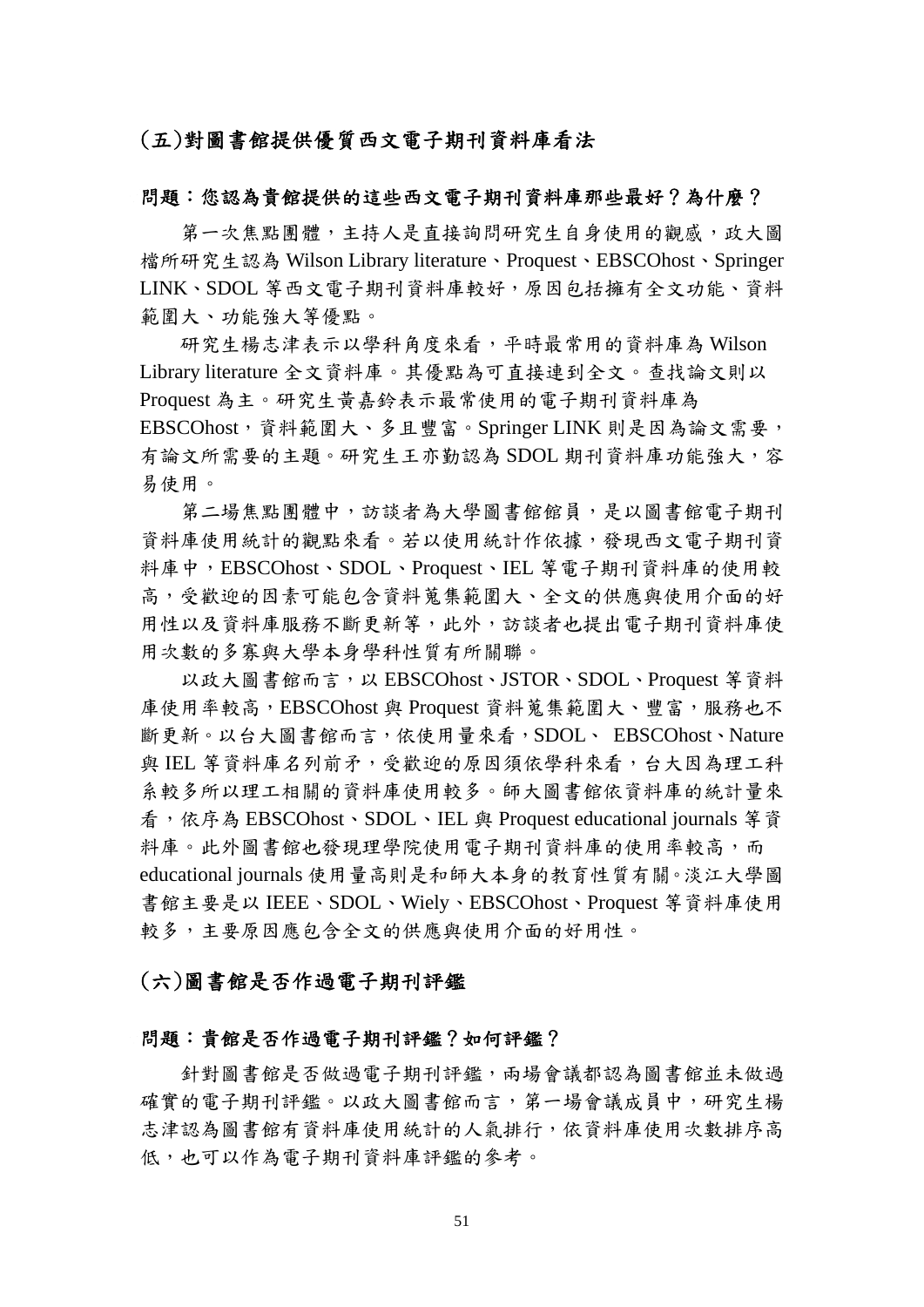第二場焦點團體,訪談者們表示台大、政大沒有做過全面性的電子期 刊評鑑,但有做過一些基本的評鑑與比較。淡江因經費有限會做相關的評 鑑,師大近年來則一直有在做資料庫的績效統計。

台大圖書館館員張素娟、童敏惠表示台大圖書館有做過一些評鑑,包 括資料庫的價格、範圍、平台與重要性評比,但沒有做過全面性的評鑑。

政大圖書館館員譚修雯表示政大圖書館曾經有段時間,在採購時會有 小組評估,評鑑要項包括價格、範圍、介面等,但資料庫買進來後則未做 後續的追蹤評鑑。

淡江圖書館館員石秋霞解釋,淡江圖書館因為館經費有限,所以要經 常作評鑑,此外,圖書館空間有限,所以也會對紙本期刊與電子期刊做評 估。

師大圖書館館員許嫚婷表示,師大圖書館長期以來皆會對資料庫的經 濟效益做比較,將資料庫按績效排序呈報上級做評估。

### (七)對於電子期刊網路服務評鑑要項與指標看法

#### 問題:您認為電子期刊網路服務評鑑有那些要項與指標?

第一次焦點團體訪談者提出的指標包含使用者調查、使用者使用統 計、使用率、成本、電子期刊不重複等要項。

第二次焦點團體總括訪談者所提及的要項包括:資料庫的連線穩定 度、全文 embargo 的期限、主題的代表性與權威性、各功能說明標示是否 清楚、期刊收錄範圍的上限時間點(新穎性與回溯性) 。

兩場會議訪談者對於電子期刊網路服務評鑑要項與指標看法摘錄統 計參見第五節。

## (八)圖書館使用電子期刊資料庫使用統計現況

## 問題:貴館是否使用電子期刊資料庫使用統計?使用過那些資料庫或廠商 提供的統計?圖書館是否自行統計?

兩場會議的訪談者都表示圖書館目前都有使用與要求資料庫廠商提 供資料庫使用統計。在第一次焦點團體中,研究生吳榮月與陳臻分別任職 於中研院資訊科學研究所圖書室與台灣藝術大學圖書館,兩位皆表示中研 院資科所圖書室、台北市立圖書館都曾要求廠商提供使用統計。

第二次焦點團體訪談者表示師大、政大、台大圖書館都有使用資料庫 或廠商提供的統計。此外,政大與台大還會利用圖書館的自行統計以彌補 廠商統計的不足。然現今資料庫廠商所提供的統計資料標準不一,使圖書 館在判讀資料方面仍有其困難。

師大圖書館館員許嫚婷表示師大圖書館大部分的資料庫統計來自廠 商,包括 EBSCOhost、SDOL、SpringerLink、JSTOR、IEL 等資料庫。圖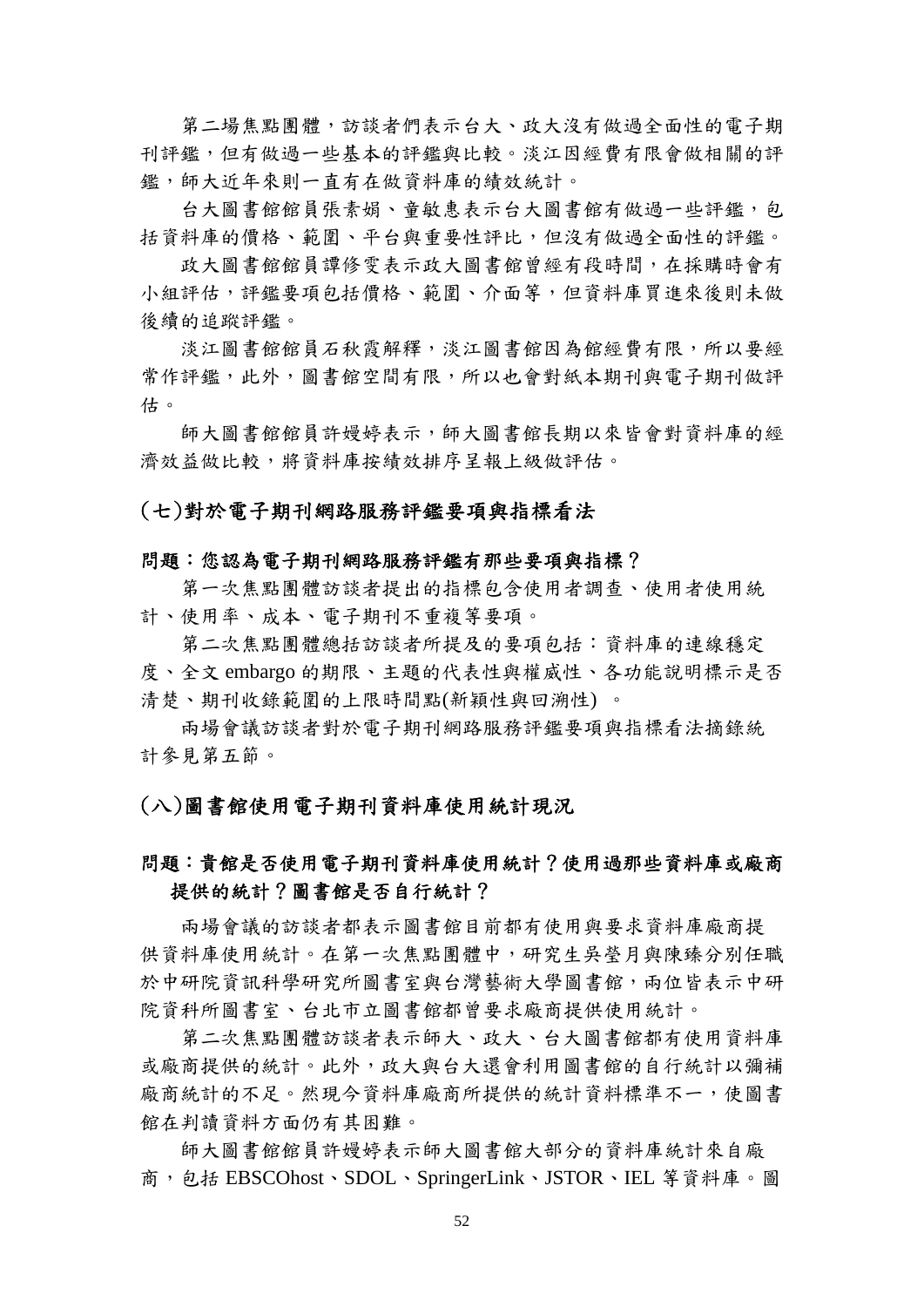書館未做自行的統計。

政大圖書館館員譚修雯表示政大圖書館自 1998 年開始使用資料庫廠 商統計,現今也持續在使用,此外,圖書館本身亦使用 TTSLINK 來記錄 使用統計以彌補廠商統計的不足。

台大圖書館館員童敏惠表示台大圖書館都有在使用廠商所提供的統 計,2004年以後,廠商提供的統計越來越完整,圖書館本身也會使用飛資 得的系統來記錄圖書館的統計以彌補廠商統計的不足。

### (九)對於利用電子計量方式來評鑑電子期刊資料庫看法

## 問題:您認為利用電子計量方式來評鑑電子期刊資料庫(含資源、使用統計、成 本、績效)可行嗎?。

兩場會議訪談者對於利用電子計量方式評鑑電子期刊資料庫均表認 同,但也提出建議事項,第一場訪談者提到利用電子計量方式評鑑需考量 計量方式是否標準一致、防止廠商資料作假以及資料如何判讀、解釋等問 題。第二場會議中,台大圖書館館員張慈玲提出使用電子計量時有關成本 的考量,評鑑時必須能確實掌握圖書館購買資料庫的實際成本數據才有助 於電子計量的評鑑,此外,利用電子計量的評鑑結果可以作為與廠商協調 的參考,但使用電子計量無法了解使用者的使用行為與本身的意見。國家 圖書館館員鍾雪珍表示曾有廠商派人到圖書館點選資料庫,以增加資料庫 的使用量,因此統計的數據可以做為電子期刊評鑑的參考,但需要考量廠 商提供統計數據的可信度。政大圖書館館員譚修雯則進一步補充,利用電 子計量進行電子期刊評鑑可以考慮,但電子期刊資料庫的評鑑應考慮多元 面向。

在電子期刊電子計量評鑑要項與評鑑指標中,總計在電子期刊電子計 量評鑑要項與評鑑指標中,分為電子期刊資源、電子期刊使用、電子期刊 成本、電子期刊績效共四大項與28項指標,訪談者對於以上要項與指標 多表認同,每項指標同意與可行人數都超過半數以上。

## (十)對於 COUNTER、CNS1315 標準的電子資源統計規範看法

#### 問題:您同意 **COUNTER**、**CNS1315** 標準的電子資源統計規範看法如何?

COUNTER(Counting Online Usage of Networked Electronic Resources) 計畫標準,對象為圖書館、出版商及中介商。2006 年 1 月公佈第二版電子 資源使用統計指引實務規範,包括:期刊與資料庫實務規範(Code of Practice for Journals and Databases),與圖書與參考工作實務(Code of Practice for Books and Reference Works)。包括 1 號期刊報告(每月與每種期 刊成功下載全文論文要求次數);2 號期刊報告(每月與每一期刊的被拒次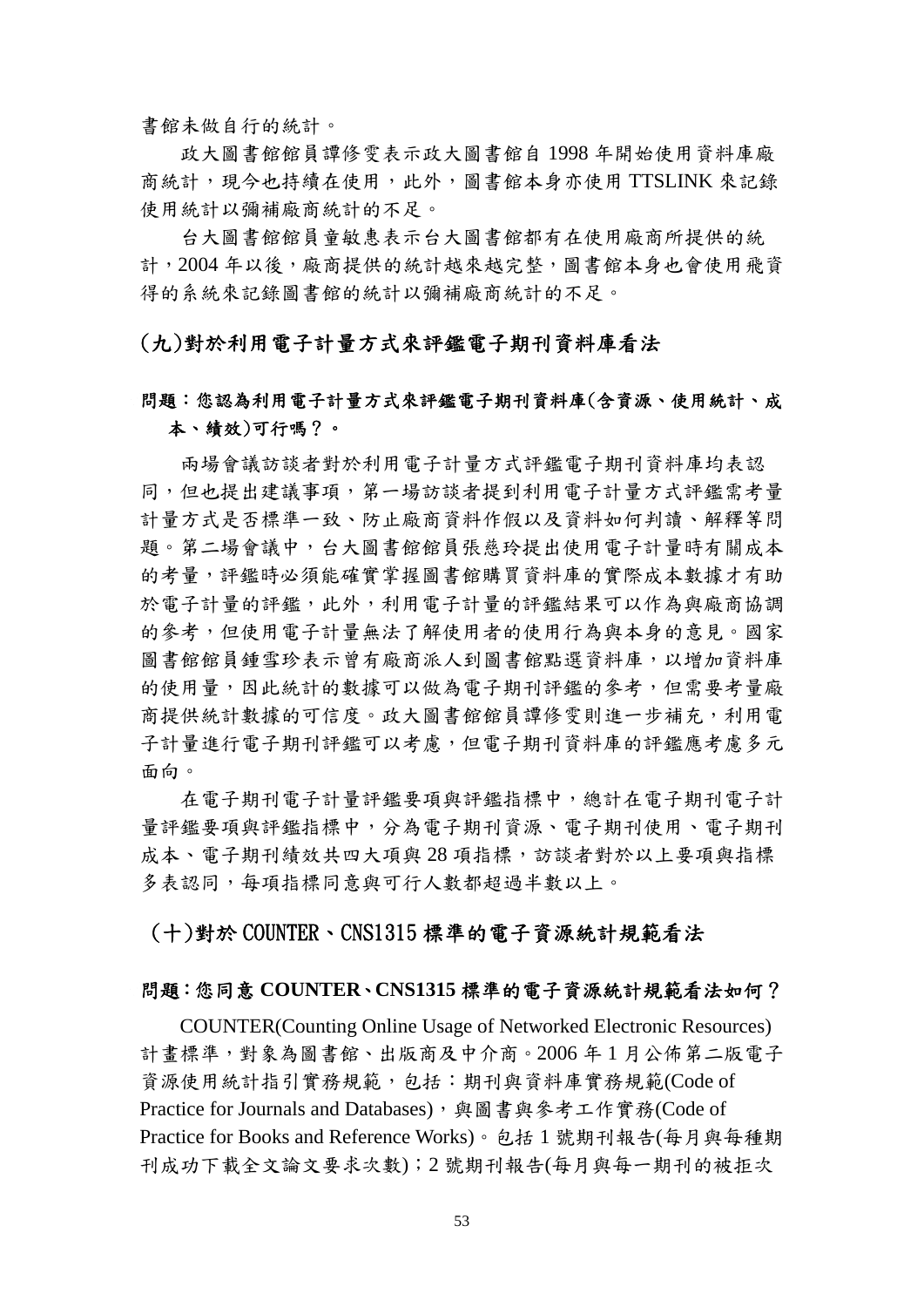數);1 號資料庫報告(每月與資料庫總查詢數與連線數);2 號資料庫報告(每 月與資料庫被拒次數);3 號資料庫報告(每月與服務總查詢數與連線數)。 COUNTER 計畫建立一組織架構與持續推行實務規範發展的技術/營運模 式,圖書館在簽訂電子期刊合約時可要求代理商配合此標準提供使用統 計,包括上述使用報告,以及 COUNTER—Compliant Usage Report, 交由 COUNTER 審計人員查核。

CNS1315 標準之電子圖書館服務的使用統計:線上公用目錄可從圖書 館自動化系統獲得,除連線還應計算檢索數量及記錄下載數量。電子化館 藏統計資料可從圖書館本身的伺服器或從代理商/供應商獲得。電子服務使 用統計基本資訊包括:連線數量、文獻下載數量、記錄下載數量、虛擬到 館的數量;以及連線時間、連線被拒數量、檢索數量、網際網路連線數量 等相關資訊。

對於 COUNTER、CNS1315 標準的電子資源統計規範看法,兩場會議 訪談者均表認同,也都期待兩項標準的實施,能有助於圖書館資料庫使用 統計資料的搜集與分析。第二場會議,師大圖書館館員許嫚婷建議,在 CNS1315 標準中應加上資料庫的 article 的總數。

### (十一)對於使用者調查來進行電子期刊評鑑看法

## 問題:您贊成用使用者調查來進行電子期刊評鑑嗎?請談談您認為其評鑑 的要項與指標為何?

兩場會議訪談者均同意利用使用者調查來進行電子期刊評鑑,但是評 鑑要項、指標與相關名詞需要做進一步的解釋。兩場訪談均認為單使用量 化統計進行電子期刊資料庫評鑑並無法了解使用者的觀點與想法,因此除 了使用量化統計之外,也必須藉由使用者調查來了解使用者使用電子期刊 資料庫的想法與產生的效益。

政大圖書館館員黃邦欣認為利用使用者調查可以彌補電子計量評鑑 的不足,但深入的使用者調查不易,只能獲得較表面的東西。國家圖書館 館員鍾雪珍表示本研究的使用者評鑑指摽,現在廠商提供都有一定的水 準,使用者調查應該要進一步了解使用者的需求與使用困難。台大圖書館 館員張素娟則建議在使用者評鑑方面可加上資料庫的使用成本,做為讀者 自我滿意的調查。

訪談者對於使用者調查來進行電子期刊評鑑看法,可分為電子期刊資 料庫實用性、資料品質滿意度與使用介面滿意度等三大項與 22 項指標, 訪談者對於以上要項與指標多表認同,每項指標同意與可行人數都超過半 數以上。

#### (十二)對於電子期刊網路服務評鑑其他看法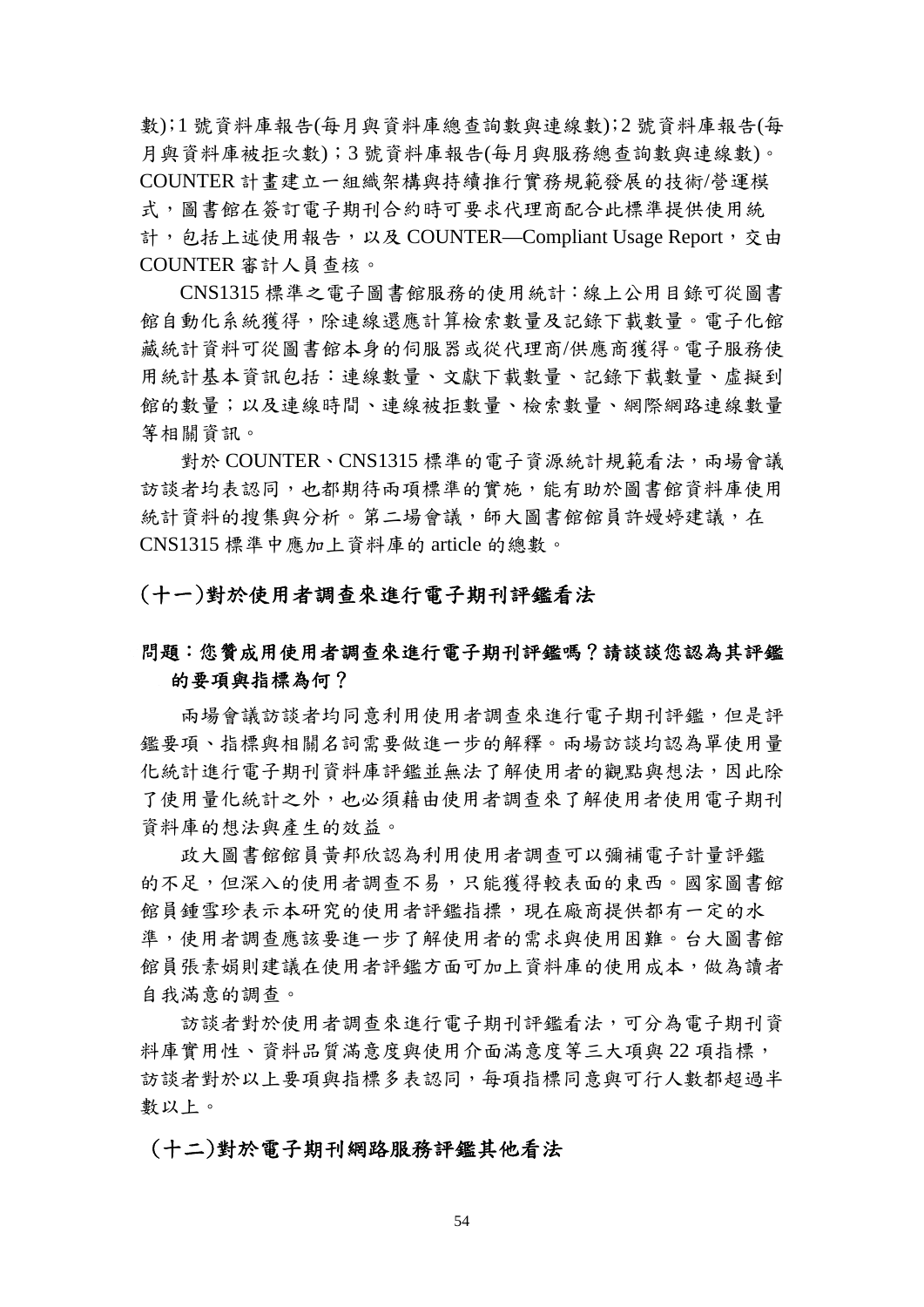## 問題:您對電子期刊網路服務評鑑的是否有其他看法?

對於電子期刊網路服務評鑑的其他看法,在第一場會議中,訪談者提到對 電子期刊網路服務評鑑,需要考量質量資料的取得方式與資料判讀,不同 的情境脈絡也會影響報告的呈現方式。第二場會議訪談者則認為有關問卷 指標的設計,應要分類,以方便使用者填答,並提供一些舉例以幫助使用 者填答。

## 第四節、教師深度訪談研討結果

鑑於在寒假實施焦點團體訪談困難,而改以深度訪談來獲得教師對電 子期刊網路評鑑的看法。

#### 一、 訪談者背景資料

本研究於 96 年 1 月下旬分別訪談四位教師,為政大新聞系 A 副教授、 政大師資培育中心 B 副教授、政大圖檔所 C 副教授與政大廣告系 D 副教 授。其基本資料說明如下表。

| 姓名   | A      | B      | $\mathcal{C}$    | $\mathbb{D}$ |
|------|--------|--------|------------------|--------------|
| 所屬院系 | 政大傳播學院 | 政大師資培育 | 政大文學院圖檔          | 政大傳播學院       |
|      | 新聞系    | 中心     | 所                | 廣告系          |
| 學歷   | 美國印地安那 | 美國印第安那 | 台灣科技大學電          | 美國德州大學       |
|      | 教育工學博士 | 大學教育心理 | 子工程系計算機          | 奧斯汀分校新       |
|      |        | 博士     | 工程組博士            | 聞學博士         |
| 經歷   | 曾任3年公  | 中原大學、政 | 花蓮教育大學與          | 世新大學、政       |
|      | 職、政大任教 | 治大學任教  | 政治大學任教           | 治大學任教        |
| 教學年資 | 在政大服務逾 | 在政大服務逾 | 在花蓮教育大學          | 教學年資8        |
|      | 14年    | 4年     | 任教3年半,政          | 年,在政大服       |
|      |        |        | 大半年              | 務逾4年半        |
| 研究主題 | 認知在傳播上 | 認知心理學、 | 數位學習、web         | 公共關係、傳       |
|      | 的應用、視覺 | 教學心理學、 | $intelligence$ . | 播研究方法、       |
|      | 傳播、電腦輔 | 學習障礙研  | 資料探勘             | 政治傳播         |
|      | 助採訪報導  | 究、學生學習 |                  |              |
|      |        | 動機     |                  |              |
| 教學科目 | 數位出版概  | 教育心理學、 | 資料探勘、高等          | 公共關係、傳       |
|      | 論、視覺傳  | 特殊教育導  | 資料庫、智慧型          | 播理論、政治       |
|      | 播、傳播法  | 論、商科教材 | 代理人、網際網          | 傳播、統計        |
|      | 規、資訊企劃 | 教法     | 路計算與運用。          |              |
|      | 與整合等。  |        |                  |              |

表 4-5 訪談教師背景表

## 二、訪談會議資料分析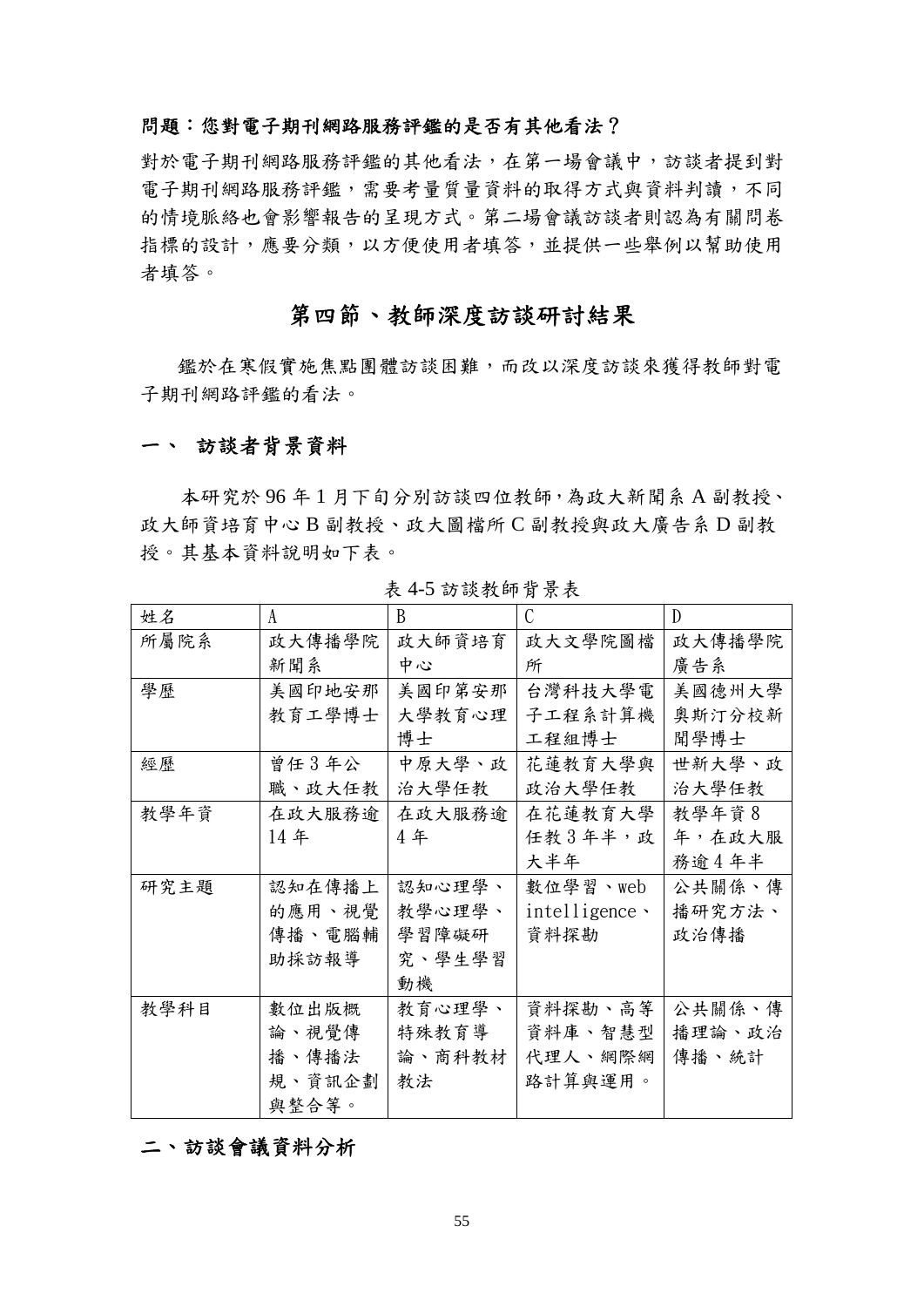請參見附錄四

四場訪談探討的問題主題包括如次:

- 1. 是否經常使用政大圖書館電子期刊網路服務
- 2. 使用圖書館電子期刊原因
- 3. 使用圖書館電子期刊與電子期刊資料庫情形
- 4. 圖書館館提供電子期刊網路服務現況
- 5. 對電子期刊網路服務應包括範圍看法
- 6. 對圖書館提供優質西文電子期刊資料庫看法
- 7. 對於電子期刊網路服務評鑑贊成或反對
- 8. 對於電子期刊網路服務評鑑要項與指標看法
- 9. 對於利用電子計量方式來評鑑電子期刊資料庫看法
- 10. 對於使用者調查來進行電子期刊評鑑看法
- 11. 對於電子期刊網路服務評鑑其他看法

深度訪談討論的議題從大至小依循著會場準備的訪談議題單進行。首先詢 問訪談者基本背景資料與使用電子期刊的情形,其次,深入至電子期刊網 路服務的評鑑的探討,現場訪談議題資料如附錄。由於訪談時間有限,在 詢問訪談者評鑑要項時無法針對每一項要點詳細討論,故將電子期刊網路 服務評鑑要項與指標列一清單,由訪談者利用會後時間勾選認可的要項, 在會後彙整摘要與分析時作為本研究問卷設計的根據參考。請參見附錄七 ~十訪談紀錄

## (一) 是否經常使用政大圖書館電子期刊網路服務

訪談之四位教師分屬不同學科領域,A 老師屬於教育科技領域、B 老 師為教育背景、C 老師為資訊背景,D 老師則來自傳播領域。

A 老師表示經常使用政大圖書館電子期刊網路服務。主要是透過圖書 館網站服務。約兩年前(2004)開始使用電子期刊。較少使用政大圖書館以 外的資源。

B 老師表示經常使用政大圖書館電子期刊網路服務, 但使用時間不固 定。主要是透過政大圖書館網站服務。約 2000 年之前便開始使用電子期 刊,並且沒有使用政大圖書館以外的資源。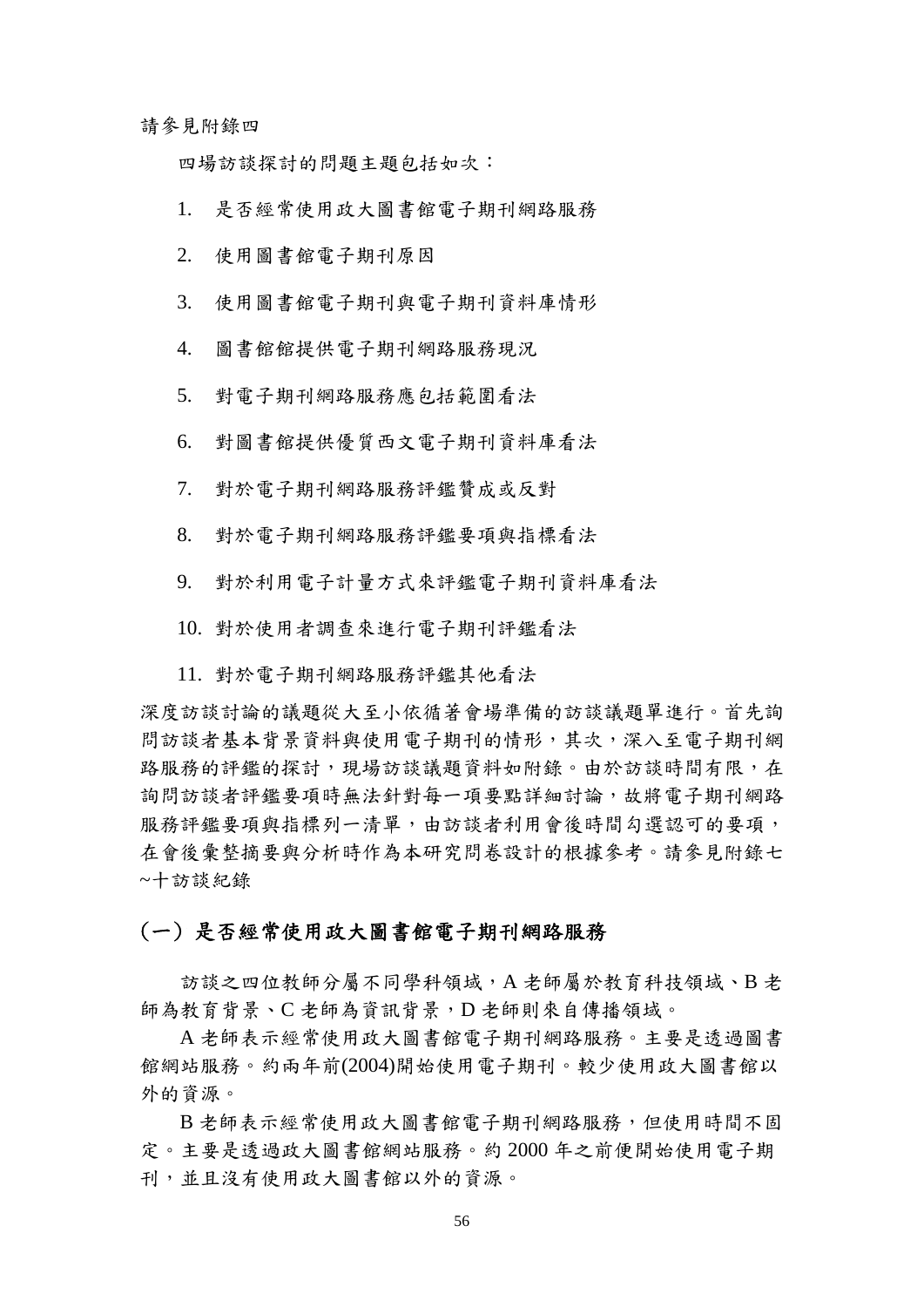C 老師也表示經常使用政大圖書館電子期刊網路服務且每週都會使 用。主要是透過圖書館網站服務,最早約在 2001 年開始使用電子期刊, 除了使用政大圖書館的電子期刊外,也會使用過師大圖書館與中研院電算 中心的電子期刊。

D 老師也表示經常使用政大圖書館電子期刊網路服務且幾乎每天都會 使用。主要都是透過政大圖書館網站服務。並於 1996 年時在美國唸博士 班便開始使用電子期刊。

四位教師都表示經常使用電子期刊,且多是透過圖書館網站服務,開 始使用電子期刊的時間從 1996年至 2004年不等,在政大任教的過程中, 都是使用政大圖書館電子期刊網路服務,四位老師中僅有 C 老師會使用政 大以外其他來源的電子期刊,表示曾使用過師大圖書館與中研院電算中心 的電子期刊。其餘老師在電子期刊網路服務方面都是使用政大圖書館電子 期刊網路服務。

### (二)使用圖書館電子期刊原因

A 老師表示使用原因主要用於研究與教學,其中又以研究為主。喜愛 電子期刊服務所提供的 pdf 全文,原因包含 pdf 檔方便資料蒐集與管理; 使用遠距教學時,可利用 pdf 檔上傳至平台。

B 老師亦表示使用原因主要是方便資料的搜集,且主要用於研究、演 講與教學。

C 老師表示使用電子期刊的目的主要用於研究、教學與演講。

D 老師表示會選擇使用電子期刊的最主要原因是方便,因為傳播學院 圖書館在山上,而研究室在山下,為節省時間與方便性的考量,因此使用 電子期刊較方便。使用主要目的為用於研究與教學。

使用電子期刊的目的,多為研究、教學、演講。歸納四位教師使用電 子期刊以研究為主,其次依序為教學與演講。多數老師亦都表示會使用電 子期刊的原因主要在於便利性,電子期刊可以透過網際網路直接在辦公室 電腦上取得而不用親自跑到圖書館,對於教師而言,是電子期刊的一大優 點。

## (三) 使用圖書館電子期刊與電子期刊資料庫情形

訪談者使用的電子期刊多以其本身學科領域為主,如 B 老師常使用心 理類電子期刊,C 老師經常使用數位學習與資訊工程領域的電子期刊以及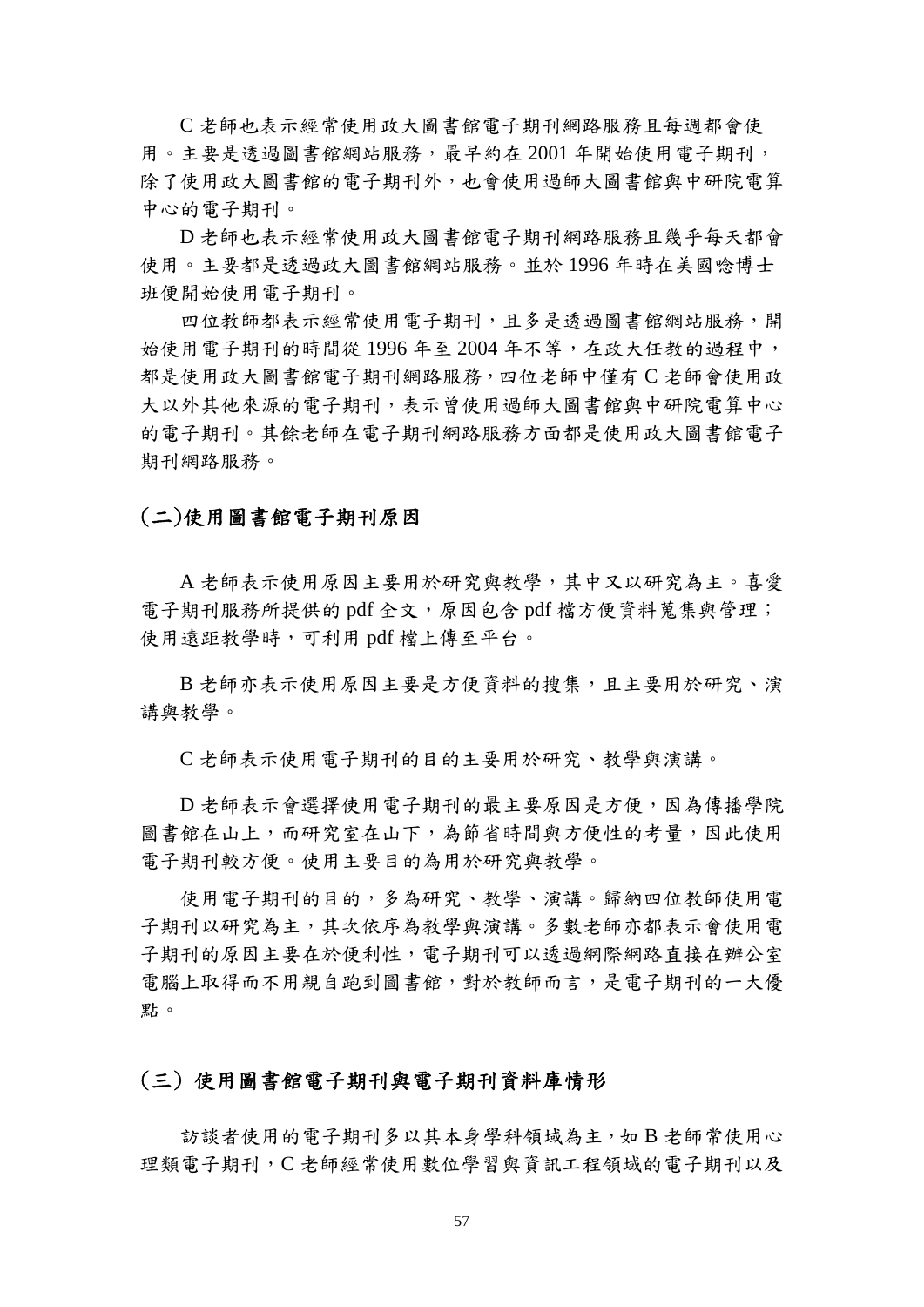D 老師多閱讀傳播相關期刊。教師會依其學科領域的不同使用不同的電子 期刊資料庫。

訪談者所提及的電子期刊資料庫中,最常被提及的電子期刊資料庫為 EBSCOhost 與 ProQuest-ABIInform。其它資料庫還包括 JSTOR、ACM digital library、IEEE-Xplore、SDOL、SpringerLink、SAGE-communication study; 依學科背景的不同,訪談者使用的資料庫也不盡相同。

在中西文電子期刊的使用方面,訪談者皆表示以使用西文電子期刊為 主,甚少使用中文的電子期刊。

電子期刊的使用方式,可約略分為定期瀏覽特定期刊、進行特定主題 的電子期刊資料庫檢索或針對特定的期刊卷期進行查找。A 老師表示其電 子期刊的使用方式較少利用瀏覽,多是針對特定的期刊卷期進行查找;B 老師也多是針對特定的期刊卷期進行查找;C 老師與 D 老師的電子期刊使 用方式則包含定期瀏覽特定期刊或進行特定主題的電子期刊資料庫檢 索。所以老師使用電子期刊依其研究主題,多是瀏覽與查詢特定主題期刊 與資料庫為主。

電子期刊使用功能可約略分為瀏覽、檢索、取用全文、列印下載,四 位訪談者皆表示都會透過瀏覽、檢索、取用全文、列印下載等功能來取用 電子期刊資料庫。

## (四)圖書館館提供電子期刊網路服務現況

在電子期刊網頁清單、圖書館目錄、資料庫網頁方面,電子期刊的取 用,可由電子期刊網頁清單、圖書館目錄、資料庫網頁不同管道進入,訪 談者的取用管道也不盡相同。A 老師表示最常使用圖書館目錄與資料庫網 頁。沒有使用過電子期刊網頁清單。B 老師表示最常使用電子期刊網頁清 單與圖書館目錄。C 老師最常使用電子期刊網頁清單與資料庫網頁,沒有 使用過圖書館目錄查找電子期刊。D 老師最常使用圖書館目錄與資料庫網 頁,不喜歡使用電子期刊網頁清單。

就電子資源整合系統方面,針對政大近期推出一電子資源整合系統-政大 muse 電子資源整合查詢系統,即,可透過單一介面檢索各類型資料。 四位教師中僅有 A 老師、C 老師知道此系統,B 老師與 D 老師則表示未使 用過 muse 電子資源整合查詢系統,而真正有在使用政大 muse 電子資源整 合查詢系統的只有 C 老師。

電子期刊系統介面服務可約略分為瀏覽,簡易查詢,進階查詢,下載, 個人化服務、其他。瀏覽,簡易查詢,進階查詢,下載等基本功能四位訪 談者均表示都會使用,惟個人化服務方面僅有 D 老師有使用圖書館所提供 的 SDI 服務。其他功能如線上學習課程系統與電子教師指定參考書,所有 訪談者皆表示未使用過。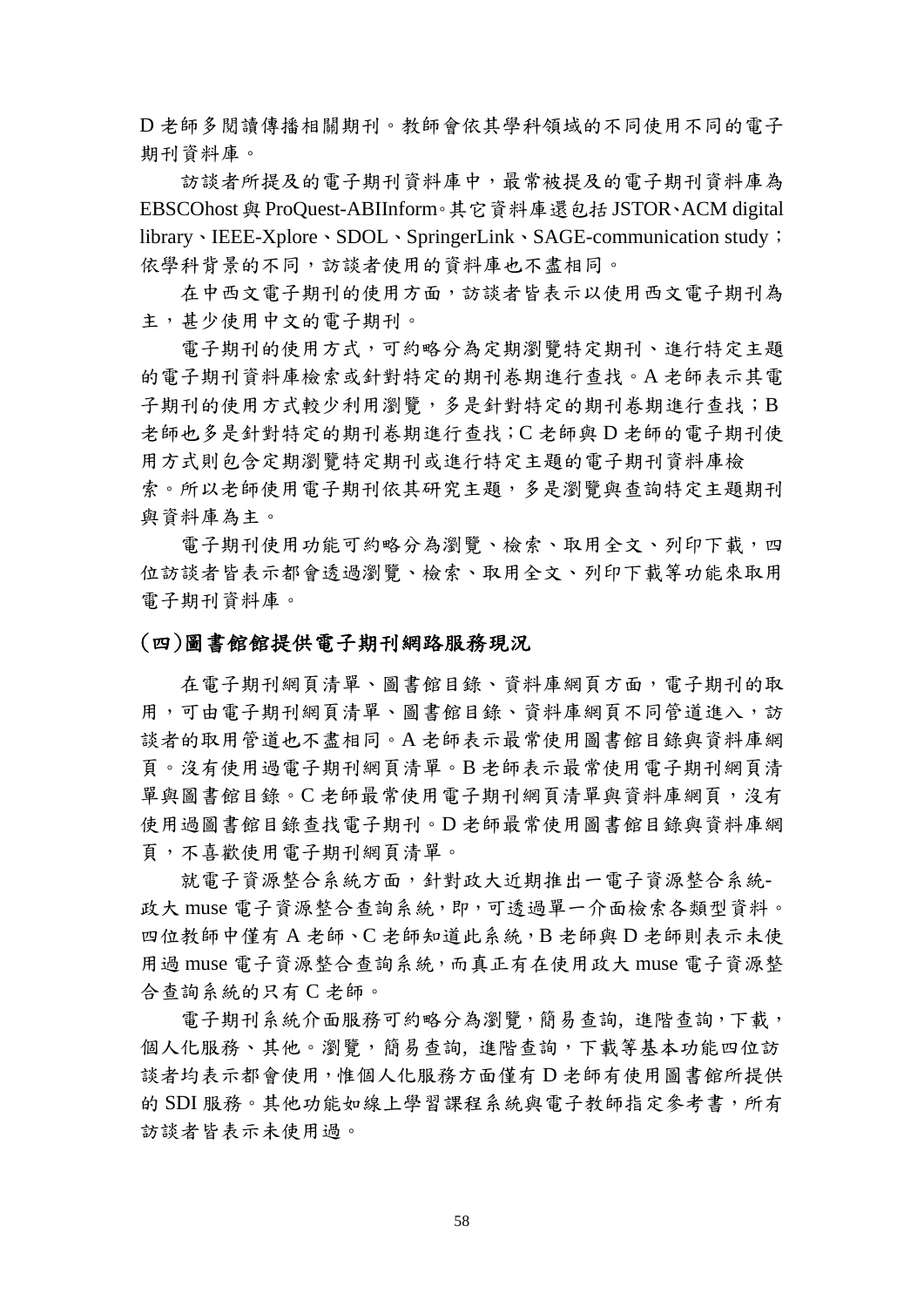#### (五)對電子期刊網路服務應包括範圍看法

本研究將電子期刊網路服務的範圍定義包含為(1)電子期刊網頁清 單、圖書館目錄、資料庫網頁;(2)電子資源整合系統;(3)電子期刊系統介 面服務,如瀏覽,簡易查詢,進階查詢,下載,個人化服務;(4) 線上學習 課程系統、電子教師指定參考書等功能(5)其他。

A 老師認為電子期刊網路服務應該與個人知識管理系統結合,提供線 上個人參考書目管理系統功能。電子期刊個人服務應該更進一步再做蒐集 (data mining、ontology)。

B 老師表示所謂電子期刊網路服務其期刊種類要涵蓋使用者需求;同 時電子期刊資料庫的更新速度應與紙本期刊同步。

C 老師認為電子期刊網頁清單、圖書館目錄、資料庫網頁、電子資源 整合系統、電子期刊系統介面服務都是電子期刊網路服務的基本功能。但 也應包括線上學習課程系統與電子教師指定參考書,並建議電子期刊網路 服務應與 citation report 做連結,此外,書目格式的匯出也很重要。

對於本研究所定義的電子期刊網路服務範圍四位老師均表認同,並建 議資料庫的速度可以再快一點。

以上顯示,四位訪談者皆認同目前圖書館電子期刊網路服務包含(1) 電子期刊網頁清單、圖書館目錄、資料庫網頁;(2)電子資源整合系統;(3) 電子期刊系統介面服務,如瀏覽,簡易查詢,進階查詢,下載,個人化服 務與(4) 線上學習課程系統、電子教師指定參考書。針對電子期刊網路服 務,四位老師也提出相關的建議,包括建議電子期刊網路服務該與個人知 識管理系統結合;期刊種類要涵蓋使用者需求;電子期刊資料庫的更新速 度應與紙本期刊同步;電子期刊網路服務應與 citation report 做連結等。

|                     | 教師訪談                        |
|---------------------|-----------------------------|
|                     | $(2 \lambda)$               |
| 電子期刊網頁清單、圖書館目錄、資料庫  | $\mathcal{D}_{\mathcal{A}}$ |
| 網站                  |                             |
| 電子資源整合系統            | 2                           |
| 電子期刊系統介面服務,如瀏覽,簡易杳  | 2                           |
| 詢, 進階杳詢,下載,個人化服務,其他 |                             |
| 線上學習課程系統            | 2                           |
| 電子教師指定參考書           |                             |

表 4-6 教師對電子期刊網路服務意見表

## (六)對圖書館提供優質西文電子期刊資料庫看法

對圖書館提供優質西文電子期刊資料庫看法,A 老師所考量的要點包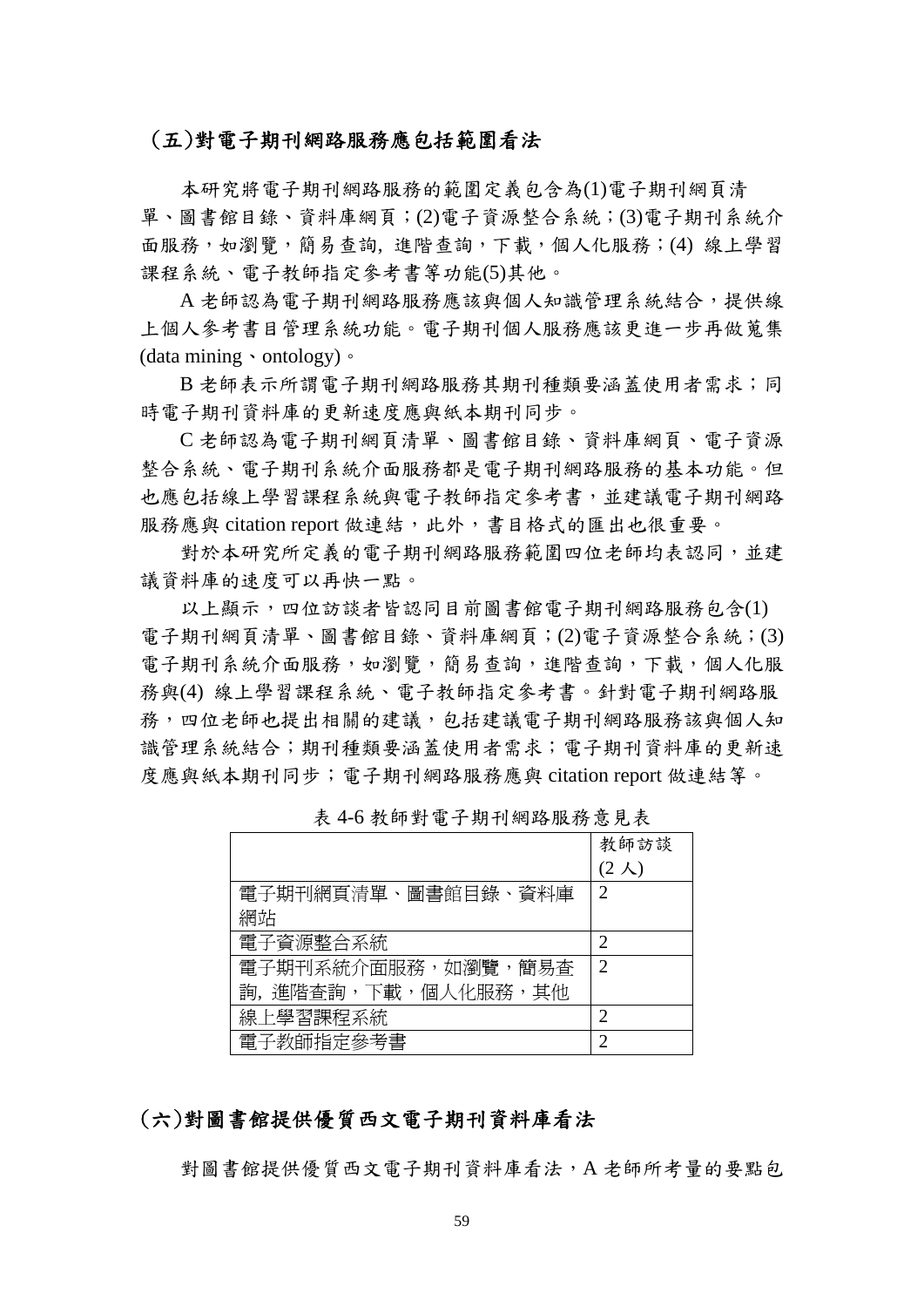括:內容的完整性、獲取的速度、檔案的品質與清晰度等。以資料的廣度 而言,A 老師對 EBSCOhost 資料庫的評價較高,而 JSTOR 則具有完整性。

B 老師表示由於都是使用政大電子期刊整合系統較多,所以無法比較 電子期刊資料庫的優劣,印象中大多數使用的資料多來自 EBSCOhost 與 ProQuest。

C 老師認為較好的西文電子期刊資料庫有 IEEE-Xplore、SDOL 與 Scite seer。C 老師解釋 IEEE-Xplore 好的原因是因為其有收錄完整的會議論文, 資料新穎、速度快。SDOL 則是所收錄的期刊品質好,都是重要的期刊。 Scite seer 具有充裕的情境連結,有助於資料的查找。

D 老師認為較好的西文電子期刊資料庫有 ProQuest-ABIInform 與 SAGE。ProQuest-ABIInform 好的原因是速度快、介面清爽好用,使用方便; 但仍有其缺點,如資料太多,容易查到不相關的資料。SAGE 因為是傳播 學科專門的資料庫因此所查找的主題與資料較精確。

訪談中,訪談者認為不錯的資料庫最常被提及的為 EBSCOhost 與 ProQuest, 其他還包括 JSTOR、IEEE-Xplore、SDOL、Scite seer 與 SAGE 等資料庫。EBSCOhost 與 ProQuest 的優點為資料範圍廣,JSTOR 具有完 整性;IEEE-Xplore 有收錄完整的會議論文,資料新穎、速度快;SDOL 所收錄的期刊品質好,都是重要的期刊。Scite seer 具有充裕的情境連結, 有助於資料的查找。大型的資料庫所涵蓋的學科較多,因此較常被提及, 其他訪談者認為優質的資料庫多與其本身學科性質相關,因此四位訪談者 所提及的資料庫皆有所不同,然在訪談過程中發現,電腦資訊相關學科的 電子期刊資料庫的發展較其他學科來的進步。

### (七)對於電子期刊網路服務評鑑贊成或反對

訪談者對於電子期刊網路服務評鑑均表示贊成。所提及評鑑應注意的 考量要點包括內容的完整性、檔案的品質與清晰度、主題是否是領導的(該 領域核心期刊)、資料使用量、資料的品質、資料收錄年代(回溯性) 與資 料庫連線速度等。訪談者也都表示現今圖書館擁有充裕的經費購買電子期 刊,但未來仍會面臨經費縮減的狀況,因此對於電子期刊網路服務進行評 鑑的確有其必要性。

#### (八)對於電子期刊網路服務評鑑要項與指標看法

歸納訪談者考量的評鑑要項包括:資料範圍、內容的完整性、檔案的 品質與清晰度、主題是否是領導的(該領域核心期刊)、資料使用量、資料 的品質、資料收錄年代(回溯性)、電子期刊的出版應與紙本期刊同步與資 料庫連線速度。訪談者也贊成這些考量可作為電子期刊網路服務評鑑的指 標。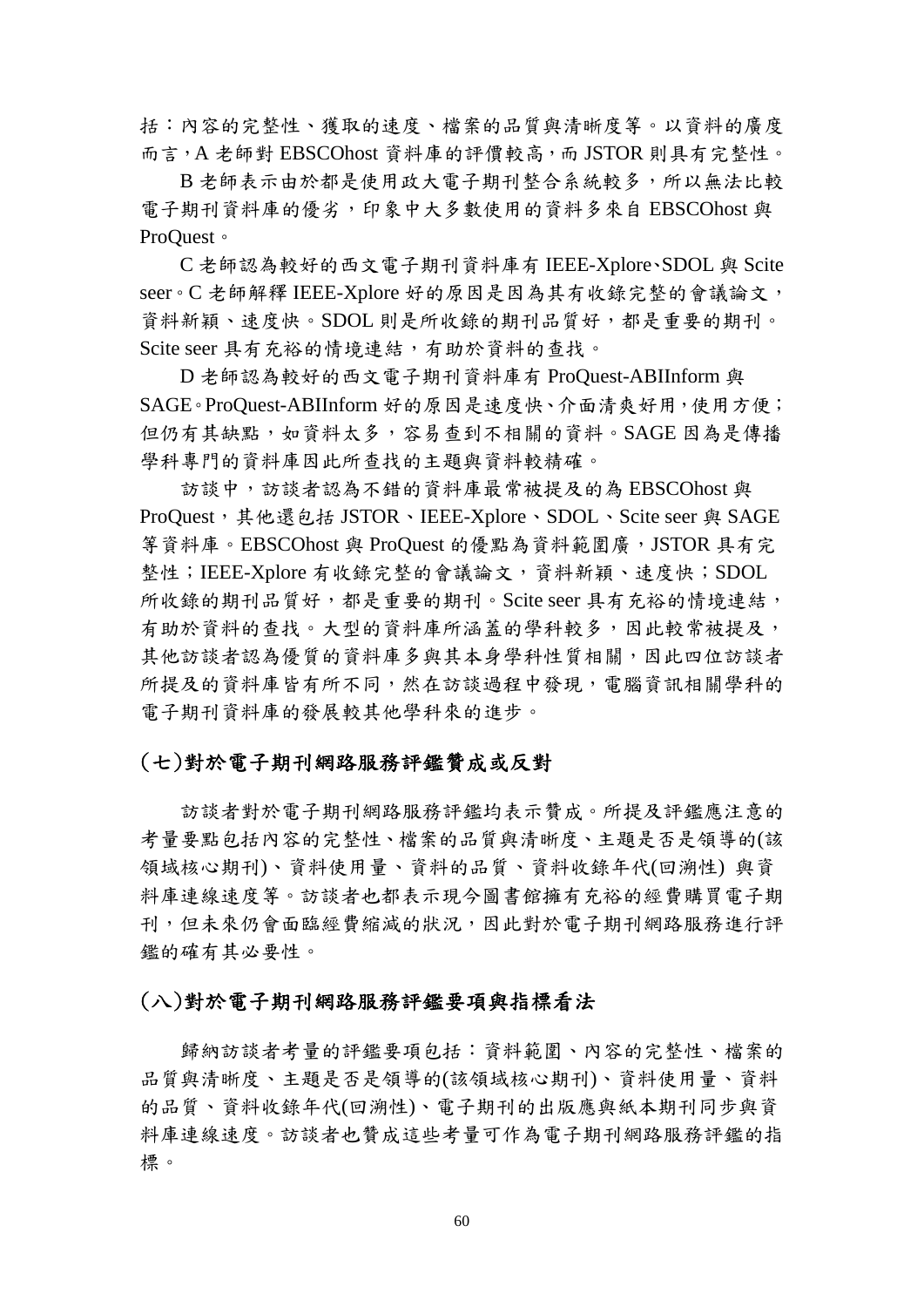## (九)對於利用電子計量方式來評鑑電子期刊資料庫看法

訪談者對於利用電子計量方式來評鑑電子期刊資料庫均表贊同,認為 此一方法有助於了解各電子期刊資料庫的使用情形,訪談者也表示若僅使 用量化資料的評鑑可能有欠公允,建議再加上使用者的調查,以進一步了 解使用者對於電子期刊資料庫的觀感與評價。

### (十)對於使用者調查來進行電子期刊評鑑看法

訪談者均贊成採用使用者調查來進行電子期刊評鑑,並認為此方法有 助於彌補量化資料之不足。

#### (十一)對於電子期刊網路服務評鑑其他看法

對電子期刊網路服務評鑑的其他建議,有教師建議評鑑要及早做,亦 有教師認為應加強資料庫利用教育的推廣,就評鑑的方法而言,有教師建 議認為對於電子期刊網路服務評鑑可以採用因素分析,诱過對因素權重的 調整來進行評鑑。並建議不同領域的電子期刊評鑑應該要分開來比較。

## 第五節、電子期刊網路服務評鑑模式草案

為建構本研究調查問卷,將以此兩場焦點團體與教師訪談所勾選的電 子期刊網路服務與評鑑要項與指標彙整摘要與分析後作為本研究問卷設 計的根據參考。經由將兩場焦點團體與教師訪談所得的資料歸納整理後發 現,訪談者多認同本研究所定義之電子期刊網路服務範圍,也同意應對圖 書館的電子期刊網路服務進行評鑑,且評鑑方法應採用電子計量評鑑與使 用調查評鑑兩者並行。

#### 一、電子期刊網路服務包括範圍

電子期刊網路服務範圍此一問項合計有 20 人回答,若同意人數超過訪 談者總數的一半(即10人),則將其納入問卷之選項。(1)電子期刊網頁清 單、圖書館目錄、資料庫網頁;(2)電子資源整合系統;(3)電子期刊系統介 面服務,如瀏覽,簡易查詢,進階查詢,下載,個人化服務;(4) 線上學習 課程系統、電子教師指定參考書等選項同意人數均過半,因此全部納入問 卷中電子期刊網路服務範圍的選項。

表 4-7 電子期刊網路服務統計表

| 第<br>一場        | 第<br>二場       | 教師訪談             | 合計                      |
|----------------|---------------|------------------|-------------------------|
| $\alpha$<br>人) | $(9 \lambda)$ | $\mid$ (2)<br>人) | $(20 \lambda$<br>$\sim$ |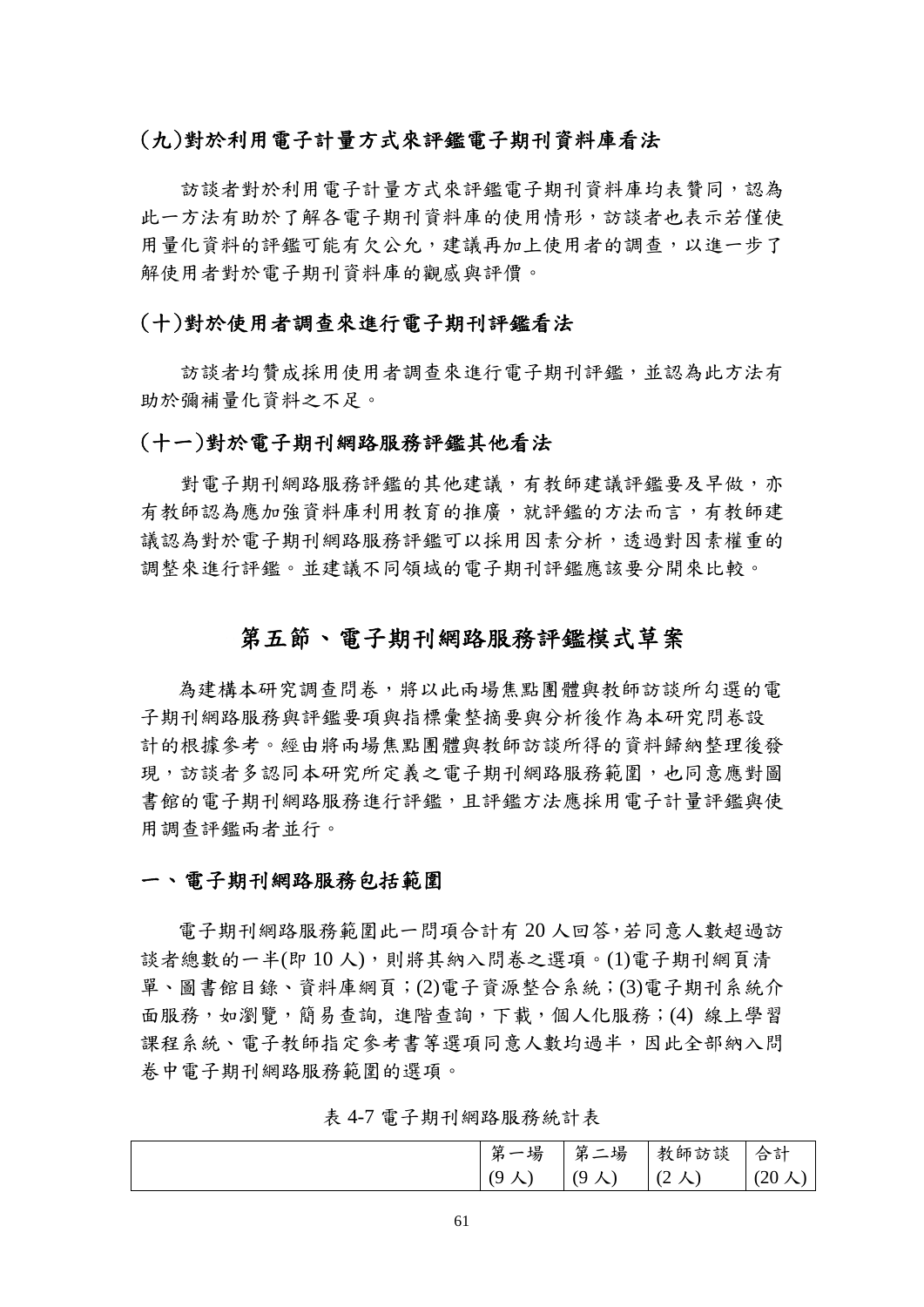| 電子期刊網頁清單、圖書館目錄、資料庫     |   |   | 20 |
|------------------------|---|---|----|
| 網站                     |   |   |    |
| 電子資源整合系統               |   | Ç | 20 |
| 電子期刊系統介面服務,如瀏覽,簡易杳     | 9 | Ç | 20 |
| 詢, 進階查詢, 下載, 個人化服務, 其他 |   |   |    |
| 線上學習課程系統               |   | ς |    |
| 電子教師指定參考書              | 8 |   |    |

## 二、電子期刊網路服務計量評鑑

對利用電子計量來評鑑電子期刊資料庫看法此一問項合計有 18 人回 答,若同意人數超過訪談者總數的一半(即9人),則將其納入問卷之選項。 資料分析後,以下評鑑要項與評鑑指標均將列入問卷之中。

|            |                                 |                | 同意             |           | 可行             |                |                  |
|------------|---------------------------------|----------------|----------------|-----------|----------------|----------------|------------------|
| 評鑑要項  評鑑指標 |                                 |                | 第一第二合計第一       |           |                |                | 第二合計             |
|            |                                 |                | 場(9 場(9 (18    |           | 場(9 場(9 (18    |                |                  |
|            |                                 | 人)             | 人)             | $\lambda$ | 人)             | 人)             | 人)               |
|            | 電子期刊計量評鑑要項包括電子期刊資               |                |                |           |                |                |                  |
|            | 源、電子期刊使用、電子期刊成本、績效              |                |                |           |                |                |                  |
| 電子期刊       | R1 電子期刊 title 數量                | $\overline{4}$ | 8              | 12        | 8              | 8              | 16               |
| 資源         | R2 電子期刊 article 數量              | 5              | 5              | 10        | 9              | $\overline{2}$ | 11               |
|            | R3 電子期刊收錄範圍(年/月)                | 6              | $\overline{7}$ | 13        | 9              | 7              | 16               |
|            | R4 提供索引摘要                       | 7              | 7              | 14        | 8              | 6              | 14               |
|            | R5 提供目次                         | $\overline{7}$ | 7              | 14        | 8              | 6              | 14               |
|            | 電子期刊 U1 電子期刊連線 Session(login)次數 | 6              | 9              | 15        | 8              | 6              | 14               |
| 使用         | U1-1 首頁(Homepage)               | $\overline{7}$ | $\overline{4}$ | 11        | $\overline{7}$ | $\mathbf{1}$   | 8                |
|            | U1-2 目次(Table of Content)       | 6              | 7              | 13        | 8              | 3              | 11               |
|            | U1-2-1 當年度刊期(Current)           | 6              | 9              | 15        | $\overline{8}$ | 6              | 14               |
|            | U1-3 摘要(Abstracts)              | 6              | 8              | 14        | 8              | $\overline{4}$ | 12               |
|            | U2 電子期刊 Search(query)次數         | 6              | 9              | 15        | 9              | 8              | 17               |
|            | U3 電子期刊下載(download)格式 HTML、     | 6              | 9              | 15        | 9              | 7              | 16               |
|            | <b>PDF</b>                      |                |                |           |                |                |                  |
|            | U4 電子期刊紀錄下載次數                   | 6              | 7              | 13        | 9              | 6              | 15               |
|            | U5 電子期刊虛擬造訪次數(OPAC、Web)         | 8              | 6              | 14        | 6              | 5              | 11               |
|            | U6 電子期刊連線時間                     | 9              | 7              | 16        | 6              | 5              | 11               |
|            | U7 電子期刊連線被拒次數                   | 8              | 8              | 16        | 7              | 6              | 13               |
|            | U8 電子期刊參考諮詢次數                   | 8              | 5              | 13        | $\overline{4}$ | 5              | $\boldsymbol{9}$ |
|            | U9 電子期刊利用指導參與人次                 | 8              | $\overline{4}$ | 12        | 6              | 6              | 12               |
|            | 電子期刊 C1 電子期刊成本                  | 6              | 7              | 13        | $\overline{7}$ | 6              | 13               |
| 成本         | C2 對書目中心、網路與聯盟支出                | 6              | 6              | 12        | 6              | 3              | 9                |

表 4-8 電子期刊網路服務計量評鑑統計表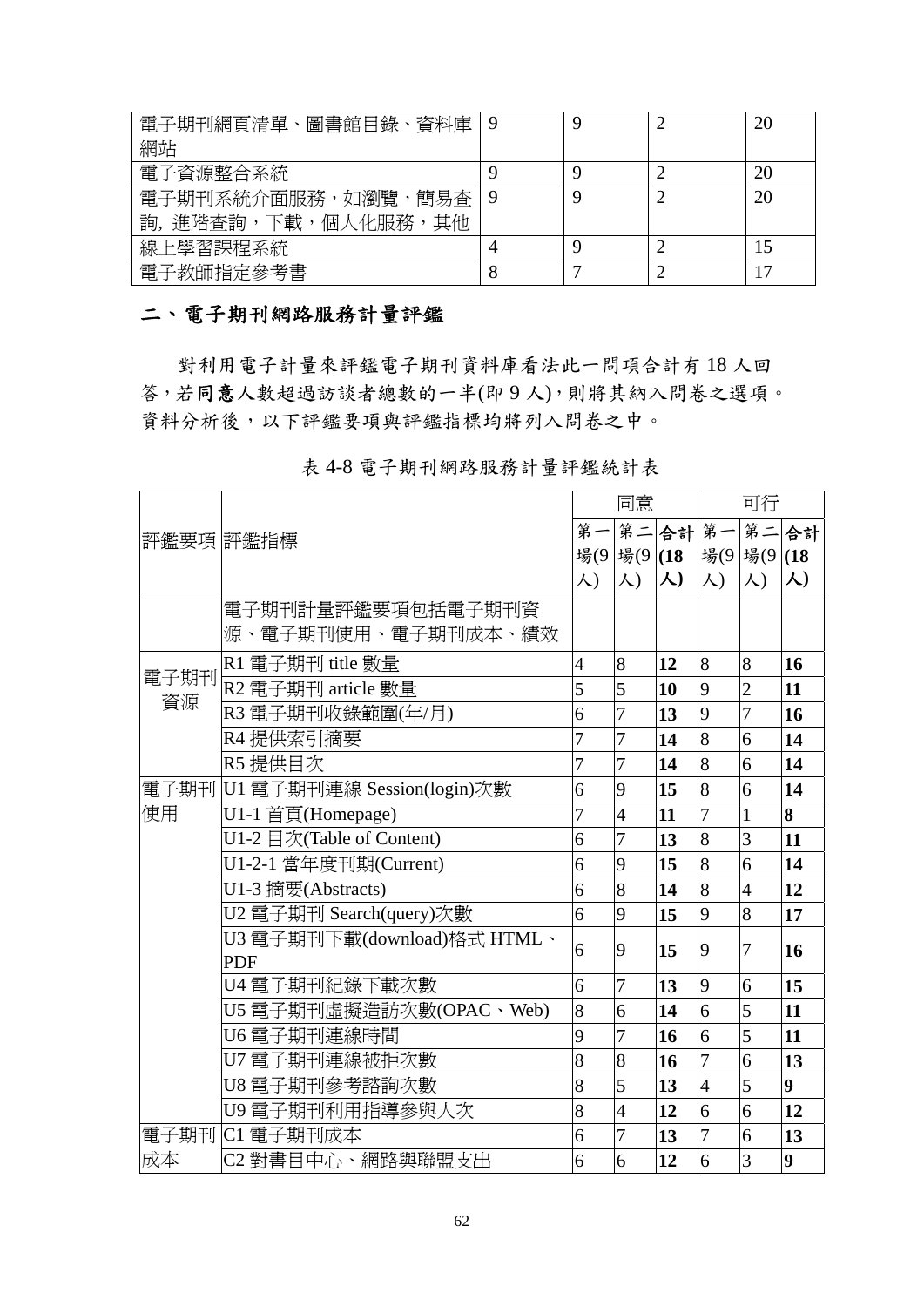|            |                              |     | 同意                      |    | 可行             |                |      |
|------------|------------------------------|-----|-------------------------|----|----------------|----------------|------|
| 評鑑要項  評鑑指標 |                              | 第一  |                         |    | 第二合計第一         | 第二             | 合計   |
|            |                              | 場(9 | $\frac{11}{29}$ (9)(18) |    | 場(9 場(9        |                | (18) |
|            |                              | 人)  | 人)                      | 人) | 人)             | 人)             | 人)   |
|            | 電子期刊計量評鑑要項包括電子期刊資            |     |                         |    |                |                |      |
|            | 源、電子期刊使用、電子期刊成本、績效           |     |                         |    |                |                |      |
|            | 電子期刊 P1 電子期刊 title 數佔現期期刊百分比 | 7   | 9                       | 16 | 8              |                | 15   |
| 績效         | P2 每次連線平均下載全文論文篇數            | 6   | 6                       | 12 | $\overline{9}$ | $\overline{4}$ | 13   |
|            | P3 連線被拒次數佔連線次數百分比            | 6   | 9                       | 15 | 9              | 8              | 17   |
|            | P4 平均每次全文論文下載成本              | 6   | 6                       | 12 | 7              | 6              | 13   |
|            | P5 平均每篇期刊論文成本                | 6   | 7                       | 13 | 7              | 7              | 14   |
|            | P6 平均每篇全文論文被下載次數             | 7   | 7                       | 14 | 8              | 7              | 15   |
|            | P7 虛擬造訪次數佔全部圖書館虛擬造訪百         | 6   | 14                      | 10 | 6              | 2              | 8    |
|            | 分比                           |     |                         |    |                |                |      |
|            | P8 平均每種電子期刊成本                |     | 8                       | 15 | 5              | 9              | 14   |

## 三、電子期刊網路服務使用評鑑

對於電子期刊資料庫實用性與資料品質滿意度指標此一部分合計有 22 人回答,分別為兩場焦點團體 18 人與教師訪談 4 人,若人數超過訪談 者總數的一半(即11人),則將其納入問卷之選項,然以教師的勾選為主要 參考依據,因此若教師的同意人數未達一半,則將此選項指標予以剔除。

資料分析後,除我對電子期刊資料錯誤 率看法因未達教師半數同意,不列入問卷,其餘選項將列入電子期刊資料 庫實用性與資料品質滿意度指標問卷之中。

|                    | 第一場            | 第二場           | 教師訪            | 合計                         |
|--------------------|----------------|---------------|----------------|----------------------------|
|                    | $(9 \lambda)$  | $(9 \lambda)$ | 談(4人)          | $(22 \text{ }\mathcal{K})$ |
| 1.我對於電子期刊資料庫網頁好用看法 | 8              | 5             | 3              | 16                         |
| 2.我對電子期刊資料庫內容品質看法  | 9              | 9             | 4              | 22                         |
| 3.我對電子期刊資料庫涵蓋數量看法  | $\overline{7}$ | 8             | $\overline{4}$ | 19                         |
| 4.我對電子期刊圖表品質看法     | 6              | 8             | $\overline{4}$ | 18                         |
| 5.我對於電子期刊瀏覽好用看法    | 9              | 8             | 3              | 20                         |
| 6.我對於電子期刊檢索好用看法    | 9              | 8             | $\overline{4}$ | 21                         |
| 7.我對電子期刊資料呈現方式看法   | 9              | 9             | 3              | 21                         |
| 8.我對電子期刊線上閱讀看法     | 5              | 7             | $\theta$       | 12                         |
| 9.我對電子期刊全文下載看法     | 9              | 9             | 3              | 21                         |
| 10.我對電子期刊全文傳遞速度看法  | 8              | 7             | $\overline{2}$ | 17                         |
| 11.我對電子期刊資料錯誤率看法   | $\overline{4}$ | 7             | 1              | 12                         |
| 12.我對電子期刊資料新穎性看法   | 7              | 8             | 3              | 18                         |

表 4-9 電子期刊網路服務使用評鑑表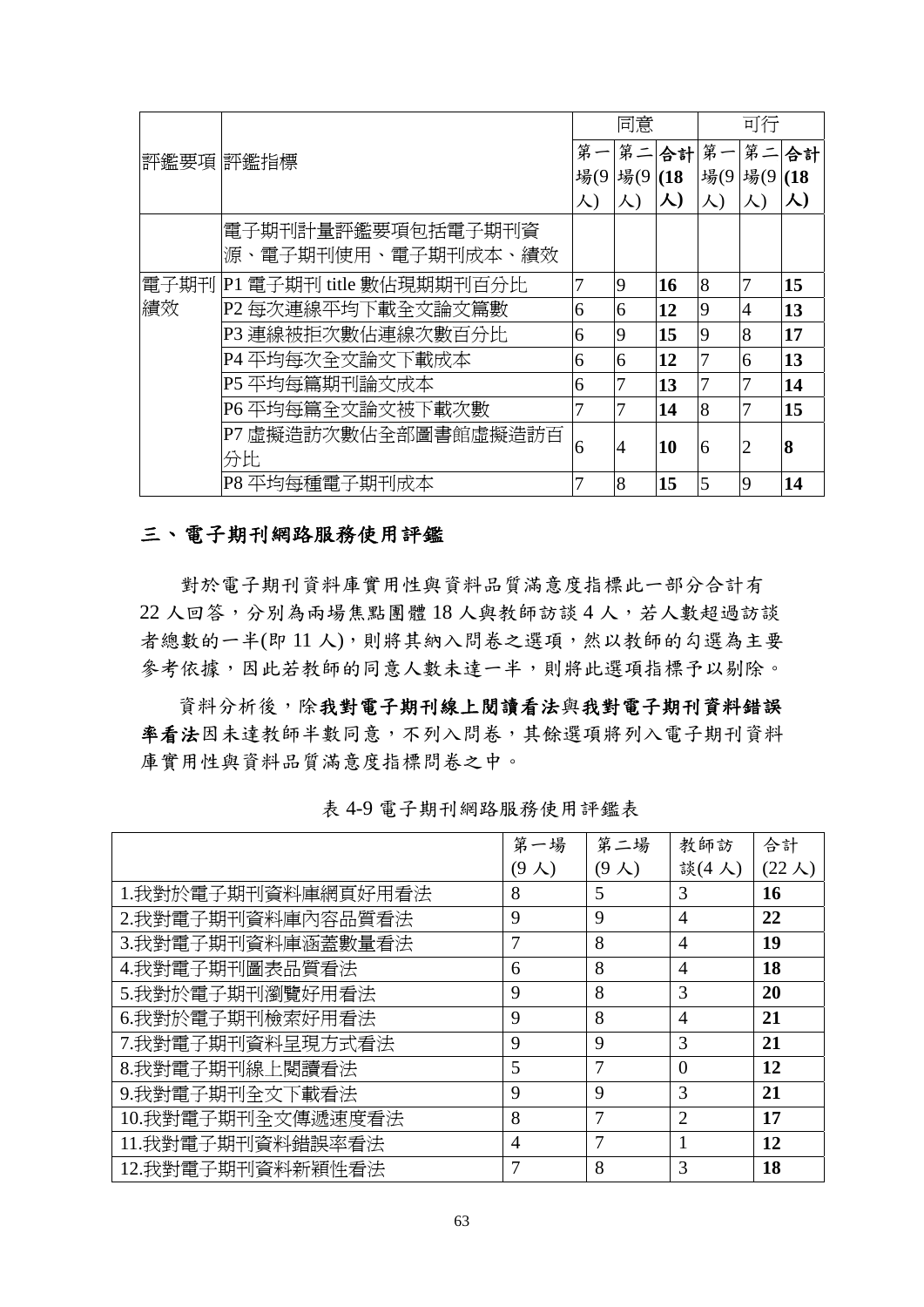| 13.我對電子期刊資料庫與書目軟體結合看法 |  |  |
|-----------------------|--|--|
| 電子期刊資料與使用目的相關看法       |  |  |

## 四、電子期刊資料庫使用介面滿意度指標

對於電子期刊資料庫實用性與資料品質滿意度指標此一部分合計有 22 人回答,分別為兩場焦點團體 18 人與教師訪談 4 人,若人數超過訪談 者總數的一半(即11人),則將其納入問卷之選項,然以教師的勾選為主要 參考依據,因此若教師的同意人數未達一半,則將此選項指標予以剔除。

資料分析後,以下選項均將列入電子期刊資料庫實用性與資料品質滿 意度指標問卷之中。

|                               | 第一場  | 第二場           | 教師訪            | 合計                         |
|-------------------------------|------|---------------|----------------|----------------------------|
|                               | (9人) | $(9 \lambda)$ | 談(4人)          | $(22 \text{ }\mathcal{K})$ |
| 1我對電子期刊資料庫介面具親和力看法            | 7    | 8             | $\overline{4}$ | 19                         |
| 2 我對電子期刊資料庫區分簡易與進階檢索的         | 9    |               | $\overline{A}$ | 20                         |
| 看法                            |      |               |                |                            |
| 3 我對電子期刊資料庫螢幕呈現的看法            | 8    | 5             | $\overline{2}$ | 15                         |
| 4 我對電子期刊資料查詢結果呈現的看法           | 9    | 9             | $\overline{4}$ | 22                         |
| 5 我對電子期刊資料庫具備情境導向連結           | 7    | $\mathbf Q$   | $\overline{4}$ | 20                         |
| (context-sensing Linking)功能看法 |      |               |                |                            |
| 6 我對電子期刊資料庫指示說明與線上學習指         | 7    | 8             | $\overline{4}$ | 19                         |
| 南看法                           |      |               |                |                            |
| 7 我對電子期刊資料庫顯示速度看法             | 8    |               | $\overline{2}$ | 17                         |
| 8 我對電子期刊資料庫個人化服務看法            | 8    | 8             | 3              | 19                         |

表 4-10 電子期刊資料庫使用介面滿意度指標統計表

## 註釋

- 註 1Vaughn, Sharon 等著,王文科等譯,焦點團體訪談:教育與心理學適用 (台北市:五南民 88),頁 1-38,127-134。
- 註 2 胡幼慧主編, 質性研究: 理論、方法及本土女研究實例(台北:巨流, 民國 85 年),頁 224-225。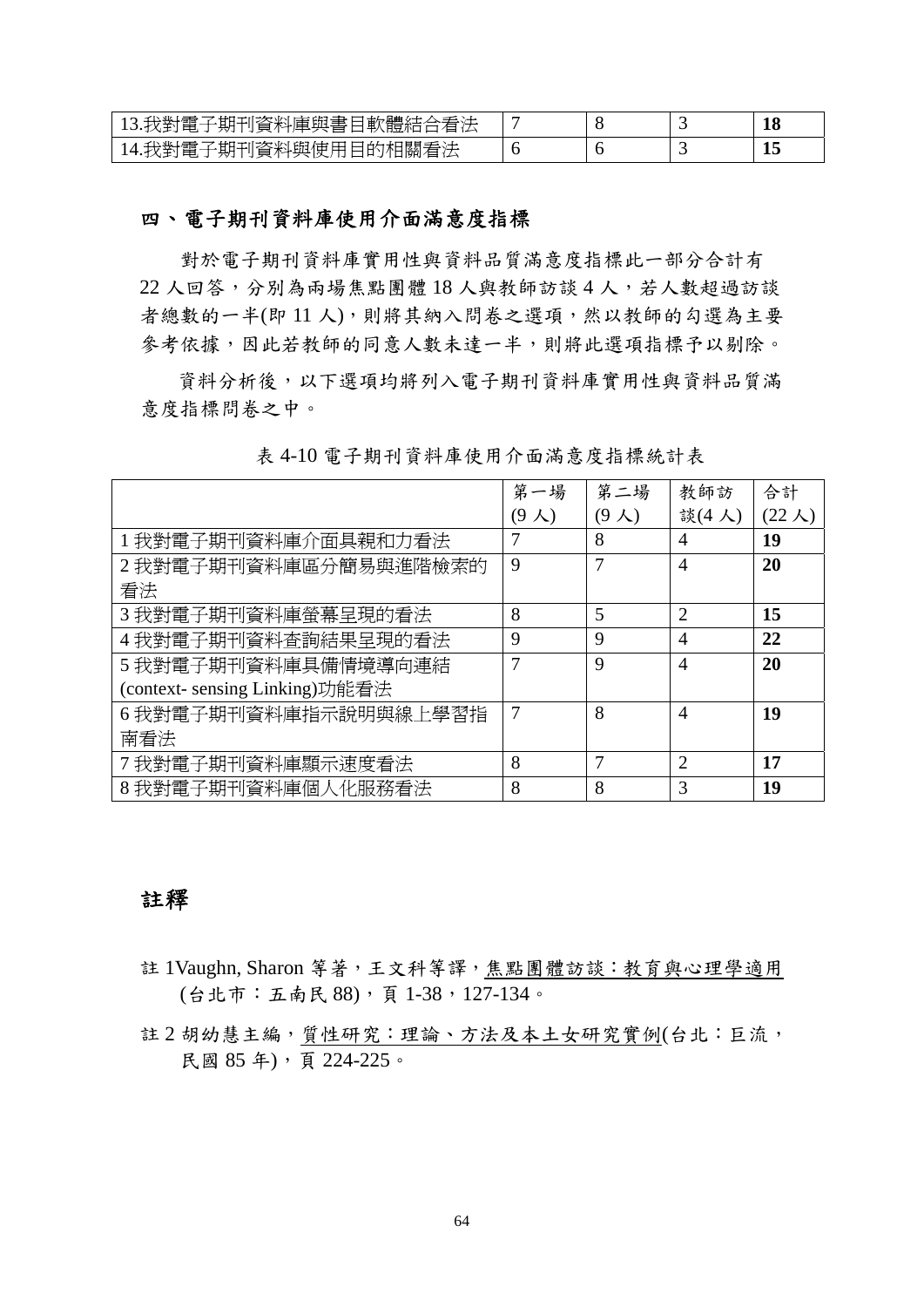# 第五章、問卷資料分析與討論

本研究旨在建構電子期刊網路服務評鑑模式,在上一節藉由焦點團體 以獲得大學圖書館電子期刊網路服務要件與評鑑元素資料,並據以編製 「電子期刊網路服務與評鑑模式問卷」。本章進行問卷調查,針對台灣地 區學術圖書館,為利於實施對台灣地區「全國學術電子資訊資源共享聯盟」 (Consortium on Core Electronic Resource in Taiwan,簡稱 CONCERT)成員進行 調查,獲得大學圖書館電子期刊網路服務評鑑模式的共識,據以建構研究 模式與應用測試。

本研究於民國 96 年 3 月間先進行問卷前測,以 3 所大學圖書館為前測 實施對象,經修正後,編訂「電子期刊網路服務與評鑑模式」問卷,如附 錄七。問卷包括五部分:(1)基本資料;(2)電子期刊(網路服務現況);(3)電 子期刊網路服務模式;(4)電子期刊計量評鑑指標;(5)使用者滿意度調查。

問卷實施對象依據 CONCERT 參加之大學圖書館 CONCERT 名錄,挑 選符合條件共 102 所, 如附錄八。於 96 年 3 月 15 日第一次寄發問卷; 96 年 4 月 10 日、96 年 4 月 24 日、96 年 5 月 10 日進行三次催缺,一共回收  $81$  份問卷,回收率 79%。

以下針對基本資料、電子期刊(網路服務現況)、電子期刊網路服務模 式、電子期刊計量評鑑指標、使用者滿意度調查五部分分別陳述於后。

## 第一節、基本資料分析

CONCERT 共有約 205 會員,含 167 個學校單位與 38 個非營利性研究 機構。本計畫以台灣地區 CONCERT 大學圖書館成員為研究對象,不包括 專科學校,挑選出 102 所公私立大學圖書館,參見附錄八。並於 96 年 4 月間對 102 所公私立大學圖書館,發出 102 份問卷,回收 81 份問卷,有 效問卷 81 份,回收率 79%,分析答卷圖書館基本資料以瞭解其特性,參 見表 5-1,分析如次。

1. 創立年代

全體回覆之圖書館館數為 81 所,答卷圖書館的創立年代最早為民國 一年,最晚為民國 90 年。大多數圖書館創立於民國 50 年代總計有 25 所 圖書館,佔總樣本 30.9%,其次為 40 年代有13 所圖書館創立,佔總樣本 16.0%,民國 80 年代與民國 70 年代有分別有11 與 10 所圖書館創立,佔 13.5%與 12.3%,民國 60 年代則有 9 所圖書館創立,佔 11.1%。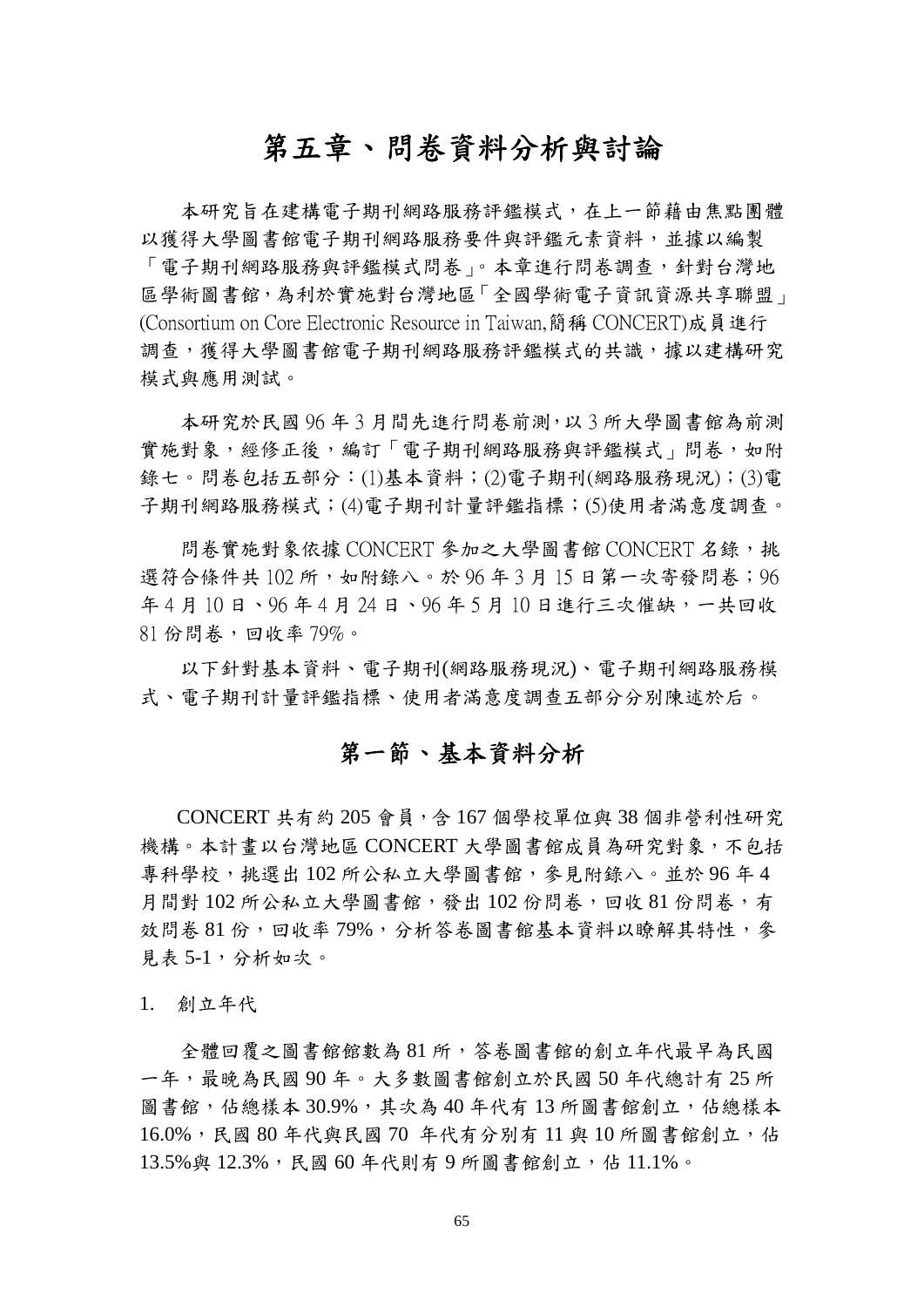2. 公私立學校別

全體回覆之圖書館館數為 81 所,公立大學圖書館有38 所,佔總樣本 46.9%,私立大學圖書館有 43 所,佔 53.1%。

3. 圖書館人員

 $81$  所答卷圖書館中之人員數在 11-20 人的最多,有 36 館,佔 44.4%; 其次為 10 人以下的圖書館有 24 所,佔 29.6%,再者,為 21-100 人的圖書 館有 20 所,佔 24.7%,100 人以上的圖書館僅 1 所,佔 1.2%。填答人員總 數以 8 至 20 人之間為最多數。

4. 負責電子期刊業務單位

圖書館負責電子期刊相關業務有許多單位,本題為複選題。由參考服 務/推廣組負責電子期刊業務的最多有 41 所,佔 50.6%;其次依序為期刊 組 25 所, 佔 30.9%; 閱覽/典閱/讀者服務組 20 所, 佔 34.7%; 資訊組有 16 所,佔 19.8%;編目/採訪/採編組有15 所,佔 18.5%;與其他9 組,佔 11.1%。可見目前電子期刊服務是跨組共同推廣,而以參考組為主要負責 單位。

圖書館負責電子期刊的業務單位,上述以外單位有:國立高雄大學圖 書館由行政組負責訂購;明志科技大學由諮詢推廣組負責電子期刊資料庫 之相關事務;但電子版期刊由圖書管理組負責;實踐大學的電子期刊業務 由採編組負責;台北醫學大學、澎湖科大、逢甲大學由技術服務組負責電 子期刊相關業務;台南藝術大學由技術服務組、數位服務組負責,淡江大 學則由數位資訊組與非書資料組負責。由此可見,有些圖書館已開始為電 子期刊專設數位資訊組來處理,而採編有合一為技術服務之傾向。

電子期刊負責相關業務之圖書館組別各圖書館不盡相同,由以上資料 調查發現,多數圖書館的電子期刊業務由參考服務/推廣組負責為最多。

5. 圖書館館藏

圖書館館藏在 11-20 萬之間的 19 所圖書館,佔總樣本數 23.5%;21-35 萬有 37 所圖書館,佔 45.7%;36-50 萬有 8 所圖書館,佔 9.9%;51 萬以 上有 17 所圖書館,佔 21.0%。回覆的圖書館其館藏冊數在 21-35 萬之間為 最多,其次為11-20萬,此與答卷圖書館中有多所科技大學有關。

6. 電子期刊總計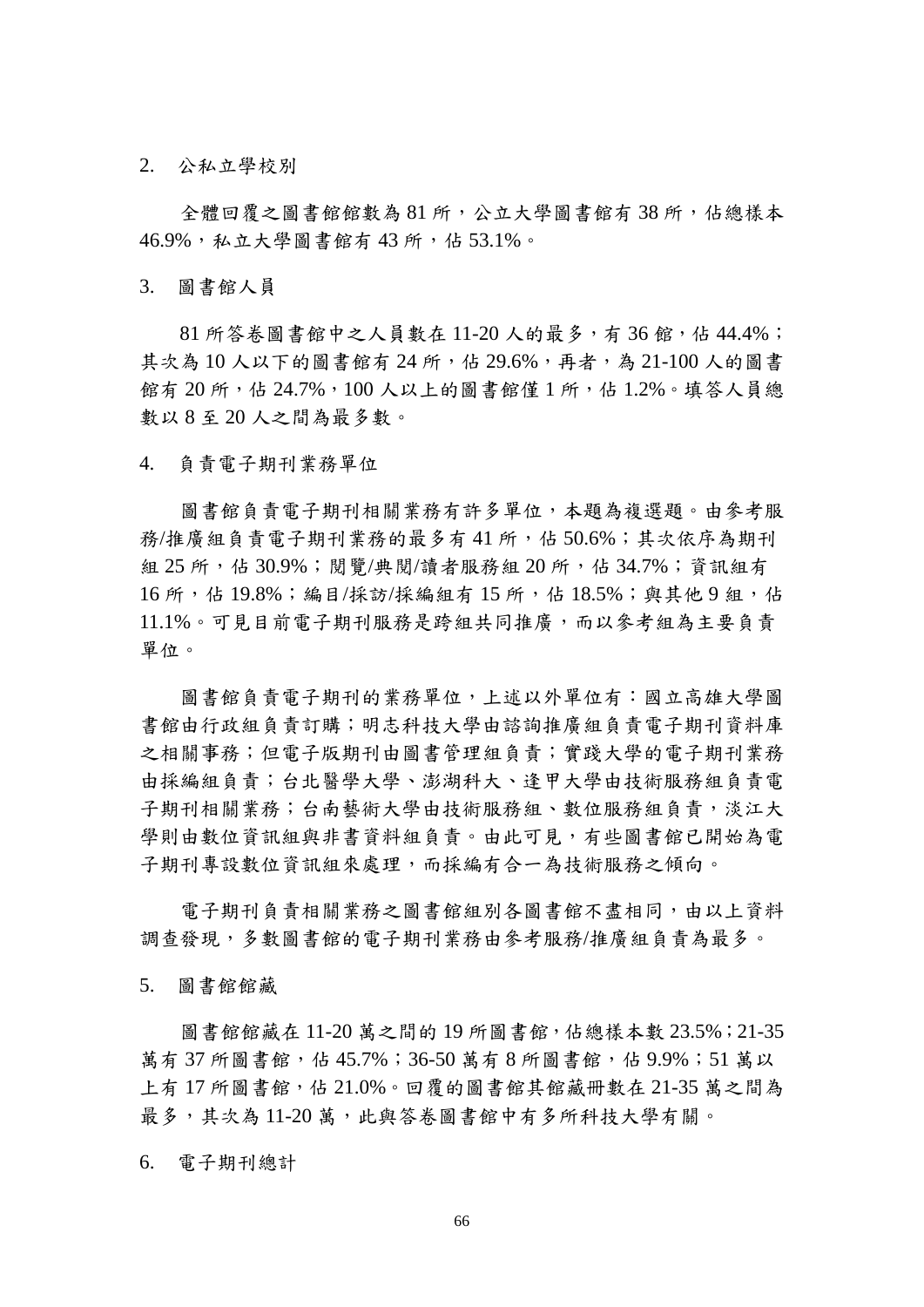圖書館電子期刊總數在1萬以下的20所圖書館,佔總樣本數 24.7%; 1-1.5 萬有10 所圖書館,佔 12.3%;1.5 萬-2 萬有16 所圖書館,佔 19.8%;  $2$ 萬以上有 35 所圖書館, 佔 43.2%。樣本數中的圖書館電子期刊總數在  $2$ 萬以上者最多,佔 43.2%,足見電子期刊在圖書館的服務與館藏中日趨重 要。

7. 電子資料庫總計

圖書館電子資料庫總數在50種以下有32所圖書館,佔總樣本數 39.5%;50-100 種有 25 所圖書館,佔 30.9%;51-100 種有 22 所圖書館, 佔 27.2%;300 種以上有 2 所圖書館,佔 2.5%。樣本數中的圖書館電子資 料庫總數在 50 種以下者最多,其次依序為 51-100 種、101-300 種與 300 種以上,顯示各大學圖書館提供電子資料庫數量有明顯的差距。

8. 圖書館書刊經費

答卷圖書館的書刊經費平均數為 33,754,843 元,圖書館書刊經費中位 數為 22,600,000 元,最少書刊經費為 2,070,000 元,最多書刊經費為 178,000,000 元。

9. 電子資料庫經費

本項有 1 所圖書館未填答,答卷圖書館的書刊經費平均為 11,357,444 元,中位數為 9,506,881 元,最少電子資料庫經費為 1,450,000 元,最多電 子資料庫經費為 38,400,000 元。可見各館電子資料庫經費相差懸殊。而將 圖書館書刊經費與電子資料庫經費兩相比較,可發現電子資料庫經費佔圖 書館的書刊經費的比例約 1/3 明顯加重提升。

變項名稱 組 別 館數 百分比% 民國 1-10年 | 1 | 1.2 民國 11-20年  $\begin{array}{|c|c|c|c|c|}\n\hline\n\text{F} & \text{F} & \text{F} & \text{F} & \text{F} & \text{F} \\
\hline\n\end{array}$ 民國 21-30年 | 0 0 00 民國 31-40年 1 6 7.4 民國 41-50年 10.0 民國 51 - 60 年  $\qquad$  | 25 25 29 25 20.9 民國 61-70年  $\qquad$  9 9 11.1 民國 71-80 年 10 12.3 圖書館創立年代 民國 81-90年  $\vert$  11 11 13.5

表 5-1 基本資料表  $N=81$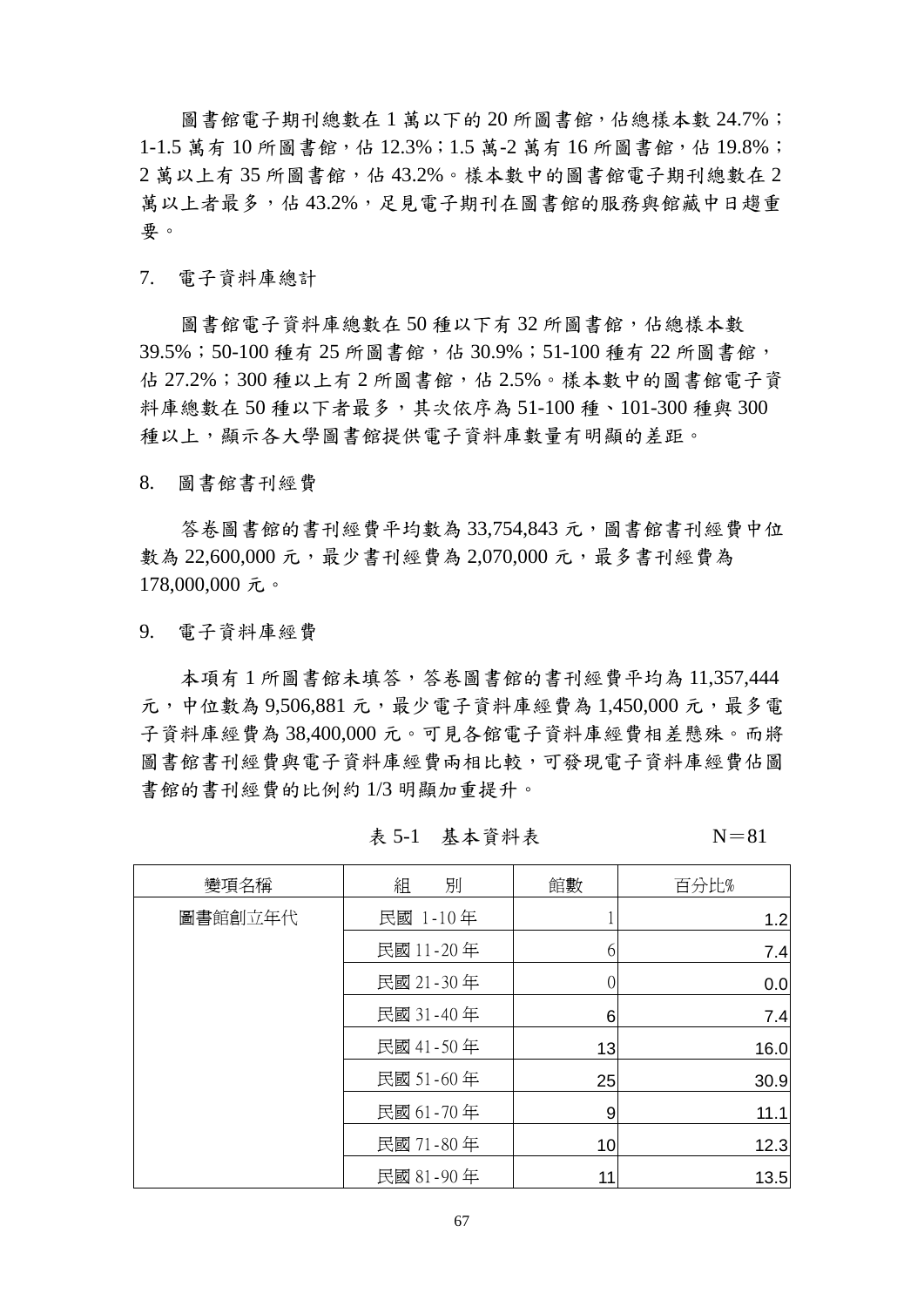| 公私立學校別       | 公立大學            | 38            | 46.9 |
|--------------|-----------------|---------------|------|
|              | 私立大學            | 43            | 53.1 |
| 圖書館人員總館數     | 10人以下           | 24            | 29.6 |
|              | $11 - 20$ 人     | 36            | 44.4 |
|              | $21 - 100$ 人    | 20            | 24.7 |
|              | 100人以上          | $\mathbf 1$   | 1.2  |
| 負責電子期刊單位(複選) | 編目/採訪/採編組       | 15            | 18.5 |
|              | 期刊組             | 25            | 30.9 |
|              | 參考服務/推廣組        | 41            | 50.6 |
|              | 閱覽/典閱/讀者服務<br>組 | 20            | 24.7 |
|              | 資訊組             | 16            | 19.8 |
|              | 其他              | $\mathcal{G}$ | 11.1 |
| 圖書館館藏冊數      | 11-20 萬         | 19            | 23.5 |
|              | 21-35 萬         | 37            | 45.7 |
|              | 36-50 萬         | 8             | 9.9  |
|              | 51 萬以上          | 17            | 21.0 |
| 電子資料庫數       | 50 種以下          | 32            | 39.5 |
|              | 51-100 種        | 25            | 30.9 |
|              | 101-300 種       | 22            | 27.2 |
|              | 300 種以上         | $\sqrt{2}$    | 2.5  |

表 5-2 書刊與電子資料庫經費統計表 N=81

|             | 平均數          | 中位數        | 最小値       | 最大値         | 未答數        |
|-------------|--------------|------------|-----------|-------------|------------|
| 書刊經費        | 33,754,843   | 22,600,000 | 2,070,000 | 178,000,000 |            |
| 電子資料<br>庫經費 | 11, 357, 444 | 9,506,881  | 1,450,000 | 38,400,000  | $1(1.2\%)$ |

# 第二節、大學圖書館電子期刊網路服務現況之分析

電子期刊根據文獻,大約自民國 85年(1996年)開始出版,由於其需要 藉由網路與電腦提供,所以圖書館提供電子期刊網路服務,供使用者檢索 取用。本節主要探討目前台灣的大學圖書館在電子期刊網路服務的現況, 以及分析圖書館電子期刊網路服務的特性。以下分電子期刊館藏與經費, 電子期刊網路服務要項,電子期刊資料庫介面功能,以及電子期刊使用統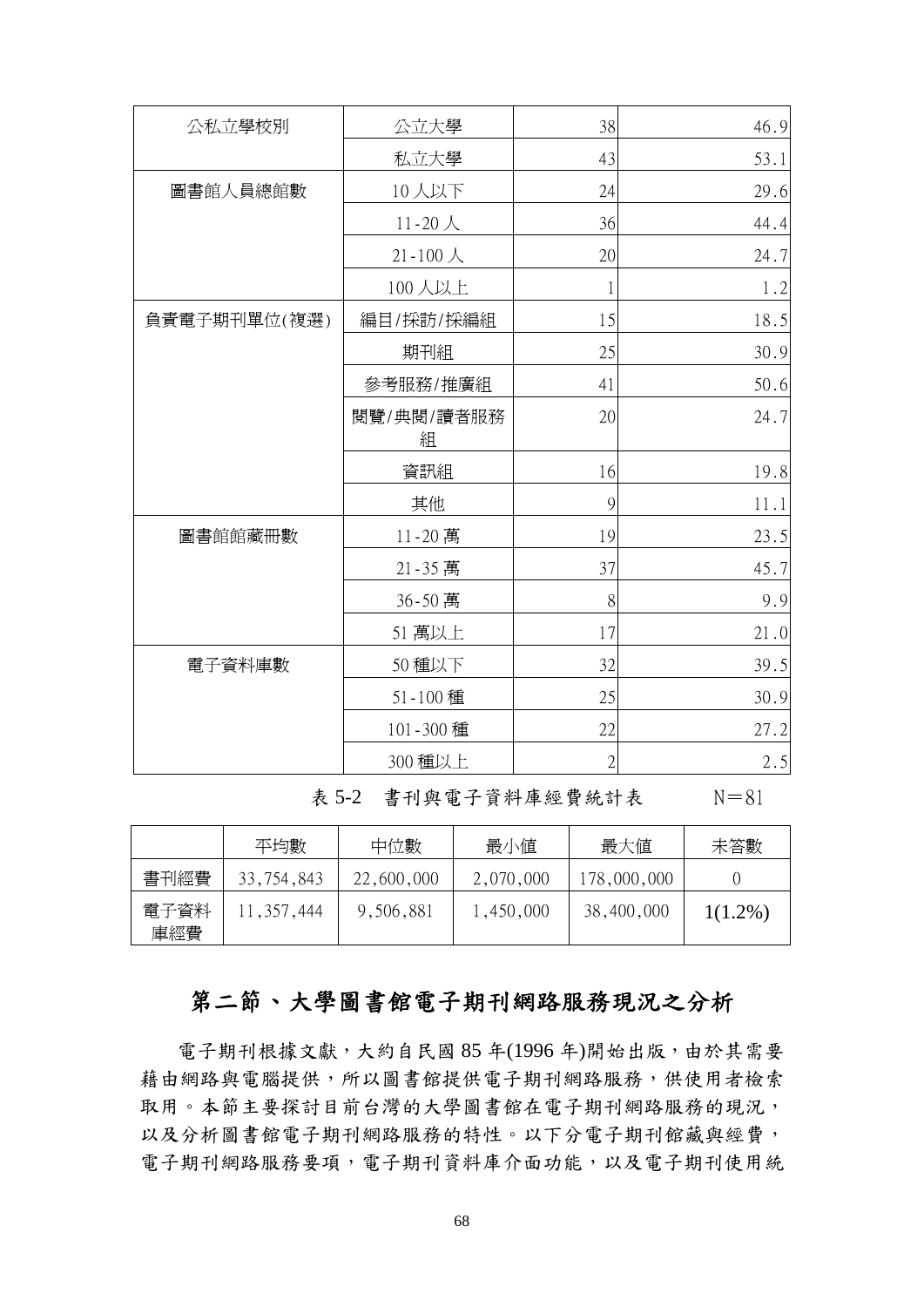## 一、電子期刊引進的時間

81 所圖書館中有 8 館未填答,答卷圖書館其引進電子期刊的時間不 一,參見表 5-2。圖書館引進電子期刊的時間最早在 1994年引進,以 1999 年至 2002 年為一高峰,總計有 44 所,超過 50%的圖書館在此期間引進電 子期刊。再以 1996年與 2000年以後作為觀察點, 1996年前引進有4館, 其餘均在1996年以後引進;2000年以後引進有41館,佔 51%,顯示台灣 的大學圖書館在 1996 年開始陸續引進電子期刊,大多數是在 2000 年以後 引進,1999 年至 2002 年更是引進的高峰時間。

| 時間   | 館數 | 百分比%  |
|------|----|-------|
| 1994 | 1  | 1.2   |
| 1995 | 3  | 3.7   |
| 1996 | 3  | 3.7   |
| 1997 | 7  | 8.6   |
| 1998 | 7  | 8.6   |
| 1999 | 11 | 13.6  |
| 2000 | 9  | 11.1  |
| 2001 | 15 | 18.5  |
| 2002 | 9  | 11.1  |
| 2003 | 5  | 6.2   |
| 2004 | 3  | 3.7   |
| 未填答  | 8  | 9.8   |
| 總計   | 81 | 100.0 |

表 5-3 電子期刊引進的時間表 N=81

## 二、電子期刊資料庫種數

1.電子期刊總數

圖書館電子期刊總數在1萬以下有20所圖書館,佔總樣本數 24.7%; 1萬至 1.5萬有 10館,佔 12.3%;1.5萬至 2萬有 16館,佔 7.4%;2萬以 上有 35 所圖書館,佔 43.2%,樣本數中的圖書館雷子期刊總數在 2 萬以上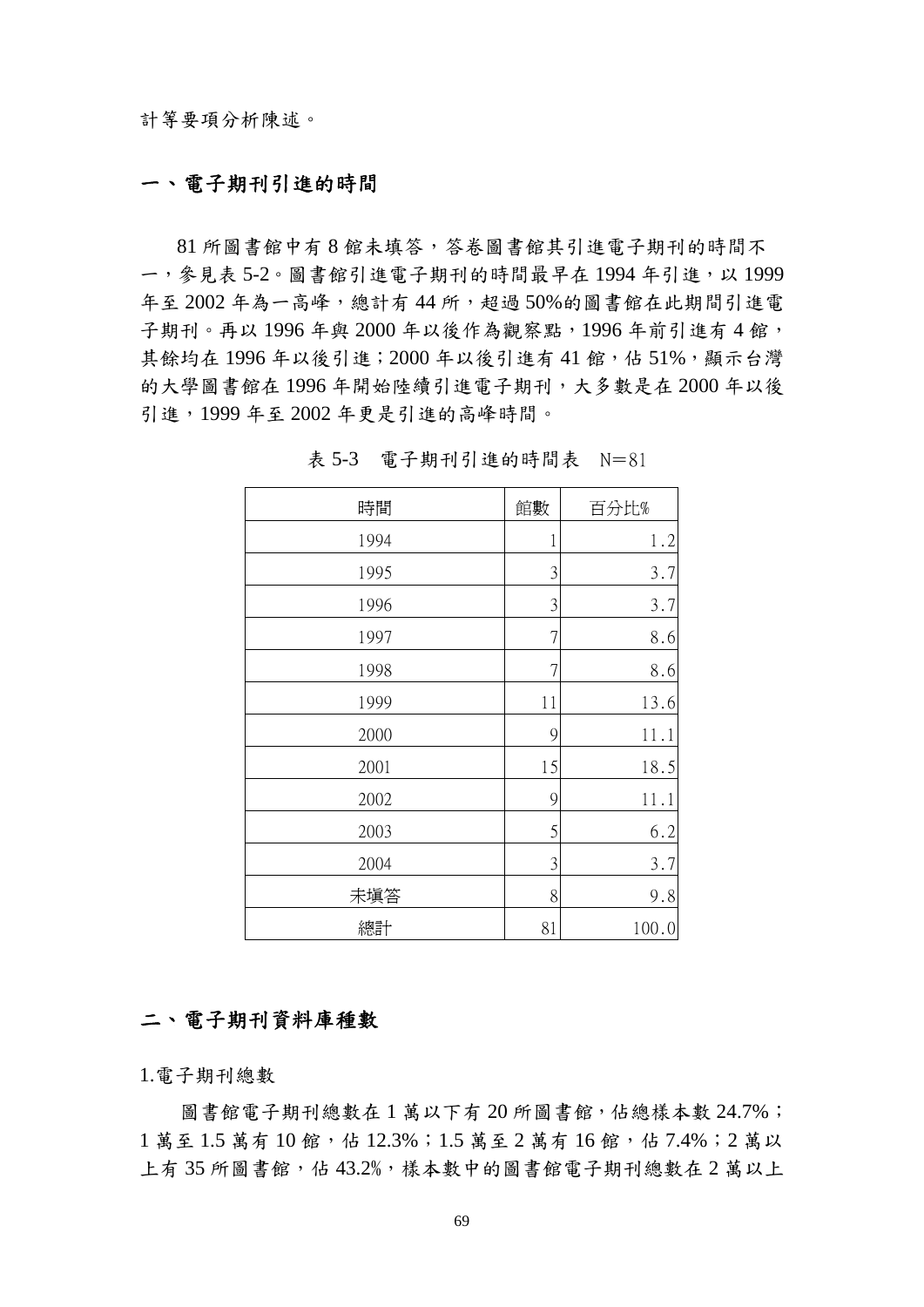者最多,1萬以下次之,顯見圖書館的電子期刊總數有所差距,但整體而 言,多在 1.5 萬種以上,佔 63%。

| 電子期刊數   |    | 館數 百分比% |
|---------|----|---------|
| 1萬以下    | 20 | 24.7    |
| 1-1.5萬  | 10 | 12.3    |
| 1.5萬-2萬 | 16 | 19.8    |
| 2萬以上    | 35 | 43.2    |
| 總計      |    |         |

表 5-4 各館電子期刊總數統計表 N=81

2.電子期刊資料庫種數總計

圖書館電子期刊資料庫總數在20種以下有51所圖書館,佔總樣本數 63.0%; 21-40 種有 24 所圖書館,估 29.6%; 41 種以上有 6 所圖書館,估 7.4%。樣本數中的圖書館電子期刊資料庫總數在 20 種以下者最多,超過 50%。

| 電子期刊資料庫種數總計 | 館數 | 百分比% |
|-------------|----|------|
| 20 種以下      | 51 | 63.0 |
| 21-40 種     | 24 | 29.6 |
| 41 種以上      |    | 7.4  |
| 總計          |    |      |

表 5-5 各館電子期刊資料庫總數統計表 N=81

3.電子期刊資料庫經費

本項有 12 所圖書館未填答,答卷圖書館的電子期刊資料庫經費平均 為7,932,828元,中位數為6,342,314元,最少電子期刊資料庫經費為260,070 元,最多電子期刊資料庫經費為 55,320,000 元。可見各館電子期刊資料庫 經費相差甚大。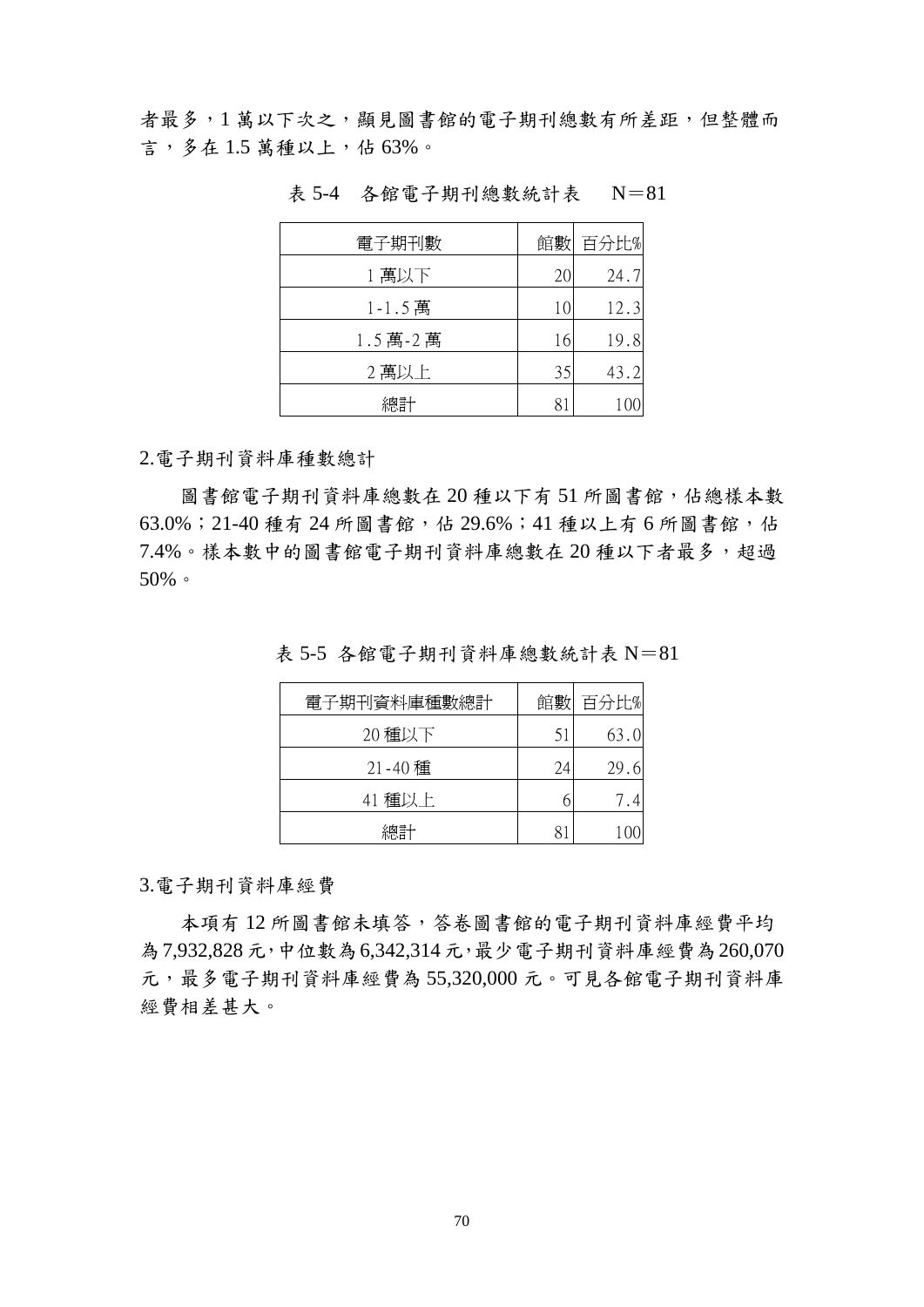表 5-6 電子期刊資料庫經費表 N=81

|               | 平均數       | 中位數         | 最小值     | 最大值        | 未答數          |
|---------------|-----------|-------------|---------|------------|--------------|
| 電子期刊資<br>料庫經費 | 7,932,828 | 6, 342, 314 | 260,070 | 55,320,000 | $12(14.8\%)$ |

#### 三、電子期刊網路服務

本研究將電子期刊網路服務的定義係電子期刊透過網路服務提供使 用者查詢與取用, 包含下列網路服務: (1)電子期刊網頁清單、(2)圖書館目 錄、(3)資料庫網頁、(4)電子期刊資料庫檢索介面與(5)電子資源整合查詢 等功能,81 館均回覆,將問卷回答整理如表 5-6,左題項為複選題。具有 電子期刊網頁清單服務的圖書館有 58 所,佔總樣本數 71.6%;圖書館目錄 有 33 所圖書館,估 40.7%; 資料庫網頁有 69 所圖書館,佔 85.2%; 雷子 期刊資料庫系統介面有56所圖書館,佔 69.1%;雷子資源整合查詢有47 所圖書館,佔 58.0%。顯示圖書館提供多元電子期刊網路服務;以資料庫 網頁方式提供最多,其次為電子期刊網頁清單、電子期刊資料庫檢索介面 與電子資源整合查詢,以圖書館目錄提供電子期刊網路服務的最少。

| 電子期刊的網路服務   | 館數 | 百分比% |
|-------------|----|------|
| 電子期刊網頁清單    | 58 | 71.6 |
| 圖書館目錄       | 33 | 40.7 |
| 資料庫網頁       | 69 | 85.2 |
| 電子期刊資料庫檢索介面 | 56 | 69.1 |
| 電子資源整合查詢    | 47 | 58.0 |
| 其他          |    |      |

表 5-7 電子期刊的網路服務統計表 N=81

#### 四、電子期刊資料庫檢索介面功能

本研究調查各圖書館電子期刊資料庫檢索介面依功能包括:瀏覽、簡 易查詢、進階查詢、下載、個人化服務、線上學習課程系統與電子教師指 定參考書,本題為複選題,81 館均回答如表 5-7。全體答卷圖書館其電子 期刊資料庫介面具瀏覽功能的有79所,佔總樣本數 97.5%;簡易查詢有 80 所,佔 98.8%;進階查詢有 63 所,佔 77.8%;下載功能有 65 所佔 80.2%; 個人化服務有50所、佔61.7%;線上學習課程系統有21所,佔25.9%; 電子教師指定參考書有5所,佔6.2%。其他有1所,為逢甲大學圖書館,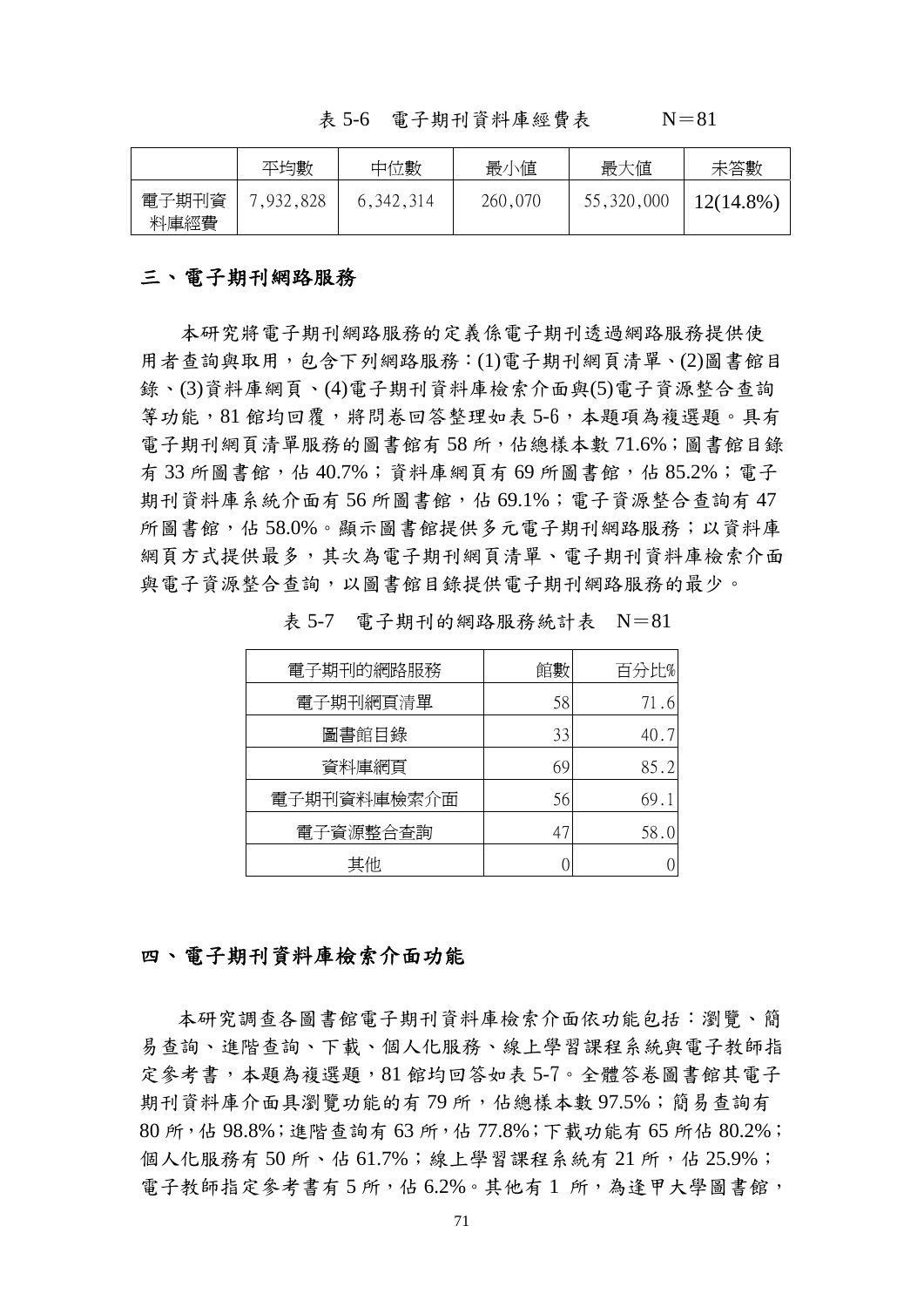該館表示提供參考文獻查詢。綜上所述,電子期刊資料庫的介面以瀏覽、 簡易查詢、進階查詢、下載個人化服務等功能最為普遍,線上學習課程系 統與電子教師指定參考書功能已經出現,並有圖書館提供。有下列5所圖 書館提出電子教師指定參考書功能:成功大學圖書館、大同大學圖書館、 台北科技大學圖書館、彰化師大圖書館與世新大學圖書館。

| 電子期刊資料庫介面 | 館數 | 百分比% |
|-----------|----|------|
| 瀏覽        | 79 | 97.5 |
| 簡易查詢      | 80 | 98.8 |
| 進階查詢      | 63 | 77.8 |
| 下載        | 65 | 80.2 |
| 個人化服務     | 50 | 61.7 |
| 線上學習課程系統  | 21 | 25.9 |
| 電子教師指定參考書 |    | 6.2  |
| 其他        |    |      |

表 5-8 電子期刊資料庫檢索介面功能統計表 N=81

## 五、電子期刊使用統計

電子期刊網路服務重視績效評鑑與管理,故收集電子期刊資料庫使用 十分重要,本問卷調查各館有關電子期刊使用統計情況。全體答卷館數 81 所圖書館中有 76 所圖書館表示有使用資料庫廠商提供的統計資料,佔全 體答卷數 93.8%。有5館表示未使用資料庫廠商提供的統計資料,佔全體 答卷數 6.2%,參見表 5-8。

各館使用資料庫統計提供的資料庫廠商,依資料庫名稱分布如次: SDOS/SDOL 有 67 館使用該資料庫統計,佔總樣本數 82.7%; EBSCOhost 有 63 所,佔 77.8%;ProQuest 有 61 所,佔 75.3%;WILEY 有 41 所,佔 50.6%; SpringerLink 有 40 所, 佔 49.4%; JSTOR 有 30 所, 佔 37.0%; Blackwell-Synergy 有 15 所,佔 18.5%,參見表 5-9。

除了以上廠商提供的資料庫外,還有25 所大學圖書館表示使用其他 資料庫廠商提供之統計,例如:Oxford Journals Online 、 Wilson Web、 Cambridge Journals Online、 Emerald Fulltext、 Nature Journals Online、 SAGE Full Text Collection、Science Online、IEEE Xplore、中文工程學刊、 中國期刊網與中文電子期刊服務(CEPS)等資料庫,參見表 5-10。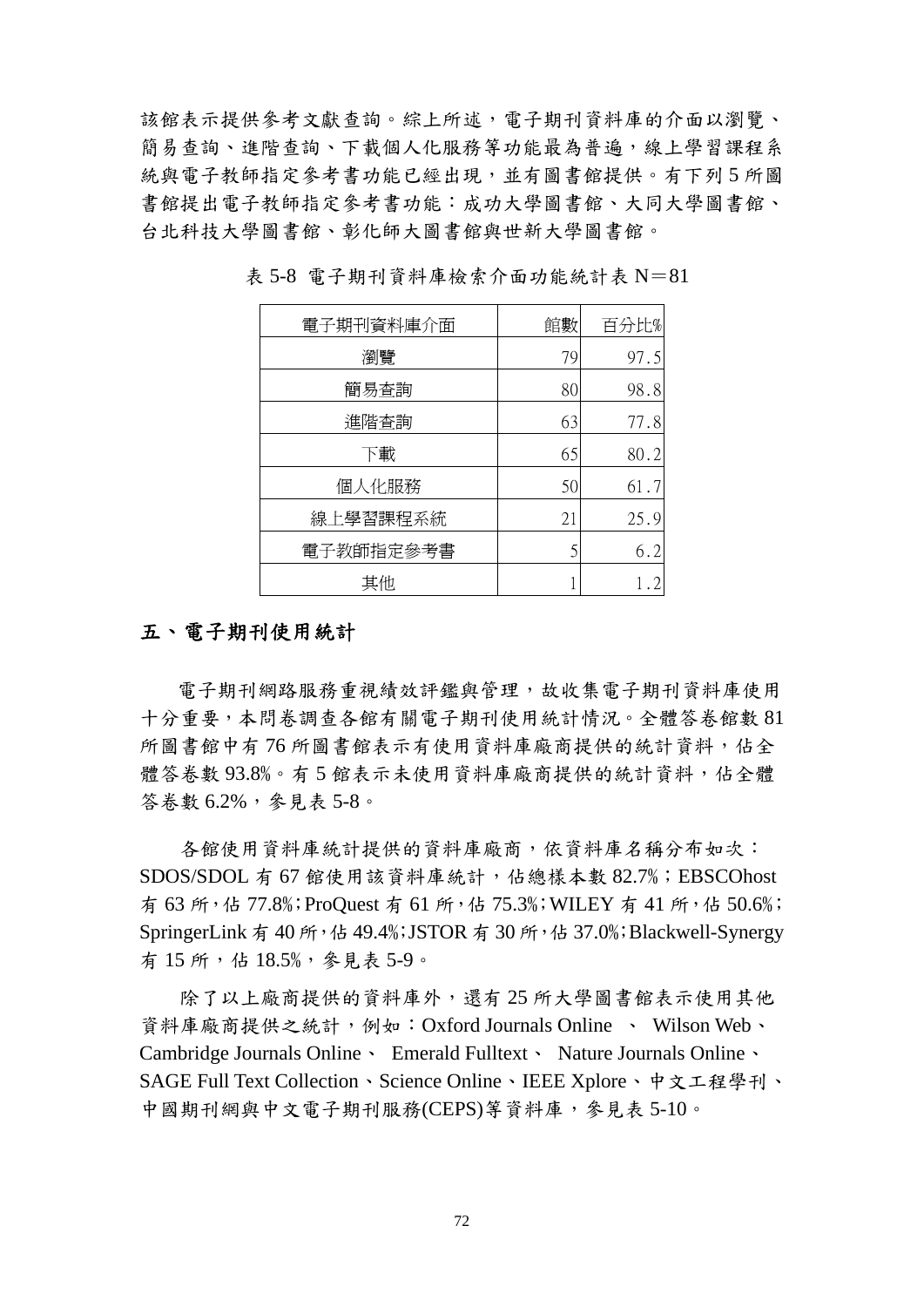| 回答 | 館數 | 百分比%  |
|----|----|-------|
| 是  | 76 | 93.8  |
| 否  |    | 6     |
| 總計 |    | 100.0 |

表 5-9 是否使用資料庫廠商提供之統計表 N=81

表 5-10 資料庫廠商提供電子期刊使用統計表 N=81

| 資料庫廠商             | 館數 | 百分比% |
|-------------------|----|------|
| SDOS/SDOL         | 67 | 82.7 |
| <b>EBSCOhost</b>  | 63 | 77.8 |
| ProQuest          | 61 | 75.3 |
| WILEY             | 41 | 50.6 |
| SpringerLink      | 40 | 49.4 |
| <b>JSTOR</b>      | 30 | 37.0 |
| 其他                | 25 | 30.9 |
| Blackwell-Synergy | 15 | 18.5 |
| <b>SwetsWise</b>  | 13 | 16.0 |

表 5-11 其他資料庫廠商提供電子期刊使用統計表

| 資料庫廠商                            | 館數 |
|----------------------------------|----|
| <b>Oxford Journals Online</b>    |    |
| Cambridge Journals Online        |    |
| 中國期刊網                            |    |
| Wilson Web                       |    |
| Nature Journals Online           |    |
| <b>Science Online</b>            |    |
| <b>Emerald Fulltext</b>          |    |
| <b>SAGE Full Text Collection</b> |    |
| 中文工程學刊                           |    |
| <b>IEEE Xplore</b>               |    |
| 中文電子期刊服務(CEPS)                   |    |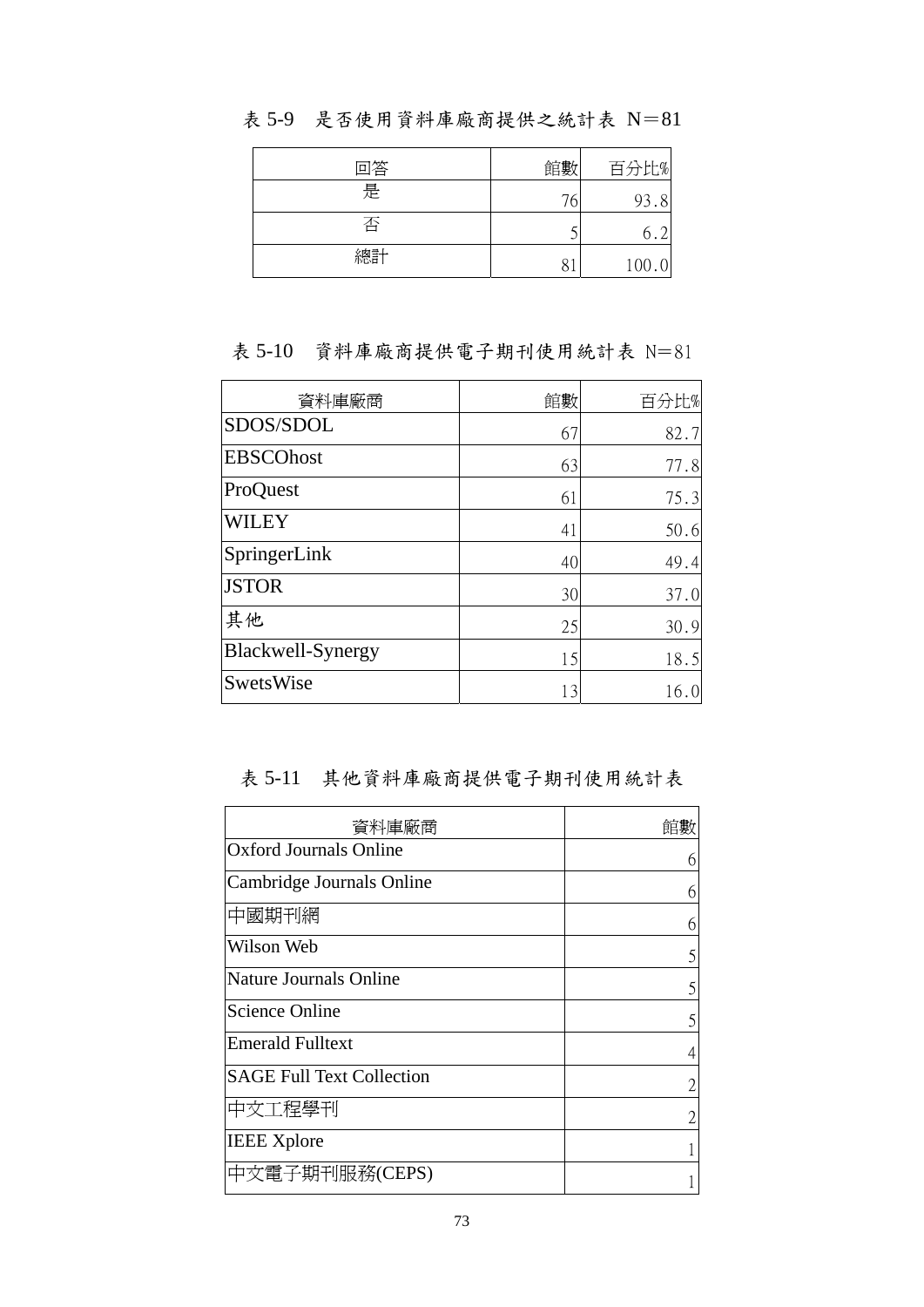## 第三節、電子期刊網路服務計量評鑑模式之分析

本研究依據上節焦點團體與訪談法歸納電子期刊網路服務評鑑模式與 要件。本節即針對大學圖書館發送問卷以獲得大學圖書館對於電子期刊評 鑑的看法以及評鑑的考量要件。

#### 一、圖書館對於電子期刊評鑑的看法

全體 81 所答卷圖書館,有 10 館表示曾做過電子期刊評鑑,佔總樣本 數 12.3%,71 所表示未做過電子期刊評鑑,估總樣本數 87.7%。77 所圖書 館贊同圖書館需要做電子期刊評鑑,佔總樣本數 95.1%,4 所圖書館不同 意圖書館需要做電子期刊評鑑。顯示大多數圖書館雖未做過電子期刊評鑑 但多贊成圖書館進行電子期刊評鑑。這支持本研究發展建構重要可行電子 期刊評鑑模式的想法。

表 5-12 電子期刊評鑑看法表 N=81

| 變項名稱       | 回答 | 館數          | 百分比% |
|------------|----|-------------|------|
| 電子期刊評鑑實施   | 是  |             | 12.  |
|            | 否  |             | 87   |
| 同意需做電子期刊評鑑 | 是  | $7^{\circ}$ | 95   |
|            | 否  |             |      |

#### 二、電子期刊評鑑要件

本研究以上節焦點團體研究的電子期刊評鑑模式的考量要項成本、使 用量、使用績效、使用者滿意度進行問卷調查,此題為複選題,70 所圖書 館同意使用量視為電子期刊評鑑模式的考量要項,佔總樣本數的78.8%; 其次依序為使用者滿意度 66 館,佔 82.5%;使用績效 65 館,佔 81.3%; 成本 63 館,估 78.8%;參見表 5-12。以上四種考量要向均超過七成以上的 圖書館表示贊同。在其他考量要項:國立花蓮教育大學圖書館建議要考量 研究的需求度;中國醫藥大學表示要考量提供全文年代、加值功能與獨特 的檢索方式(例如 EBSCOhost 視覺檢索);實踐大學表示要考量介面的親和 性,所以本研究的電子期刊網路服務評鑑模式主要構面為成本、使用量、 使用績效與使用者滿意度。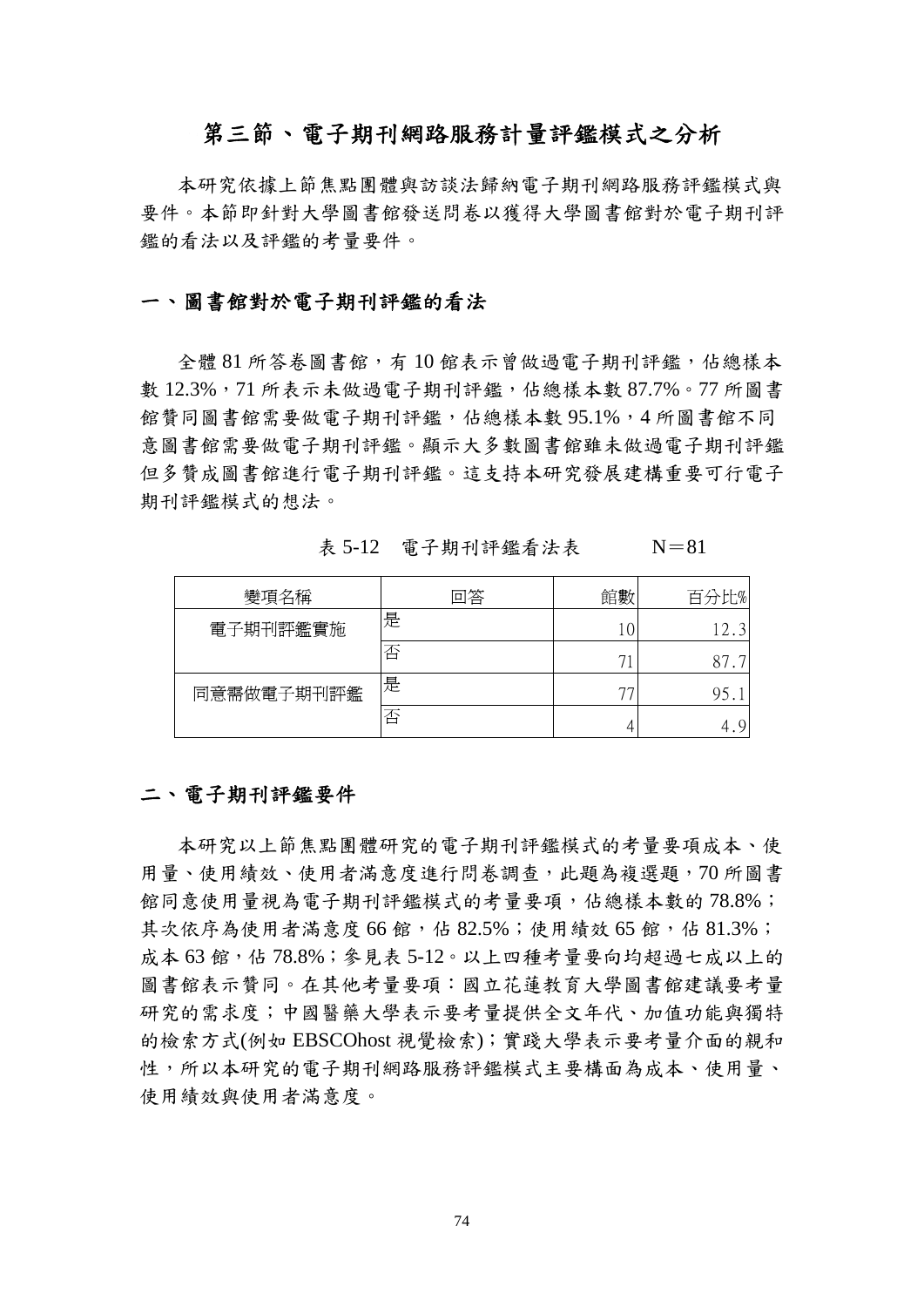| 考量要項   | 館數 | 百分比% |
|--------|----|------|
| 成本     | 63 | 78.8 |
| 使用量    | 70 | 87.5 |
| 使用績效   | 65 | 81.3 |
| 使用者滿意度 | 66 | 82.5 |
| 其他     |    |      |

表 5-13 電子期刊評鑑模式的考量要項表 N=81

## 三、電子期刊計量評鑑指標之分析

依據上述電子期刊網路服務評鑑要件,本節進行評鑑指標建構研究, 全體 81 所答卷圖書館,76 所圖書館同意利用電子計量進行電子期刊評鑑, 佔總樣本數 93.8%,參見表 5-13。顯示 9 成以上答卷圖書館同意電子計量 進行電子期刊評鑑是可行的。

本研究初步建構的電子期刊計量評鑑要素與指標共分為電子期刊資 源、電子期刊成本與電子期刊使用績效四大類型,列成複 選題,81 館回答如表 5-14。多數指標均超過 50%的答卷圖書館同意,R1 電子期刊 title 數量、U2 電子期刊查詢(search,query)次數、C1 電子期刊成 本等三項指標均獲得 76 所圖書館同意,其贊成百分比為 93.8%。僅 2 指標 未超過 50%, U9 電子期刊利用指導參與人次 37 館, 45.7%; P6 虛擬造訪次 數 36 館,44.4%,未超過50%的百分比,本研究將不列入評鑑指標。

| 回答  | 館數 | 百公中瓜 |
|-----|----|------|
| 同意  | 76 |      |
| 不同意 |    |      |

表 5-14 利用電子計量進行電子期刊評鑑的看法表 N=81

表 5-15 電子期刊計量評鑑指標統計表 N=81

要素 すいしゃ おく 指標 はっちょう インド 館數 百分比%  $\mathbb{R}$ 1 雷子期刊 title 數量  $\mathbb{R}$  and  $\mathbb{R}$  93.8 R2 電子期刊 article 數量  $60 \overline{)74.1}$  $R3$  電子期刊收錄範圍(年/月)  $\begin{array}{|c|c|c|c|c|}\n\hline\n & & & & \quad \text{25.1} \\
\hline\n\end{array}$ 電子期刊資源 R4 提供索引摘要  $68$  84.0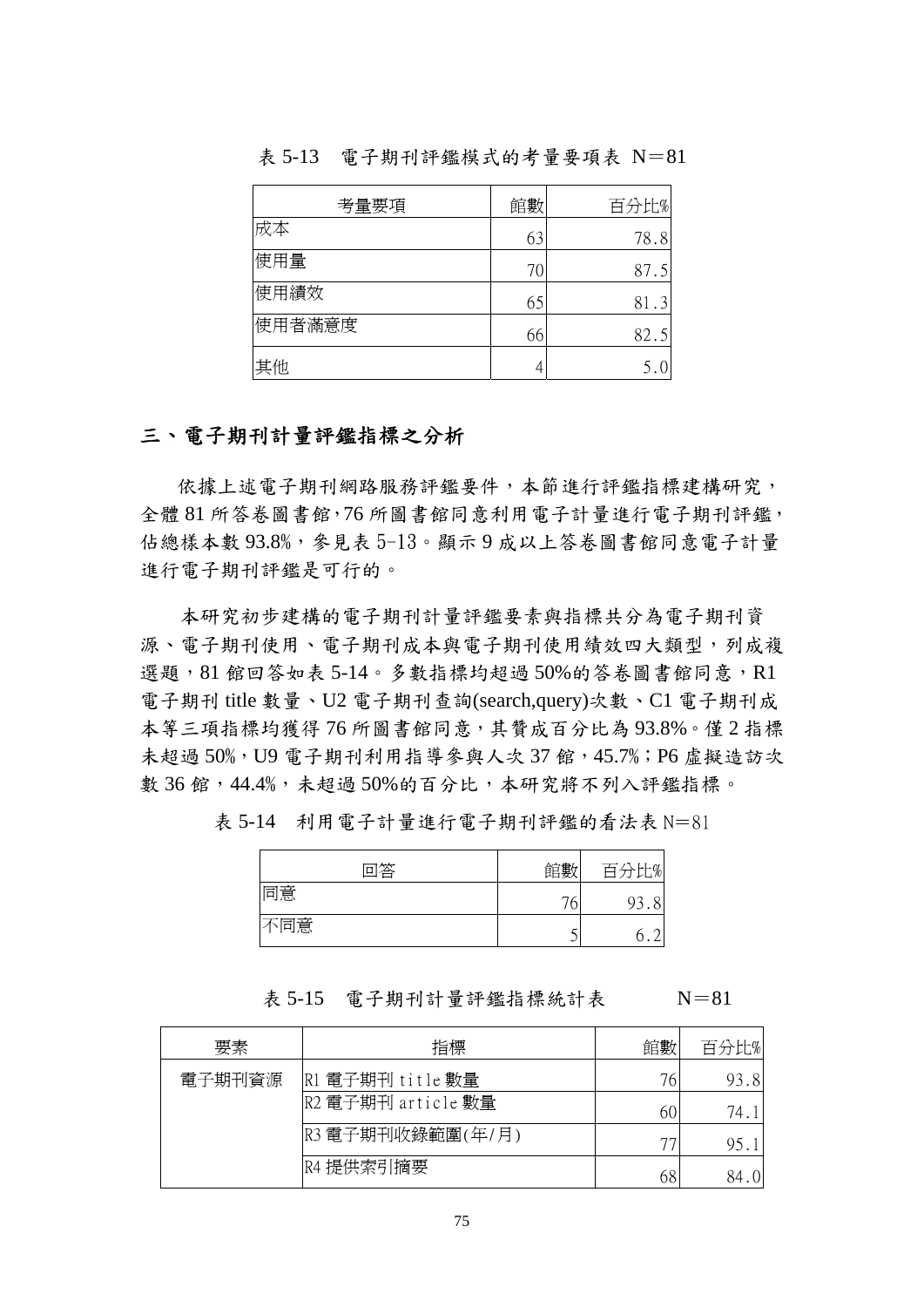|        | R5 提供目次                              | 66 | 81.5 |
|--------|--------------------------------------|----|------|
| 電子期刊使用 | U1 電子期刊連線 Session(login)次數           | 70 | 86.4 |
|        | U1-2目次(Table of Content)             | 45 | 55.6 |
|        | U1-3 摘要(Abstracts)                   | 46 | 56.8 |
|        | U2 電子期刊查詢(search,query)次數            | 76 | 93.8 |
|        | U3 電子期刊下載(download)格式<br>/HTML · PDF | 72 | 88.9 |
|        | U4 電子期刊紀錄下載次數                        | 62 | 76.5 |
|        | U5 電子期刊虛擬造訪次數(OPAC、Web)              | 48 | 59.3 |
|        | U6 電子期刊連線時間                          | 43 | 53.1 |
|        | U7 電子期刊連線被拒次數                        | 57 | 70.4 |
|        | U8 電子期刊參考諮詢次數                        | 46 | 56.8 |
|        | U9 電子期刊利用指導參與人次                      | 37 | 45.7 |
| 電子期刊成本 | C1 電子期刊成本                            | 76 | 93.8 |
|        | C2 對書目中心、網路與聯盟支出                     | 51 | 63.0 |
|        | 電子期刊使用績效 P1 每次連線平均下載全文論文篇數           | 67 | 82.7 |
|        | P2 連線被拒次數佔連線次數百分比                    | 59 | 72.8 |
|        | P3 平均每次全文論文下載成本                      | 67 | 82.7 |
|        | P4 平均每篇期刊論文成本                        | 67 | 82.7 |
|        | P5 平均每篇全文論文被下載次數                     | 63 | 77.8 |
|        | P6 虛擬造訪次數)佔全部圖書館虛擬造<br>訪百分比          | 36 | 44.4 |
|        | P7 平均每種電子期刊成本                        | 65 | 80.2 |

## 第四節、電子期刊網路服務使用者評鑑模式之分析

利用電子計量進行電子期刊評鑑逐漸受到大學同意,但是計量無法獲 得使用者看法。前節問卷結果顯示有 66 館,82.5%贊成要將使用者滿意度 列入評鑑要件。本節即探討如何作使用者意見調查。全體 81 所答卷圖書 館,72 所圖書館同意利用使用者滿意度調查進行電子期刊評鑑,佔總樣本 數 88.9%,參見表 5-15。顯示 8 成以上答卷圖書館同意利用使用者滿意度 調查進行電子期刊評鑑。

本研究初步建構的使用者滿意度評鑑要素與指標分為電子期刊資料庫 實用性滿意度、電子期刊資料庫資料品質滿意度、電子期刊資料庫使用介 面滿意度三大類型,參見表 5-16。結果全部 21 項指標均超過 70%的答卷 圖書館同意,其中以電子期刊資料庫內容品質、電子期刊資料庫反應速度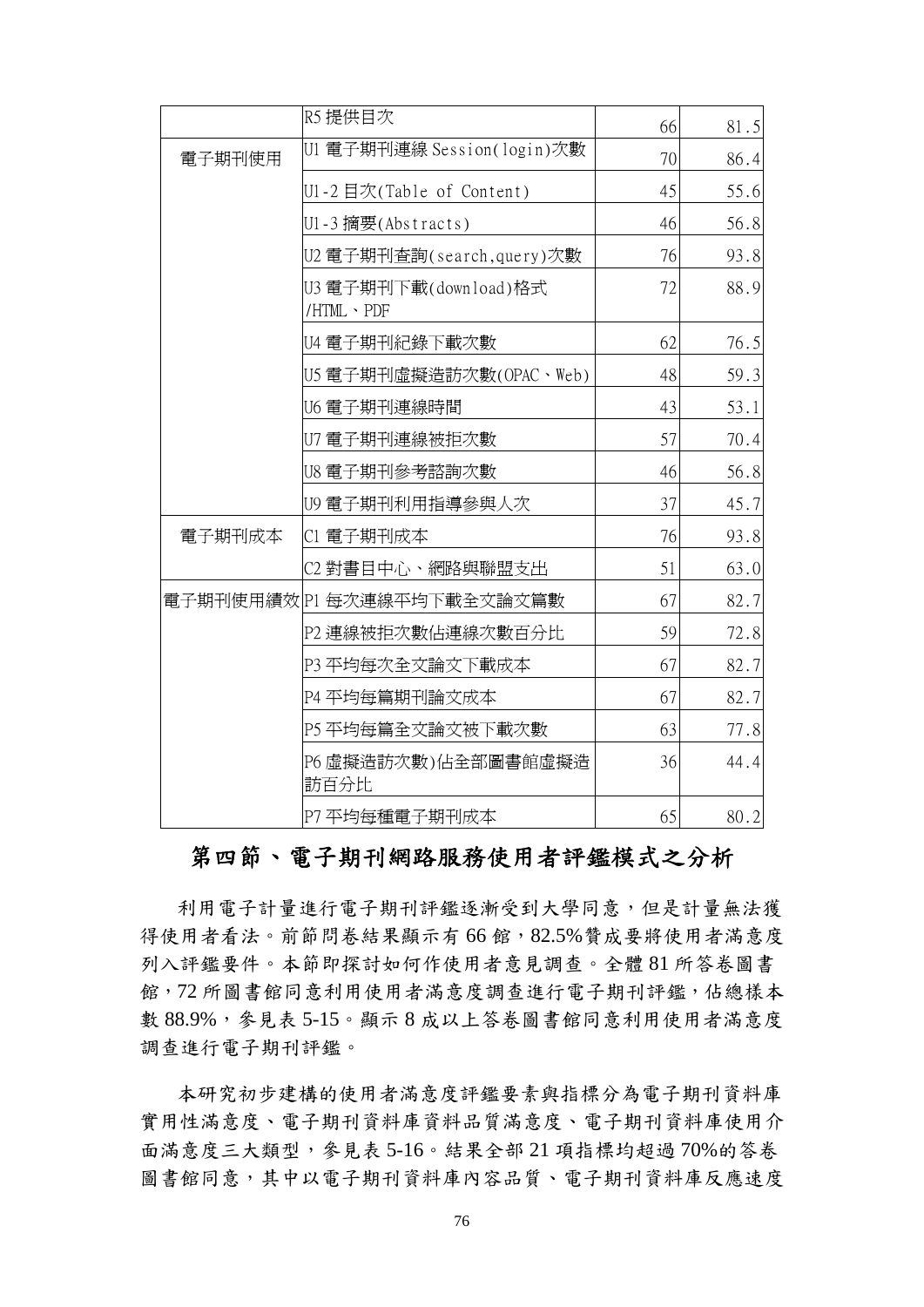等兩項指標獲得最多 78 所圖書館的同意,其百分比為 96.3%。顯見答卷圖 書館對於建構的使用者滿意度指標多表贊同。

表 5-16 使用者滿意度調查進行電子期刊評鑑意見表 N=81

| 回答  | 館數 | 百分比% |
|-----|----|------|
| 同意  | רת | 88   |
| 不同意 |    |      |

表 5-17 電子期刊使用者滿意度評鑑指標之分析表 N=81

| 要素     | 指標                         | 館數 | 百分比% |
|--------|----------------------------|----|------|
| 用性滿意度  | 電子期刊資料庫實 (1)電子期刊資料庫網頁好用    | 71 | 87.7 |
|        | (2)電子期刊資料庫涵蓋資料數量           | 75 | 92.6 |
|        | (3)電子期刊瀏覽好用                | 69 | 85.2 |
|        | (4)電子期刊資料呈現方式              | 71 | 87.7 |
|        | (5)電子期刊線上閱讀                | 67 | 82.7 |
|        | (6)電子期刊全文下載                | 78 | 96.3 |
|        | (7)電子期刊全文傳遞速度              | 72 | 88.9 |
|        | (8)電子期刊資料庫與書目軟體結合          | 67 | 82.7 |
|        | (9)電子期刊資料與使用者目的相關          | 58 | 71.6 |
|        | 電子期刊資料庫資 (10)電子期刊資料庫內容品質   | 78 | 96.3 |
| 料品質滿意度 | (11) 電子期刊圖表品質              | 68 | 84.0 |
|        | (12)電子期刊檢索好用               | 78 | 96.3 |
|        | (13)電子期刊資料正確率              | 70 | 86.4 |
|        | (14)電子期刊資料新穎性              | 76 | 93.8 |
|        | 電子期刊資料庫使 (15)電子期刊資料庫介面具親和力 | 78 | 96.3 |
| 用介面滿意度 | (16) 電子期刊資料庫區分簡易與進階<br>檢索  | 73 | 90.1 |
|        | (17)電子期刊資料庫查詢結果呈現          | 74 | 91.4 |
|        | (18) 電子期刊資料庫連結功能           | 74 | 91.4 |
|        | (19)電子期刊資料庫指示說明與學習<br>指南   | 69 | 85.2 |
|        | (20)電子期刊資料庫反應速度            | 78 | 96.3 |
|        | (21)電子期刊資料庫個人化服務           | 71 | 87.7 |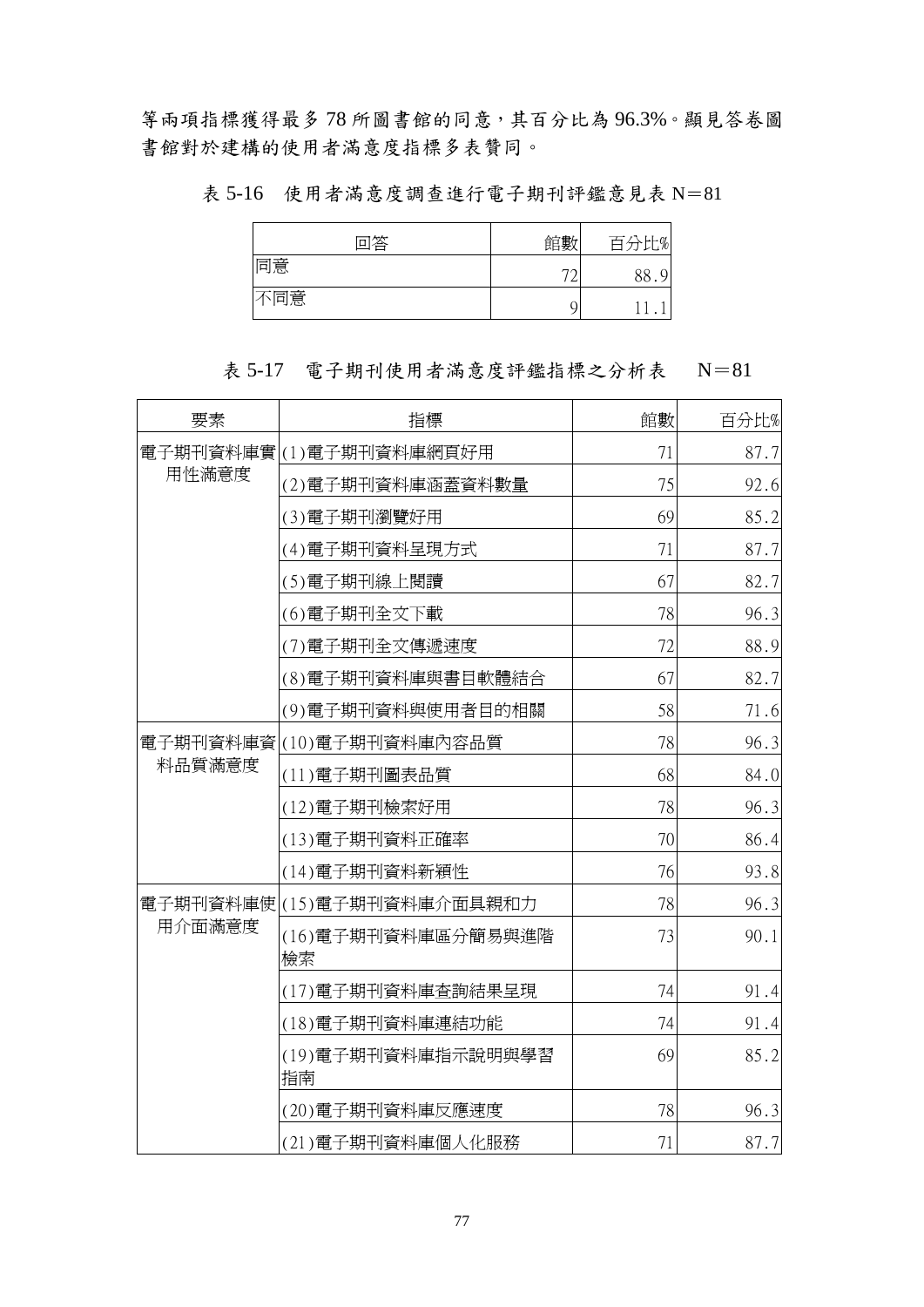## 第五節、小結

本研究以上一節焦點團體建構「電子期刊網路服務與評鑑模式問卷」, 針對台灣 CONCERT 大學圖書館成員進行問卷調查,探討大學圖書館電子 期刊網路服務現況,發現台灣地區大學圖書館在 1996 年開始引進電子期 刊,2000 年普遍引進,1999 年-2002 年是高峰引進期。電子期刊數量多在 2萬以上有43.2%圖書館,顯示電子期刊受到歡迎。

各圖書館均提供電子期刊網路服務,包括資料庫網頁、電子期刊網頁 清單、電子期刊資料庫檢索介面、電子資源整合檢索、圖書館目錄。而電 子期刊資料庫介面包括;瀏覽、簡易查詢、進階查詢、下載、個人化服務、 線上學習課程系統與電子教師指定參考書,等。並且有 76 所圖書館,93.8% 使用電子期刊資料庫廠商提供使用統計,尤其有 50%使用 SDOS/SDOL、 EBSCOhost、ProQuest、WILEY、SpringerLink 5 資料庫廠商。

各圖書館同意電子期刊需要評鑑,但卻只有 10 館 12.3%做過,足見電 子期刊評鑑有實施困難。本研究藉由本次研究獲得電子期刊網路服務評鑑 模式要件,包括:成本、資源、使用量、使用績效、使用者滿意度五大構 面。電子期刊評鑑包括量化的計量評鑑與質化的使用者滿意度調查二部 分。前者利用資源、成本、使用量、使用績效建置計量評鑑,並以本章第 四節所獲四構面 23 指標建構電子期刊網路服務計量評鑑模式,如下表。

| 構面     | 指標                             |  |  |
|--------|--------------------------------|--|--|
| 電子期刊資源 | R1 電子期刊 title 數量               |  |  |
|        | R2 電子期刊 article 數量             |  |  |
|        | R3 電子期刊收錄範圍(年/月)               |  |  |
|        | R4 提供索引摘要                      |  |  |
|        | R5 提供目次                        |  |  |
| 電子期刊使用 | U1 電子期刊連線 Session(login)次數     |  |  |
|        | U1-2目次(Table of Content)       |  |  |
|        | U1-3 摘要(Abstracts)             |  |  |
|        | U2 電子期刊查詢(search,query)次數      |  |  |
|        | U3 電子期刊下載(download)格式/HTML、PDF |  |  |
|        | U4 電子期刊紀錄下載次數                  |  |  |
|        | U5 電子期刊虛擬造訪次數(OPAC、Web)        |  |  |
|        | U6 電子期刊連線時間                    |  |  |
|        | U7 電子期刊連線被拒次數                  |  |  |

表 5-18 電子期刊網路服務計量評鑑模式表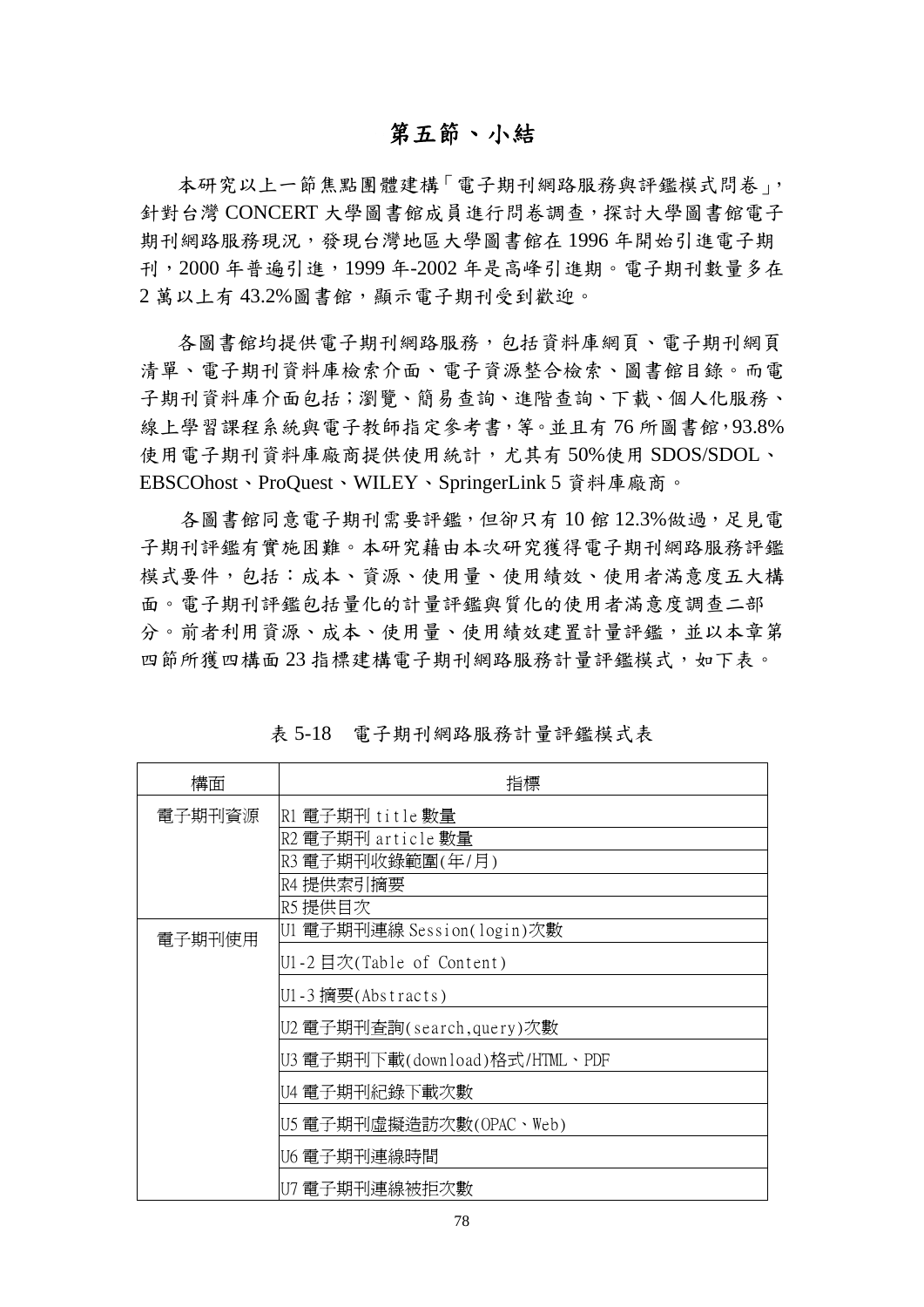|                            | U8 電子期刊參考諮詢次數     |  |  |
|----------------------------|-------------------|--|--|
| 電子期刊成本                     | C1 電子期刊成本         |  |  |
|                            | C2 對書目中心、網路與聯盟支出  |  |  |
| 電子期刊使用績效 P1 每次連線平均下載全文論文篇數 |                   |  |  |
|                            | P2 連線被拒次數佔連線次數百分比 |  |  |
|                            | P3 平均每次全文論文下載成本   |  |  |
|                            | P4 平均每篇期刊論文成本     |  |  |
|                            | P5 平均每篇全文論文被下載次數  |  |  |
|                            | P7 平均每種電子期刊成本     |  |  |

第二部分是質化使用者對電子期刊滿意度評鑑模式,將針對使用者的 資料庫使用進行滿意度問卷評鑑,包括三構面:資料庫使用性、資料品質、 資料庫介面、共21個指標,列於下表。

表 5-19 電子期刊網路服務使用者滿意度評鑑模式表

| 構面     | 指標                         |
|--------|----------------------------|
| 用性滿意度  | 電子期刊資料庫實 (1)電子期刊資料庫網頁好用    |
|        | (2)電子期刊資料庫涵蓋資料數量           |
|        | (3)電子期刊瀏覽好用                |
|        | (4)電子期刊資料呈現方式              |
|        | (5)電子期刊線上閱讀                |
|        | (6)電子期刊全文下載                |
|        | (7)電子期刊全文傳遞速度              |
|        | (8)電子期刊資料庫與書目軟體結合          |
|        | (9)電子期刊資料與使用者目的相關          |
|        | 電子期刊資料庫資 (10)電子期刊資料庫內容品質   |
| 料品質滿意度 | (11)電子期刊圖表品質               |
|        | (12) 電子期刊檢索好用              |
|        | (13)電子期刊資料正確率              |
|        | (14)電子期刊資料新穎性              |
|        | 電子期刊資料庫使 (15)電子期刊資料庫介面具親和力 |
| 用介面滿意度 | (16)電子期刊資料庫區分簡易與進階檢索       |
|        | (17)電子期刊資料庫查詢結果呈現          |
|        | (18)電子期刊資料庫連結功能            |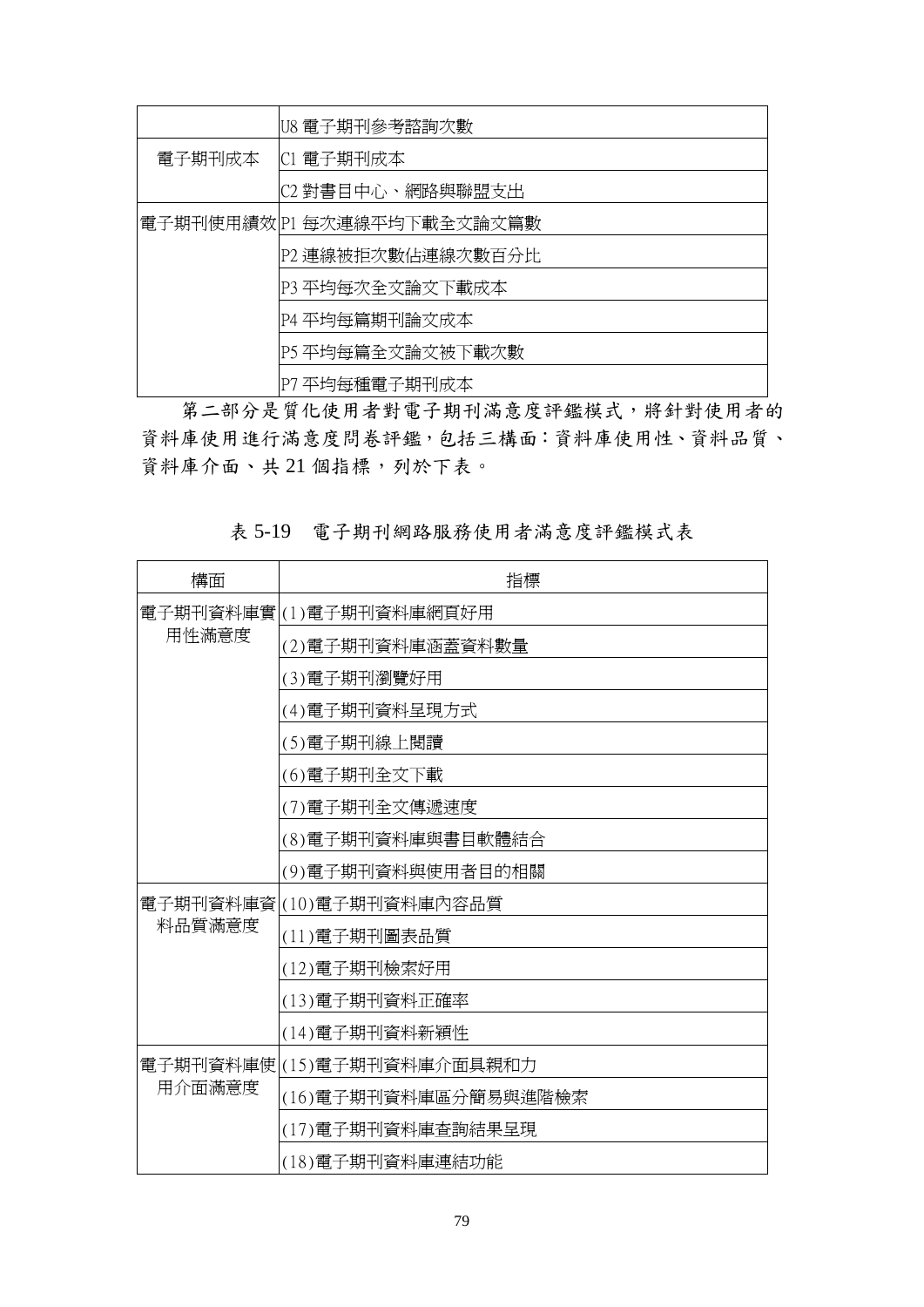| (19)電子期刊資料庫指示說明與學習指南 |
|----------------------|
| (20)電子期刊資料庫反應速度      |
| (21)電子期刊資料庫個人化服務     |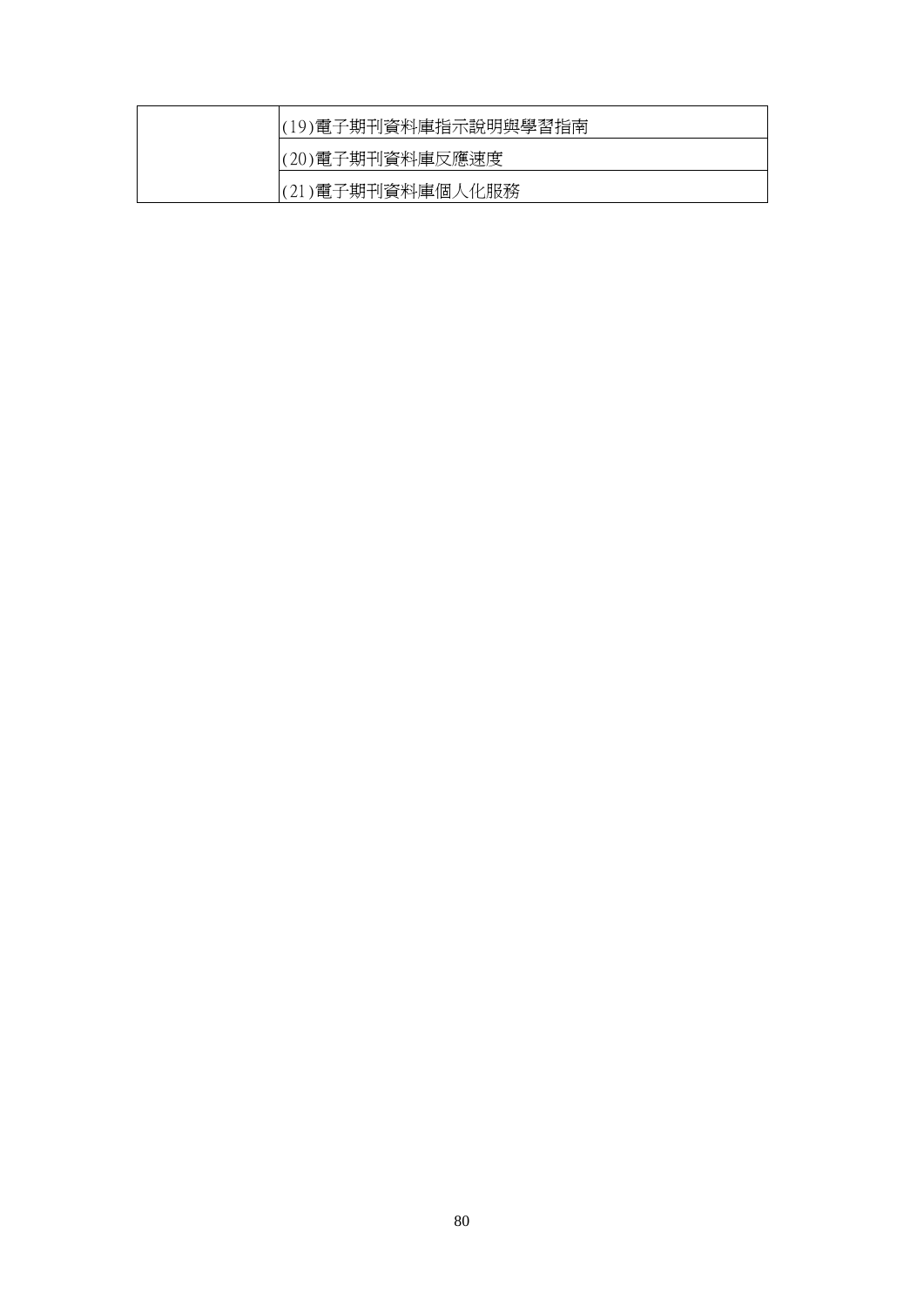# 第六章 電子期刊網路服務評鑑模式應用測試

# (發表版)

## 第一節、評鑑模式建構

圖書館提供電子期刊服務不同於傳統印刷期刊,實體期刊服務均在圖 書館內整理與供應。而電子期刊是透過網路與電腦以資料庫形式傳遞給使 用者,其不同於印刷資料,圖書館要建構網站,提供使用者進行查詢網頁, 進行資料查詢、瀏覽全文與下載全文等行為。所以電子期刊需要提供網路 服務給使用者查詢與使用。從本研究問卷調查顯示,使用者使用許多電子 期刊網路服務,如圖書館公用目錄、電子期刊網頁清單、資料庫網頁、電 子期刊資料庫介面服務等。使用者藉由網路服務並使用電子期刊各種豐富 的資源,包括:全文期刊論文、索引、摘要、目次、引用文獻超連結等。 由於上述電子期刊網路服務,使得電子期刊的評鑑更加複雜,不同於傳統 印刷期刊只要考慮期刊本身的主題、內容、價格、品質即可。

本研究利用文獻探討、焦點團體訪談法、與問卷調查證實了電子期刊 的評鑑應以網路服務與使用者導向為原則。本研究驗證 Bertot 與 McClure 網路要素模式,而另外以電子期刊評鑑為焦點,提出電子期刊網路服務評 鑑模式如圖 6-1。電子期刊網路要素包括:電子期刊資源、電子期刊網路 服務、與管理。評鑑標的為電子期刊資料庫,而評鑑範圍以圖書館為主。 電子期刊資源主要是指資料庫涵蓋的資源,包括全文期刊論文、索引、摘 要、目次、書目資料、引文連結等。電子期刊網路服務包括電子期刊網頁 清單、圖書館目錄、資料庫網頁、電子期刊資料庫檢索介面、電子資源整 合查詢。電子期刊資料庫介面提供:瀏覽、簡易查詢、進階查詢、下載、 個人化服務、線上學習課程系統、電子教師指定參考書等功能。

本研究電子期刊網路服務評鑑採用電子計量與使用者服務品質兩種 測量準則。參見下圖。

81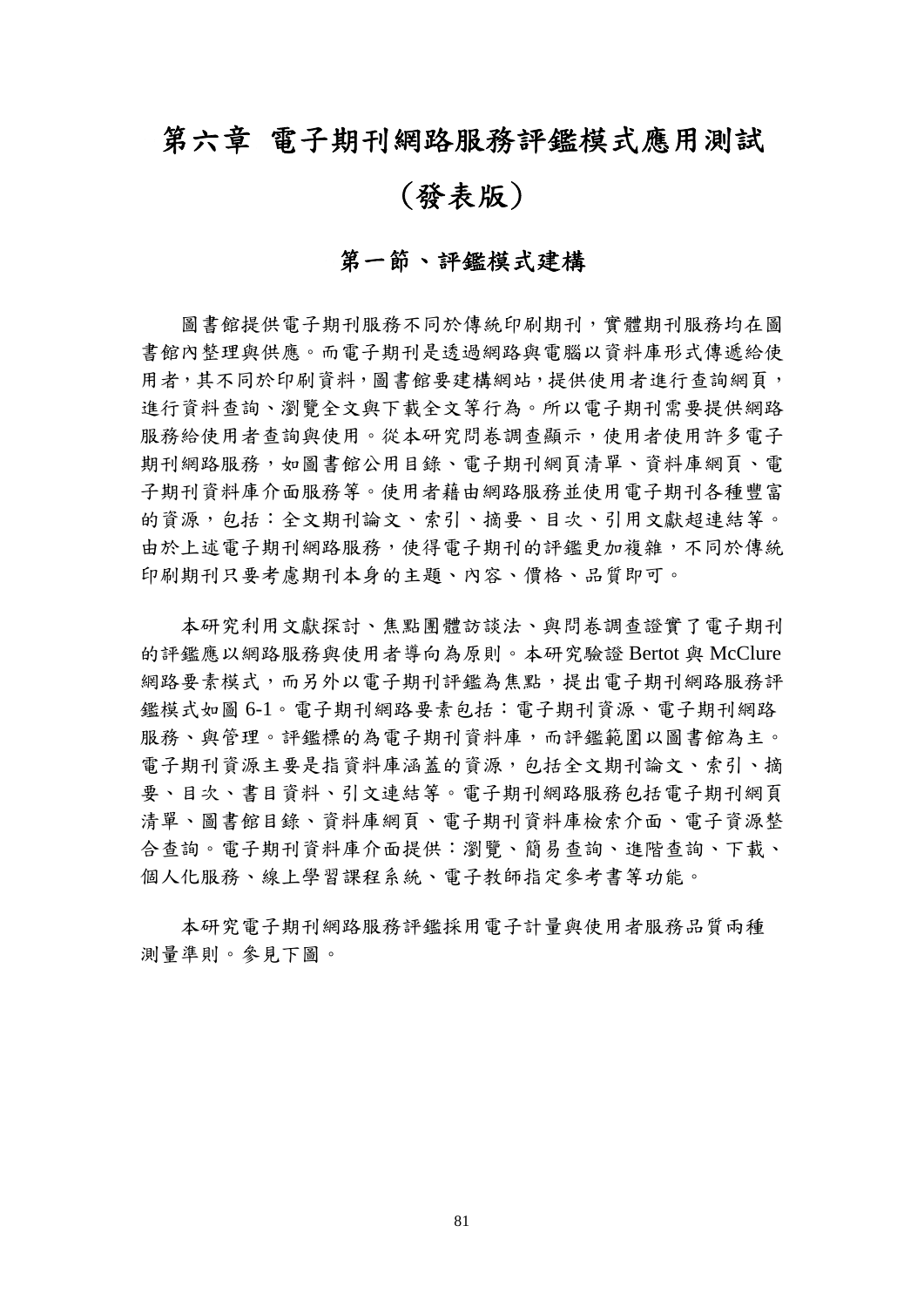

圖 6-1 電子期刊網路服務評鑑模式圖

電子期刊網路服務電子計量評鑑藉由焦點團體與問卷調查後獲得成 本、資源、使用、使用績效四構面與 23 項指標,列如下表。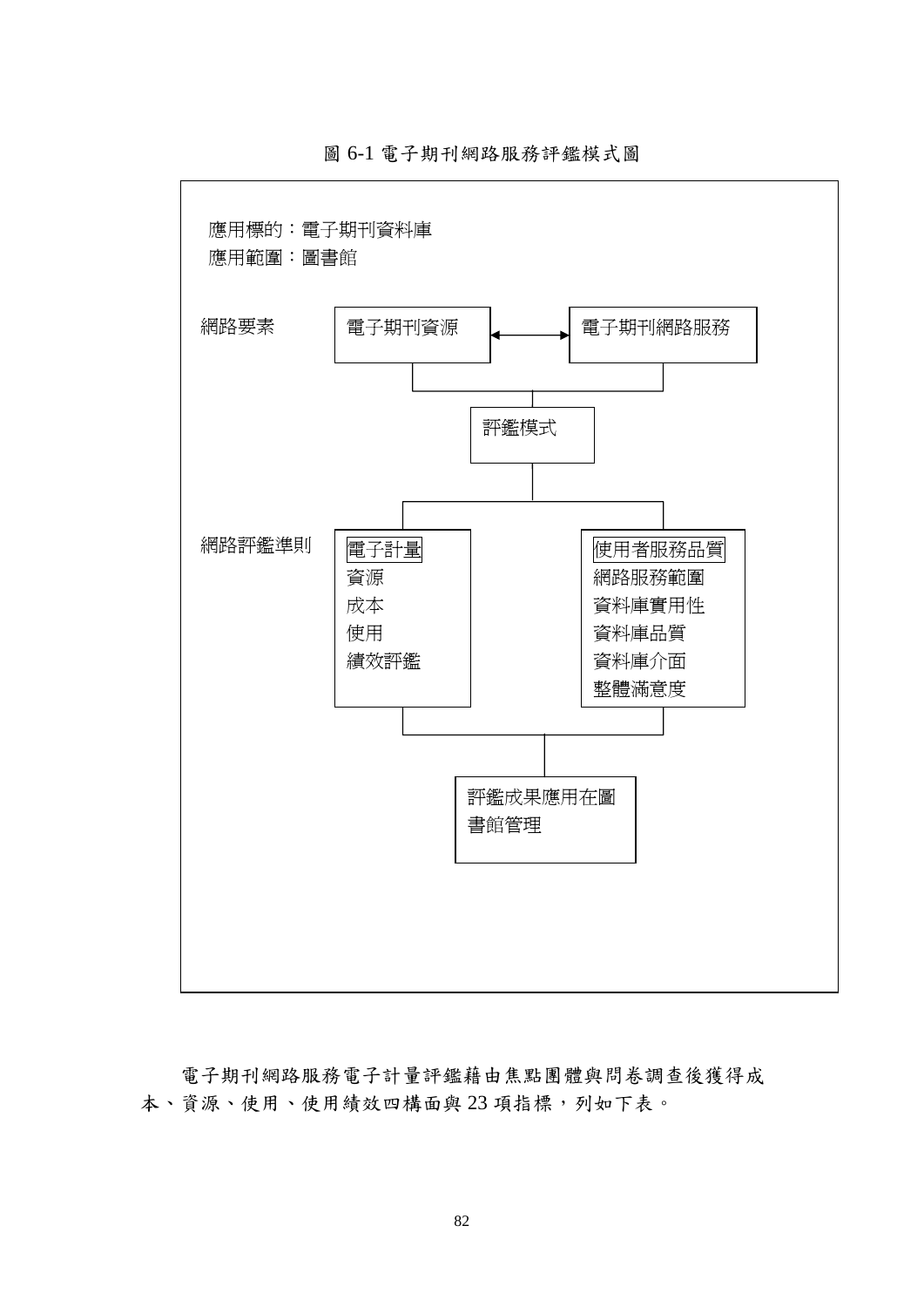| 電子期刊資源             | 電子期刊使用                      |
|--------------------|-----------------------------|
| R1 電子期刊 title 數量   | U1 電子期刊連線 Session(login)次數  |
| R2 電子期刊 article 數量 | U1-2 目次(Table of Content)   |
| R3 電子期刊收錄範圍(年/月)   | U1-3 摘要(Abstracts)          |
| R4 提供索引摘要          | U2 電子期刊查詢(search,query)次數   |
| R5 提供目次            | U3 電子期刊下載(download)格式/HTML、 |
|                    | PDF                         |
|                    | U4 電子期刊紀錄下載次數               |
|                    | U5 電子期刊虛擬造訪次數(OPAC、Web)     |
|                    | U6 電子期刊連線時間                 |
|                    | U7 電子期刊連線被拒次數               |
|                    | U8 電子期刊參考諮詢次數               |
| 電子期刊成本             | 電子期刊使用績效                    |
| C1 電子期刊成本          | P1 每次連線平均下載全文論文篇數           |
| C2 對書目中心、網路與聯盟支出   | P2 連線被拒次數佔連線次數百分比           |
|                    | P3 平均每次全文論文下載成本             |
|                    | P4 平均每篇期刊論文成本               |
|                    | P5 平均每篇全文論文被下載次數            |
|                    | P7 平均每種電子期刊成本               |

表 6-1 電子期刊網路服務計量評鑑及指標表

依使用者對資料庫滿意度評鑑,電子期刊網路服務使用者滿意度評鑑 準則包括資料庫使用性、資料品質、資料庫介面三構面,21個指標,列於 下表。

|    | 電子期刊資料庫實用性滿意度 | 電子期刊資料庫資料品質滿意度  |
|----|---------------|-----------------|
|    | 電子期刊資料庫網頁好用   | 10. 電子期刊資料庫內容品質 |
|    | 電子期刊資料庫涵蓋資料數量 | 11. 電子期刊圖表品質    |
| 3. | 電子期刊瀏覽好用      | 12. 電子期刊檢索好用    |
| 4. | 電子期刊資料呈現方式    | 13. 電子期刊資料正確率   |
| 5. | 電子期刊線上閱讀      | 14. 電子期刊資料新穎性   |
| 6. | 電子期刊全文下載      |                 |
|    | 電子期刊全文傳遞速度    |                 |
|    |               | 電子期刊資料庫使用介面滿意度  |

表 6-2 電子期刊網路服務使用者滿意度評鑑及指標表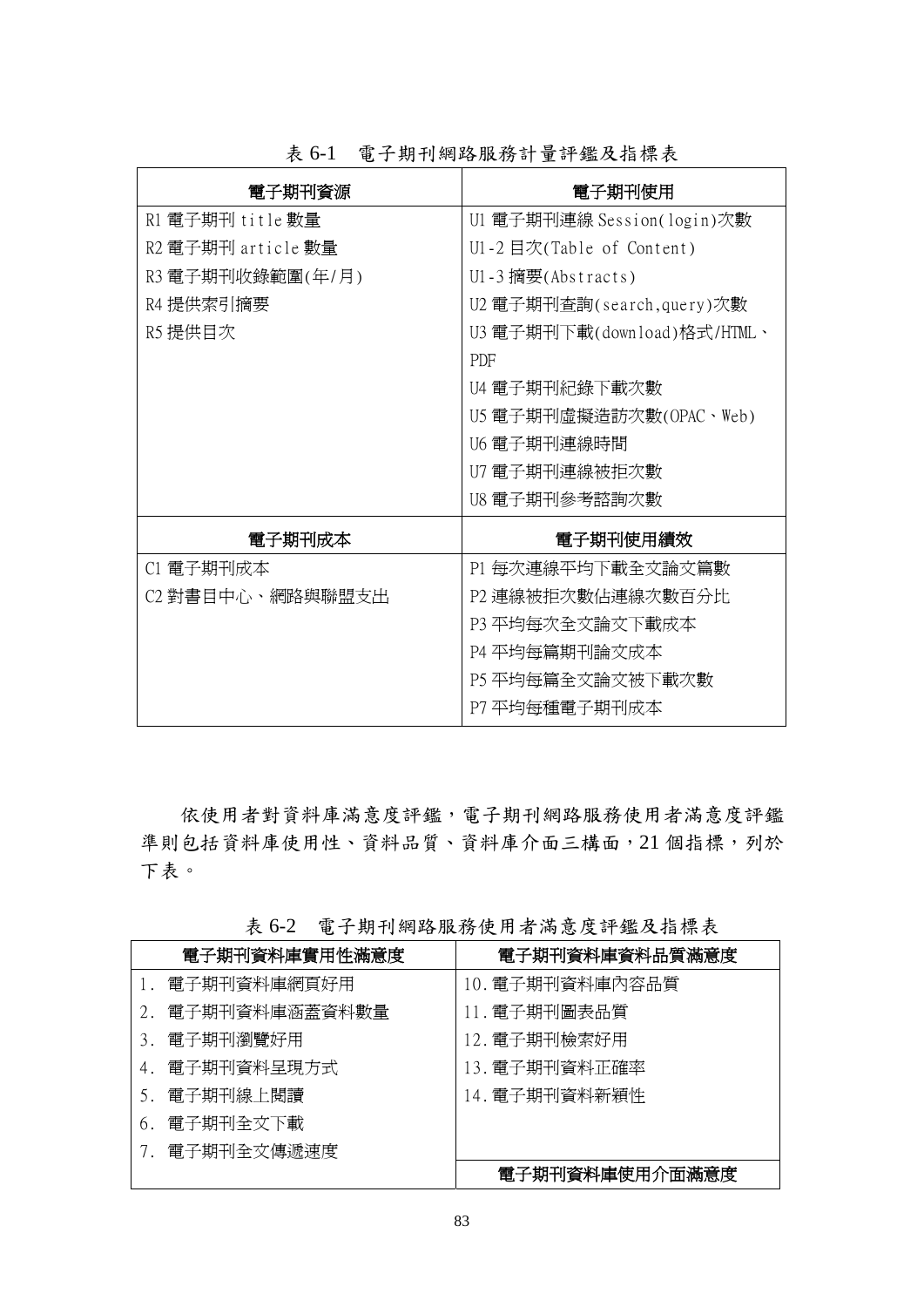| 電子期刊資料庫與書目軟體結合 | 15. 電子期刊資料庫介面具親和力    |
|----------------|----------------------|
| 電子期刊資料與使用者目的相關 | 16. 電子期刊資料庫區分簡易與進階檢索 |
|                | 17. 電子期刊資料庫査詢結果呈現    |
|                | 18. 電子期刊資料庫連結功能      |
|                | 19. 電子期刊資料庫指示說明與學習指南 |
|                | 20. 電子期刊資料庫反應速度      |
|                | 21. 電子期刊資料庫個人化服務     |

## 第二節、電子期刊網路服務電子計量評鑑應用測試

## 一、測試個案基本資料

本研究依據前節建構的電子期刊網路服務電子計量評鑑模式進行應 用,以 X 大學圖書館為測試對象。首先於民國 96 年 5 月 30 日與該館參考 館員 T 小姐訪談以了解電子期刊資料庫使用現況。透過訪談得知政治大學 圖書館目前有40多種的電子期刊資料庫,其中以下列10種資料庫的統計 資料較為齊全:EBSCO Academic Search Premier、ProQuest Academic Research Library、 Elsevier Science Direct、Wilson OmniFile Full Text Select Wiley Interscience · Blackwell-Synergy Social Science and Humanities Collection、JSTOR Arts & Sciences Collection I ,II、Emerald、 Airiti 中文電子期刊服務 (CEPS)、中國期刊全文資料庫。為利於研究實 施,本研究以此 10 種電子期刊資料庫 2006 年資料進行評鑑應用。其中 8 種電子期刊資料庫遵循 COUNTER 標準:EBSCO Academic Search Premier、ProQuest Academic Research Library、 Elsevier Science Direct、 Wilson OmniFile Full Text Select 、Wiley Interscience 、 Blackwell-Synergy Social Science and Humanities Collection、JSTOR Arts & Sciences Collection I ,II、Emerald。COUNTER 的《期刊與資料庫實務規範》(Code of Practice for Journals and Databases)將統計報表分為期刊報告與資料庫報告兩大類,並 且區分為詳盡度不同的兩個層級,第一層級的報表為期刊跟資料庫的基 本報告,共有五種報表:

1 號期刊報告(JR1):每月與每種期刊成功要求取用的全文論文次數

2 號期刊報告(JR2):每月與每一期刊的受拒次數

1 號資料庫報告(DB1):每月每個資料庫的連線數與檢索量

2 號資料庫報告(DB2):每月每個資料庫的拒入次數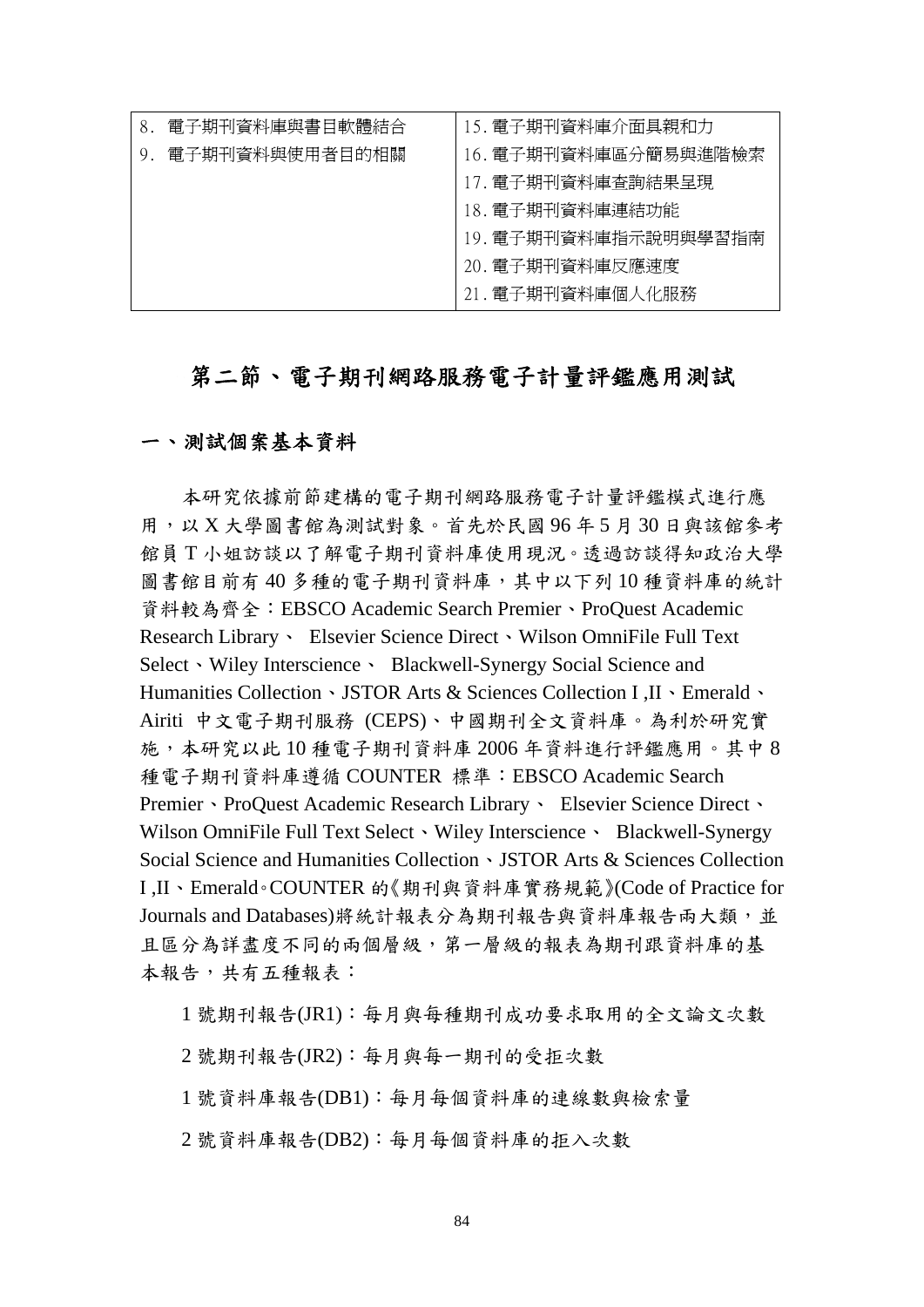3 號資料庫報告(DB3):每月每個服務的連線數與檢索量

上述 8 種電子期刊資料庫廠商提供不同之 COUNTER 標準報表類型的 統計表如表 6-3。

表 6-3 電子期刊資料庫統計報表採用 COUNTER 標準一覽表

| 電子期刊資料庫                                                       | DR     | JR  |
|---------------------------------------------------------------|--------|-----|
| <b>EBSCO</b> Academic Search Premier                          | 1.2.3  |     |
| ProQuest Academic Research Library                            |        |     |
| <b>Elsevier ScienceDirect</b>                                 | 3      |     |
| Wilson OmniFile Full Text Select                              | 1.2.3  |     |
| <b>Wiley Interscience</b>                                     | 取用受拒 1 |     |
| Blackwell-Synergy Social Science and<br>Humanities Collection | 3      | 1.3 |
| JSTOR Arts & Sciences Collection I, II                        |        |     |
| Emerald                                                       | 1.3    | 1.4 |

資料來源:96 年 5 月間 X 大學圖書館提供

X 大學圖書館前述 10 種電子期刊資料庫說明如下。

1.EBSCO Academic Search Premier

http://search.ebscohost.com/login.aspx?profile=ehost&defaultdb=aph

本資料庫係綜合學科性質,收錄 1975 年至今的 8,000 多種期刊索引 摘要資料;約 4,200 多種全文期刊,其中同儕評鑑 Peer-reviewed 佔 3,500 多種以上,為全球最大的綜合性學科全文資料庫之一。主題範疇涵蓋多元 化之學術研究領域,包括社會科學、教育、法律、醫學、語言學、人文、 工程技術、工商經濟、資訊科技、通訊傳播、生物科學、教育、公共管理、 社會科學、歷史學、電腦、科學、傳播學、法律、軍事、文化、健康衛生 醫療、宗教與神學、生物科學、藝術、視覺傳達、表演藝術、心理學、哲 學、婦女研究、各國文學等包羅萬象之範疇。資料年代範圍:1975 年至今。 電子期刊數量:4,200 種期刊,累計論文篇數廠商未提供。電子期刊年訂 費新台幣 493,393 元。

2.ProQuest Academic Research Library

http://proquest.umi.com/pqdweb?ReqType=301&UserId=IPAuto&Passwd=IPA uto&JSEnabled=1

ProQuest Academic Research Library 為綜合性學科期刊全文資料庫,收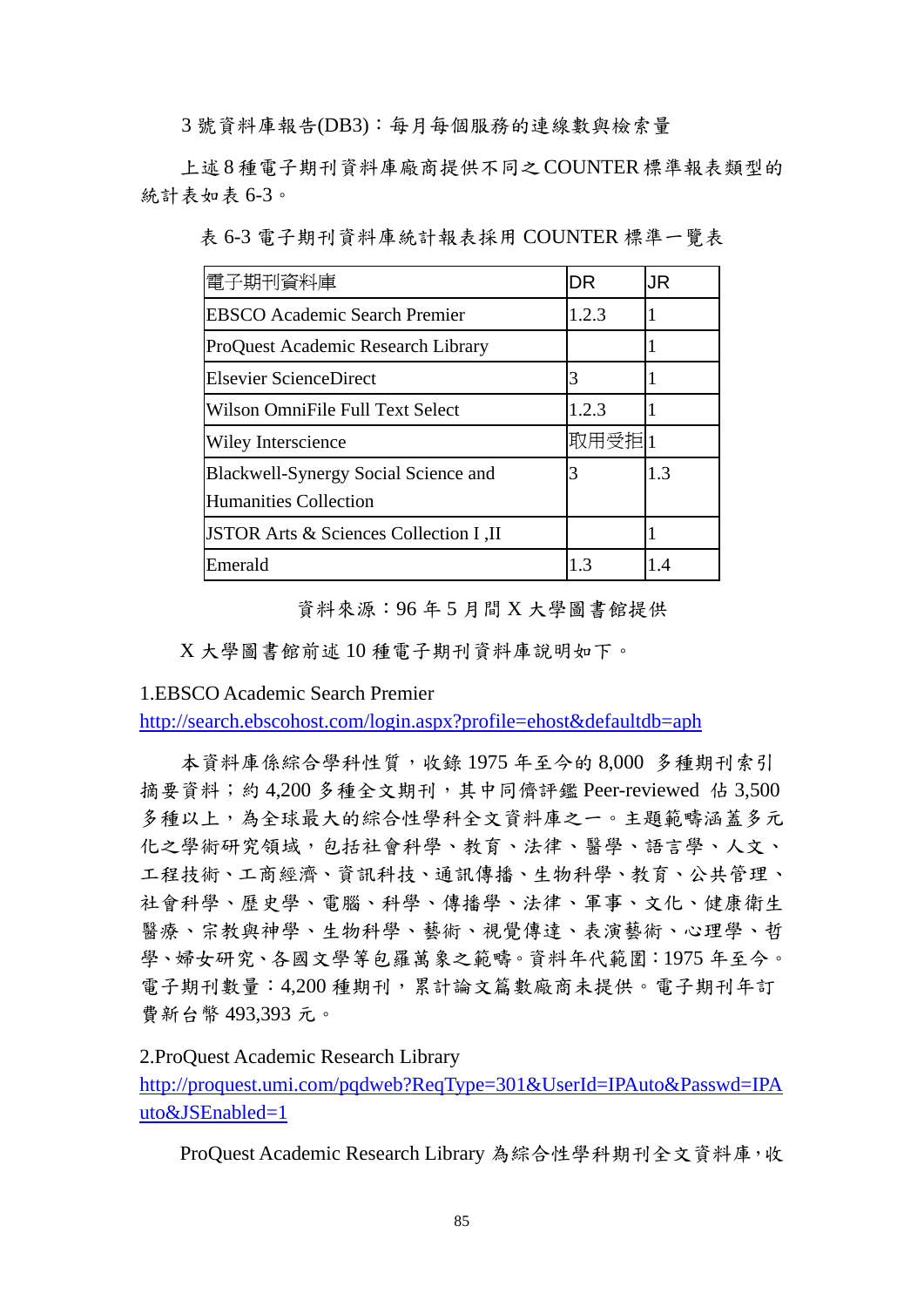錄 1971 年至今的 3,400 餘種期刊索引摘要資料,其中 3,000 餘種全文期 刊 (1987- )。主題藝術、音樂、戲劇、商學、兒童、一般娛樂、保健、人 文、國際、法律、軍事、多文化、心理學、科學、社會學、婦女研究。資 料年代範圍:1987 年至今。電子期刊種數:2,868 種,累計論文篇數 10,000,000 篇。電子期刊年訂費新台幣 303,626 元。

3.Elsevier Science Direct http://www.sciencedirect.com/

Science Driect 為 Elsevier 公司所建置,於 1997 年推出,提供該公司 出版的電子期刊,於 2002 年及 2004 年先後加入參考工具書與叢書,可 線上杳詢、瀏覽、列印、及下載所需論文,並有新到期刊通報、檢索通報 與引用通報等功能。各地因應需要所設置之平台稱為 Science Direct On Site,簡稱 SDOS,Elsevier 建置之 Science Direct 為 Science Direct Online (SDOL),以資區別。SDOL 為 SDOS 直接連結美國主機的服務,除可使用 原在 SDOS 中所收錄的期刊外,亦可直接利用 My Profile 及 Alert 等個人 化服務。資料年代範圍:1995 年至今。資料數量:1,800 種期刊,累計論 文篇數 7,657,400 篇。電子期刊年訂費新台幣 5,323,541 元。

4.Wilson OmniFile Full Text Select

http://vnweb.hwwilsonweb.com/hww/jumpstart.jhtml

WilsonWeb 為美國 The H.W. Wilson 公司製作之網際網路資訊系 統,提供多類期刊、傳記及目錄等索引摘要、全文資料庫。 2005 年科資 中心以 National Academic License 的方式引進其中之 OmniFile Full Text Select,提供 11 個資料庫 1,700 餘種期刊之索摘及全文。主題涵蓋商業、 人文、一般科學、教育、社會科學、藝術、應用科學、圖書資訊科學。資 料年代範圍:1994 年至今。資料數量:2,100 種期刊,累計論文篇數 1,706,458 篇。電子期刊年訂費為全國使用權,X 大學圖書館不用付費,但為利計算 以新台幣 1 元計之。

5.Wiley Interscience http://www3.interscience.wiley.com

Wiley InterScience 為 John Wiley & Sons 出版社的出版品線上查詢系 統,包括期刊、參考工具書、電子書、主題資料庫及實驗室手冊等。書目 部份均可免費查詢,全文部份必須圖書館有訂購者方可使用。X 大學圖書 館訂購電子期刊部份。主題涵蓋商學、化學、電腦科學、地球與環境科學 教育、工程、法律、生命科學、數學與統計、醫學、物理與天文、材料科 學、心理學、社會科學等領域。資料年代範圍:1996 年至今。電子期刊種 數:306種期刊,累計論文篇數1,645,014篇。電子期刊年訂費新台幣 1,271,482 元。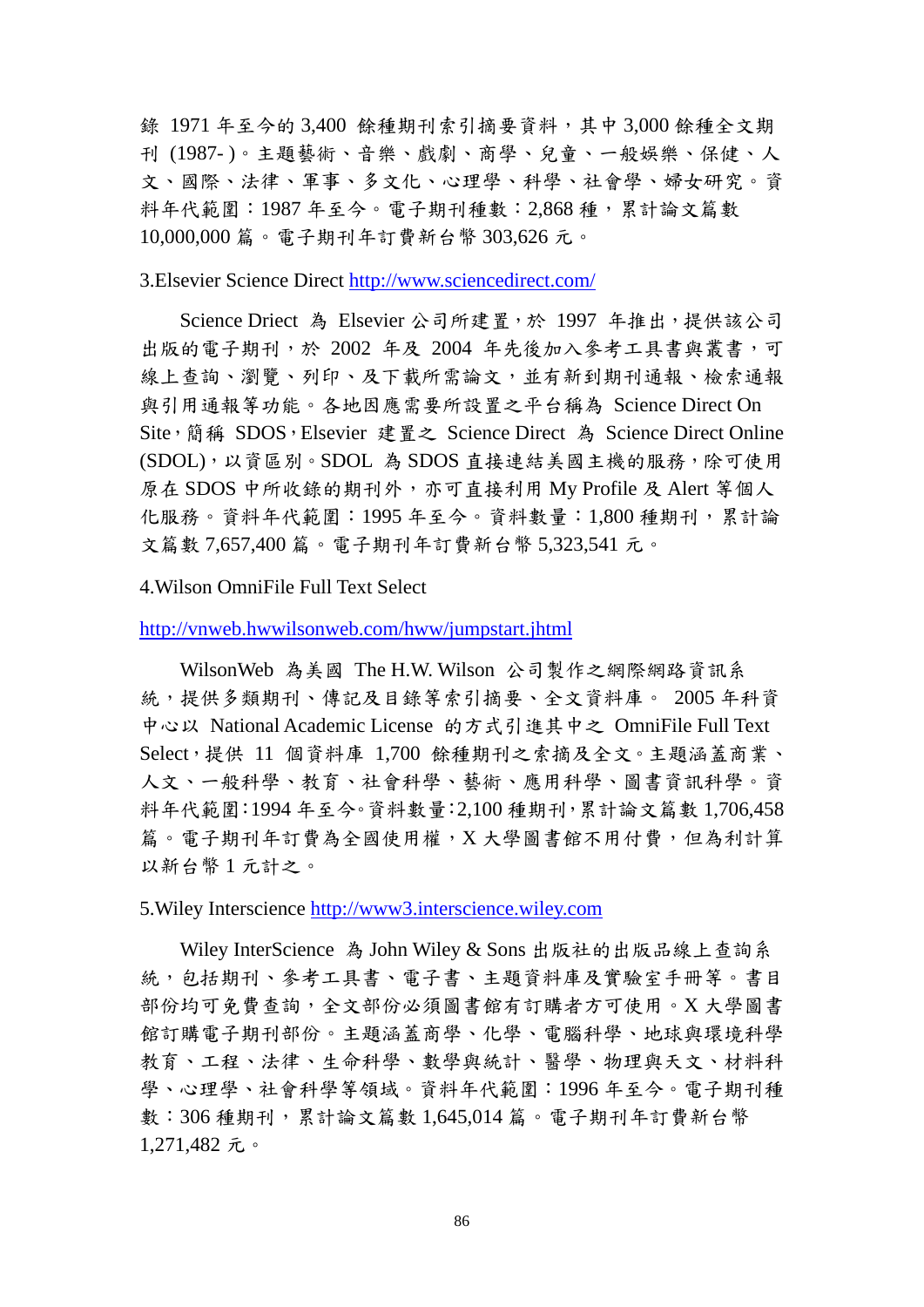6.Blackwell-Synergy Social Science and Humanities Collection http://www.blackwell-synergy.com/

Blackwell-Synergy Social Science and Humanities Collection 提供 Blackwell 出版之電子期刊。X 大學圖書館訂購人文社會 350 餘種全文期 刊。主題涵蓋心理學、文學、語言、歷史、考古、哲學、地理、藝術、社 會、政治、經濟、法律及教育等。資料年代範圍:1997 年至今。電子期刊 種數:357 種,累計論文篇數 12,528 篇。電子期刊年訂費新台幣 321,899 元。

7.JSTOR Arts & Sciences Collection I ,II http://www.jstor.org/

JSTOR 是以建立完整的重要學術期刊文獻檔案、節省圖書館保存期刊 館藏所耗損之人力、金錢並彌補傳統保存紙本式期刊所無法做到之完整性 為目標所成立之組織,專門收錄過期學術期刊之全文資料庫。JSTOR 收錄 年代各刊不同,電子期刊種數 244 種,累計論文篇數 1,505,545 篇。電子 期刊年訂費新台幣 147,870 元。X 大學圖書館現提供 Arts & Sciences I、II Collection 兩部分:

(1)Arts & Sciences I Collection 收錄非裔美人研究、人類學、亞洲學、 經濟學、生態學、數學、哲學、政治學、教育學、財政、歷史、文學、人 口統計學、社會學、統計學等 15 種人文社會學科領域之 117 種學術性 期刊之全文資料。

(2)Arts & Sciences II Collection 為 Arts & Sciences I Collection 之延伸 版本,加強人文社會相關學科之內容,除了 Arts & Sciences I Collection 所 涵括之歷史、經濟、亞洲學等主題之外,尚收錄古典文學、考古學、非洲、 拉丁美洲和中東研究、斯拉夫學等主題共 124 種期刊之全文。

8. Emerald http://www.emeraldinsight.com

Emerald 收錄 160 餘種由該公司所出版之期刊,約有 42,000 篇的期 刊全文及部分索引摘要書目。主題包含 22 大類,主要為管理學、經濟學、 會計、行銷學、人力資源管理、圖書館與資訊科學、教育、電子與電機工 程等。資料年代範圍:索引摘要 ( 1989 年~ );全文期刊 (1994 年 ~目前), 111 種電子期刊,累計論文篇數 45,913 篇。電子期刊年訂費新台幣 81,256 元。

9.Airiti 中文電子期刊服務 (CEPS) http://www.ceps.com.tw/ec/echome.aspx

Airiti 收錄台灣、中國大陸、香港及其他全球各地中文出版的期刊電子 全文,台灣期刊以學術期刊、指標期刊(國科會獎助、TSSCI 等)為主要收 錄範圍;大陸期刊以指標期刊(EI, SCI-E, SSCI,CSSCI, MEDLINE, 中國科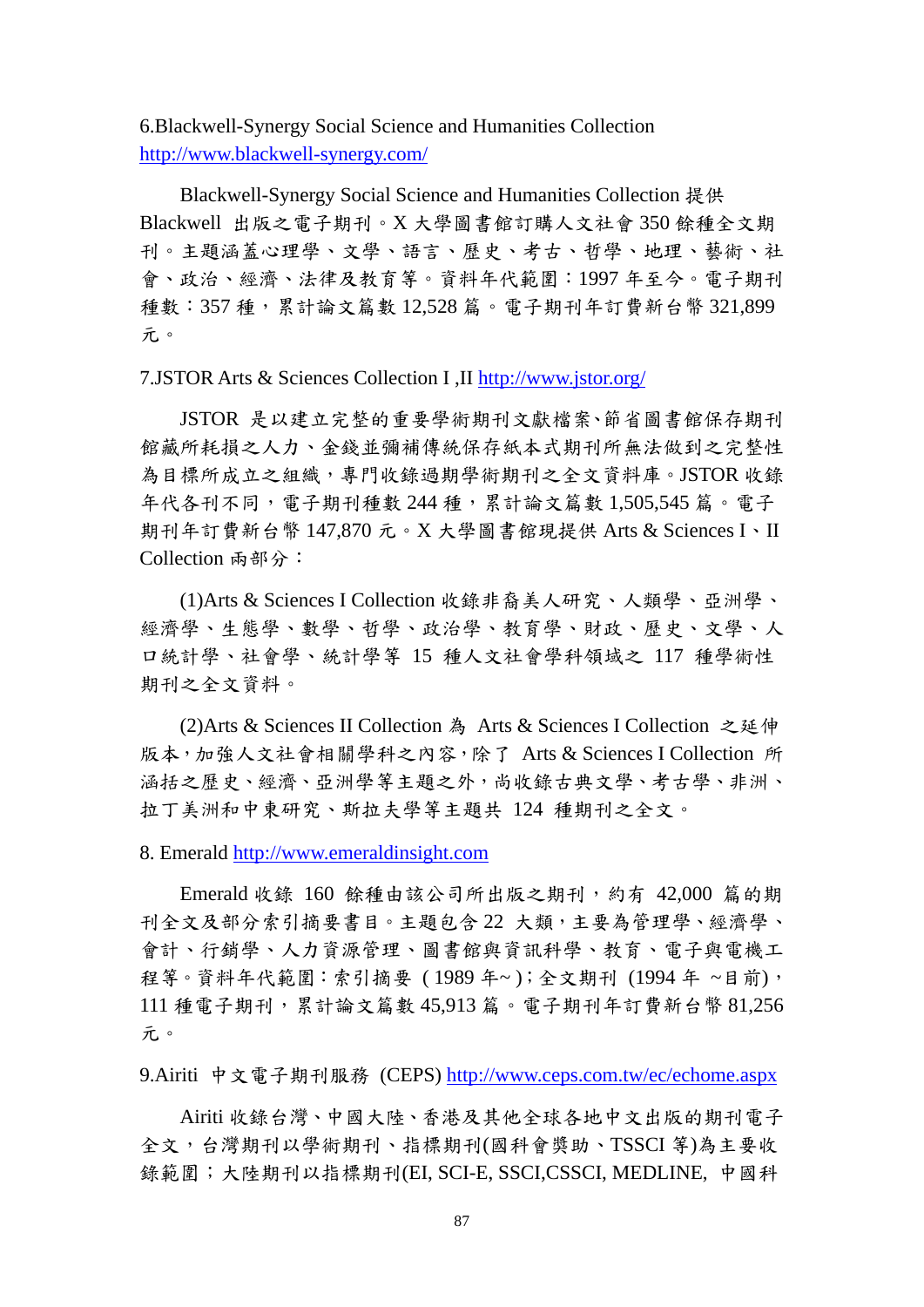技指引等指標料庫收錄者)為收錄標準。主題涵括人文學、社會科學、自然 科學、應用科學、醫學與生命科學等五大學科。資料年代範圍:1991 年至 今。2,670 種電子期刊,累計論文篇數 525,485 篇。電子期刊年訂費新台幣 98,000 元。

10.中國期刊全文資料庫 http://cnki50.csis.com.tw/kns50/

中國期刊全文資料庫提供大陸地區全文電子期刊,X 大學圖書館訂購 文史哲、政治、經濟、法律、電子技術及信息科學等專輯。並收錄各學科 領域的期刊文獻的書目資料。資料類型:為期刊文獻。資料年代範圍:1994 年至今。資料數量:3,770 種電子期刊,累計論文篇數 1,244,414 篇。電子 期刊年訂費新台幣 445,746 元。

上述 10 種電子期刊資料庫可以大分為人文社會、理工與綜合三種類 型, EBSCO Academic Search Premier、ProQuest Academic Research Library、 Wilson OmniFile Full Text Select、Blackwell-Synergy Social Science and Humanities Collection、JSTOR Arts & Sciences Collection I .II 與 Emerald 等資料庫屬於人文社會類。理工類型之資料庫包括 Elsevier ScienceDirect 與 Wiley Interscience。Airiti 中文電子期刊服務 (CEPS)與中國期刊全文資 料庫偏向綜合型資料庫。

二、電子期刊資料庫測試資料蒐集與分析

本研究建構電子期刊網路服務計量評鑑模式涵蓋資源、成本、使用 量、使用績效等四構面與 23 項指標,依據這些評鑑指標蒐集 X 大學圖書 館10種電子期刊資料庫 2006年的資料作為評鑑數據,見表 6-4。

成本指標部分,以 ScienceDirect 的新台幣 NT5.323.541 元最貴,其次 為 Wiley Interscience 的新台幣 NT1,271,482 元, 其他依序為 EBSCO Academic Search Premier( NT493,393)、中國期刊全文資料庫(NT 445,746)、Blackwell-Synergy Social Science and Humanities Collection(NT 321,899)、ProQuest Academic Research Library(NT 303,626)、JSTOR Arts & Sciences Collection I ,II(NT 147,870)、Airiti 中文電子期刊服務 (CEPS)( NT 98,000)、Emerald(NT 81,526),最便宜的是 Wilson OmniFile Full Text Select 的1元。10種資料庫依資料庫成本排序如表6-12,前三名為Wilson OmniFile Full Text Select、Emerald、Airiti 中文電子期刊服務 (CEPS),最貴是 SDOL 資料庫。

有關資源指標部分,由於 Wilson OmniFile Full Text Select 缺乏 2006 年之資料,因此以 2007 的期刊數 2,100 種代之。以整體資料庫來看,EBSCO Academic Search Premier 所提供之電子期刊 title 數量最多 4,200 種, 其次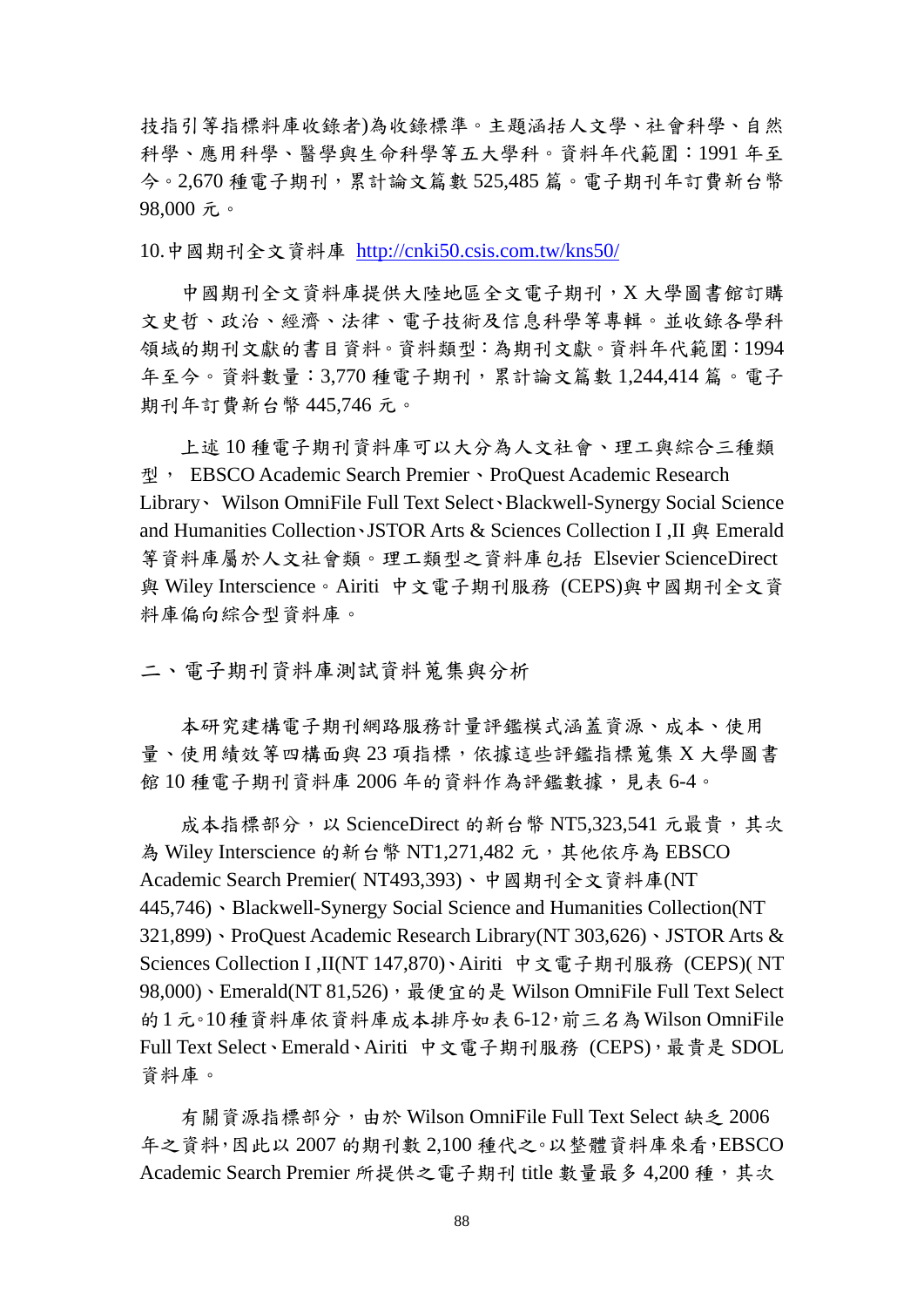為中國期刊網的 3,770 種,提供之期刊數超過千種的還包括 ProQuest Academic Research Library 的 2,868 種、Airiti 中文電子期刊服務(CEPS)的 2.670 種、Wilson OmniFile Full Text Select 的 2.100 種與 ScienceDirect 的 1,800 種, Blackwell-Synergy Social Science and Humanities Collection 與 Wiley Interscience 分別為 349 與 306 種, JSTOR Arts & Sciences Collection I.II 為 244 種,而 Emerald 的期刊數最少為 159 種。

提供全文之文章數, EBSCO Academic Search Premier 資料庫未提供 全文文章數資料,此對其資料庫評分受到影響。此外,Blackwell-Synergy Social Science and Humanities Collection 未提供全文文章數量,僅提供期刊 issue 數,因此全文論文數是以期刊期數乘以每期論文數平均載文量(8 篇) 推值得之。取得之資料當中,以 ProQuest Academic Research Library 的 10,000,000 篇最多, ScienceDirect 則以 7,657,400 篇居次, 依序為 Wilson OmniFile Full Text Select 有 1,706,458 篇, Wiley Interscience 有 1,645,014 篇,JSTOR Arts & Sciences Collection I ,II 與中國期刊全文資料庫分別有 1,505,545 與 1,244,414 篇以上 6 種資料庫的全文文章數均超過百萬篇, ProQuest Academic Research Library 更高達千萬篇。其他依序為 Airiti 中文 電子期刊服務(CEPS)、Emerald 與 Blackwell-Synergy Social Science and Humanities Collection,後者所提供之全文數最少為 12,528 篇。

10 種電子期刊資料庫都有提供所引摘要與目次,電子期刊收錄範圍以 EBSCO Academic Search Premier 可回溯至 1975 年最久遠,其餘資料庫收 錄範圍多在90年代之後,然而各資料庫中的電子期刊收錄年限皆不盡相 同。總體而言,資源排名依據期刊刊名數、期刊論文篇數、與電子期刊年 代範圍三指標,將資料劃成名次,資源排名依序前三名為 ProQuest Academic Research Library、中國期刊全文資料庫、Wilson OmniFile Full Text Select,最後一名是 Emerald,請參見表 6-12。

使用指標部分,連線次數以 ProQuest Academic Research Library94,081 次最多,其次為中國期刊全文資料庫 29,429 次與 EBSCO Academic Search Premier 26,529 次,其他資料庫連線數則都未超過一萬次,其有又以 Wiley Interscience 4,454 次最少。

電子期刊查詢次數,以中國期刊全文資料庫 523,506 次最多,其次為 ProQuest Academic Research Library 166,691 次, 與 EBSCO Academic Search Premier 66,795 次,最少是 Emerald 的 1,817 次。

電子期刊下載次數,大部分電子期刊資料庫都有提供 PDF 與 HTML 格式,Airiti 中文電子期刊服務 (CEPS)僅提供 PDF 格式,中國期刊全文 資料庫則提供 CAJ與 PDF 格式,各資料庫的下載次數以 ProQuest Academic Research Library 最多 194,983 次,中國期刊全文資料庫 166,191 居次,兩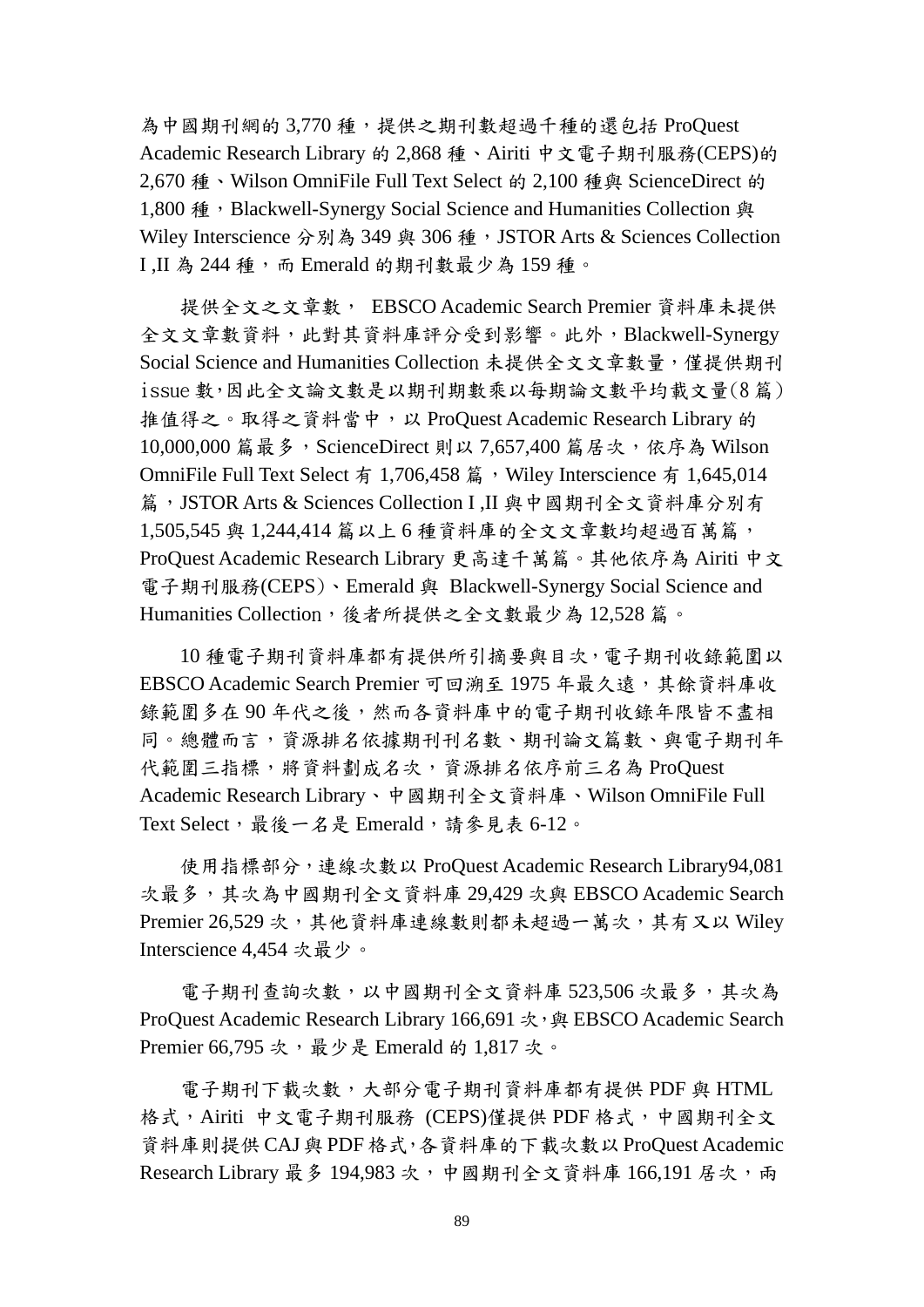者下載次數均超過十萬,Emerald 下載次數最少,僅 5,343 次。

電子期刊連線被拒次數以 Wiley Interscience 130 次最多,其次為 Emerald 71 次,其他資料庫則無電子期刊連線被拒次數。

使用排名依據電子期刊連線次數、電子期刊查詢次數、電子期刊下載 次數 3 指標計算排名,最後獲得前 3 名為 ProOuest Academic Research Library、中國期刊全文資料庫、JSTOR,最後一名是 Emerald。參見表 6-12。

績效指標部分,每次連線平均下載全文論文篇數,以 ScienceDirect 平 均每次連線下載 6.61 篇文章最多,其次為中國期刊全文資料庫的 5.65 篇, JSTOR Arts & Sciences Collection I ,II 3.28 篇, Airiti 中文電子期刊服務 (CEPS)與 ProQuest Academic Research Library 分別為 2.21 篇與 2.07 篇,其 他資料庫則多在一篇左右。連線被拒次數佔連線次數百分比 Wiley Interscience 與 Emerald 分別佔 3%與 1%。

平均每次全文論文下載成本,以 Wiley Interscience 台幣 211.53 元最 高,其次為 ScienceDirect 的台幣 104.42 元,其他資料庫成本平均每次全文 論文下載成本均低於台幣 20元,其中 Wilson OmniFile Full Text Select 因 為為全國使用權因此成本最低,其次成本較低者則為 ProQuest Academic Research Library 的台幣 1.56 元。

平均每篇期刊論文成本, EBSCO Academic Search Premier 資料取得 不完整故先不列入計算。整體而言平均每篇期刊論文成本,以 Blackwell-Synergy Social Science and Humanities Collection 25.69 元最高, 其次為 Emerald 的 1.78 元,其他資料庫則均低於 1 元,顯示其資料庫表現 較佳,其中並以 Wilson OmniFile Full Text Select 的 0 元最低。

平均每篇全文論文被下載次數因 EBSCO Academic Search Premier 的 資料取得不完整故先不列入計算。平均每篇全文論文被下載次數以 Blackwell-Synergy Social Science and Humanities Collection 1.404 次最高, 表現最佳。其他依序為 JSTOR Arts & Sciences Collection I ,II 0.541 次、中 國期刊全文資料庫 0.134 次與 Emerald 0.110 次,其他資料庫平均每篇全文 論文被下載次數均低於 0.1 以下。

此外,10 電子期刊資料庫中平均每種電子期刊成本,以 Wiley Interscience 每種期刊成本台幣 4155.17 元最高,其次為 ScienceDirect 台幣 2957.52 元,Airiti 中文電子期刊服務 (CEPS)則是 Wilson OmniFile Full Text Select 之外成本最低者為台幣 36.70 元。其他資料庫的每種期刊成本 則在台幣 100 元至 900 元間不等。

從資源與使用指標來看,EBSCO Academic Search Premier、ProQuest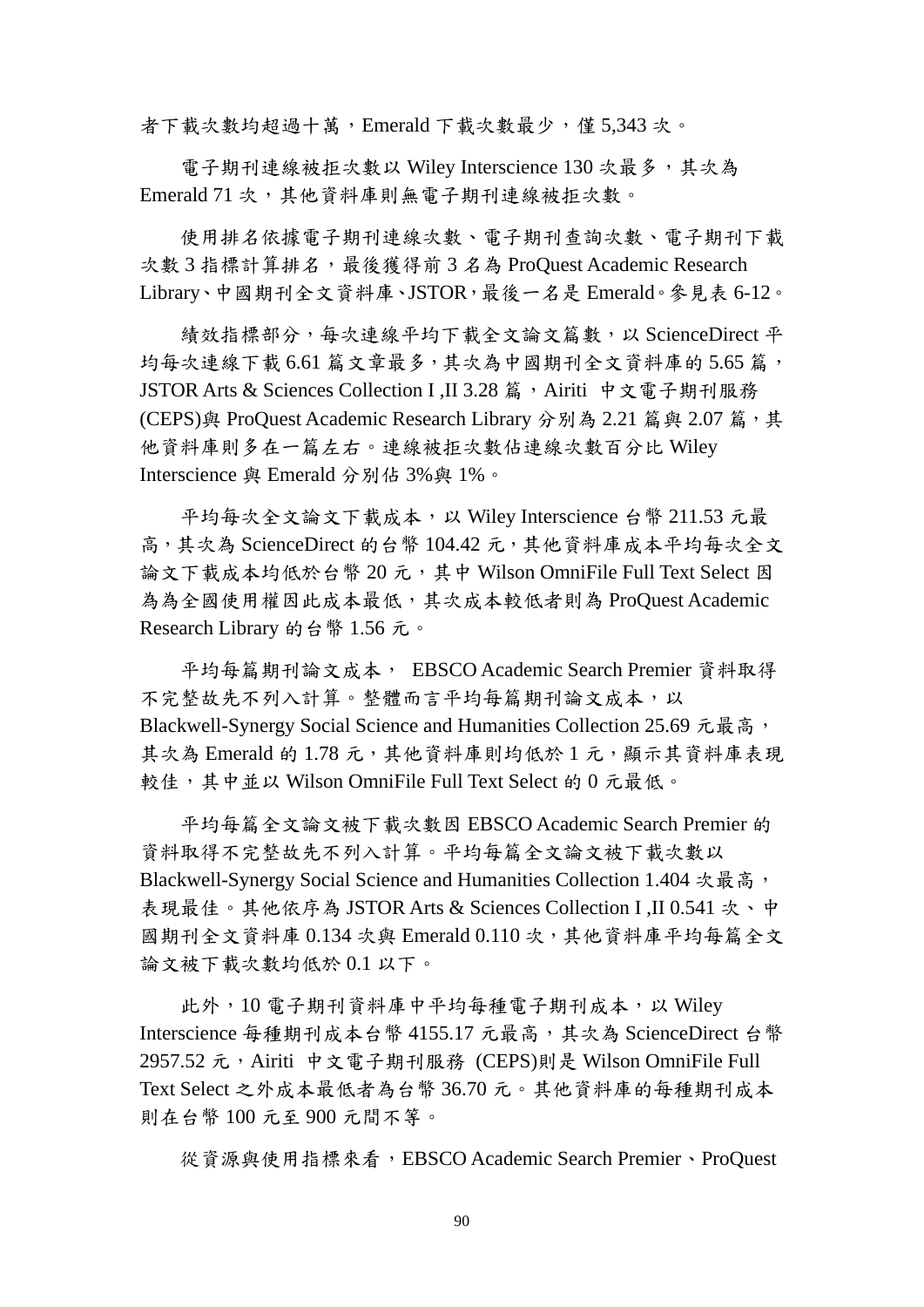Academic Research Library 與 Elsevier ScienceDirect 等資料庫都有較佳的 表現,然而從績效指標來看,由於其中包括成本的部份,因此可以發現 Wiley Interscience 的使用績效較差,所花費之成本最高; ScienceDirect 也 因為成本過高而有相似的情形,導致即使使用量多、資源豐富仍使績效的 表現不盡理想。整體而言,10 總之資料庫中 EBSCO Academic Search Premier 與 ProQuest Academic Research Library 的績效則較佳,不僅使用次 數多且花費成本也較低。

10 種資料庫使用績效排名係根據每次連線平均下載全文論文篇數、平 均每次全文論文下載成本、平均每篇期刊論文成本、平均每篇全文論文被 下載次數、平均資料庫中每種電子期刊成本等指標計算,平等如表 6-12。 前三名是 Wilson OmniFile Full Text Select、Blackwell-Synergy Social Science and Humanities Collection、Airiti 中文電子期刊服務 (CEPS),最後 1 名是 Wiley Interscience 。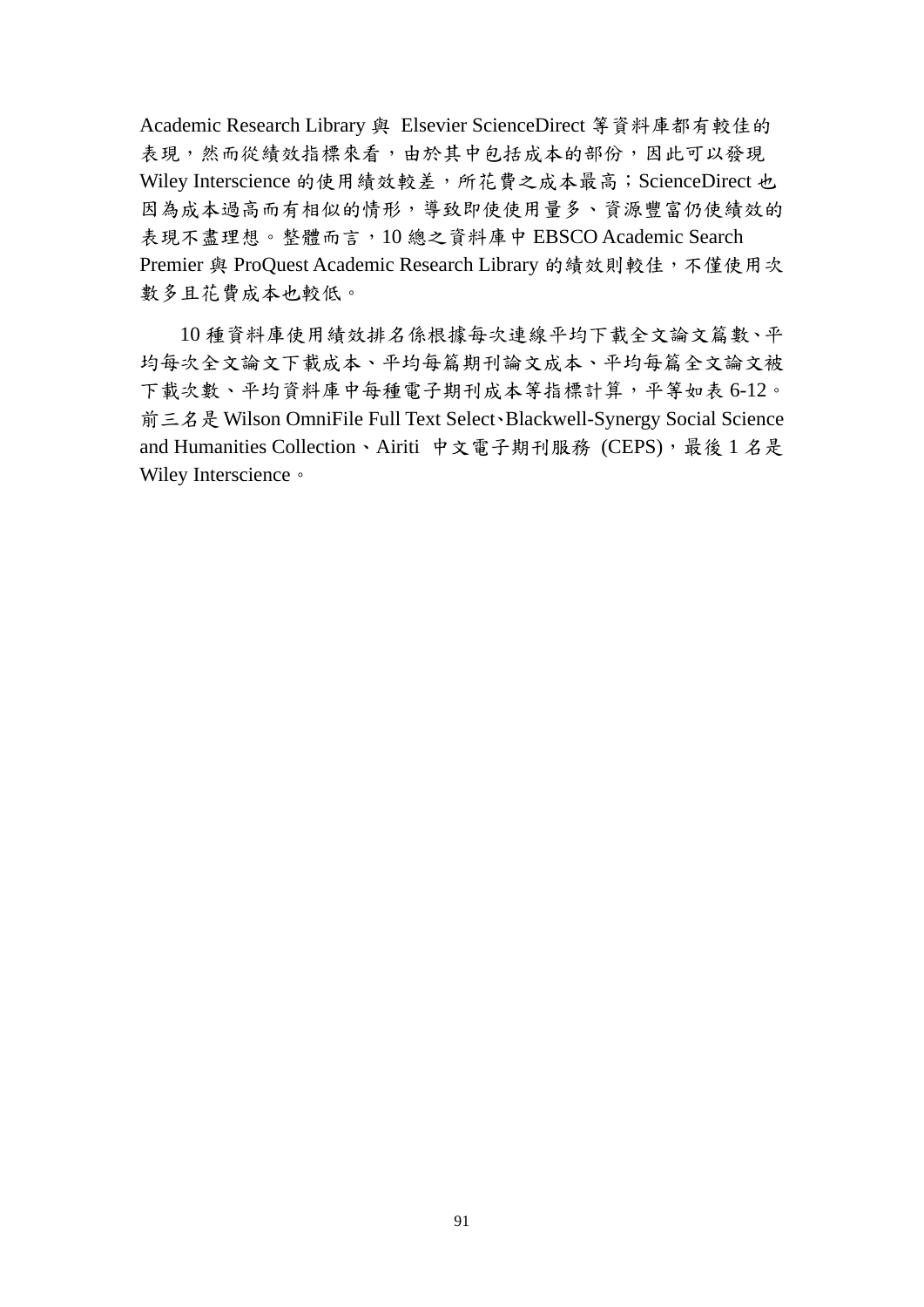|                           | <b>SDOL</b>    | <b>EBSCO</b>   | ProQuest       | Wiley          | Wilson              | Blackwell-<br>Synergy   | <b>JSTOR</b>    | Emerald        | 中文電子期<br>刊     | 中國期刊<br>全文資料<br>庫 |
|---------------------------|----------------|----------------|----------------|----------------|---------------------|-------------------------|-----------------|----------------|----------------|-------------------|
| 成本指標                      |                |                |                |                |                     |                         |                 |                |                |                   |
| C1 電子期刊                   | <b>USD</b>     | <b>USD</b>     | USD9,240       | <b>USD</b>     | NT 1(全國使            | GRP4,900                | <b>USD4,500</b> | GBP1,241(優     | NT98,000       | USD13,565         |
| 成本                        | 162,007        | 15,015         |                | 38,694         | 用權)                 |                         |                 | 惠價)            |                |                   |
| 換算台幣成                     | NT5,323,541    | NT493,393      | NT 303,626     | NT1,271,482    | NT1                 | NT 321,899              | NT 147,870      | NT 81,526      | NT 98,000      | NT 445,746        |
| $\overline{\mathbf{A}}^i$ |                |                |                |                |                     |                         |                 |                |                |                   |
| C2 對書目中                   | $\overline{0}$ | $\overline{0}$ | $\overline{0}$ | $\overline{0}$ | $\Omega$            | $\overline{0}$          | $\overline{0}$  | $\overline{0}$ | $\overline{0}$ | $\overline{0}$    |
| 心、網路與                     |                |                |                |                |                     |                         |                 |                |                |                   |
| 聯盟支出                      |                |                |                |                |                     |                         |                 |                |                |                   |
| 資源指標                      |                |                |                |                |                     |                         |                 |                |                |                   |
| R1 電子期刊                   | 1,800          | 4,200          | 2,868          | 306            | $2,100^{\text{ii}}$ | 357                     | 244             | 111            | 2,670          | 3,770             |
| title 數量                  |                |                |                |                |                     |                         |                 |                |                |                   |
| R2 電子期刊                   | 7,657,400      |                | 10,000,000     | 1,645,014      | 1,706,458           | $12,528$ <sup>iii</sup> | 1,505,545       | 445,913        | 532,485        | 1,244,414         |
| article 數                 |                |                |                |                |                     | $(1566$ issues*         |                 |                |                |                   |
| 量                         |                |                |                |                |                     | 8)                      |                 |                |                |                   |
| R3 電子期刊                   | 1995-2006      | 1975-2006      | 1987-          | 1996-2006      | 未提供                 | 1997-2006               | 收錄年代各           | 1989-2006      | 1991-2006      | 1994-2006         |
| 收錄範圍                      |                |                |                |                |                     |                         | 刊不同             |                |                |                   |
| R4 提供索引                   | Y              | Y              | Y              | Y              | Y                   | Y                       | Y               | Y              | Y              | Y                 |
| 摘要                        |                |                |                |                |                     |                         |                 |                |                |                   |

表 6-4 X 大學圖書館電子期刊網路服務電子計量評鑑表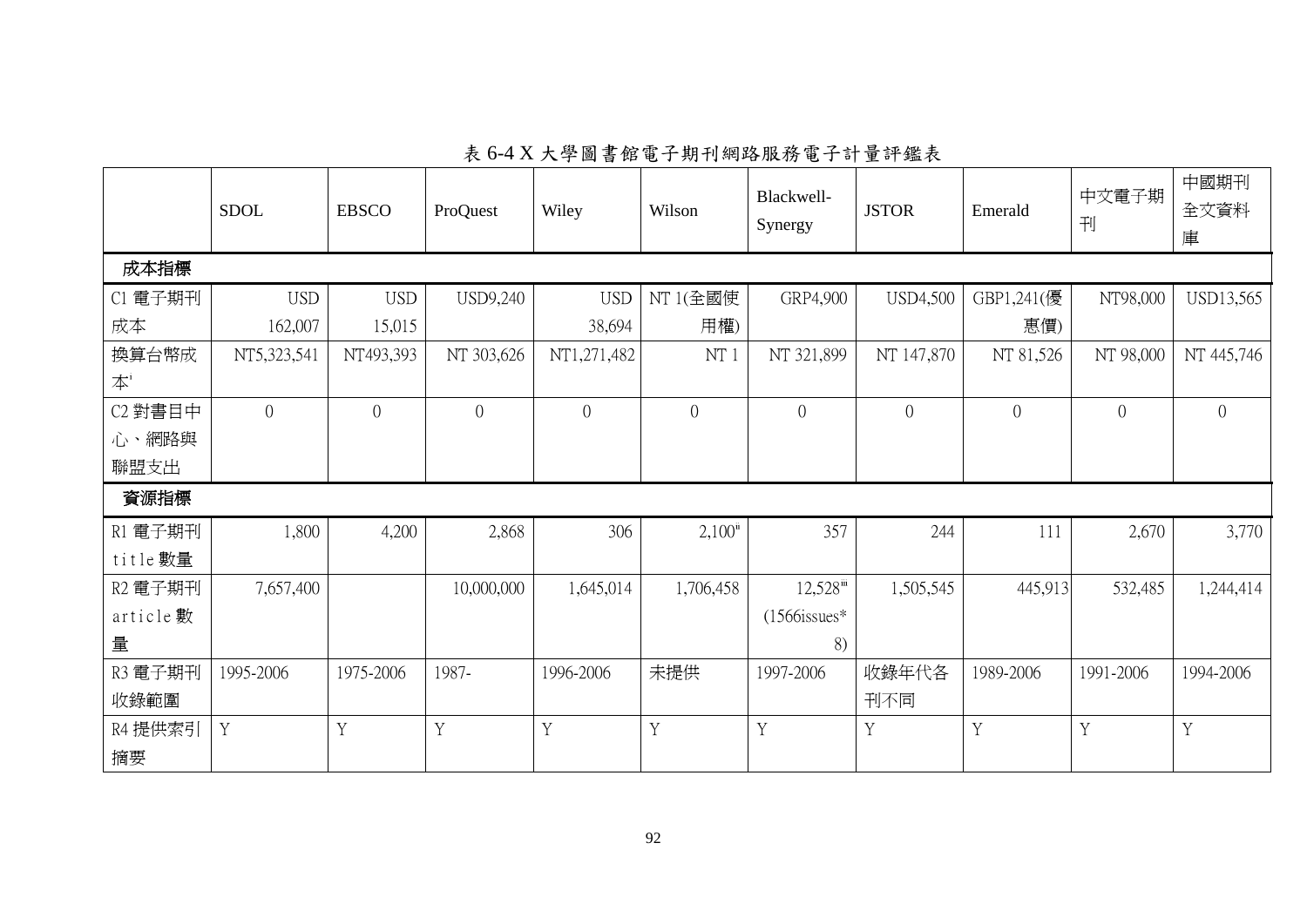| R5 提供目次  | Y         | $\mathbf Y$ | $\mathbf Y$ | $\mathbf Y$ | Y         | $\mathbf Y$ | Y         | $\mathbf Y$ | Y         | $\mathbf Y$ |
|----------|-----------|-------------|-------------|-------------|-----------|-------------|-----------|-------------|-----------|-------------|
| 使用指標     |           |             |             |             |           |             |           |             |           |             |
| U1 電子期刊  | 7,719     | 26,529      | 94,081      | 4,454       | 5,302     | 17,004      | 24,812    | 7,056       | 9,354     | 29,429      |
| 連線次數     |           |             |             |             |           |             |           |             |           |             |
| U1-2 目次  | NA        | <b>NA</b>   | <b>NA</b>   | <b>NA</b>   | <b>NA</b> | <b>NA</b>   | <b>NA</b> | <b>NA</b>   | <b>NA</b> | <b>NA</b>   |
| U1-3 摘要  | NA        | 31,840      | <b>NA</b>   | 3,269       | 167,089   | <b>NA</b>   | <b>NA</b> | <b>NA</b>   | <b>NA</b> | <b>NA</b>   |
| U2 電子期刊  | 6,461     | 66,795      | 166,691     | 2,809       | 14,088    | 9,169       | 34,676    | 1,817       | 8,190     | 523,506     |
| 查詢次數     |           |             |             |             |           |             |           |             |           |             |
| U3 電子期刊  | HTML/PDF  | HTML/PDF    | HTML/PDF    | HTML/PDF    | HTML/PDF  | HTML/PDF    | HTML/PDF  | HTML/PDF    | PDF       | CAJ/PDF     |
| 下載格式     |           |             |             |             |           |             |           |             |           |             |
| U4 電子期刊  | 50,984    | 27,619      | 194,983     | 6,011       | 8,611     | 17,586      | 81,471    | 5,343       | 20,695    | 166,191     |
| 紀錄下載次    |           |             |             |             |           |             |           |             |           |             |
| 數        |           |             |             |             |           |             |           |             |           |             |
| U4-1 電子期 | 39,250    | 9,281       | 119,469     | 34          | 4,160     | 1,138       | 54,339    | 1,235       | <b>NA</b> | <b>NA</b>   |
| 刊紀錄 HTML |           |             |             |             |           |             |           |             |           |             |
| 下載次數     |           |             |             |             |           |             |           |             |           |             |
| U4-2 電子期 | 11,734    | 18,338      | 75,514      | 5,977       | 4,451     | 16,448      | 27,027    | 4,108       | <b>NA</b> | <b>NA</b>   |
| 刊紀錄 PDF  |           |             |             |             |           |             |           |             |           |             |
| 下載次數     |           |             |             |             |           |             |           |             |           |             |
| U5 電子期刊  | <b>NA</b> | <b>NA</b>   | <b>NA</b>   | <b>NA</b>   | <b>NA</b> | <b>NA</b>   | <b>NA</b> | <b>NA</b>   | <b>NA</b> | <b>NA</b>   |
| 虛擬造訪次    |           |             |             |             |           |             |           |             |           |             |
| 數        |           |             |             |             |           |             |           |             |           |             |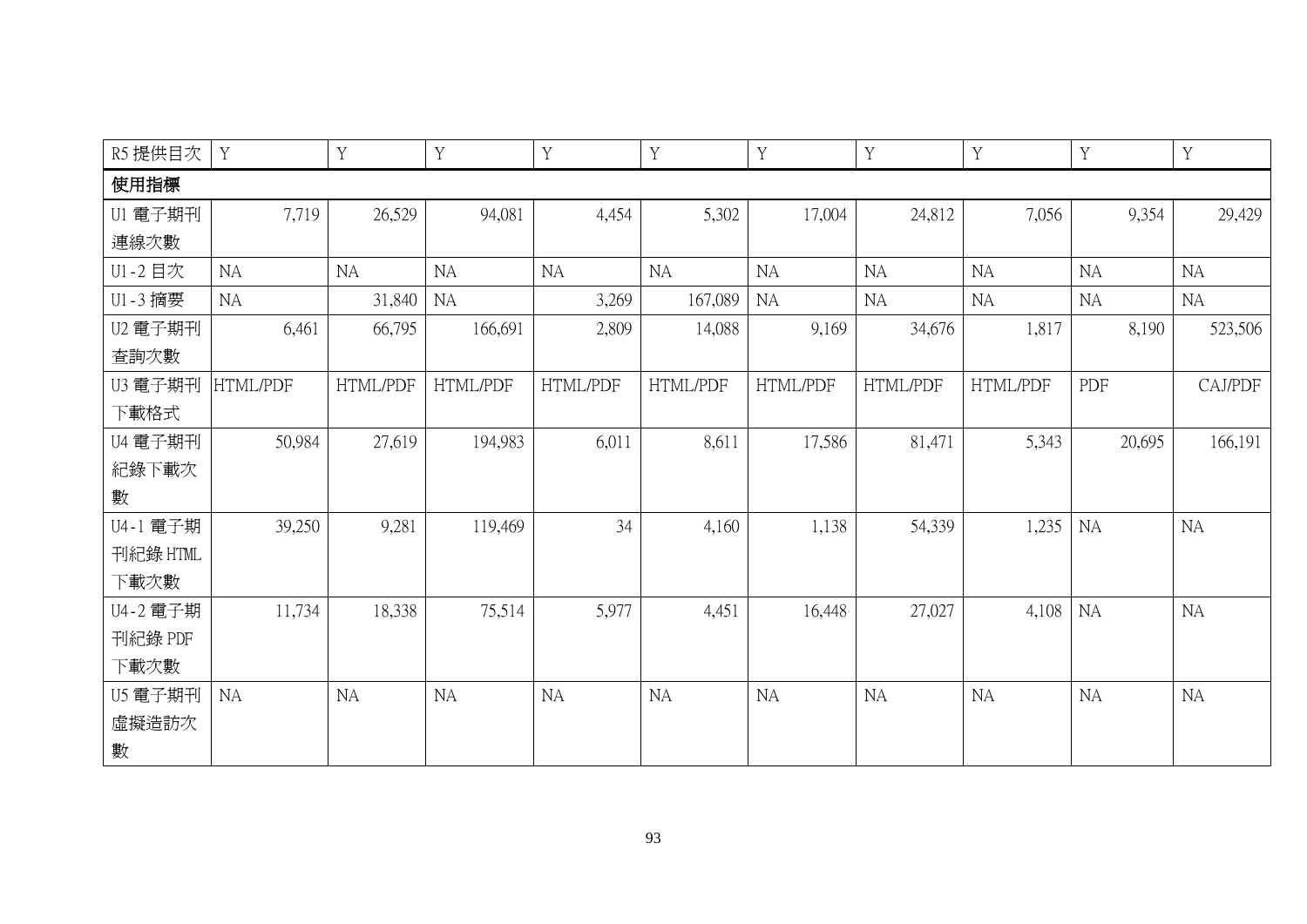| U6 電子期刊 | NA             | NA             | NA             | $\rm NA$ | <b>NA</b>      | $\rm NA$       | NA             | $\rm NA$ | <b>NA</b>      | <b>NA</b>      |
|---------|----------------|----------------|----------------|----------|----------------|----------------|----------------|----------|----------------|----------------|
| 連線時間    |                |                |                |          |                |                |                |          |                |                |
| U7 電子期刊 | $\overline{0}$ | $\overline{0}$ | $\overline{0}$ | 130      | $\overline{0}$ | $\overline{0}$ | $\overline{0}$ | 71       | $\overline{0}$ | $\overline{0}$ |
| 連線被拒次   |                |                |                |          |                |                |                |          |                |                |
| 數       |                |                |                |          |                |                |                |          |                |                |
| U8 電子期刊 | <b>NA</b>      | NA             | <b>NA</b>      | NA       | NA             | <b>NA</b>      | NA             | NA       | <b>NA</b>      | <b>NA</b>      |
| 參考諮詢次   |                |                |                |          |                |                |                |          |                |                |
| 數       |                |                |                |          |                |                |                |          |                |                |
| 績效指標    |                |                |                |          |                |                |                |          |                |                |
| P1 每次連線 | 6.61           | 1.04           | 2.07           | 1.35     | 1.62           | 1.03           | 3.28           | 0.76     | 2.21           | 5.65           |
| 平均下載全   |                |                |                |          |                |                |                |          |                |                |
| 文論文篇數   |                |                |                |          |                |                |                |          |                |                |
| U4/U1   |                |                |                |          |                |                |                |          |                |                |
| P2 連線被拒 | $\overline{0}$ | $\overline{0}$ | $\overline{0}$ | 0.03     | $\overline{0}$ | $\overline{0}$ | $\theta$       | 0.01     | $\overline{0}$ | $\overline{0}$ |
| 次數佔連線   |                |                |                |          |                |                |                |          |                |                |
| 次數百分比   |                |                |                |          |                |                |                |          |                |                |
| U7/U1   |                |                |                |          |                |                |                |          |                |                |
| P3 平均每次 | 104.42         | 17.86          | 1.56           | 211.53   | 0.00           | 18.30          | 1.82           | 15.26    | 4.74           | 2.68           |
| 全文論文下   |                |                |                |          |                |                |                |          |                |                |
| 載成本     |                |                |                |          |                |                |                |          |                |                |
| C1/U4   |                |                |                |          |                |                |                |          |                |                |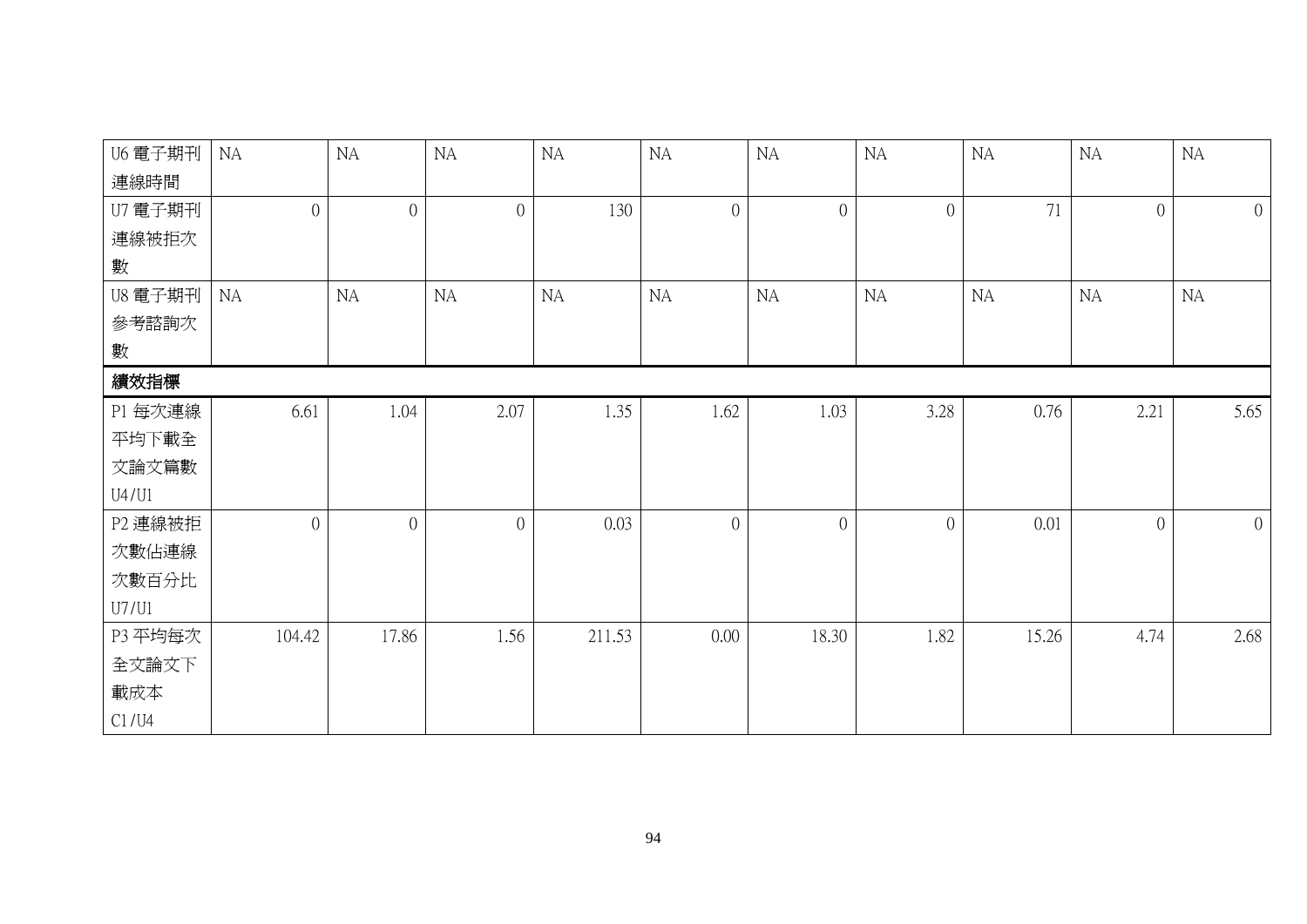| P4 平均每篇    | 0.70    |        | 0.03   | 0.77    |          | 25.69  | 0.10   | 1.78   | 0.18   | 0.36   |
|------------|---------|--------|--------|---------|----------|--------|--------|--------|--------|--------|
| 期刊論文成      |         |        |        |         |          |        |        |        |        |        |
| $\#$ C1/R2 |         |        |        |         |          |        |        |        |        |        |
| P5 平均每篇    | 0.007   |        | 0.019  | 0.004   | 0.005    | 1.404  | 0.541  | 0.116  | 0.0389 | 0.134  |
| 全文論文被      |         |        |        |         |          |        |        |        |        |        |
| 下載次數       |         |        |        |         |          |        |        |        |        |        |
| U4/R2      |         |        |        |         |          |        |        |        |        |        |
| P7 平均每種    | 2957.52 | 117.47 | 105.87 | 4155.17 | $0.00\,$ | 901.68 | 606.02 | 734.47 | 36.70  | 118.24 |
| 電子期刊成      |         |        |        |         |          |        |        |        |        |        |
| 本C1/R1     |         |        |        |         |          |        |        |        |        |        |

 $i$  1 USD1=NT32.86; GBP1=NT65.6937 (以 96/06/24 匯率計算之)

ii Wilson 以 <sup>2007</sup> 年數字當 <sup>2006</sup> 年使用

 $^{\text{\tiny{iii}}}$  Blackwell-Synergy 以卷期 1566 期,以每期 8 篇估算,得 12,528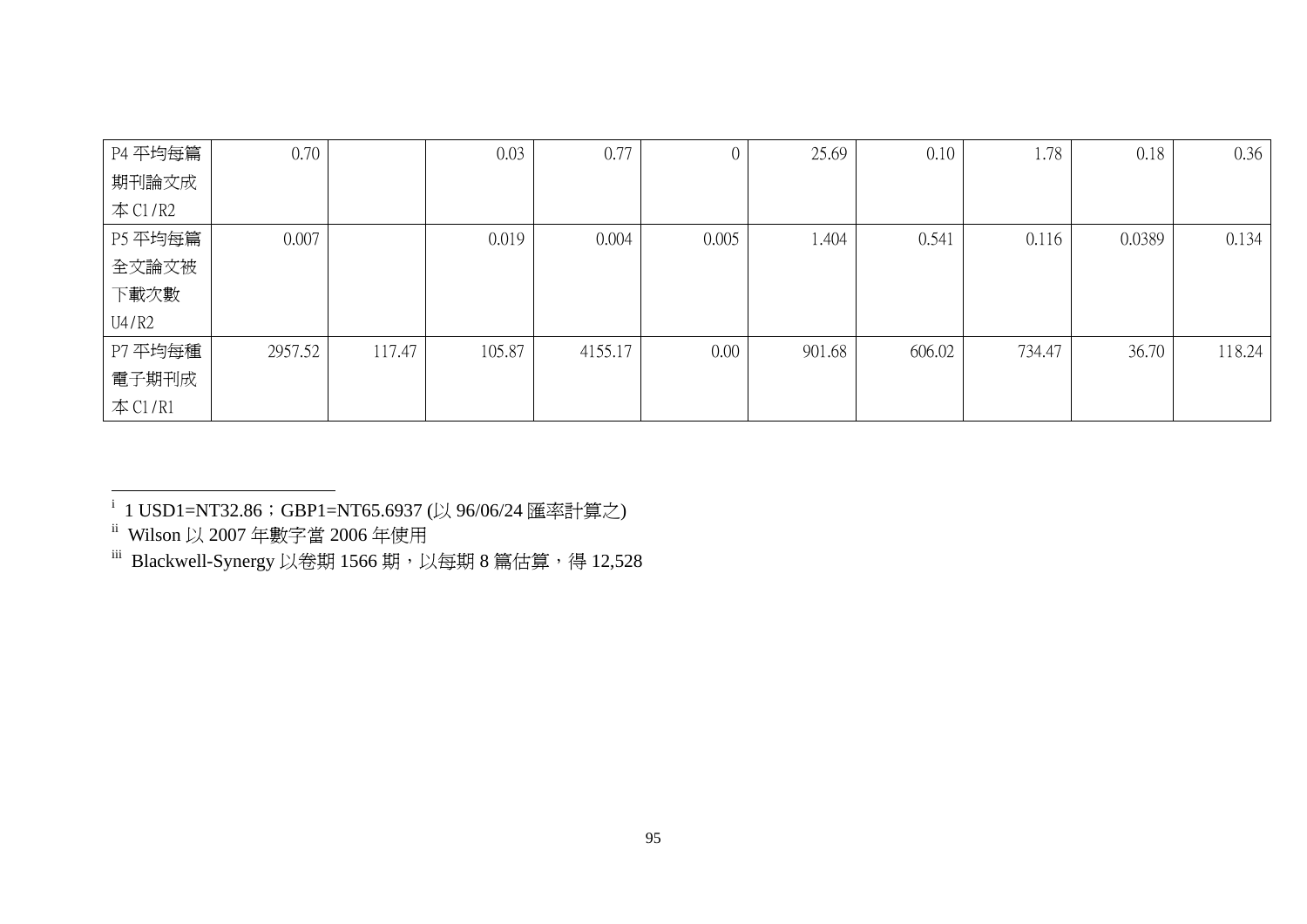# 第三節、電子期刊網路服務使用者評鑑應用測試

本研究評鑑模式第二部分以 X 大學圖書館所採購之電子期刊資料庫 為對象,進行大學教師與研究生對電子期刊系統使用之評估。本研究依 據前章所建構的電子期刊網路服務使用者滿意度為模式,包括:資料庫 實用性、資料品質、資料庫介面三構面,21 個指標進行測試。

本研究設計「X 大學圖書館電子期刊網路服務使用者評鑑問卷」(見 附錄九)發調查。問卷對象囿於時間與人力之限制,此次問卷採便利抽樣, 受訪對象為 X 大學 Y 圖書資訊學系所之師生,並從前節 10 資料庫選取 該所師生較常使用的7種電子期刊資料庫為評鑑目標, 包括: ScienceDirect; Emerald; Wilson OmniFile Full Text Select; ProQuest Academic Research Library; EBSCOHost Academic Search Premier; 中文 電子期刊 CEPS 與中國期刊網。對4名受訪者,每人發送7 資料庫評鑑 問卷,共發 28 份問卷,回收 28 份問卷,回收率為 100%。

# 一、使用者背景分析

本次問卷總計分別發放 28 份問卷,回收率為 100%, 填答者均為 X 大學 Y 圖書資訊學系所的老師與學生。填答者中總計有 1 位教師與 3 位 碩二研究生,4 位填答者皆為女性。

| 資料庫使用者基本資料                       |     |
|----------------------------------|-----|
| 身份別                              | 問卷數 |
| 教授                               | 7   |
| 碩士生二年級                           | 21  |
| 總和                               | 28  |
| 資料庫                              | 問卷數 |
| ScienceDirect                    | 4   |
| Emerald                          | 4   |
| Wilson OmniFile Full Text Select | 4   |
| ProQuest Academic Research       | 4   |
| Library                          |     |
| <b>EBSCOHost Academic Search</b> | 4   |
| Premier                          |     |
| 中文電子期刊 CEPS                      | 4   |

表6-5 資料庫使用者基本資料表 N=28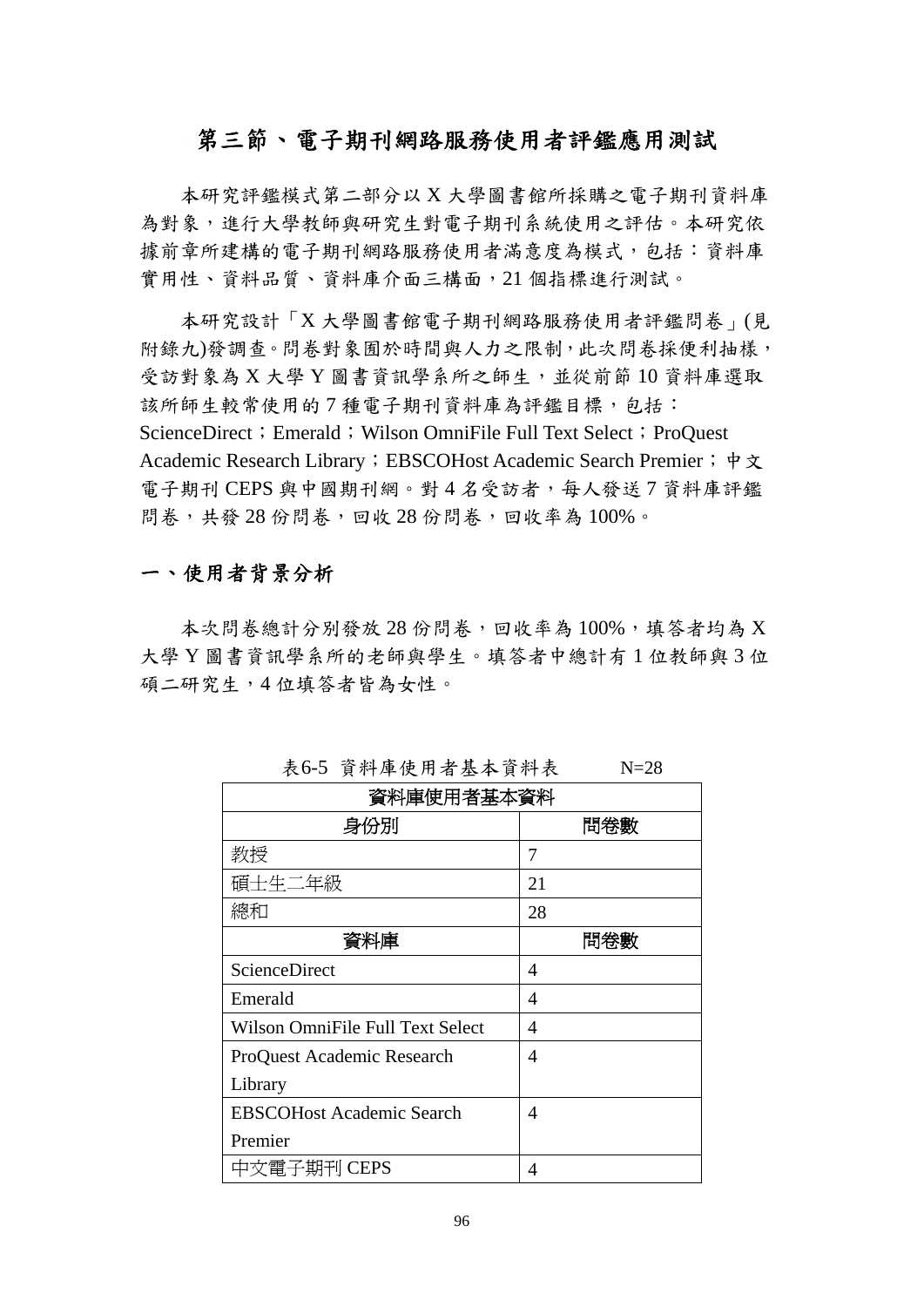| 期刊網<br>國期刊<br>−                                   |          |
|---------------------------------------------------|----------|
| $\mathcal{L}$ and $\mathcal{L}$ and $\mathcal{L}$ | $\Omega$ |
| 總和                                                | ∠∪       |

# 二、電子期刊資料庫的使用情形

1.使用頻次

根據回收問卷資料顯示,每週使用資料庫Wilson OmniFile Full Text Select 1人(25%), EBSCOhost Academic Search Premier 2人(50%), 中國期 刊全文資料庫1人(25%),有需要才使用ScienceDirect、 Emerald與Airiti 中 文電子期刊服務 (CEPS)皆為4人(100%), Wilson OmniFile Full Text Select 與ProQuest Academic Research Library 3人(75%), EBSCOhost Academic Search Premier人與中國期刊全文資料庫為2人(50%),結果分析顯示,大部 分的填答者使用電子期刊資料庫都是有需要才使用的情形較多。

| 項目   | <b>SDOL</b>      | <b>EBSCOHost</b> | <b>ProQuest</b>  | <b>Wilson</b>    | <b>Emerald</b>   | 中文電              | 中國期              |
|------|------------------|------------------|------------------|------------------|------------------|------------------|------------------|
|      |                  |                  |                  |                  |                  | 子期刊              | 刊網               |
| 每天   | $\boldsymbol{0}$ | $\Omega$         | $\boldsymbol{0}$ | $\Omega$         | $\overline{0}$   | $\overline{0}$   | $\Omega$         |
| 每週   | $\boldsymbol{0}$ | $2(50\%)$        | $\overline{0}$   | 1(25%)           | $\boldsymbol{0}$ | $\boldsymbol{0}$ | 1(25%)           |
| 每月   | $\overline{0}$   | $\theta$         | $\theta$         | $\overline{0}$   | $\overline{0}$   | $\boldsymbol{0}$ | $\Omega$         |
| 經常   | $\theta$         | $\overline{0}$   | $\Omega$         | $\theta$         | $\overline{0}$   | $\boldsymbol{0}$ | 1(25%)           |
| 有需要  | $4(100\%)$       | $2(50\%)$        | 3(75%)           | 3(75%)           | $4(100\%)$       | $4(100\%)$       | $2(50\%)$        |
| 才使用  |                  |                  |                  |                  |                  |                  |                  |
| 只使用  | $\theta$         | $\boldsymbol{0}$ | 1(25%)           | $\boldsymbol{0}$ | $\overline{0}$   | $\boldsymbol{0}$ | $\boldsymbol{0}$ |
| 過1-2 |                  |                  |                  |                  |                  |                  |                  |
| 次    |                  |                  |                  |                  |                  |                  |                  |

表6-6 資料庫使用頻率統計表

2.使用地點

本題為複選題。使用電子期刊資料庫地點的統計結果列如表6-7。填答 者使用資料的地點多在研究室/辦公室/實驗室與家中(包括學校宿 舍),僅有Wilson OmniFile Full Text Select與EBSCOHost Academic Search Premier資料庫有填答者表示曾在圖書館使用。表示多數人多在學校與家中 使用,較少在圖書館使用電子期刊資料庫。

| 項目  | <b>SDOL</b> | <b>EBSCOHost</b> ProQuest | Wilson | Emerald | 中文電 | 中國期 |
|-----|-------------|---------------------------|--------|---------|-----|-----|
|     |             |                           |        |         | 子期刊 | 刊網  |
| 圖書館 |             | 1(25%)                    | 1(25%) |         |     |     |

表6-7 資料庫使用地點統計表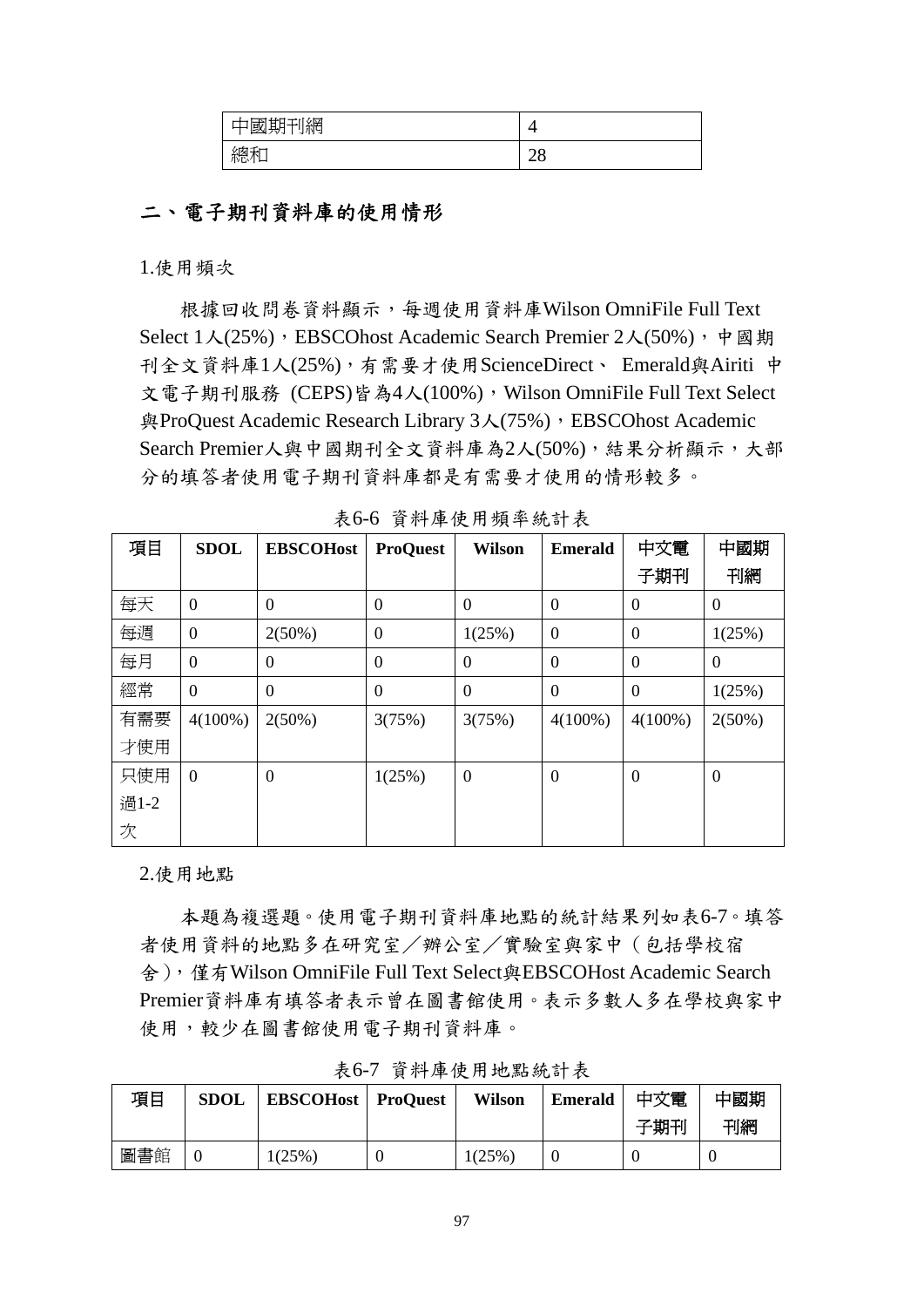| 研究室 | 3(75%)           | 3(75%)    | 1(25%) | 3(75%)         | $2(50\%)$ | 3(75%)   | 3(75%)         |
|-----|------------------|-----------|--------|----------------|-----------|----------|----------------|
| /辦公 |                  |           |        |                |           |          |                |
| 室/實 |                  |           |        |                |           |          |                |
| 驗室  |                  |           |        |                |           |          |                |
| 家中  | 1(25%)           | $2(50\%)$ | 3(75%) | 2(50%)         | 3(75%)    | 3(75%)   | 2(50%)         |
| (包括 |                  |           |        |                |           |          |                |
| 學校宿 |                  |           |        |                |           |          |                |
| 舍)  |                  |           |        |                |           |          |                |
| 其他  | $\boldsymbol{0}$ | $\theta$  | 0      | $\overline{0}$ | $\theta$  | $\theta$ | $\overline{0}$ |

3.使用電子期刊資料庫的管道

本題為複選題。根據問卷分析發現,電子期刊資料庫使用管道:電子 期刊網站清單、資料庫網站、圖書OPAC、電子期刊資料庫系統介面、電 子資源整合系統與索引摘要資料庫等管道都有使用者使用,其中又以資料 庫網站此一管道使用最為普遍。其次為電子期刊網站清單、圖書館目錄、 電子期刊資料庫系統介面。其中僅有在使用ProQuest Academic Research Library資料庫時,有填答者標示未使用到電子資源整合系統與索引摘要資 料庫。

| 項目          | <b>SDOL</b> | <b>EBSCOHost</b> | <b>ProQuest</b>  | <b>Wilson</b> | <b>Emerald</b> | 中文電    | 中國期    |
|-------------|-------------|------------------|------------------|---------------|----------------|--------|--------|
|             |             |                  |                  |               |                | 子期刊    | 刊網     |
| 電子期         | 3(75%)      | 1(25%)           | 1(25%)           | 1(25%)        | 3(75%)         | 1(25%) | 1(25%) |
| 刊網站         |             |                  |                  |               |                |        |        |
| (頁)清單       |             |                  |                  |               |                |        |        |
| 資料庫         | 3(75%)      | 3(75%)           | 3(75%)           | 3(75%)        | 3(75%)         | 3(75%) | 3(75%) |
| 網站          |             |                  |                  |               |                |        |        |
| 圖書館         | 3(75%)      | 3(75%)           | 2(50%)           | $2(50\%)$     | 3(75%)         | 1(25%) | 1(25%) |
| 目錄          |             |                  |                  |               |                |        |        |
| <b>OPAC</b> |             |                  |                  |               |                |        |        |
| 電子期         | 2(50%)      | $2(50\%)$        | 1(25%)           | 1(25%)        | 1(25%)         | 1(25%) | 1(25%) |
| 刊資料         |             |                  |                  |               |                |        |        |
| 庫系統         |             |                  |                  |               |                |        |        |
| 介面          |             |                  |                  |               |                |        |        |
| 電子資         | 1(25%)      | $2(50\%)$        | $\boldsymbol{0}$ | 2(50%)        | 1(25%)         | 1(25%) | 1(25%) |
| 源整合         |             |                  |                  |               |                |        |        |
| 系統          |             |                  |                  |               |                |        |        |
| 索引摘         | 1(25%)      | 1(25%)           | $\boldsymbol{0}$ | 1(25%)        | 1(25%)         | 1(25%) | 1(25%) |

表 6-8 資料庫使用管道統計表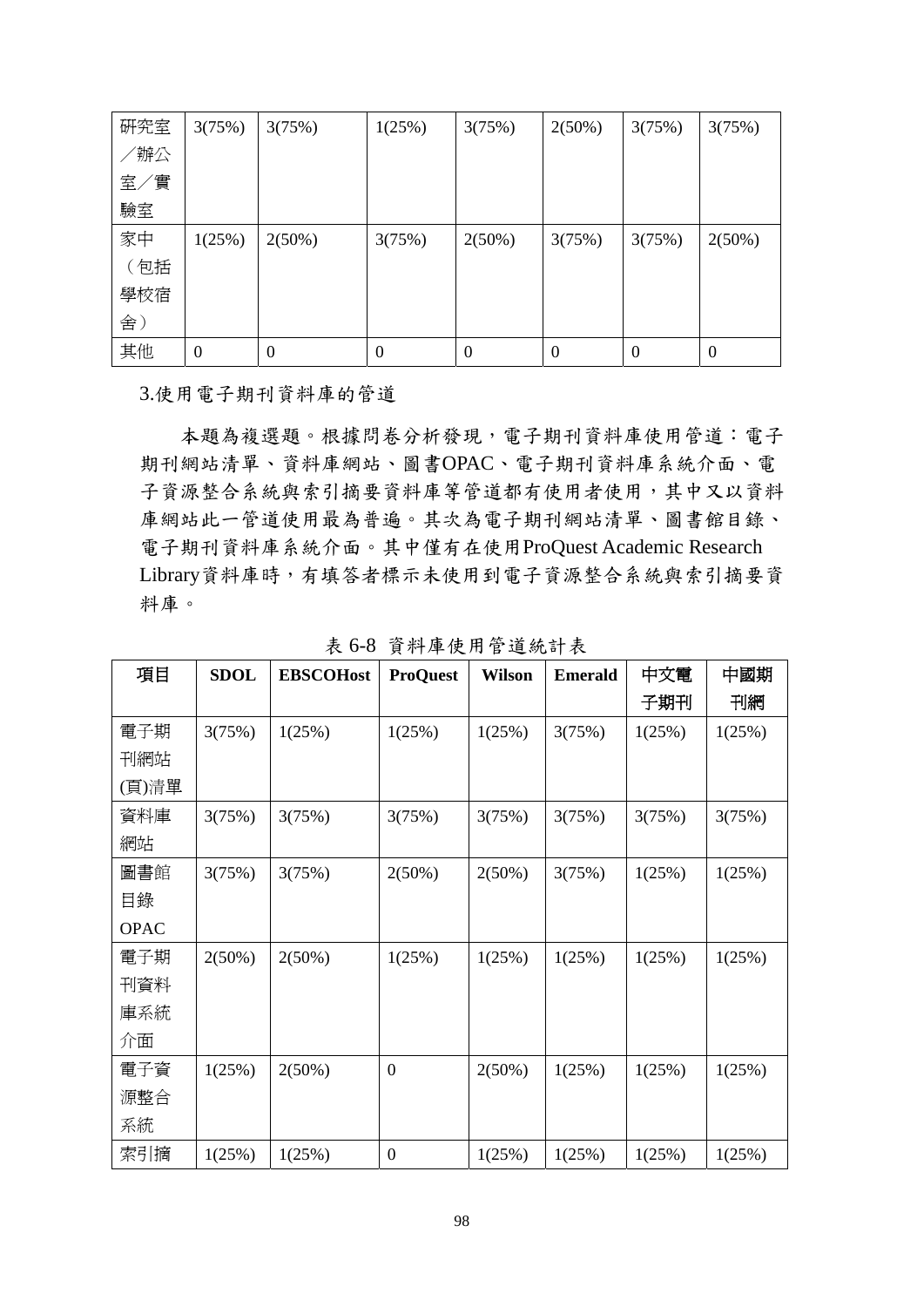| 要資料 |  |  |   |   |
|-----|--|--|---|---|
| 庫   |  |  |   |   |
| 其他  |  |  | ν | ν |

4.電子期刊資料庫使用功能

本題為複選題。電子期刊資料庫的功能包括瀏覽電子期刊清單、簡易 查詢、進階查詢、下載全文論文、列印全文論文、線上使用指南與個人化 服務。問卷統計得知, 電子期刊資料庫使用功能中較常使用的包括:瀏覽 電子期刊清單、簡易查詢、進階查詢、線上閱讀、下載全文論文、列印全 文論文都有使用等六項功能,其中又以進階查詢功能使用最為普遍。

電子期刊資料庫使用功能中未使用的功能包括:線上使用指南與個人 化服務、線上學習課程系統、教師指定參考書,填答者均表示未使用過。 除上述的電子期刊資料庫使功能外,有填答者表示會使用視覺查詢此一功 能。

| 項目  | <b>SDOL</b>      | <b>EBSCOHost</b> | <b>ProQuest</b>  | <b>Wilson</b>    | <b>Emerald</b>   | 中文電              | 中國期              |
|-----|------------------|------------------|------------------|------------------|------------------|------------------|------------------|
|     |                  |                  |                  |                  |                  | 子期刊              | 刊網               |
| 瀏覽電 | $2(50\%)$        | $2(50\%)$        | 2(50%)           | 1(25%)           | 2(50%)           | $2(50\%)$        | 1(25%)           |
| 子期刊 |                  |                  |                  |                  |                  |                  |                  |
| 清單  |                  |                  |                  |                  |                  |                  |                  |
| 簡易查 | 3(75%)           | 3(75%)           | 3(75%)           | 3(75%)           | 3(75%)           | 3(75%)           | 3(75%)           |
| 詢   |                  |                  |                  |                  |                  |                  |                  |
| 進階査 | 4(100%)          | $4(100\%)$       | $4(100\%)$       | 3(75%)           | $4(100\%)$       | 4(100%)          | $4(100\%)$       |
| 詢   | $\lambda$        |                  |                  |                  |                  |                  |                  |
| 線上閱 | 2(50%)           | 3(75%)           | 3(75%)           | 2(50%)           | 2(50%)           | 2(50%)           | 2(50%)           |
| 讀   |                  |                  |                  |                  |                  |                  |                  |
| 下載全 | 2(50%)           | 3(75%)           | 2(50%)           | 3(75%)           | $2(50\%)$        | 3(75%)           | 3(75%)           |
| 文論文 |                  |                  |                  |                  |                  |                  |                  |
| 列印全 | 3(75%)           | $4(100\%)$       | 2(50%)           | 3(75%)           | $2(50\%)$        | 3(75%)           | 3(75%)           |
| 文論文 |                  |                  |                  |                  |                  |                  |                  |
| 線上使 | $\boldsymbol{0}$ | $\boldsymbol{0}$ | $\overline{0}$   | $\boldsymbol{0}$ | $\boldsymbol{0}$ | $\boldsymbol{0}$ | $\boldsymbol{0}$ |
| 用指南 |                  |                  |                  |                  |                  |                  |                  |
| 個人化 | $\boldsymbol{0}$ | $\mathbf{0}$     | $\boldsymbol{0}$ | $\boldsymbol{0}$ | $\boldsymbol{0}$ | $\boldsymbol{0}$ | $\boldsymbol{0}$ |
| 服務  |                  |                  |                  |                  |                  |                  |                  |
| 線上學 | $\boldsymbol{0}$ | $\overline{0}$   | $\boldsymbol{0}$ | $\boldsymbol{0}$ | $\boldsymbol{0}$ | $\boldsymbol{0}$ | $\boldsymbol{0}$ |

表 6-9 資料庫使用功能統計表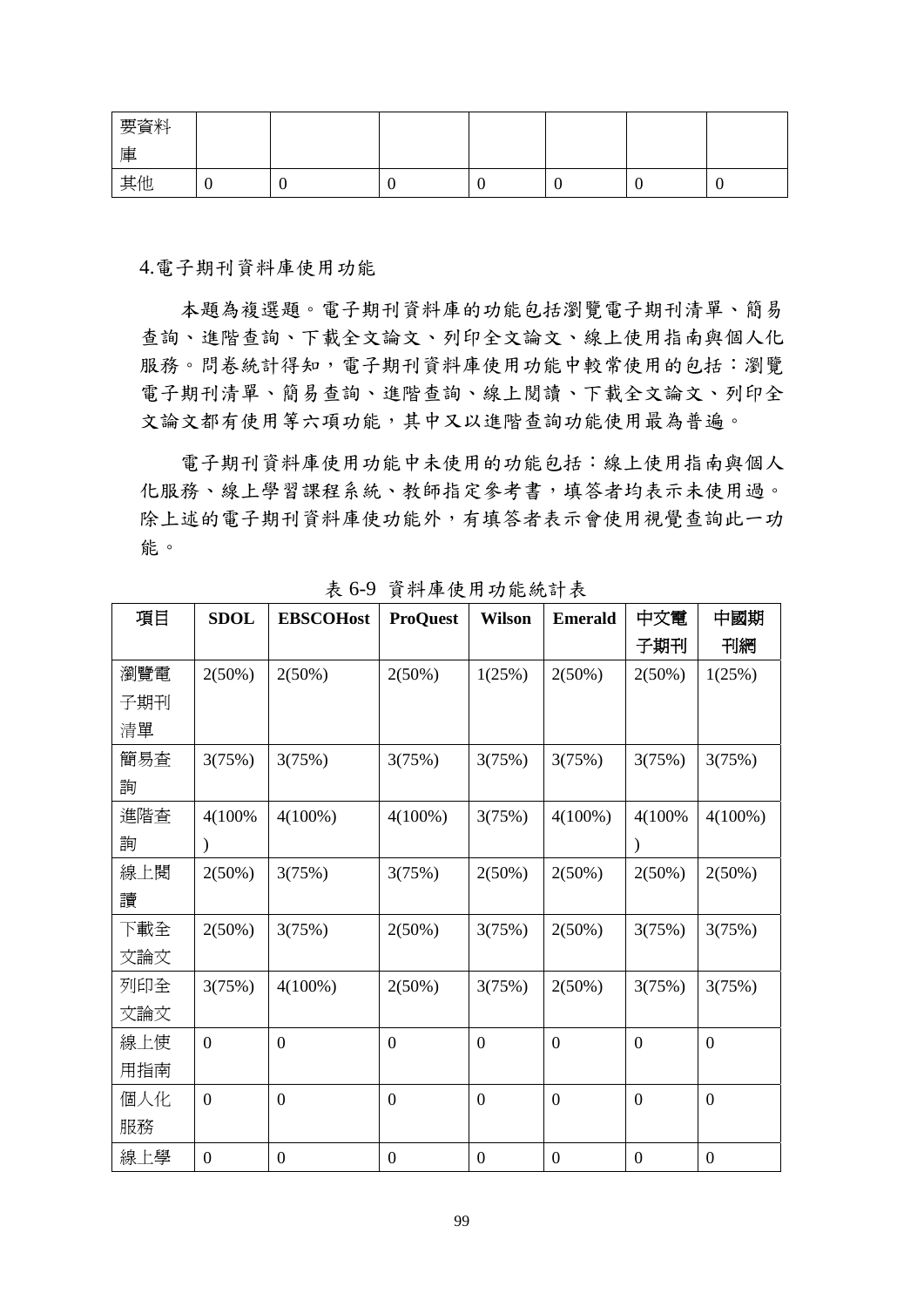| 習課程 |   |         |                  |   |   |   |   |
|-----|---|---------|------------------|---|---|---|---|
| 系統  |   |         |                  |   |   |   |   |
| 教師指 | U | U       | v                | U | U | ∪ | U |
| 定參考 |   |         |                  |   |   |   |   |
| 書   |   |         |                  |   |   |   |   |
| 其他  | U | 1(視覺查詢) | $\boldsymbol{0}$ | U | v |   | U |

### 三、使用者對電子期刊資料庫的滿意度

本研究將使用者對電子期刊資料庫的滿意程度評比準則分為電子期 刊資料庫實用性、電子期刊資料庫資料品質與電子期刊資料庫資料品質等 三構面與21項指標。本研究在使用滿意度方面,採用李柯特態度評量表, 分為「非常不滿意」、「不滿意」、「不清楚」、「滿意」、「非常滿意」等五級, 計分方式則分別給予一分、二分、三分、四分、五分的正向給分。 將21 指標依據使用者問卷設計,如表6-10、6-11。

(一)電子期刊資料庫實用性

電子期刊資料庫實用性部分,共計有9項指標,分別為:(1)電子期刊 資料庫網頁好用、(2)電子期刊資料庫涵蓋資料數量、(3)電子期刊瀏覽好 用、(4)電子期刊資料呈現方式、(5)電子期刊線上閱讀、(6)電子期刊全文 下載、(7)電子期刊全文傳遞速度、(8)電子期刊資料庫與書目軟體結合與(9) 電子期刊資料與使用者目的相關。將使用者使用滿意度分數平均產生評鑑 分數,列出表6-10。資料庫實用性原平均分數以EBSCOHost Academic Search Premier 4.03分最高,其次為ScienceDirect 3.81分與中國期刊全文資 料庫  $3.56\,$ , 最低為Emerald的  $3.31\,$ 。

(1)電子期刊資料庫網頁好用

在電子期刊資料庫網頁好用方面,以ScienceDirect、Wilson OmniFile Full Text Select、EBSCOHost Academic Search Premier與中國期刊全文資料 庫等四個資料庫獲得 4.25最高分,其次為ProQuest Academic Research Library 4分,中文電子期刊CEPS 3.5分與Emerald 3分。

(2)電子期刊資料庫涵蓋資料數量

EBSCOHost Academic Search Premier獲得最高分 4分, ScienceDirect 3.5分次之, ProQuest Academic Research Library、Wilson OmniFile Full Text Select與Emerald均獲得 3.25分,最低分則為中文電子期刊CEPS的2分。 (3)電子期刊瀏覽好用

該項指標以ScienceDirect獲得4分為最高分,EBSCOHost Academic Search Premier皆為3.5分,其他資料庫則均為3.25分。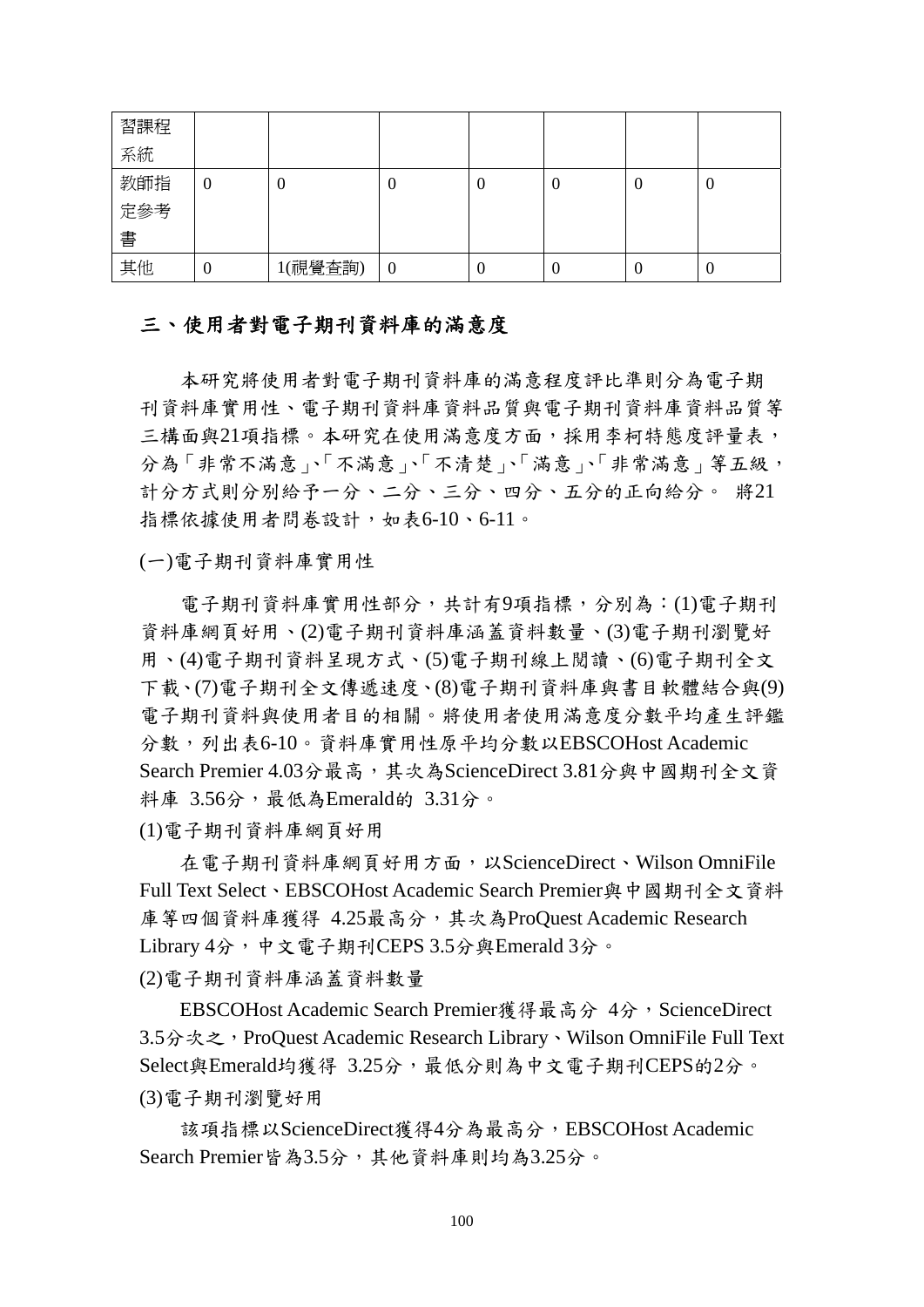(4)電子期刊資料呈現方式

EBSCOHost Academic Search Premier與ScienceDirect均以4.25分最 高,Wilson OmniFile Full Text Select與中國期刊全文資料庫最低為3.5分。 (5)電子期刊線上閱讀

EBSCOHost Academic Search Premier與ScienceDirect均以4.25分最 高,最低分則為Emerald的3分。

(6)電子期刊全文下載

以EBSCOHost Academic Search Premier 4.25分最高, ProQuest Academic Research Library 3分最低。

(7)電子期刊全文傳遞速度

該項指標以EBSCOHost Academic Search Premier 4.25分最高,其他資 料庫則均低於4分以下,其中又以Emerald 2.75分與Wilson OmniFile Full Text Select 2.5分最低。

(8)電子期刊資料庫與書目軟體結合

該項指標各資料庫均低於4分,最高分為EBSCOHost Academic Search Premier  $3.5\hat{B}$ , 最低分為 $2.75\hat{B}$ 別為中文電子期刊服務  $(CEPS)$ 、中國期刊 全文資料庫與ProQuest Academic Research Library。

(9)電子期刊資料與使用者目的相關

最高分為中國期刊全文資料庫 4.25分,最低為ProQuest Academic Research Library的3.25分。

(二)電子期刊資料庫資料品質

電子期刊資料庫資料品質共計有5項指標,包括:(10)電子期刊資料庫 內容品質、(11)電子期刊圖表品質、(12)電子期刊檢索好用、(13)電子期刊 資料正確率與(14)電子期刊資料新穎性。資料庫資料品質分數平均以 ScienceDirect 3.9分最高,其次為ProQuest Academic Research Library 與 EBSCOHost Academic Search Premier均為3.8分,最低分為中國期刊全文資 料庫 3.1分,整體而言在電子期刊資料庫資料品質方面,資料庫之間的差 異不大,均保持在3分到4分之間。

(10)電子期刊資料庫內容品質

該項指標以EBSCOHost Academic Search Premier 4.25分最高, ScienceDirect 4分次之,最低分則為中國期刊全文資料庫為2.75分。 (11)電子期刊圖表品質

該項指標以EBSCOHost Academic Search Premier 4分最高, ScienceDirect、ProQuest Academic Research Library與中文電子期刊服務 (CEPS) 並列3.75分次之,最低分則為中國期刊全文資料庫為2.25分。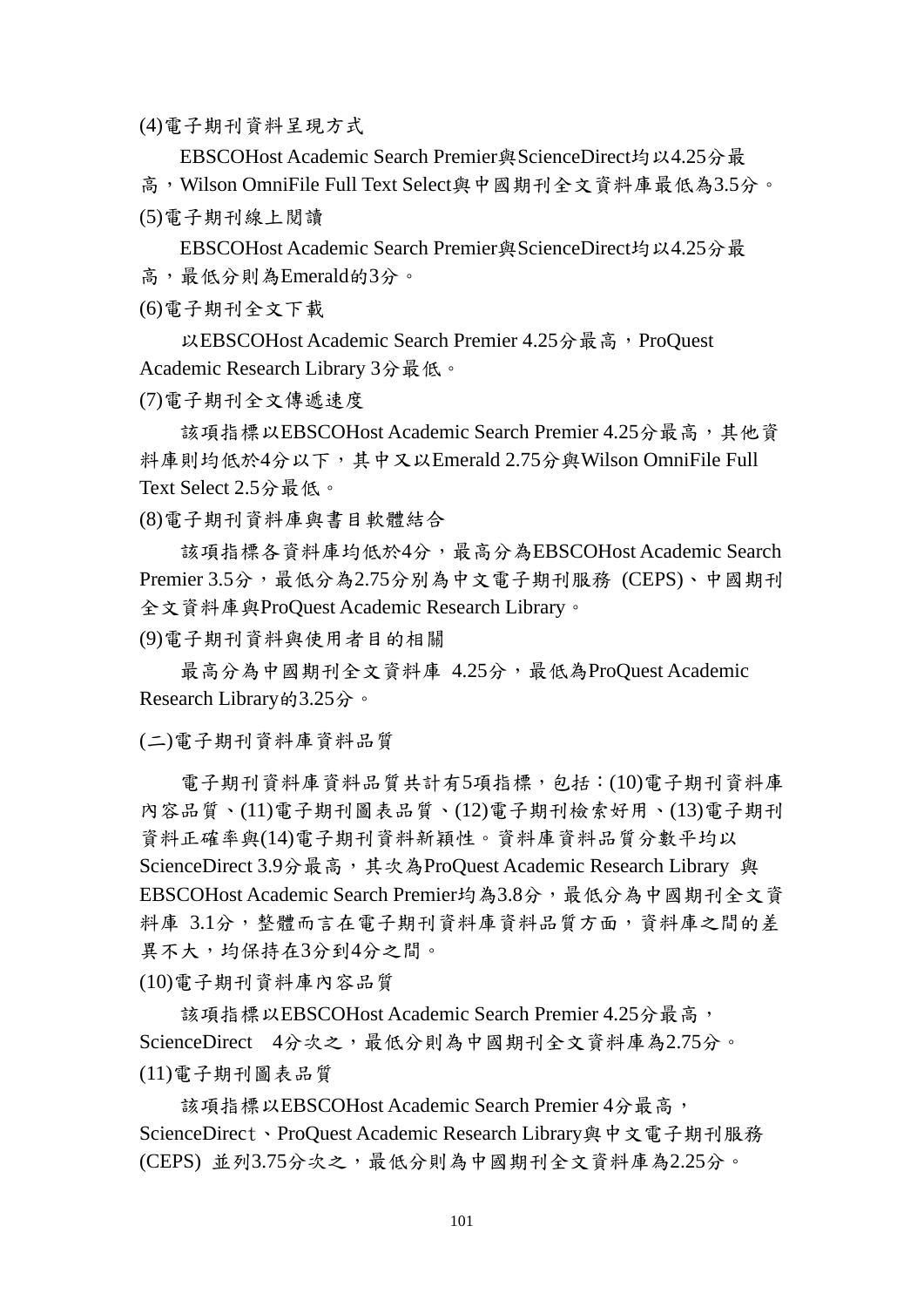(12)電子期刊檢索好用

該項指標以EBSCOHost Academic Search Premier與ProQuest Academic Research Library同為4分最高,最低分3分為Emerald。

(13)電子期刊資料正確率

ScienceDirect、ProQuest Academic Research Library與中文電子期刊服 務 (CEPS) 並列4分,其他依序為Wilson OmniFile Full Text Select與 EBSCOHost Academic Search Premier 3.75分;Emerald與中國期刊全文資料 庫 3.25分。

(14)電子期刊資料新穎性

該項指標以ScienceDirect與Emerald 4分最高,最低為EBSCOHost Academic Search Premier 3分。

(三)電子期刊資料庫使用介面

在電子期刊資料庫使用介面部分,總計有7項指標,分別為(15)電子 期刊資料庫介面具親和力、(16)電子期刊資料庫區分簡易與進階檢索、(17) 電子期刊資料庫查詢結果呈現、(18)電子期刊資料庫連結功能、(19)電子 期刊資料庫指示說明與學習指南、(20)電子期刊資料庫反應速度與(21)電 子期刊資料庫個人化服務。資料庫使用介面平均分數, 以Wilson OmniFile Full Text Select 與EBSCOHost Academic Search Premier同樣為3.75分最 高,其次為ScienceDirect的3.71分,最低分為Emerald 3.29分。

(15)電子期刊資料庫介面具親和力

該項指標以EBSCOHost Academic Search Premier、Wilson OmniFile Full Text Select 與中文電子期刊服務 (CEPS) 同為4分最高,最低分為 Emerald 3分。

(16)電子期刊資料庫區分簡易與進階檢索

該項指標最高分為4.25分,分別為EBSCOHost Academic Search Premier、Wilson OmniFile Full Text Select與ScienceDirect, Airiti中文電子期 刊服務 (CEPS)獲得3.5分最低分。

(17)電子期刊資料庫查詢結果呈現

該項指標以Wilson OmniFile Full Text Select 與中與ScienceDirect同為 4.25分最高,EBSCOHost Academic Search Premier以4分次之,其他資料庫 皆為最低分3.75分。

(18)電子期刊資料庫連結功能

該項指標各資料庫均低於4分以下,最高分為Wilson OmniFile Full Text Select3.75分,最低分為3分,分別是Airiti中文電子期刊服務 (CEPS)與中國 期刊全文資料庫。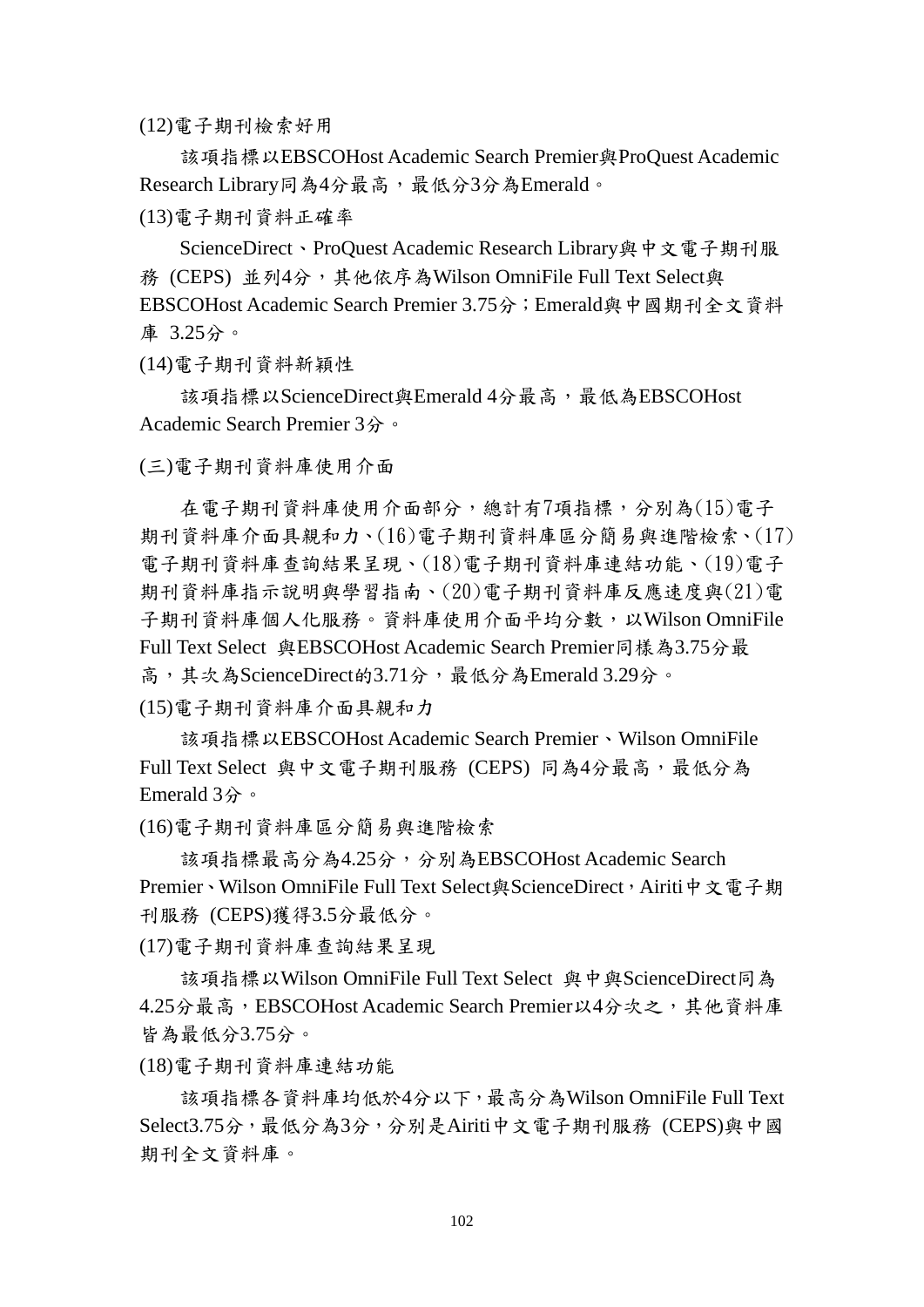(19)電子期刊資料庫指示說明與學習指南

該項指標以ScienceDirect 4.25分最高,最低分為3分,分別為Emerald、 Airiti中文電子期刊服務 (CEPS)與中國期刊全文資料庫。

(20)電子期刊資料庫反應速度

該項指標各資料庫均低於4分以下,最高分為3.5分包括,EBSCOHost Academic Search Premier與ScienceDirect,最低則為Emerald的2.75分。 (21)電子期刊資料庫個人化服務

該項指標各資料庫均低於4分以下,最高分僅3.25分分別為EBSCOHost Academic Search Premier與Wilson OmniFile Full Text Select, 最低則為 ScienceDirect與Airiti中文電子期刊服務 (CEPS)的2.75分。

| 項目          | <b>SDOL</b>    | <b>EBSCO</b>   | <b>ProQuest</b> | <b>Wilson</b>  | <b>Emerald</b> | 中文電子           | 中國期            |
|-------------|----------------|----------------|-----------------|----------------|----------------|----------------|----------------|
|             |                | Host           |                 |                |                | 期刊             | 刊網             |
| 電子期刊資料庫實用性  |                |                |                 |                |                |                |                |
| (1) 資料庫網    | 4.25           | 4.25           | $\overline{4}$  | 4.25           | $\overline{3}$ | 3.5            | 4.25           |
| 頁好用         |                |                |                 |                |                |                |                |
| (2) 資料庫涵    | 3.50           | $\overline{4}$ | 3.25            | 3.25           | 3.25           | $\overline{2}$ | $\overline{3}$ |
| 蓋資料數量       |                |                |                 |                |                |                |                |
| (3)瀏覽好用     | $\overline{4}$ | 3.5            | 3.25            | 3.25           | 3.25           | 3.5            | 3.25           |
| (4)資料呈現     | 4.25           | 4.25           | $\overline{4}$  | 3.5            | $\overline{4}$ | $\overline{4}$ | 3.5            |
| 方式          |                |                |                 |                |                |                |                |
| (5) 電子期刊    | 4.25           | 4.25           | $\overline{4}$  | 3.5            | $\overline{3}$ | 3.75           | 3.75           |
| 線上閱讀        |                |                |                 |                |                |                |                |
| (6)全文下載     | 3.75           | 4.25           | $\overline{3}$  | $\overline{4}$ | 3.5            | 3.5            | 3.75           |
| (7)全文傳遞     | 3.5            | 4.25           | 3.25            | 2.5            | 2.75           | 3.25           | 3.5            |
| 速度          |                |                |                 |                |                |                |                |
| (8) 資料庫與    | 3.25           | 3.5            | 2.75            | $\overline{3}$ | 3.25           | 2.75           | 2.75           |
| 書目軟體結       |                |                |                 |                |                |                |                |
| 合           |                |                |                 |                |                |                |                |
| (9) 資料與使    | 3.5            | $\overline{4}$ | 3.25            | $\overline{4}$ | 3.75           | $\overline{4}$ | 4.25           |
| 用者目的相       |                |                |                 |                |                |                |                |
| 關           |                |                |                 |                |                |                |                |
| 小計          | 3.81           | 4.03           | 3.42            | 3.47           | 3.31           | 3.36           | 3.56           |
| 電子期刊資料庫資料品質 |                |                |                 |                |                |                |                |
| (10)資料庫     | $\overline{4}$ | 4.25           | 3.5             | 3.5            | 3.25           | 3.5            | 2.75           |
| 內容品質        |                |                |                 |                |                |                |                |

表 6-10 電子期刊資料庫的使用者滿意度統計表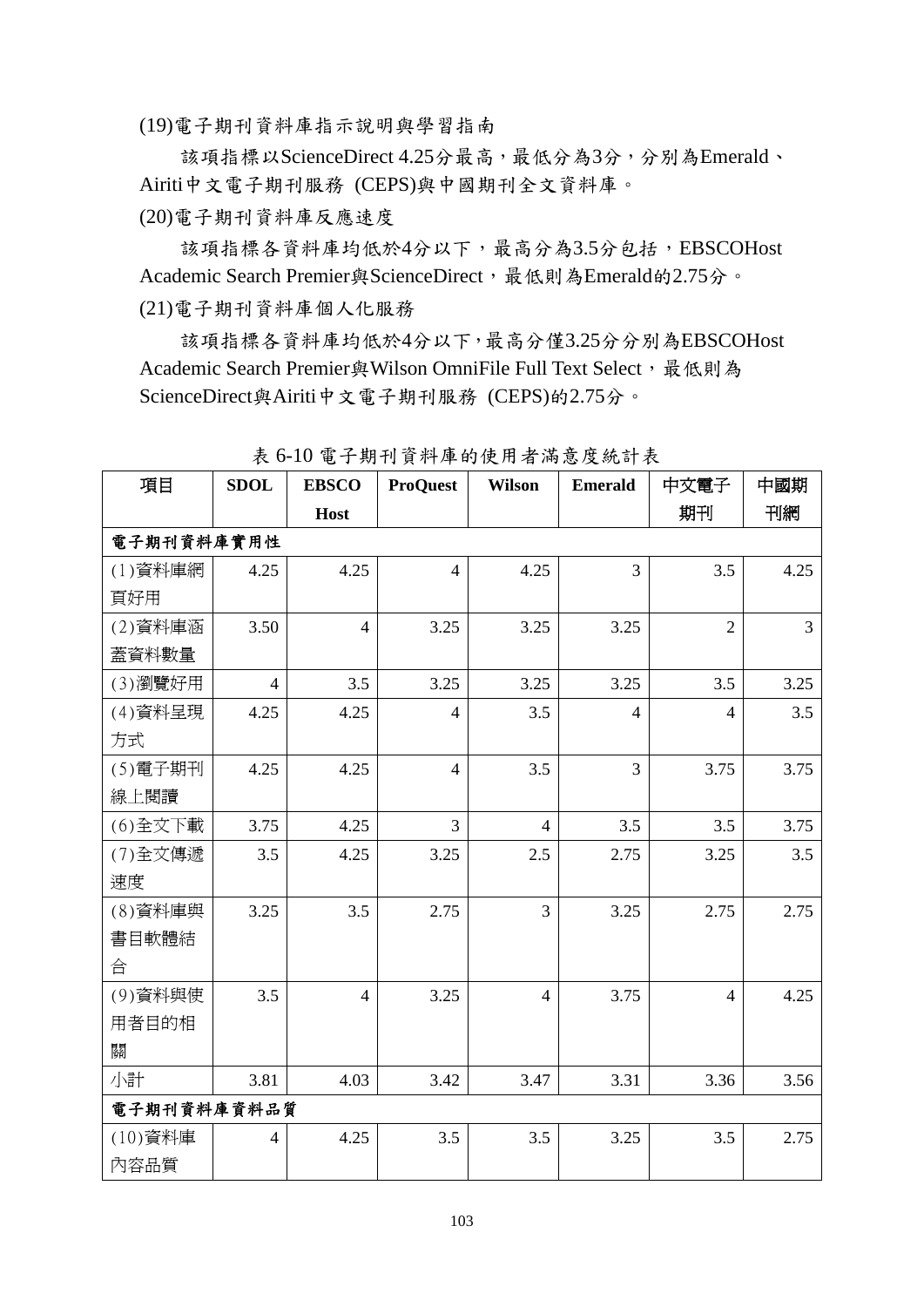| (11) 圖表品    | 3.75           | $\overline{4}$ | 3.75           | 3.5            | 3.5              | 3.75            | 2.25           |
|-------------|----------------|----------------|----------------|----------------|------------------|-----------------|----------------|
| 質           |                |                |                |                |                  |                 |                |
| (12)檢索好     | 3.75           | $\overline{4}$ | $\overline{4}$ | 3.75           | $\overline{3}$   | 3.25            | 3.5            |
| 用           |                |                |                |                |                  |                 |                |
| (13) 資料正    | $\overline{4}$ | 3.75           | $\overline{4}$ | 3.75           | 3.25             | $\overline{4}$  | 3.25           |
| 確率          |                |                |                |                |                  |                 |                |
| (14) 資料新    | $\overline{4}$ | 3              | 3.75           | 3.75           | $\overline{4}$   | 3.25            | 3.75           |
| 穎性          |                |                |                |                |                  |                 |                |
| 小計          | 3.9            | 3.8            | 3.8            | 3.65           | 3.4              | 3.55            | 3.1            |
| 電子期刊資料庫使用介面 |                |                |                |                |                  |                 |                |
| (15) 資料庫    | 3.5            | $\overline{4}$ | 3.75           | $\overline{4}$ | 3                | $\overline{4}$  | 3.75           |
| 介面具親和       |                |                |                |                |                  |                 |                |
| 力           |                |                |                |                |                  |                 |                |
| (16)資料庫     | 4.25           | 4.25           | $\overline{4}$ | 4.25           | $\overline{4}$   | 3.5             | $\overline{4}$ |
| 區分簡易與       |                |                |                |                |                  |                 |                |
| 進階檢索        |                |                |                |                |                  |                 |                |
| (17) 資料庫    | 4.25           | $\overline{4}$ | 3.75           | 4.25           | 3.75             | 3.75            | 3.75           |
| 查詢結果呈       |                |                |                |                |                  |                 |                |
| 現           |                |                |                |                |                  |                 |                |
| (18)資料庫     | 3.5            | 3.25           | 3.5            | 3.75           | 3.5              | 3               | 3              |
| 連結功能        |                |                |                |                |                  |                 |                |
| (19) 資料庫    | 4.25           | $\overline{4}$ | $\overline{4}$ | 3.5            | 3                | 3               | 3              |
| 指示說明與       |                |                |                |                |                  |                 |                |
| 學習指南        |                |                |                |                |                  |                 |                |
| (20)資料庫     | 3.5            | 3.5            | 3              | 3.25           | 2.75             | 3.25            | 3.5            |
| 反應速度        |                |                |                |                |                  |                 |                |
| (21) 資料庫    | 2.75           | 3.25           | $\overline{3}$ | 3.25           | 3                | 2.75            | 3              |
| 個人化服務       |                |                |                |                |                  |                 |                |
| 小計          | 3.71           | 3.75           | 3.57           | 3.75           | 3.29             | 3.32            | 3.43           |
| 平均          | 3.81           | 3.86           | 3.60           | 3.62           | 3.33             | 3.41            | 3.36           |
| 名次          | $\overline{2}$ | $\mathbf{1}$   | $\overline{4}$ | $\mathfrak{Z}$ | $\boldsymbol{7}$ | $5\overline{)}$ | 6              |

將電子期刊資料庫實用性、資料品質、資料庫介面三部分21指標,總 平均獲得7資料庫評比分數,第一名為EBSCOHost Academic Search Premier 3.86分;其次ScienceDirect 3.81分;Wilson OmniFile Full Text Select 3.62分; ProQuest Academic Research Library 3.60分; Airiti中文電子期刊服務 (CEPS) 3.41分;中國期刊全文資料庫3.36分;Emerald 3.33分。參見表6-10。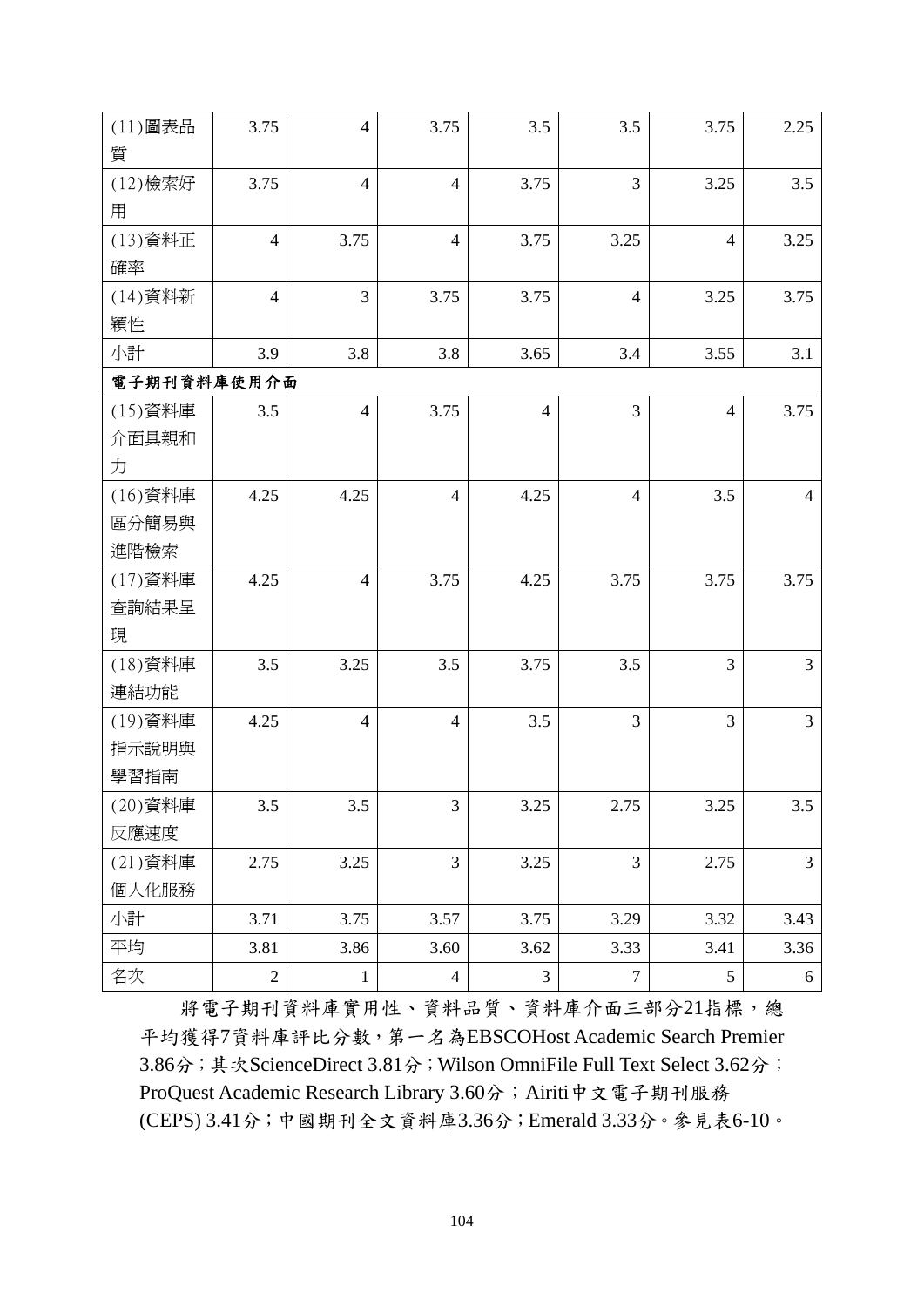本研究問卷有要求填答者對於電子期刊資料庫滿意度作一總體評 分,參考表6-11。由表顯示,EBSCO Academic Search Premier獲得90.25最 高分,其次依序為ScienceDirect、Wilson OmniFile Full Text Select、中國期 刊網、ProQuest Academic Research Library、Emerald與中文電子期刊CEPS。 與前述分數前3名相同,後4名略有差異。

| 項目 | <b>SDOL</b> | <b>EBSCO</b> | <b>ProQuest</b> | <b>Wilson</b> | <b>Emerald</b> | 中文電子 | 中國期   |
|----|-------------|--------------|-----------------|---------------|----------------|------|-------|
|    |             | Host         |                 |               |                | 期刊   | 刊網    |
| 總分 | 86.25       | 90.25        | 83              | 85.25         | 81             | 80   | 83.25 |
| 名次 |             |              |                 |               |                |      | 4     |

表6-11 電子期刊資料庫使用者總體滿意分數表

### 第四節、綜合討論

最後將X大學圖書館電子期刊網路服務評鑑模式測試結果,針對7資料 庫的資料,分從計量評鑑,使用者滿意度評鑑,與總體評鑑三方面依評鑑 名次列如表6-12。經過應用測試證明本模式確實可應用在電子期刊網路服 務的評鑑。計量評鑑模式提供圖書館利用本館統計與要求資料庫廠商提供 網路使用紀錄可便利評鑑。但圖書館要注意,必須在採購時即要要求資料 庫廠商提供完整的訂購成本、資料庫資源等資訊。本次測試應用第一困難 在於時資料庫廠商未主動提供電子期刊種數、全文論文篇數等關鍵資訊回 溯要求,十分困難。其次困難的是要求資料庫廠商提供電子期刊使用統計 資料,研究測試的十種資料庫己是依其平日提供統計資訊表現良好與有依 據COUNTER標準提供統計報表,特別選出,但仍有許多使用統計無法提 供,如電子期刊連線Session(login)次數、目次、摘要、電子期刊查詢次數、 電子期刊下載格式、電子期刊紀錄下載次數、電子期刊虛擬造訪次數、電 子期刊連線時間、電子期刊等等期刊參考諮詢次數等,並 且形式不一, 缺乏統一計算與呈現標準。

表6-12電子期刊網路服務評鑑測試資料表

| 評鑑<br>項目                              | <b>SDOL</b>    | <b>EBSCO</b> | ProQuest | Wiley | Wilson | <b>Blackwell</b> | <b>JSTOR</b> | Emerald        | 中文電<br>子期刊 | 中國期<br>刊全文<br>資料庫 |
|---------------------------------------|----------------|--------------|----------|-------|--------|------------------|--------------|----------------|------------|-------------------|
| $\overline{\phantom{a}}$<br>$\lambda$ | 計量評鑑           |              |          |       |        |                  |              |                |            |                   |
| 1.成本                                  | 10             | 8            | 5        | 9     | -1     | 6                | 4            | $\overline{c}$ | 3          |                   |
| 2.資源                                  | $\overline{2}$ | 6            | 1        | 5     | 3      | 9                | 8            | 10             | 7          | 2                 |
| 3.使用                                  | 6              | 4            | 1        | 9     | 8      | 7                | 3            | 10             | 5          | $\overline{2}$    |
| 4.績效                                  | 7              | 9            | 6        | 10    | 1      | $\overline{2}$   | 4            | 8              | 3          | 4                 |
| 小計<br>名次                              | 6              | 8            | 1        | 10    | 1      | 7                | 4            | 9              | 5          | 3                 |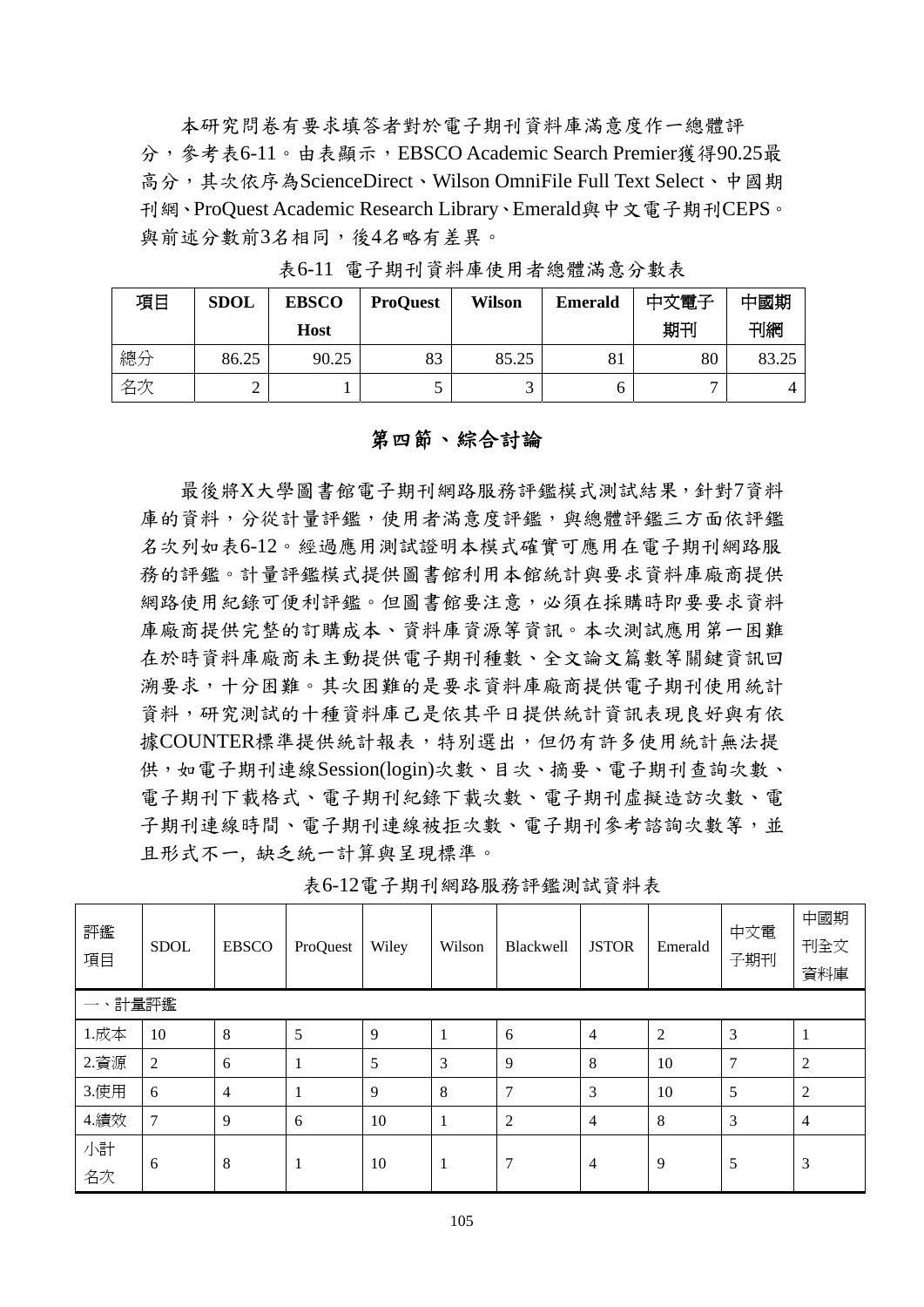|                  | 二、使用者滿意度       |              |                |  |                |  |  |        |      |                |
|------------------|----------------|--------------|----------------|--|----------------|--|--|--------|------|----------------|
| 1.資料<br>庫實用<br>性 | 3.81           | 4.03         | 3.42           |  | 3.47           |  |  | 3.31   | 3.36 | 3.56           |
| 2.資料<br>庫品質      | 3.9            | 3.8          | 3.8            |  | 3.65           |  |  | 3.4    | 3.55 | 3.1            |
| 3.資料<br>庫介面      | 3.71           | 3.75         | 3.57           |  | 3.75           |  |  | 3.29   | 3.32 | 3.43           |
| 總平均              | 3.81           | 3.86         | 3.60           |  | 3.62           |  |  | 3.33   | 3.41 | 3.36           |
| 整體<br>分數         | 86.25          | 90.25        | 83             |  | 85.25          |  |  | 81     | 80   | 83.25          |
| 計算               | 2              | $\mathbf{1}$ | 4.5            |  | $\overline{3}$ |  |  | 6.5    | 6    | 5              |
| 小計<br>名次         | $\overline{2}$ | $\mathbf{1}$ | $\overline{4}$ |  | 3              |  |  | $\tau$ | 6    | $\overline{5}$ |
| 三、模式總排名          |                |              |                |  |                |  |  |        |      |                |
| 計算               | $\overline{4}$ | 4.5          | 2.5            |  | $\overline{2}$ |  |  | 8      | 5.5  | $\overline{4}$ |
| 模式<br>名次         | 3              | 5            | $\mathbf{2}$   |  | $\mathbf{1}$   |  |  | $\tau$ | 6    | 3              |

在計量評鑑部分,10資料庫名次為:第一名為ProQuest Academic Research Library與Wilson OmniFile Full Text Select,其次是中國期刊全文資 料庫、JSTOR Arts & Sciences Collection I ,II 、Airiti 中文電子期刊服務 (CEPS)、ScienceDirect、Blackwell-Synergy Social Science and Humanities Collection、EBSCO Academic Search Premier、Emerald、Wiley Interscience。

在使用者評鑑部份,依使用滿意度分數與整體分數化成名次,總平均 可得7資料庫排名,第一名為EBSCO Academic Search Premier;其次 ScienceDirect; Wilson OmniFile Full Text Select; ProQuest Academic Research Library;中國期刊全文資料庫;Airiti 中文電子期刊服務 (CEPS) 與Emerald。

若要追求綜合評鑑,將電子計量與使用評鑑二者等比例計算, 7資料 庫產生排名,第一名為Wilson OmniFile Full Text Select;其次ProQuest Academic Research Library; ScienceDirect與中國期刊全文資料庫並列; EBSCO Academic Search Premier; Airiti 中文電子期刊服務 (CEPS); Emerald。

綜上所述本評鑑模式確實可產生電子期刊網路服務評鑑的評比分數 與排名,並可提供圖書館參用。從表6-12看出電子計量評比是從圖書館觀 點產生,而使用者服務評鑑是從使用者觀點產出;兩者排名略有差距,綜 合後均可提供評鑑參考。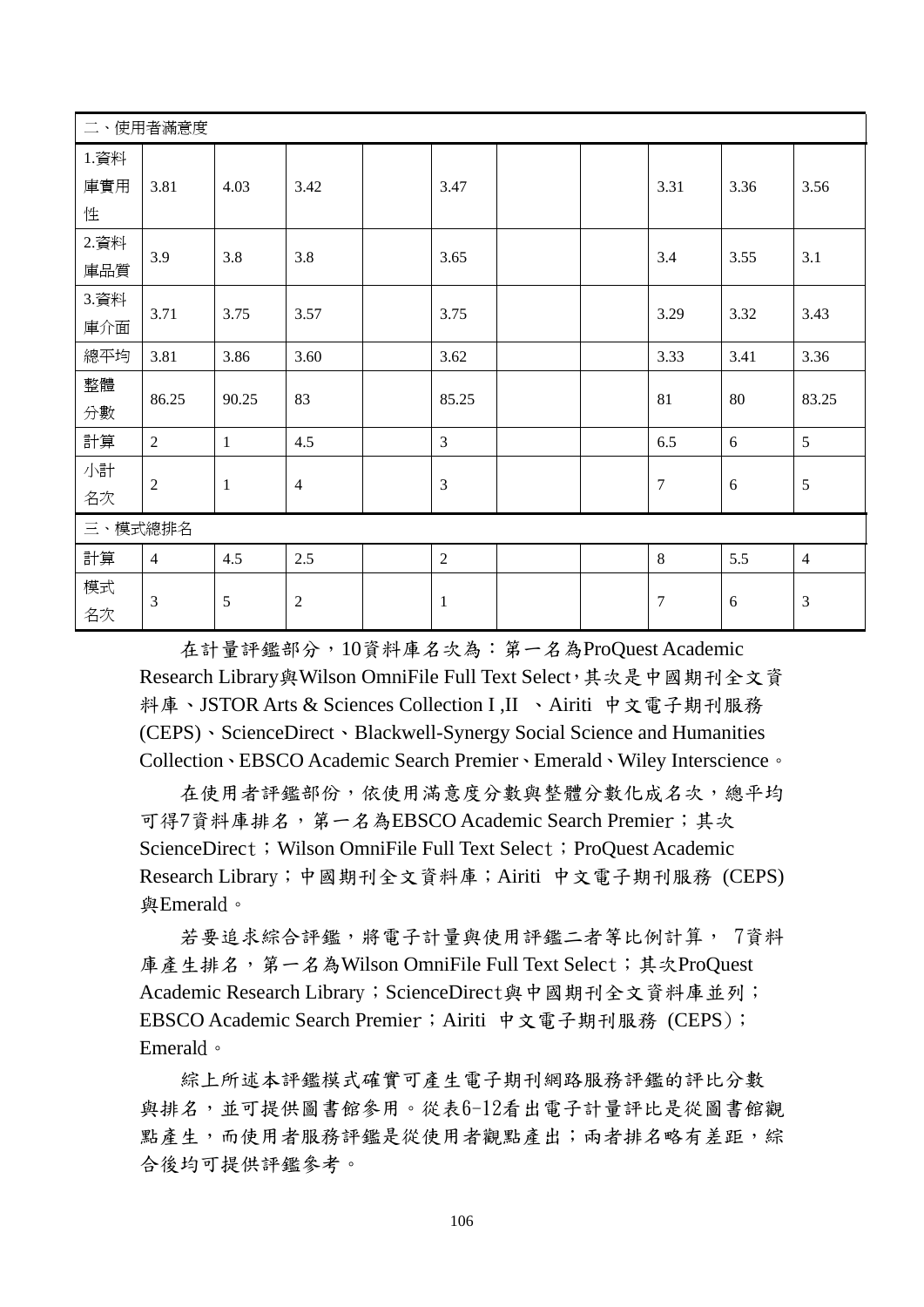使用者滿意評鑑可提供使用者對於電子期刊資料庫實際使用與主題 脈胳情境,可讓圖書館在量化使用資料之外,也參考使用者的看法與使用 行為。發現七資料庫二者評鑑在名次上有些差異,應用時可分別採計與研 究。若要求整體評鑑,則將計量評鑑與使用者評鑑二者的名次平均,可獲 得總體評鑑名次,以為圖書館瞭解電子期刊資料庫從網路服務觀點獲得電 子期刊資料庫的名次,可作為未來經費分配,刪除資料庫,以及行政管理 的參考。

| 評鑑項目        | <b>SDOL</b> | <b>EBSCO</b> | ProQuest       | Wilson | Emerald | 中文電子<br>期刊 | 中國期刊全<br>文資料庫 |
|-------------|-------------|--------------|----------------|--------|---------|------------|---------------|
| 計量評鑑<br>名次  | 6           | 8            |                |        | 9       | 5          | 3             |
| 使用者評<br>鑑名次 | 2           |              | $\overline{4}$ | 3      | ⇁       | 6          | 5             |
| 總評鑑名<br>次   | 3           | 5            | 2              |        | ⇁       | 6          | 3             |

表6-13 資料庫評比一覽表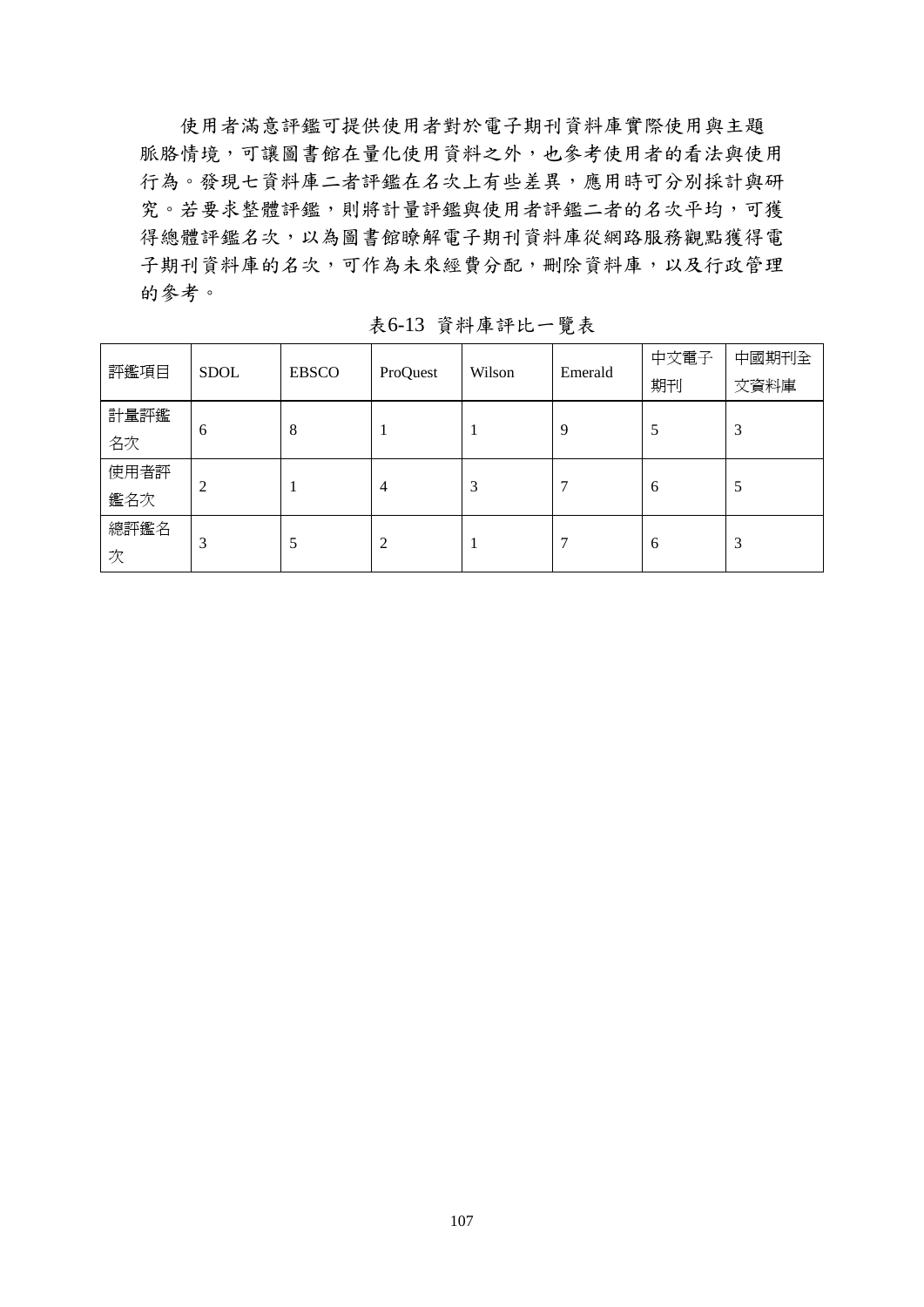# 第七章 結論與建議

# **(**發表版**)**

# 第一節、結論

本研究旨在探討電子期刊網路服務要件與評鑑模式,主要探求:圖書 館提供電子期刊服務?這些 新服務對使用者與研究機構帶來什麼影響?以及如何評鑑其使用成效與 品質。本計書希望從探索電子期刊網路服務內涵,而發展電子期刊評鑑方 法與技術,包括評鑑架構、測量標準與評量程序。本計書期待提供學術圖 書館利用本研究評編模式,進行電子期刊網路服務評鑑的資料蒐集、分 析、統計,實施評鑑作業,以利圖書館管理與服務。

本計劃研究目的包括:(1)研究圖書館提供電子期刊網路服務的要件與 服務形式。(2)探討電子期刊以網路服務、使用者與績效評鑑為主的評鑑方 法、測量標準、與評鑑工具。(3)建構網路服務為中心的電子期刊評鑑模式, 以作為圖書館實施電子期刊評鑑的根據。(4)探討台灣學術圖書館進行電子 期刊網路服務評鑑的現況。(5)探討電子期刊網路服務評鑑模式之實施以及 進行測試。本計書以圖書館提供電子期刊網路服務為主,由於受限於人力 與資源,五研究以電子期刊資料庫為研究對象,而非單種電子期刊。以商 業性電子期刊資料庫系統與我國學術圖書館為研究範圍。

經過本研究的焦點團體訪談與問卷調查法,建構電子期刊網路服務評 鑑模式,並成功應用在學術圖書館評鑑測試。以下分從六項結論說明之。

#### 一、 台灣學術圖書館電子期刊網路服務形式與功能

台灣的大學圖書館最早在1994年引進,1996年陸續引進電子期刊, 大多數是在 2000 年以後引進,1999 年至 2002 年是引進的高峰時間。圖書 館電子期刊館藏總數多在1.5萬種以上;在1萬以下有20所圖書館,佔總 樣本數 24.7%;1 萬至 1.5 萬有 10 館,估 12.3%;1.5 萬至 2 萬有 16 館, 佔 7.4%;2 萬以上有 35 所圖書館,佔 43.2%。

圖書館電子期刊資料庫總數在20種以下有51所圖書館,佔總樣本數 63.0%; 21-40 種有 24 所圖書館,佔 29.6%; 41 種以上有 6 所圖書館,佔 7.4%。樣本數中的圖書館電子期刊資料庫總數在 20 種以下者最多,超過 50%。學術圖書館的電子期刊資料庫經費平均為 7,932,828 元,中位數為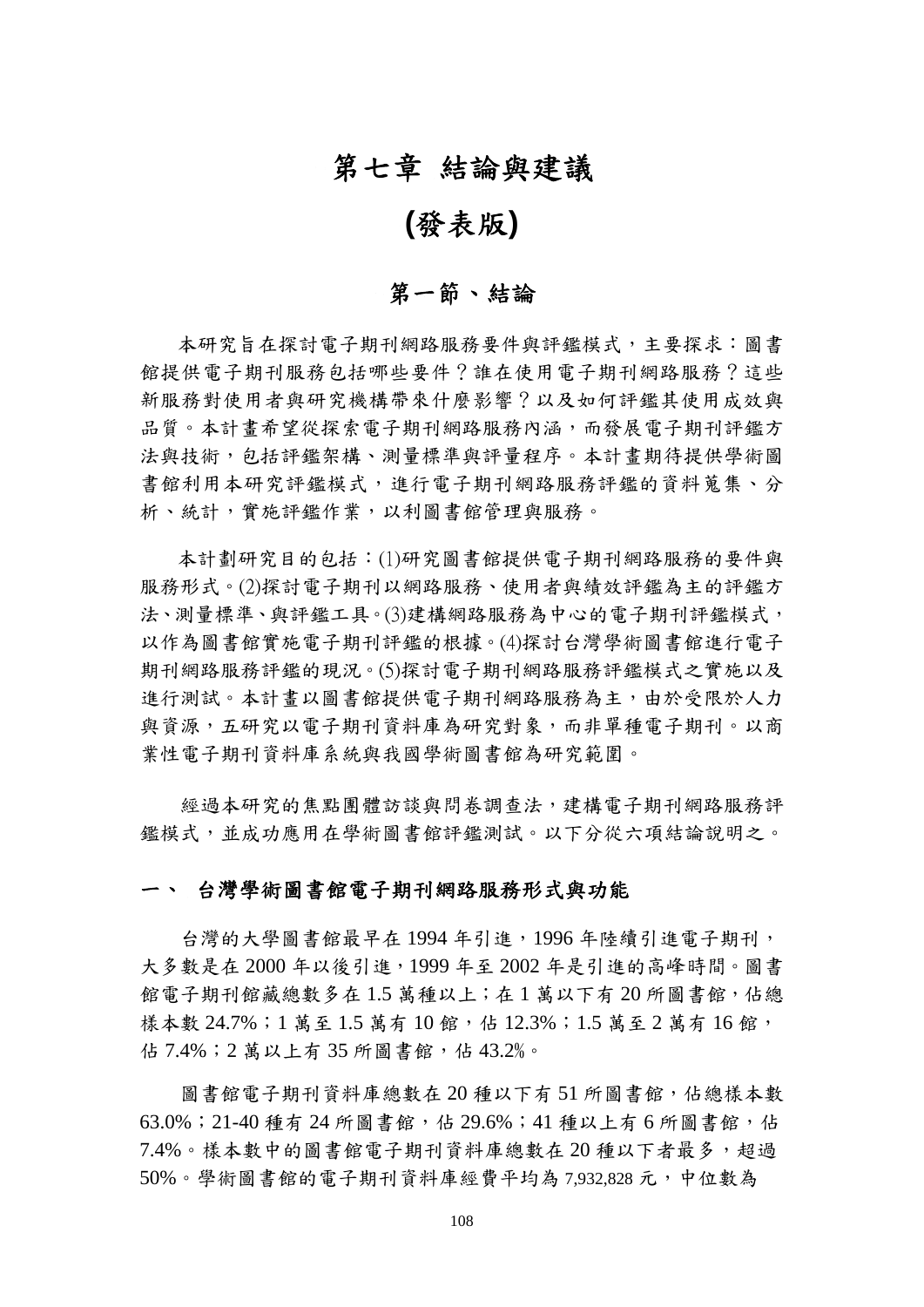$6.342.314$  元, 最少電子期刊資料庫經費為 260.070 元, 最多電子期刊資料庫 經費為 55,320,000 元。可見各館電子期刊資料庫經費相差甚大。

焦點團體訪談的學術圖書館員認同圖書館電子期刊網路服務包含:(1) 電子期刊網頁清單;(2)圖書館目錄;(3)資料庫網頁;(4)電子資源整合系 統;(5)電子期刊系統介面服務,如瀏覽、簡易查詢、進階查詢、下載、個 人化服務;(6) 線上學習課程系統與(7)電子教師指定參考書。

本研究界定電子期刊網路服務的定義係電子期刊透過網路服務提供 使用者查詢與取用。依據問卷調查顯示目前台灣的大學圖書館主要提供下 列電子期刊網路服務:(1)電子期刊網頁清單、(2)圖書館目錄、(3)資料庫 網頁、(4)電子期刊資料庫檢索介面與(5)電子資源整合查詢等功能。證明圖 書館提供多元電子期刊網路服務;以資料庫網頁方式提供最多,其次為電 子期刊網頁清單、電子期刊資料庫檢索介面與電子資源整合查詢,以圖書 館目錄提供電子期刊網路服務的最少。

本研究調查各圖書館電子期刊資料庫檢索介面依功能包括:瀏覽、簡 易查詢、進階查詢、下載、個人化服務、線上學習課程系統與電子教師指 定參考書。全體答卷圖書館其電子期刊資料庫介面具瀏覽功能的有 79 所 ( 97.5%);簡易查詢有 80 所(98.8%);進階查詢有 63 所(77.8%);下載功能 有 65(80.2%);個人化服務有 50 所(61.7%);線上學習課程系統有 21 所, (25.9%);電子教師指定參考書有 5 所(6.2%)。綜上所述,電子期刊資料庫 的介面以瀏覽、簡易查詢、進階查詢、下載個人化服務等功能最為普遍, 線上學習課程系統與電子教師指定參考書功能已經出現,並有圖書館提 供。有 5 所圖書館提出電子教師指定參考書功能。

### 二、 學術圖書館對 COUNTER、CNS1315 標準的電子資源統計規範看法

目前電子期刊使用統計標準較受到重視有二項標準: COUNTER(Counting Online Usage of Networked Electronic Resources)計畫 標準,對象為圖書館、出版商及中介商,以及 CNS1315 標準之電子圖書館 服務的使用統計。本研究在焦點團體訪談會討論對於 COUNTER、CNS1315 標準的電子資源統計規範看法,訪談者均表認同這二種標準,也都期待這 些標準確實實施,將有助於圖書館資料庫使用統計資料的蒐集與分析。師 大圖書館建議 CNS1315 標準中應增加要求資料庫的期刊論文(article)總篇 數資料。

### 三、 台灣學術圖書館電子期刊網路服務評鑑的現況與困難

電子期刊網路服務重視績效評鑑與管理,故收集電子期刊資料庫使用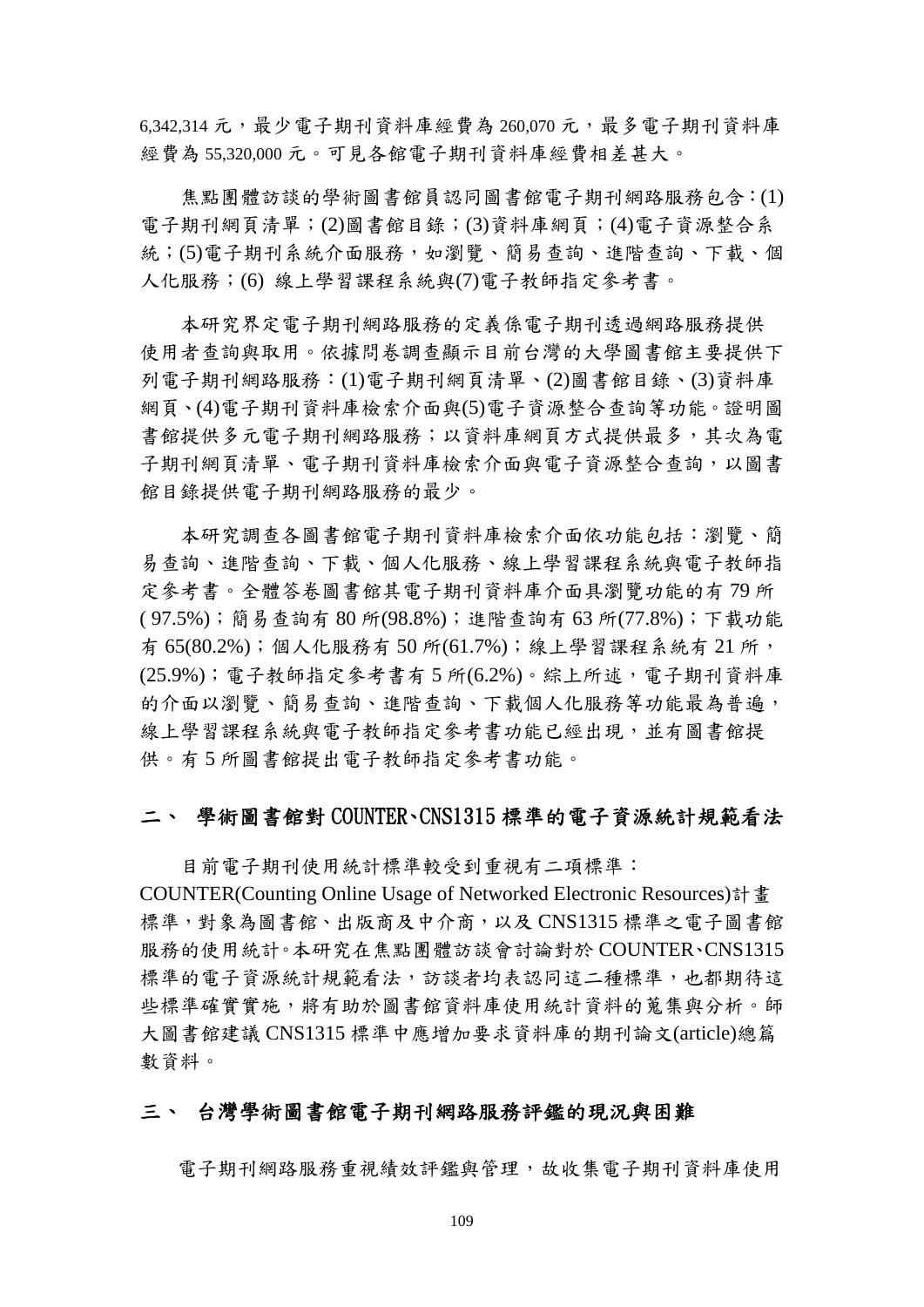十分重要。本研究問卷調查各館有關電子期刊使用統計情況,76 所圖書館 (93.8%)表示有使用資料庫廠商提供的統計資料,有 5 館(6.2%)表示未使用 資料庫廠商提供的統計資料。足見圖書館想要瞭解與掌握電子期刊資料庫 的使用結果。

本研究問卷調查學術圖書館是否作過電子期刊評鑑,僅10館(12.3%) 表示曾做過電子期刊評鑑,71 所(87.7%)未做過電子期刊評鑑。77 所圖書 館(95.1%)贊同圖書館需要做電子期刊評鑑。顯示大多數圖書館雖未做過電 子期刊評鑑但多贊成圖書館進行電子期刊評鑑。這支持本研究發展建構重 要可行電子期刊評鑑模式的想法。

焦點團體訪談時圖書館員表示圖書館目前都有使用與要求資料庫廠 商提供資料庫使用統計。師大、政大、台大圖書館都有使用資料庫或廠商 提供的統計。此外,政大與台大還會利用圖書館的自行統計以彌補廠商統 計的不足。然現今資料庫廠商所提供的統計資料標準不一,使圖書館在判 讀資料方面仍有其困難。

師大圖書館大部分的資料庫統計來自廠商,包括 EBSCOhost、SDOS、 SpringerLink、JSTOR、IEL 等資料庫。圖書館未做自行的統計。政大圖書 館自1998年開始使用資料庫廠商統計,現今也持續在使用廠商,此外, 圖書館本身亦使用 TTSLINK 來記錄使用統計以彌補廠商統計的不足。台 大圖書館都有在使用廠商所提供的統計,2004 年以後,廠商提供的統計越 來越宗整,圖書館本身也會使用飛資得的系統來記錄圖書館的統計以彌補 廠商統計的不足。

### 四、 本研究驗證網路要素應用在電子期刊的評鑑

圖書館提供電子期刊服務不同於傳統印刷期刊,而電子期刊是透過網 路與電腦以資料庫形式傳遞給使用者,其不同於印刷資料,圖書館需要建 構網頁,提供使用者進行查詢網頁,進行資料查詢、瀏覽全文與下載全文 等行為。所以電子期刊需要供網路服務給使用者查詢與使用。從本研究問 卷調查顯示,使用者使用許多電子期刊網路服務,如圖書館公用目錄、電 子期刊網頁清單、資料庫網頁、電子期刊資料庫介面服務等。使用者藉由 網路服務並使用電子期刊各種豐富的資源,包括:全文期刊論文、索引、 摘要、目次、引用文獻超連結等。本研究利用文獻探討、焦點團體訪談法、 與問卷調查證實了電子期刊的評鑑應以網路服務與使用者導向為原則。本 研究驗證 Bertot 與 McClure 網路要素模式可應用在電子期刊,涵蓋電子期 刊資源、電子期刊網路服務、管理三大要件。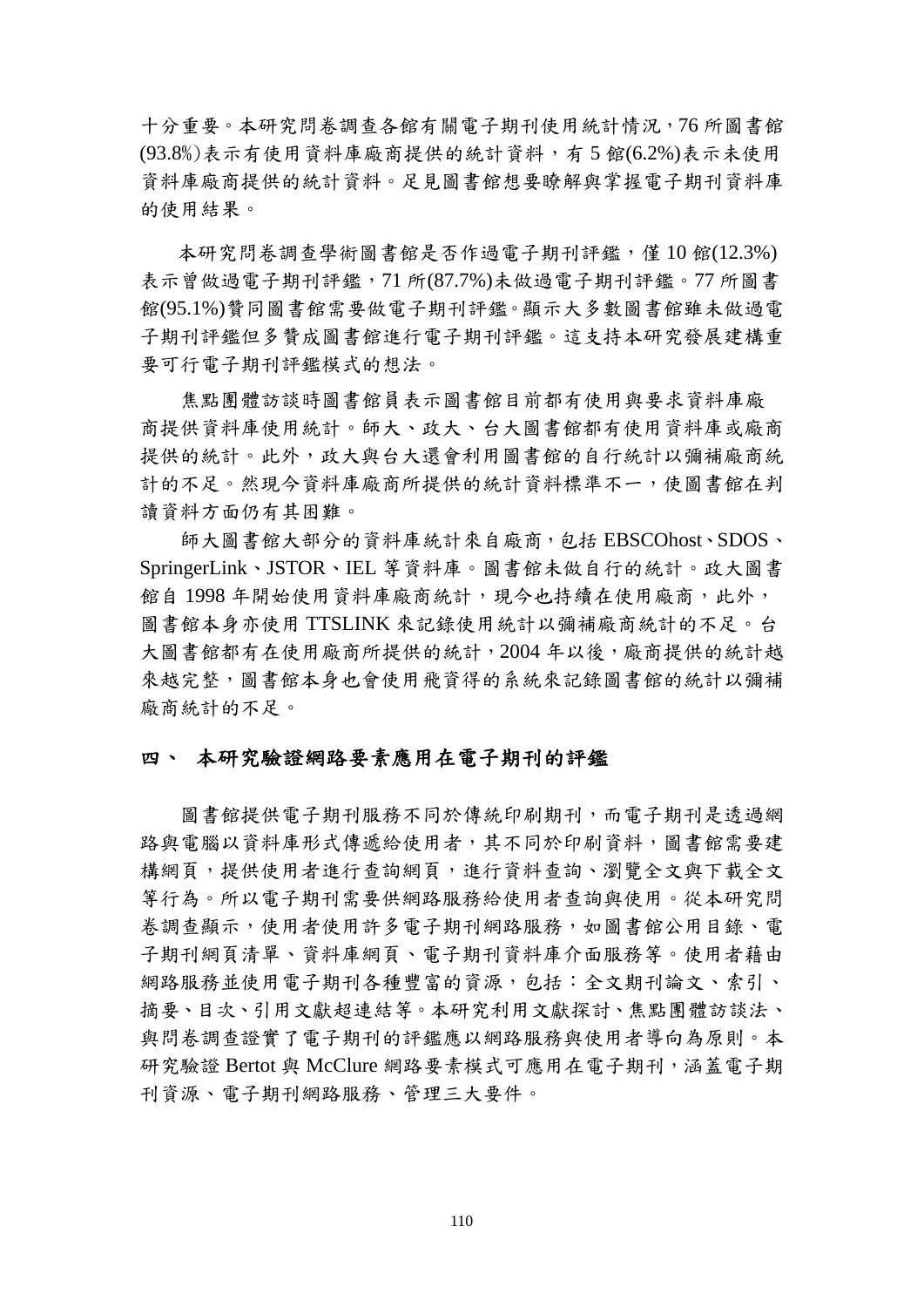### 五、 建構網路服務為中心的電子期刊評鑑模式

本研究以電子期刊課為焦點,提出電子期刊網路服務評鑑模式如圖 7-1。電子期刊網路要素包括:電子期刊資源、電子期刊網路服務、管理。 評鑑標的為電子期刊資料庫,而評鑑範圍以圖書館為主。電子期刊資源主 要是指電子期刊資料庫涵蓋的資源,包括全文期刊論文、索引、摘要、目 次、書目資料、引文連結等。電子期刊網路服務包括電子期刊網頁清單、 圖書館目錄、資料庫網頁、電子期刊資料庫檢索介面、電子資源整合查詢。 電子期刊資料庫介面提供:瀏覽、簡易查詢、進階查詢、下載、個人化服 務、線上學習課程系統、電子教師指定參考書等功能。本研究電子期刊網 路服務評鑑測量準則採用電子計量與使用者服務品質兩種。參見下圖。



圖 7-1 電子期刊網路服務評鑑模式圖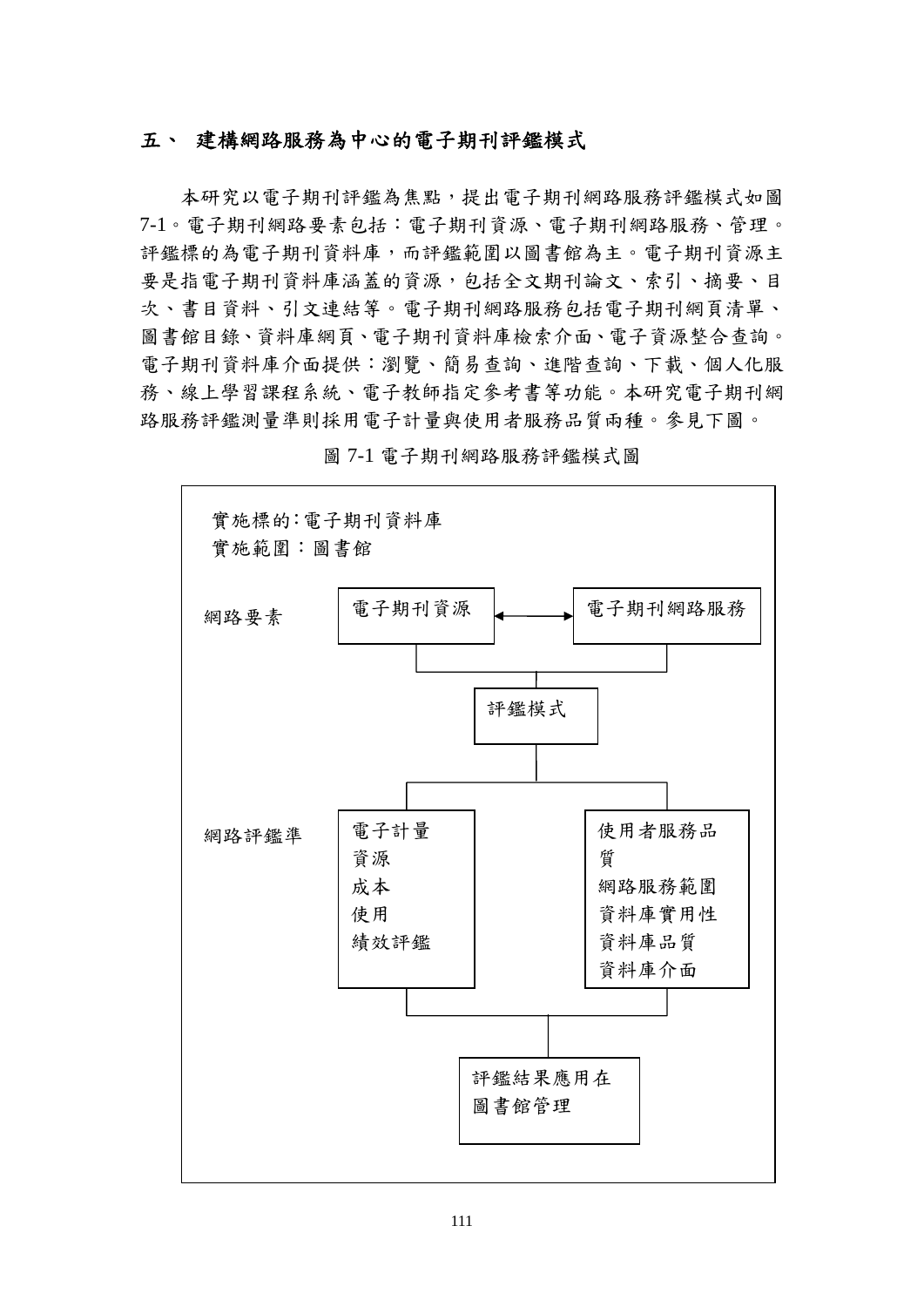電子期刊網路服務電子計量評鑑藉由焦點團體訪談與問卷調查後獲 得計量要件,包括:成本、資源、使用量、使用績效四構面與 23 項指標, 列如下表。

| 電子期刊資源                                                                             | 電子期刊使用                                                                                                                                                                                                                                           |
|------------------------------------------------------------------------------------|--------------------------------------------------------------------------------------------------------------------------------------------------------------------------------------------------------------------------------------------------|
| R1 電子期刊 title 數量<br>R2 電子期刊 article 數量<br>R3 電子期刊收錄範圍(年/月)<br>R4 提供索引摘要<br>R5 提供目次 | U1 電子期刊連線 Session(login)次數<br>U1-2 目次(Table of Content)<br>U1-3 摘要 $(Abstracts)$<br>U2 電子期刊查詢(search,query)次數<br>U3 電子期刊下載(download)格式/HTML、<br>PDF<br>U4 電子期刊紀錄下載次數<br>U5 電子期刊虛擬造訪次數(OPAC、Web)<br>U6 電子期刊連線時間<br>U7 電子期刊連線被拒次數<br>U8 電子期刊參考諮詢次數 |
| 電子期刊成本                                                                             | 電子期刊使用績效                                                                                                                                                                                                                                         |
| C1 電子期刊成本<br>C2 對書目中心、網路與聯盟支出                                                      | P1 每次連線平均下載全文論文篇數<br>P2 連線被拒次數佔連線次數百分比<br>P3 平均每次全文論文下載成本<br>P4 平均每篇期刊論文成本<br>P5 平均每篇全文論文被下載次數<br>P7 平均每種電子期刊成本                                                                                                                                  |

表 7-1 電子期刊網路服務計量評鑑及指標表

依使用者對資料庫滿意度評鑑,電子期刊網路服務使用者滿意度評鑑 準則包括資料庫實用性、資料品質、資料庫介面三構面,21個指標,列於 下表。

表 7-2 電子期刊網路服務使用者評鑑及指標表

|    | 電子期刊資料庫實用性滿意度  | 電子期刊資料庫資料品質滿意度  |
|----|----------------|-----------------|
|    | 電子期刊資料庫網頁好用    | 10. 電子期刊資料庫內容品質 |
|    | 電子期刊資料庫涵蓋資料數量  | 11. 電子期刊圖表品質    |
|    | 電子期刊瀏覽好用       | 12. 電子期刊檢索好用    |
| 4. | 電子期刊資料呈現方式     | 13. 電子期刊資料正確率   |
|    | 電子期刊線上閱讀       | 14. 電子期刊資料新穎性   |
| 6. | 電子期刊全文下載       |                 |
|    | 電子期刊全文傳遞速度     |                 |
|    | 電子期刊資料庫與書目軟體結合 |                 |
|    |                |                 |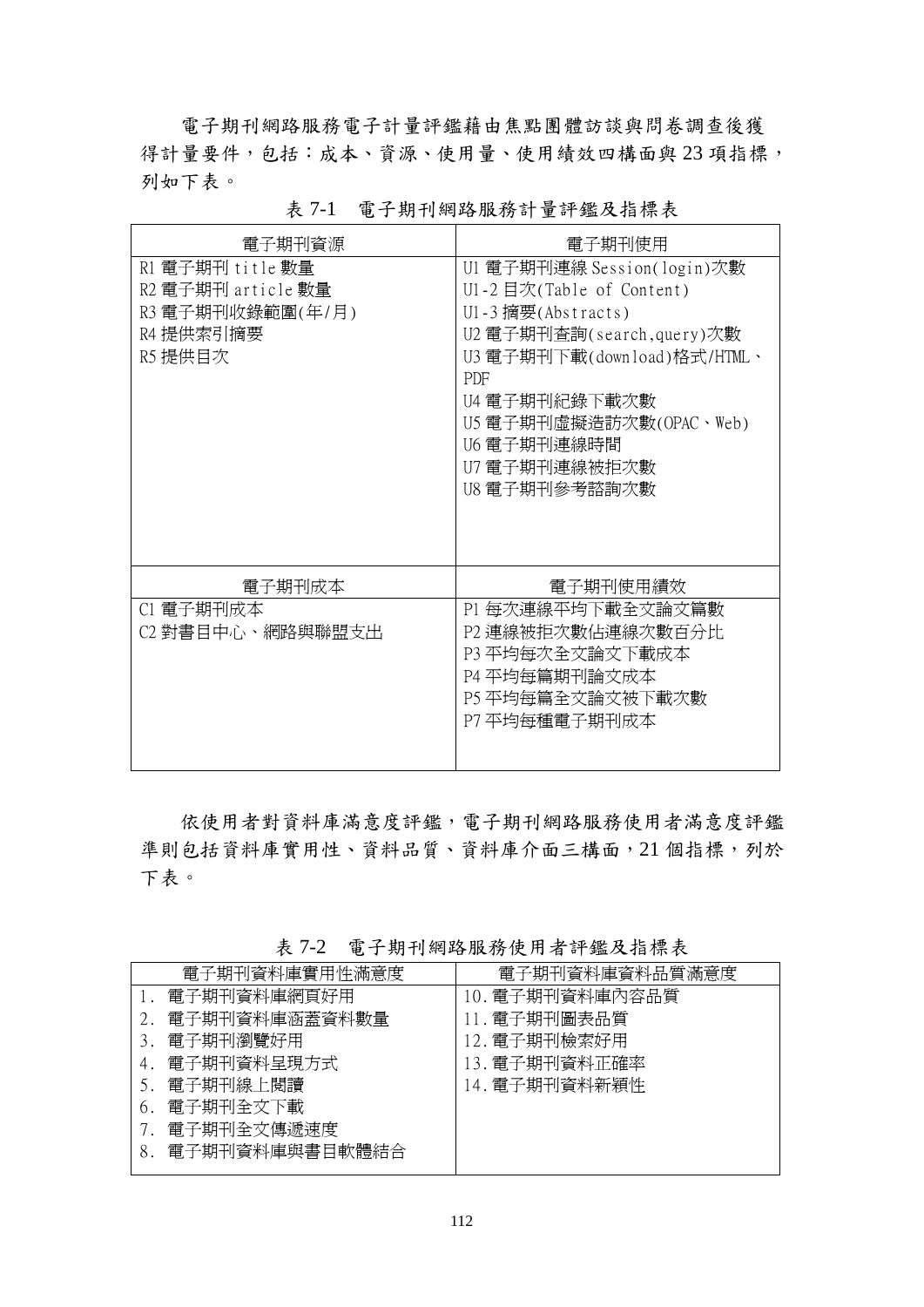| 電子期刊資料與使用者目的相關 | 電子期刊資料庫使用介面滿意度                                                                 |
|----------------|--------------------------------------------------------------------------------|
|                | 15. 電子期刊資料庫介面具親和力<br>16. 電子期刊資料庫區分簡易與進階檢索<br>17. 電子期刊資料庫查詢結果呈現                 |
|                | 18. 電子期刊資料庫連結功能<br>19. 電子期刊資料庫指示說明與學習指南<br>20. 電子期刊資料庫反應速度<br>21. 電子期刊資料庫個人化服務 |

### 六、 期刊網路服務評鑑模式應用與困難

本研究依據前節建構的電子期刊網路服務電子計量評鑑模式進行應 用,以 X 大學圖書館為測試對象,從該館目前有 40 多種的電子期刊資料 庫,選取統計資料較為齊全的10種資料庫進行電子期刊網路服務模式測 試。本研究電子期刊網路服務計量評鑑模式包括資源、成本、使用量、使 用績效等四構面與 23 項指標,依據這些指標蒐集政大圖書館 10 種電子期 刊資料庫之 2006 年的評鑑數據。

本研究評鑑模式第二部分以 X 大學圖書館所採購之電子期刊資料庫 為對象,進行大學教師與研究生使用電子期刊系統之評估。本研究依據前 章所建構的電子期刊網路服務使用者滿意度評鑑模式,包括:資料庫實用 性、資料品質、資料庫介面三構面, 21個指標進行測試。測試方法為問 卷調查,首先設計「X 大學圖書館電子期刊網路服務使用者評鑑問卷」, 調查對象囿於時間與人力之限制,本次調查採立意抽樣,受訪對象為政大 圖書資訊與檔案學研究所之師生,並從前節10 資料庫選取該所師生較常 使用的7種電子期刊資料庫為評鑑目標,進行問卷調查,獲得電子期刊網 路服務使用者評鑑資料。

最後將X大學圖書館7電子期刊資料庫網路服務評鑑測試結果,分從計 量評鑑,使用者滿意度評鑑,與總體評鑑三方面將評鑑排名列如表7-3。經 過測試證明本模式確實可應用在電子期刊評鑑。本計量評鑑模式提供圖書 館利用該館統計與資料庫廠商網路使用紀錄即可便利進行評鑑。但圖書館 務必注意在採購時必須要求資料庫廠商提供下列完整資訊,包括:訂購成 本、資料庫涵蓋的期刊種數與論文篇數等資源。本次應用測試遭遇的第一 問題在於資料庫廠商無法提供電子期刊種數、全文論文篇數等關鍵資訊, 要求這些回溯資料,分外困難。其次遭遇的問題是要求資料庫廠商提供電 子期刊使用統計資料,測試的10種資料庫原是平日提供統計資訊表現良好 並依據COUNTER標準,特別選出的廠商,但在進行評鑑時發現仍有許多 使用統計無法取得,例如:電子期刊連線Session(login)次數、目次、摘要、 電子期刊查詢次數、電子期刊下載格式、電子期刊紀錄下載次數、電子期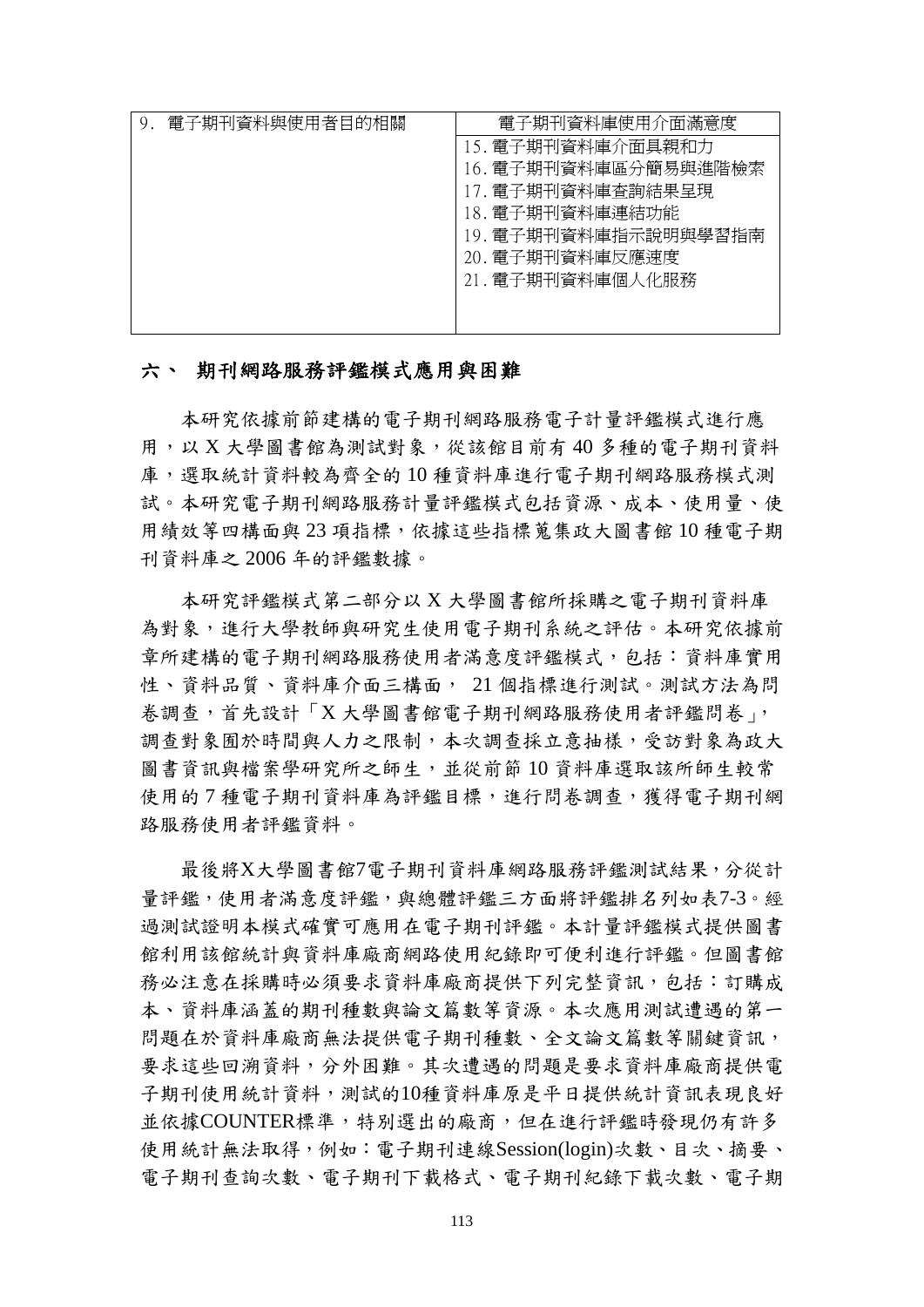刊虛擬造訪次數、電子期刊連線時間、電子期刊連線被拒次數、電子期刊 參考諮詢次數等,並且資料庫廠商提供的報表內容與格式不一, 缺乏統一 標準。

使用者滿意評鑑可提供更多使用者與電子期刊資料庫使用的豐富情 境與脈胳資訊,俾利圖書館在量化使用資料之外,也可進一步瞭解使用者 背景、資訊需求與使用行為。本研究發現7資料庫在計量評鑑與使用者評 鑑二方面排名略有差異,應用時可分別研究與採行。若要求整體評鑑,可 將計量評鑑與使用者評鑑二者排名相等比例處理,所獲得的總體評鑑排 名,可提供圖書館從網路服務觀點瞭解電子期刊資料庫表現的排名,作為 未來經費分配,刪訂資料庫,以及行政管理的參考。

| 評鑑<br>項目          | <b>SDOL</b>    | <b>EBSCO</b>   | ProQuest       | Wiley | Wilson         | Blackwell      | <b>JSTOR</b>   | Emerald        | 中文<br>電子<br>期刊 | 中國期<br>刊全文<br>資料庫 |
|-------------------|----------------|----------------|----------------|-------|----------------|----------------|----------------|----------------|----------------|-------------------|
| 一、計量評鑑            |                |                |                |       |                |                |                |                |                |                   |
| $1.$ 成本           | 10             | $\,8\,$        | 5              | 9     | $\mathbf{1}$   | 6              | $\overline{4}$ | $\overline{2}$ | 3              | $\mathbf{1}$      |
| 2. 資源             | $\overline{2}$ | 6              | $\mathbf{1}$   | 5     | $\overline{3}$ | 9              | 8              | 10             | $\overline{7}$ | $\overline{2}$    |
| 3.使用              | 6              | $\overline{4}$ | $\mathbf{1}$   | 9     | $8\,$          | $\overline{7}$ | 3              | 10             | 5              | $\overline{2}$    |
| 4.績效              | $\overline{7}$ | 9              | 6              | 10    | $\mathbf{1}$   | $\overline{2}$ | $\overline{4}$ | 8              | $\overline{3}$ | $\overline{4}$    |
| 小計<br>名次          | 6              | 8              | 1              | 10    | 1              | $\overline{7}$ | $\overline{4}$ | 9              | 5              | $\overline{3}$    |
| 二、使用者滿意度          |                |                |                |       |                |                |                |                |                |                   |
| 1. 資料<br>庫實用<br>性 | 3.81           | 4.03           | 3.42           |       | 3.47           |                |                | 3.31           | 3.36           | 3.56              |
| 2. 資料<br>庫品質      | 3.9            | 3.8            | 3.8            |       | 3.65           |                |                | 3.4            | 3.55           | 3.1               |
| 3. 資料<br>庫介面      | 3.71           | 3.75           | 3.57           |       | 3.75           |                |                | 3.29           | 3.32           | 3.43              |
| 總平均               | 3.81           | 3.86           | 3.60           |       | 3.62           |                |                | 3.33           | 3.41           | 3.36              |
| 整體<br>分數          | 86.25          | 90.25          | 83             |       | 85.25          |                |                | 81             | 80             | 83.25             |
| 計算                | $\sqrt{2}$     | $\mathbf{1}$   | 4.5            |       | 3              |                |                | 6.5            | 6              | 5                 |
| 小計<br>名次          | $\sqrt{2}$     | $\mathbf{1}$   | $\overline{4}$ |       | 3              |                |                | $\overline{7}$ | 6              | 5                 |
| 三、模式總排名           |                |                |                |       |                |                |                |                |                |                   |
| 計算                | $\overline{4}$ | 4.5            | 2.5            |       | $\overline{2}$ |                |                | 8              | 5.5            | $\overline{4}$    |
| 名次                | $\mathfrak{Z}$ | 5              | $\overline{2}$ |       | $\mathbf{1}$   |                |                | $\tau$         | 6              | $\mathfrak{Z}$    |

表 7-3 電子期刊網路服務評鑑模式測試資料表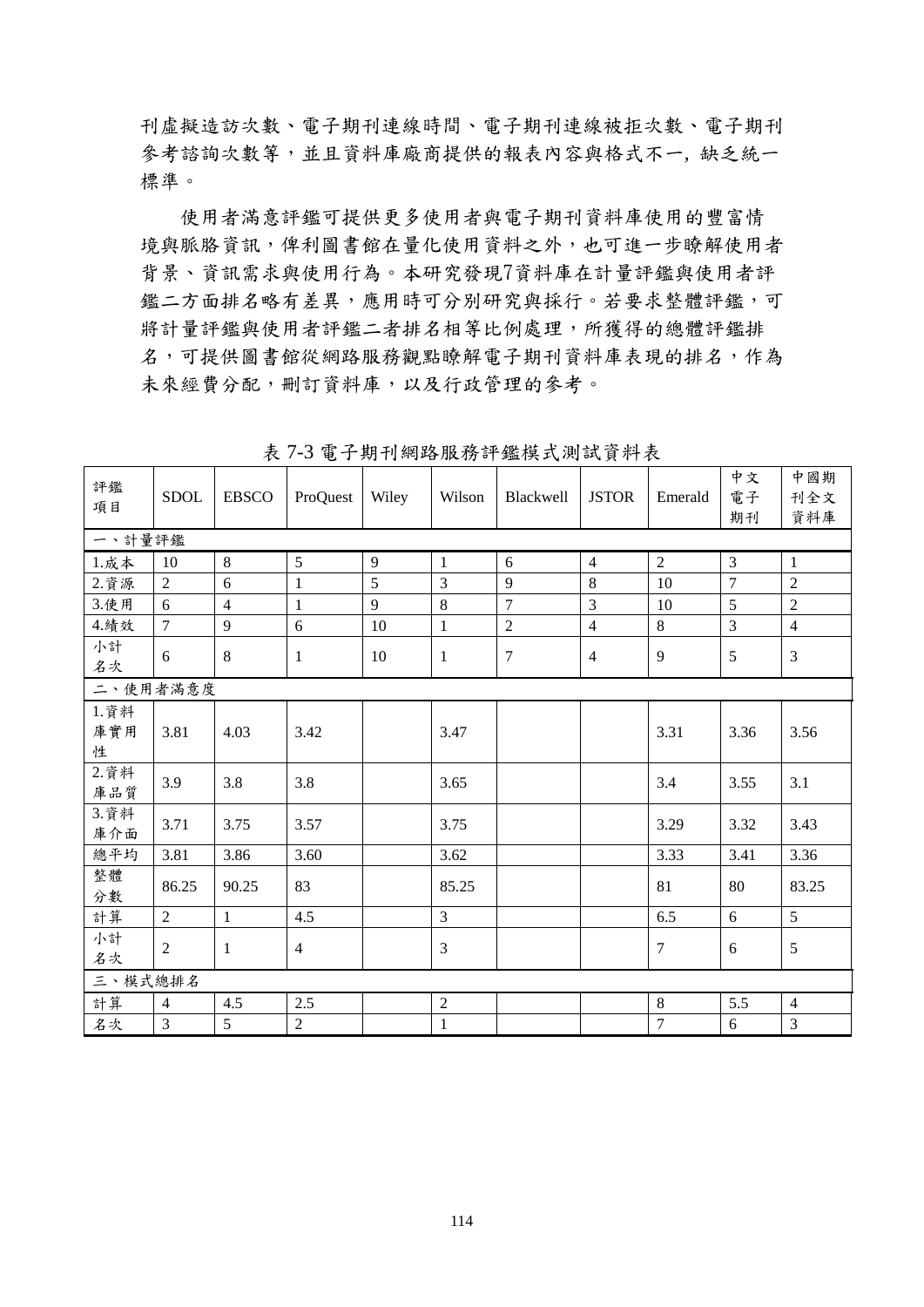# 第二節、建議

基於本研究上一節成果,本計畫提出下列建議。

#### 一、學術圖書館可參用本電子期刊網路服務模式定期進行評鑑

學術圖書館有感於電子期刊資料庫購買經費愈來愈多,普遍認同電子 期刊評鑑工作重要。電子期刊評鑑應配合網路服務來進行,本研究模式經 應用測試證實,確可實施,涵蓋網路三要素:電子資源內容、網路服務、 管理,並採用電子計量與使用者服務品質兩種評鑑準則。本研究建議學術 圖書館可參考本評鑑模式,每年定期實施電子期刊評鑑,以為未來規劃發 展與經費分配之參考。

#### 二、建議我國學術圖書館應在電子資源採購聯盟成立類似 **COUNTE**

#### 電子資源使用統計小組

 本次研究顯示電子期刊使用統計十分重要,資料庫廠商有責任配合圖 書館需求定期提供。然而我國圖書館並未獲得電子期刊資料庫廠商提供符 合標準與一致的使用統計,造成電子期刊評鑑進行困難。建議我國學術圖 書館在電子資源採購聯盟中成立類似 COUNTER 電子資源使用統計小 組,積極研究電子期刊使用統計的內容與格式,以符合國際標準。

### 三、建議我國學術圖書館要求電子期刊資料庫廠商提供資料庫資源數

#### 據

 電子期刊資料庫資料庫涵蓋資料豐富,包括全文期刊論文、目次、摘 要、索引、引文連結等,且年代範圍不一,皆與資料庫的價值或成本密切 相關。建議學術圖書館在採購時應要求廠商主動提供這些資源統計數字, 以為圖書館採購評鑑參考。

### 四、建議從事電子期刊使用者研究以建構使用者導向電子期刊評鑑

計量評鑑電子期刊較容易進行,看似客觀,但無法掌握使用者對電子 期刊的行為與個別需求,仍不完善,建議未來從事各學門、各類使用者使 用電子期刊的研究,並應用在建構使用者導向的電子期刊評鑑。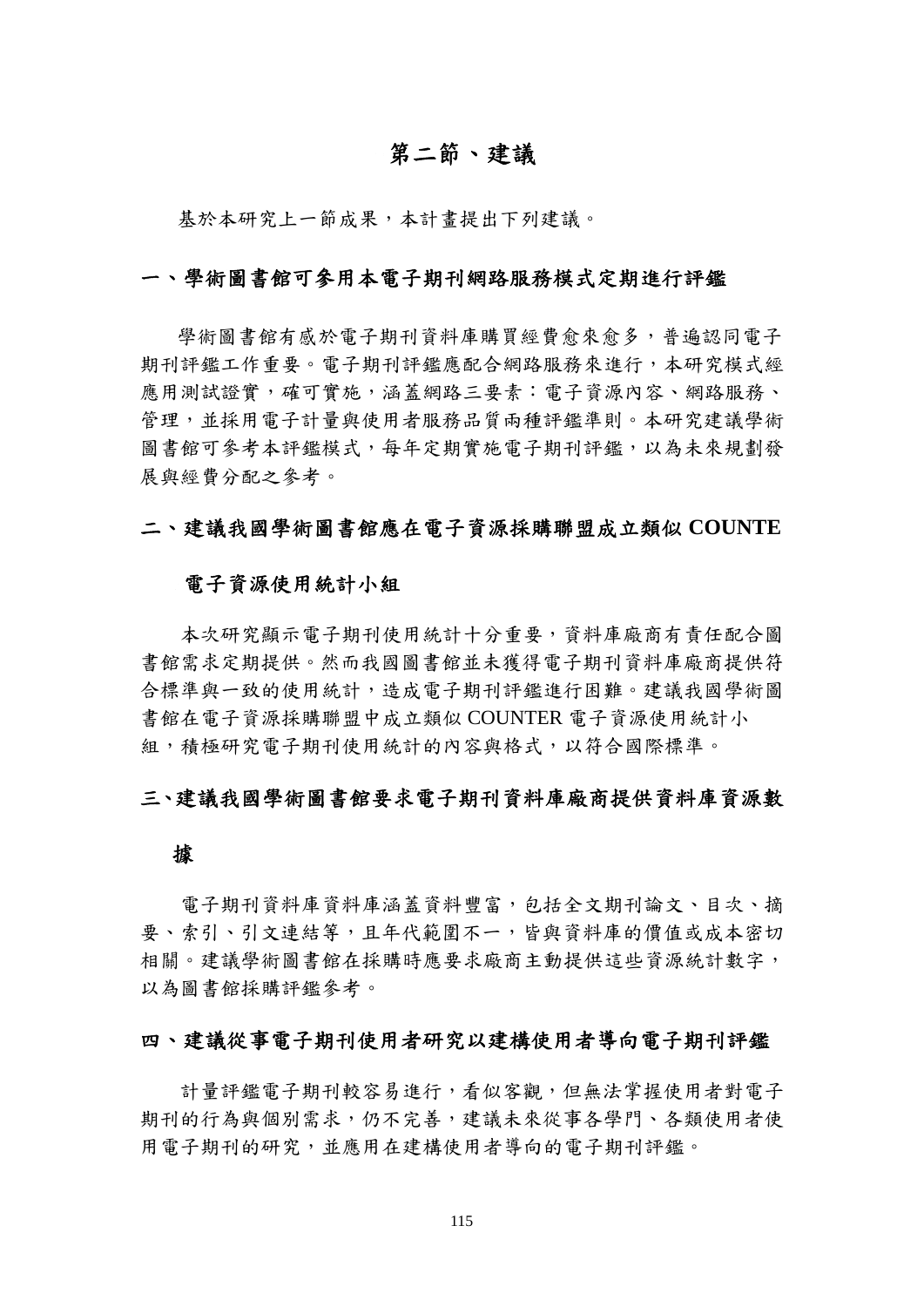# 五、建議發展電子期刊單種與資料庫二元評鑑模式

 本次研究主要以電子期刊資料庫為評鑑標的,未顧及到每一種期刊層 級的評鑑研究。故可以評鑑電子期刊資料庫,而無法獲知單種電子期刊評 鑑情形。每一電子期刊的價值與使用情形仍然是值得研究,需要從宏觀與 微觀兩層次來探討電子期刊單種與資料庫的評鑑,故建議未來持續研究電 子期刊單種與資料庫二元評鑑模式。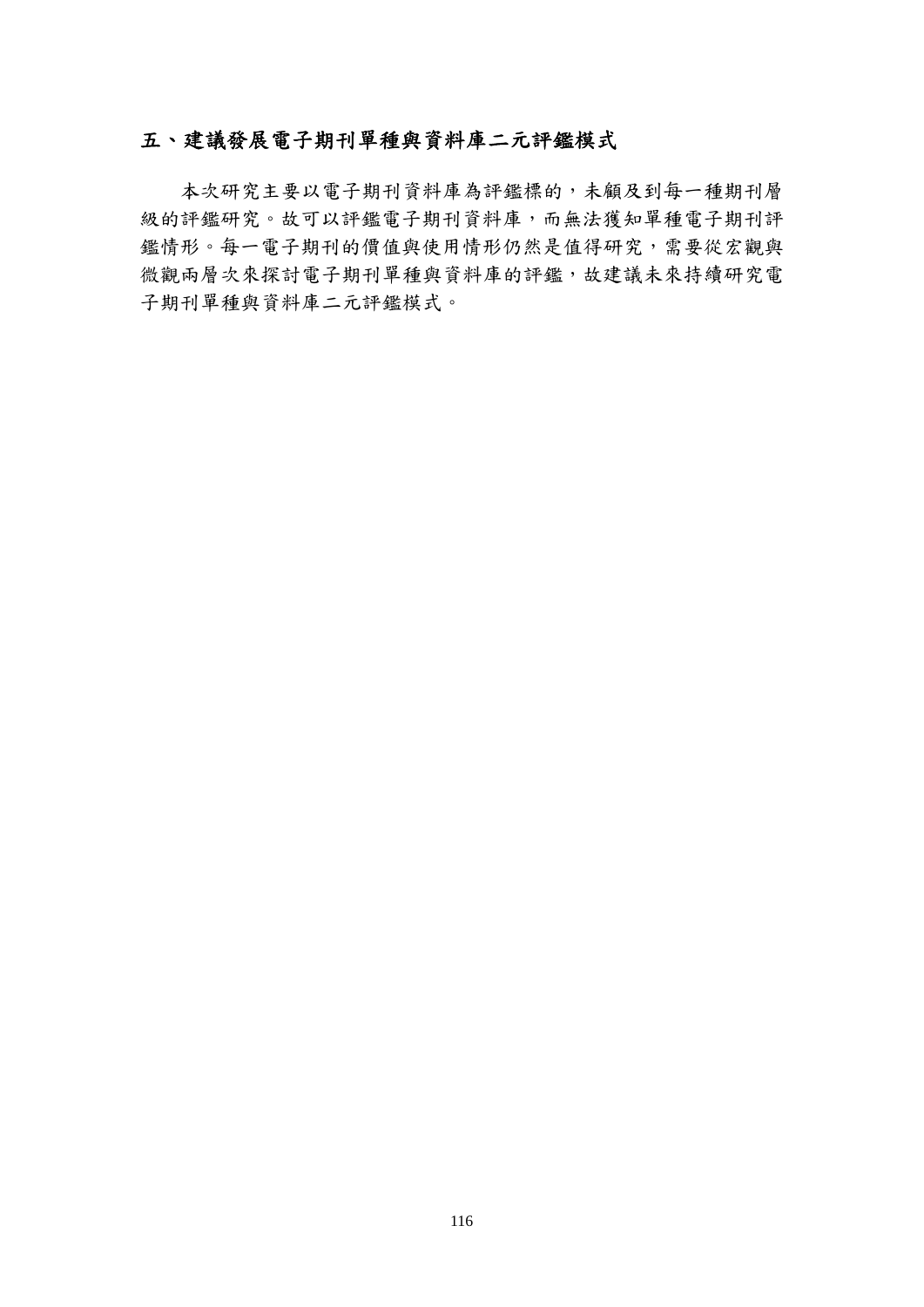# 參考書目

## 一、 中文

**(**一**)**圖書

石嘉琳。「剖析學術性電子期刊的經濟行為」。私立逢甲大學經濟研究所,碩士論 文,民國 91 年。

- 吳雅慧。「電子期刊使用研究--以國立臺灣大學電機資訊學院及文學院為例」。國 立臺灣大學圖書資訊學硏究所,碩士論文,民國 91年。
- 李銘純。「圖書館聯盟採購電子資源授權之評估要素」。國立中興大學圖書資訊學 研究所,碩士論文,民國92年。
- 林呈潢。圖書館統計標準與電子圖書館服務使用評量。台北市:國家圖書館,民 國 94。
- 洪昭蘭。「電子期刊組織整理與使用之研究-以中央研究院為例」。淡江大學資訊 與圖書館學系碩十班,民國 93年。
- 國立政治大學圖書資訊與檔案學硏究所編輯。電子期刊出版與管理硏習班硏習手 册. 九十二年度。臺北市:中國圖書館學會,民 92。
- 國立政治大學圖書資訊與檔案學硏究所編輯。學術傳播與電子期刊管理硏習班硏 習手册. 九十五年度。臺北市:中國圖書館學會,民 95。
- 張慈玲。「電子期刊 E-Metrics 評鑑模式應用於大學圖書館之研究」。國立政治大 學圖書資訊學與檔案學研究所,碩士論文,民國 95年。
- 梁康馨。「大學教師對電子期刊資料庫評價之探討」。國立中興大學圖書資訊學研 究所,碩士論文,民國 92年。
- 郭麗芳。「網路電子期刊之評估研究 : 以生物醫學資源為例」。私立輔仁大學圖 書資訊研究所,碩士論文,民國 85年。
- 游立新。「醫學院暨生命科學院研究生生物醫學電子期刊之使用研究」。私立輔仁 大學圖書資訊研究所,碩士論文,民國 92年。
- 游孟儒。「大學圖書館電子期刊採購問題探討」。國立臺灣大學圖書資訊學硏究所 碩士論文,民國 93 年。
- 詹麗萍。「第七章電子館藏評估」,電子資源與圖書館館藏發展。台北:麥田,2005 年,頁 172-175。
- 詹麗萍。電子資源與圖書館館藏發展。臺北市:麥田出版:家庭傳媒城邦分公司 發行,2005[民 94]。
- 趙慶芬。「電子期刊的資訊組織與取用之研究」。國立政治大學圖書資訊學與檔案 學研究所,碩士論文,民國 95年。
- 劉佳吟。「影響電子期刊需求因素之探討」。東吳大學資訊科學系碩士論文,民國 93 年。
- 劉玟怡。「電子期刊對大學圖書館組織結構及分工之影響」。國立中興大學圖書資 訊研究所,碩士論文,民國 91年。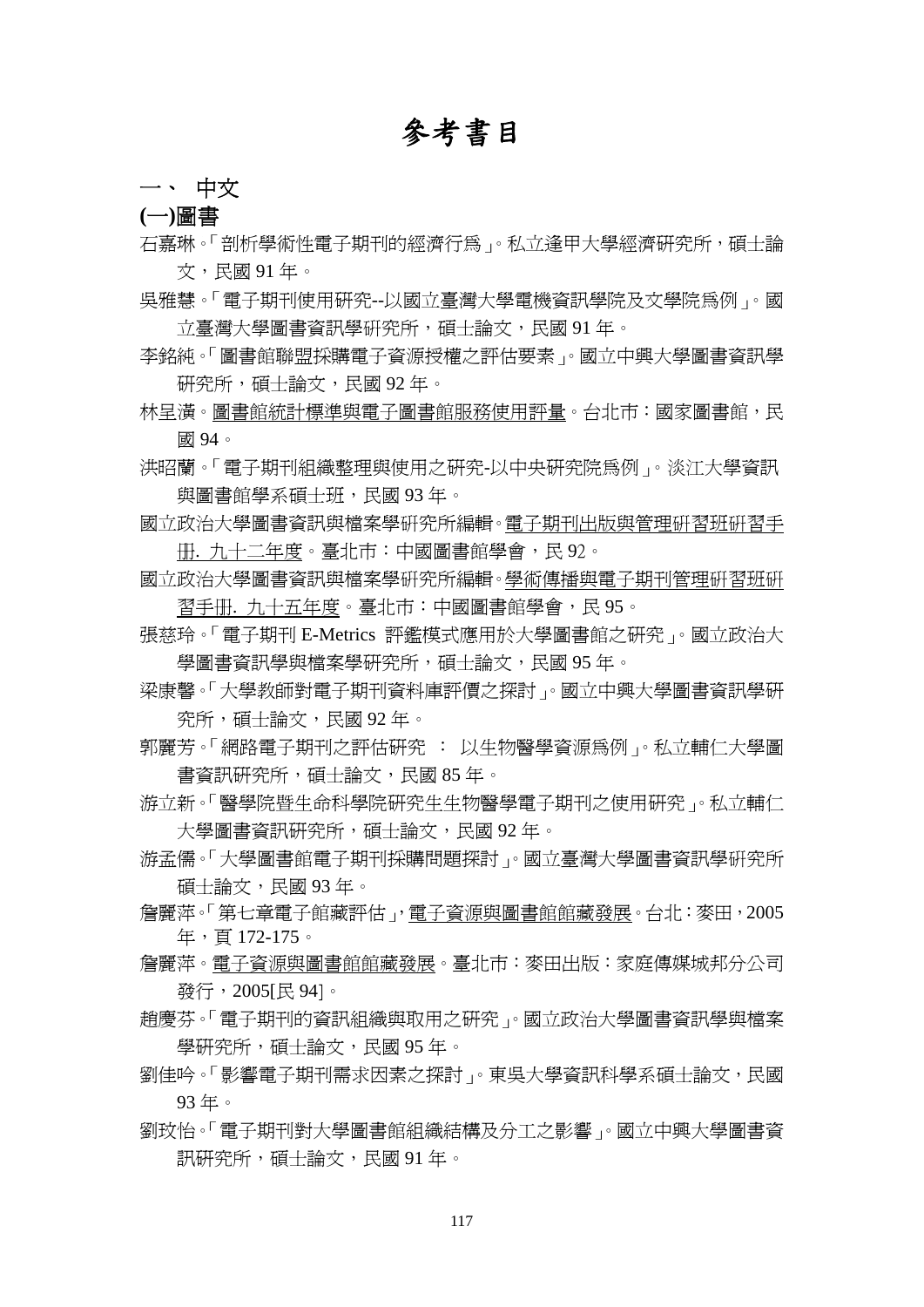- 歐陽芬。我國大學圖書館期刊管理之組織型態之硏究。 臺北市 : 漢美,1994[民 83]。
- 鍾勝仲。「資訊科學與圖書館期刊之電子化同儕評閱研究」。淡江大學資訊與圖書 館學系碩士論文,民國 90 年。
- 顏玉茵。「臺灣學術期刊電子化同儕評閱系統建構之評析」。南華大學出版事業管 理研究所碩士論文,民國 92 年。
- 魏昌彬。「圖書館西文電子期刊之整合檢索系統」。國立台南大學資訊教育研究 所,碩十論文,民國 94年。

**(**二**)**期刊論文

- 王梅玲,「電子計量應用於電子期刊評鑑」,數位時代圖書館館藏發展研討會論文 集,民 95年1月,百249-257。
- 王梅玲。「電子期刊對學術圖書館技術服務的影響」,中國圖書館學會會報 75 期(民國 94.12) ,頁 161-172。
- 王梅玲。「電子期刊興起及其對學術傳播影響的探討」,中國圖書館學會會報 71 期(民國 92.12), 百 61-78。
- 吳英美。「我國三所師範大學圖書館教育類西文期刊館藏之研究 -下-」。國立中 央圖書館臺灣分館館刊 5: 2(民 87.12), 頁 50-67。
- 吳英美。「電子期刊對圖書館期刊服務的影響」。國立中央圖書館臺灣分館館 4:  $2$  (民 86.12), 頁 36-50。
- 吳雅慧; 吳明德。「電子期刊使用研究--以國立臺灣大學電機資訊學院及文學院為 例」。國家圖書館館刊 92:1(民 92.04), 頁 169-196。
- 吳碧娟。「國家圖書館電子化期刊資訊服務的現況與展望」國家圖書館館刊 86:
	- $2$  (民 86.12), 頁 1-22
- 林孟玲。「電子期刊與蛻變中的期刊代理商」。資訊傳播與圖書館學 4:3(民 87.03), 頁 51-57。
- 林則孟; 黃鈺琪記錄。「引進電子期刊、索引及全文資料庫的建置計劃構想與問 題」。中華民國科技館際合作協會通訊 4 (民 86.10),頁 28-31
- 林娟娟。「學術期刊之同儕審杳」。大學圖書館 1:3(民 86.07),頁 127-140。
- 林愉珊,張慧銖。「期刊使用率調查暨電子期刊館藏發展之探討:以臺大醫圖爲 例」。大學圖書館 5:1 (民 90.03),頁 79-92。
- 邱炯友 。「學術電子期刊同儕評閱之探析」。教育資料與圖書館學 40:3 (民  $92.03)$ , 頁 309-323。
- 徐芬春。「我國網路電子期刊初探」。國立中央圖書館臺灣分館館刊 5:1(民 87.09), 頁 49-57。
- 張瑞川; 謝蕙旭記錄。「電子期刊在大學圖書館的利用與發展」。國立成功大學圖 書館館刊 3 (民 88.04),頁 11-15。
- 張稜雪。「電子期刊的特性與發展概況」。國立臺灣大學醫學院圖書分館館訊 67 (民 92.09), 頁 1-2
- 張稜雪。「電子期刊對圖書館的衝擊與省思」。國立臺灣大學醫學院圖書分館館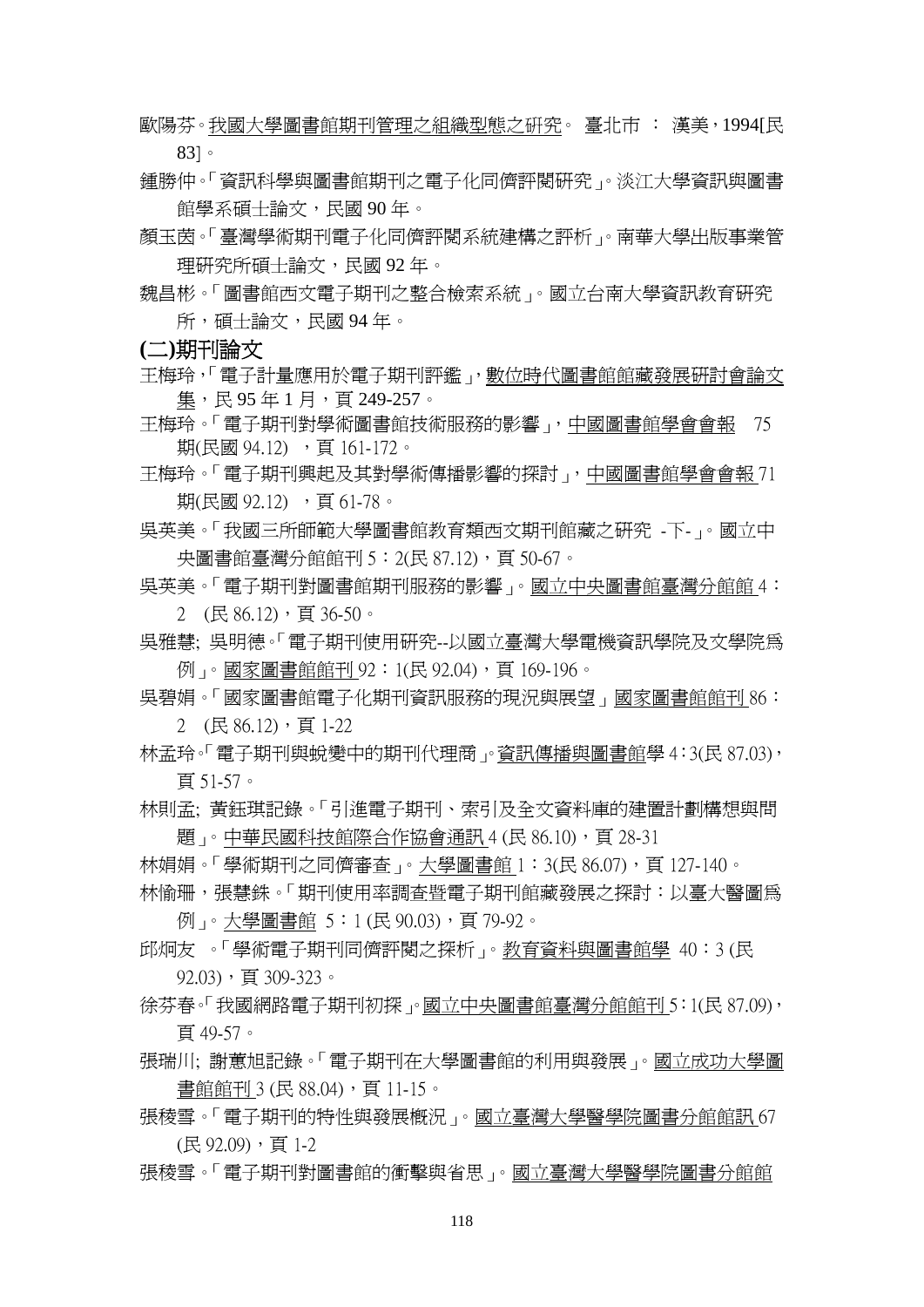$48$ (民 89.07), 百 6-8。

張碧晶。「東吳大學『期刊整合查詢系統』簡介」。東吳大學圖書館通訊 16 (民 92.04), 頁 26-35。

郭麗芳。「網路電子期刊評估之硏究」。大學圖書館 1:3 (民 86.07),頁 56-81。 陳力。「紙本期刊与電子期刊:國家圖書館与公共圖書館的兩難選擇」。中國圖書

館學報 2003 年 06 期。 陳亞寧。「建立數位圖書館的新典範--以電子期刊為個案研究探討」。圖書與資訊

學刊 34 (民 89.08), 頁 72-85。 陳亞寧。「電子期刊的剖析研究」。資訊傳播與圖書館學 6:4 (民 89.06),頁 71-91。 陳亞寧。「電子資源的引進與評估」。圖書與資訊學刊 29 (民 88.05), 頁 79-90。

陳怡晴。「探討 JACC 計畫及其適用於國內之可行性」。圖書與資訊學刊 46(民 92.08), 頁 90-100。

- 陳秋枝。「電子期刊研究計書之評估」。中國圖書館學會會訊 4:4=103(民 85.12), 頁 51-52。
- 陳桂蓮。「网絡環境下期刊信息資源的組織管理」。廣西財政高等專科學校學報 2001 年 02 期。

陳淑君。「電子期刊的館藏發展策略」。大學圖書館 3:3(民 88.07), 頁 106-128。 詹麗萍,「E-metrics 在數位圖書館使用評估的應用」,新世紀數位圖書館與數位 博物館趨勢硏討會論文集,民 90 年 11 月,頁 II-1~II-9。

詹麗萍。「圖書館數位化館藏的建置內容、經費架構及使用研究」,中興大學人文 學報 33 期(2003 年 6 月),頁 1069-1094。

劉淑德; 李華偉。「非營利組織在電子期刊出版行銷的合作模式:以 SPARC 與 OCLC 合作 BIO-ONE 爲例 」。中國圖書館學會會報 68(民 91.06),頁 14-25。

潘淑惠。「學術圖書館電子期刊採購模式探討」。圖書與資訊學刊 48(民 93.02), 頁 57-70。

戴玉旻; 陳莉君; 柯皓仁; Kwakkelaar,Rolf。「臺灣電子期刊使用者行為分析:以 Elsevier SDOS 電子期刊系統爲例 」。圖書與資訊學刊 39(民 90.11),頁 1-27。

- 羅思嘉。「因應電子期刊之趨勢談學術圖書館的電子期刊館藏發展與維護」。中央 研究院計算中心通訊 14:9(民 87.04),頁 92-98。
- 羅思嘉。「國內電子期刊發展:使用議題研究」。圖書與資訊學刊 33(民 89 年 5 月),頁 50-65。
- 羅思嘉。「電子期刊的昨日、今日、與明日」。國立成功大學圖書館通訊 28 (民 86.10),頁 34-39。
- 蘇小鳳。「便宜又大碗? 從學者和圖書館的觀點看學術電子期刊」。資訊傳播與圖 書館學 7:3 (民 90.03),頁 73-81。
- 蘇小鳳。「歐美學術界對電子期刊的接受度--數據性質調查分析」。教育資料與圖 書館學 39:2 (民 90.12),頁 131-144。

### **(**三**)**網路資源

「全國學術電子資訊資源共享聯盟」,<http://www.stic.gov.tw/fdb/index.html>(檢索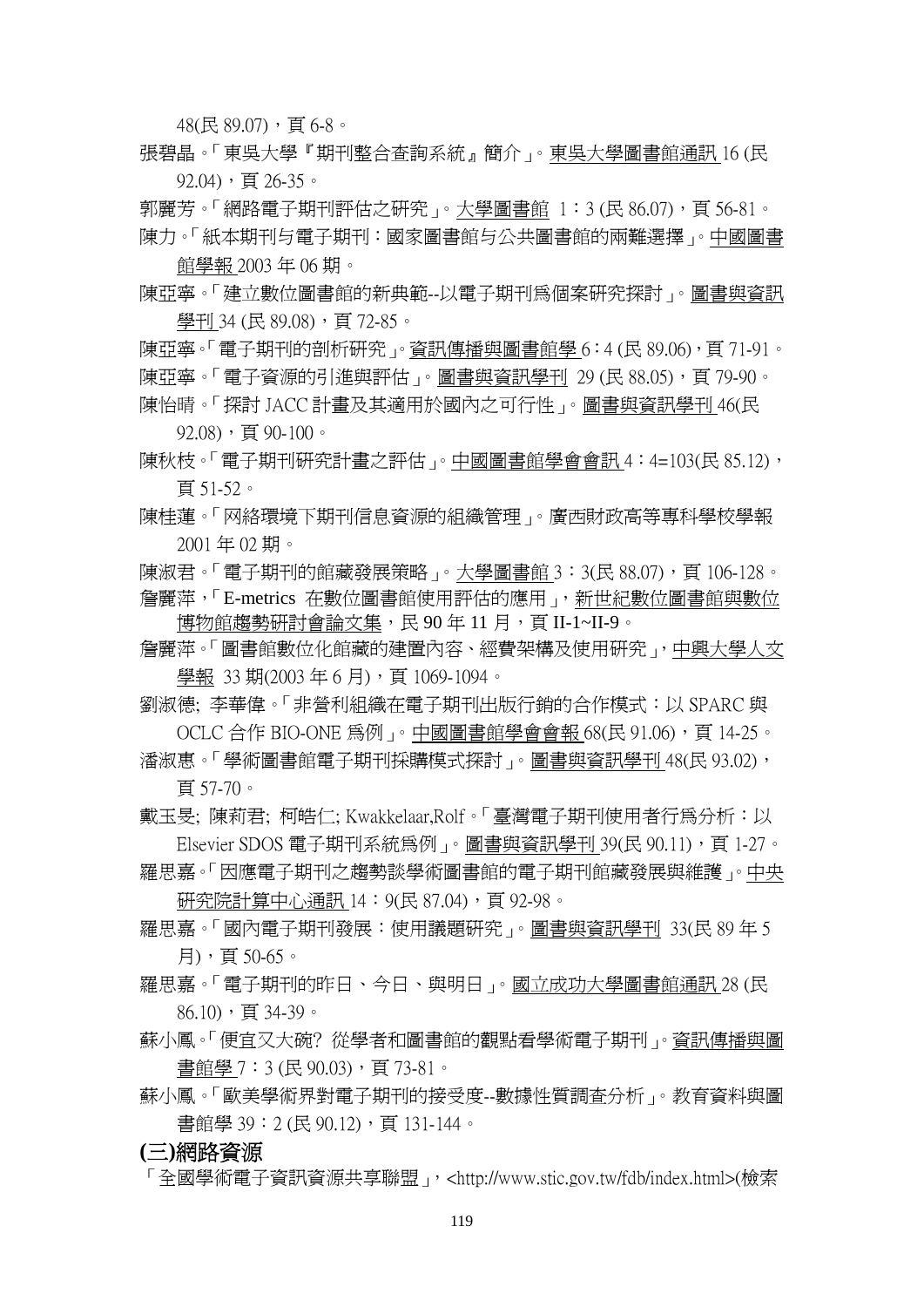日期:民國 94 年 12 月 20 日)。

# 二、 西文

## **(**一**)**圖書

Association of Research Libraries. Measures for Electronic Resources (E-metrics) : Complete Set. Washington, D.C. : Association of Research Libraries, 2002.

Bawden, David. User-Oriented Evaluation of Information Systems and Services. Gower Publishing Company, May 1990.

Bertot ,John Carlo; Charles R. McClure; Douglas L. Zweizig "The 1996 National Survey of Public Libraries and the Internet: Progress and Issues Final Report." 〈 http://www.ii.fsu.edu/~cmcclure/nspl96/NSPL96\_T.html〉

Bertot ,John Carlo; Charles R. McClure;"Public libraries and the internet 2002: Internet connectivity and network services ."

〈http://www.ii.fsu.edu/projectFiles/plinternet/2002.plinternet.study.pdf.〉. Bertot, John Carlo and Denise M. Davis. Planning and Evaluating Library Networked

Services and Resources(Westport, Conn.: Libraries Unlimited, 2004).

Bertot, John Carlo. Statistics and Performance Measures forPpublic Library Networked Services Chicago, Ill. : American Library Association, c2001

Bishop, Ann Peterson. Van House, Nancy A. and Buttenfield, Barbara P. Digital Library Use : Social Practice in Design and Evaluation Cambridge, Mass. ; London : MIT Press, 2003.

Bluh, Pamela M. (Ed.). Managing Electronic Serials : Essays Based on the ALCTS Electronic Serials Institutes, 1997-1999. Chicago : American Library Association, 2001.

Blustein, William James Hypertext Versions of Journal Articles: Computer-aided Linking and Realistic Human-based Evaluation. Ph.D. diss., The University of Western Ontario (Canada), 1999.

Brand, William J. Papyrophiles, Electrocentrics and Philistines: The Slow Growth of Electronic Scholarly Journals. Ph.D. diss., Arizona State University, 1999.

Bray, Kaye Evitt. Perceived Value of Journals for Academic Prestige, General Reading and Classroom Use: A Study of Journals in Educational and Instructional Technology. Ph.D. diss., University of North Texas, 2003.

Burden, Benjamin Henry. Evaluating the Reputational Standings of Economics Journals: A Descriptive Study. M.S. diss., Baylor University, 2000.

Butler, H. Julene. The Electronic Journal: An Examination of Its Viability as a Channel for Formal Scholarly Communication as Demonstrated by Receipt of Rewards and Recognition. Ph.D. diss., Rutgers The State University of New Jersey - New Brunswick, 1996.

Cartis, Donnelyn. E-Journals: A How-to-do it Manual for Building, Managing, and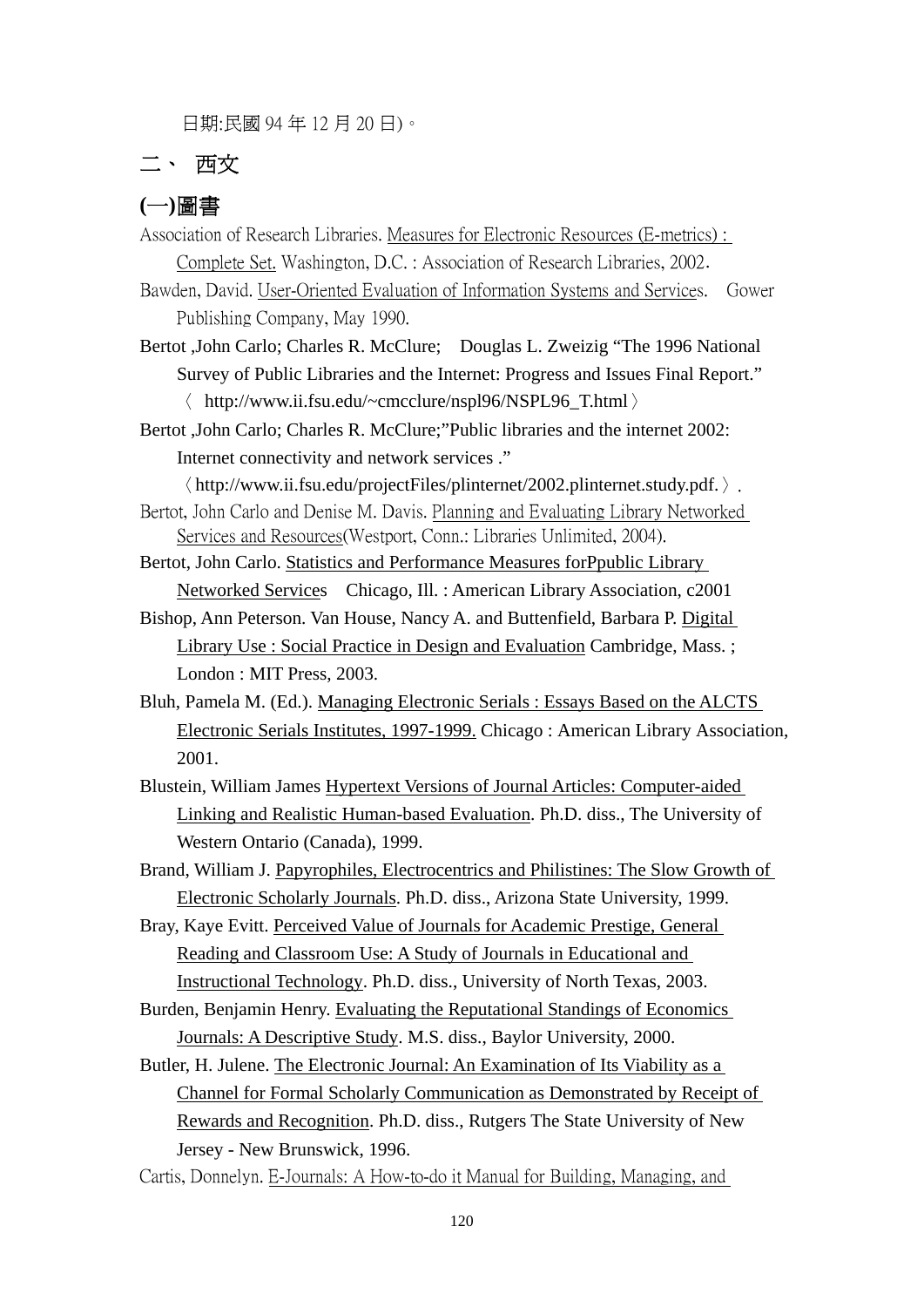Supporting Electronic Journal Collections. New York: Neal-Schuman Publishing, 2005.

- Crawford, John. The Culture of Evaluation in Library And Information Services. Chandos Publishing (Oxford) Ltd., 2006.
- Curtis, Donnelyn. and Cheschy, Virginia M. Developing and managing electronic journal collections : a how- to-do-it manual for librarians. New York : Neal-Schuman Publishers, 2000.
- Fenner, Audrey . Managing Digital Resources in Libraries. Binghamton, NY : Haworth Information Press, 2004.
- Fowler, David C. E-serials Collection Management : Transitions, Trends, and Technicalities. New York : Haworth Information Press, 2004.
- Ganesh, T. G., Glass, G. V., Andrews, S., Middleton, J. A., Jennings, T. A., & Leavy, A. Scholarly electronic journals: Economic and technical issues. U.S.; Arizona, 2000.
- Hahn, Karla Lynn. Electronic Journals as Innovations: A Study of Author and Editor Early Adopters. Ph.D. diss., University of Maryland College Park, 1999.
- Higgins ,Pamela L. Libraries and Electronic Resources : New Partnerships, New Practices, New Perspectives**.** New York : Haworth Information Press, 2001.
- Hitchcock, Stephen Meirion. Perspectives in Electronic publishing: Experiments with a New Electronic Journal Model. Ph.D. diss., University of Southampton (United Kingdom), 2002.
- Lindoo, Edward C. The Future of Newspapers: A Study of the World Wide Web and its Relationship to Electronic Publishing of Newspapers. Ph.D. diss., Nova Southeastern University, 1998.
- Marthyn Borghuis. "What Counts and What Doesn't: An Insider's Guide to Usage Reports." San Diego, CA: Elservier(2005):1-16.
- McClure, Charles R. and Bertot, John Carlo. Evaluating Networked Information Services : Techniques, Policy, and Issues. Medford, N.J. : Information Today, 2001.
- McNamararu,Catherine. The Internet and Acquisitions: Sources and Resources for Development (Haworth Press, 2000).
- Miller, Jeannie P. (Ed.). Emerging Issues in the Electronic Environment : Challenges for Librarians and Researchers in the Sciences. N.Y. : Haworth Information Press, 2004.
- Pullinger, David and Christine Baldwin. Electronic Journals and User Behavior: Learning for the Future from the SuperJournal Project. Cambridge: the author, 2002.
- Sosteric, Mike M. Electronic Journals and the Transformation of Scholarly Communication: Constraints and Technical Possibilities. Ph.D. diss., University of Alberta (Canada), 1999.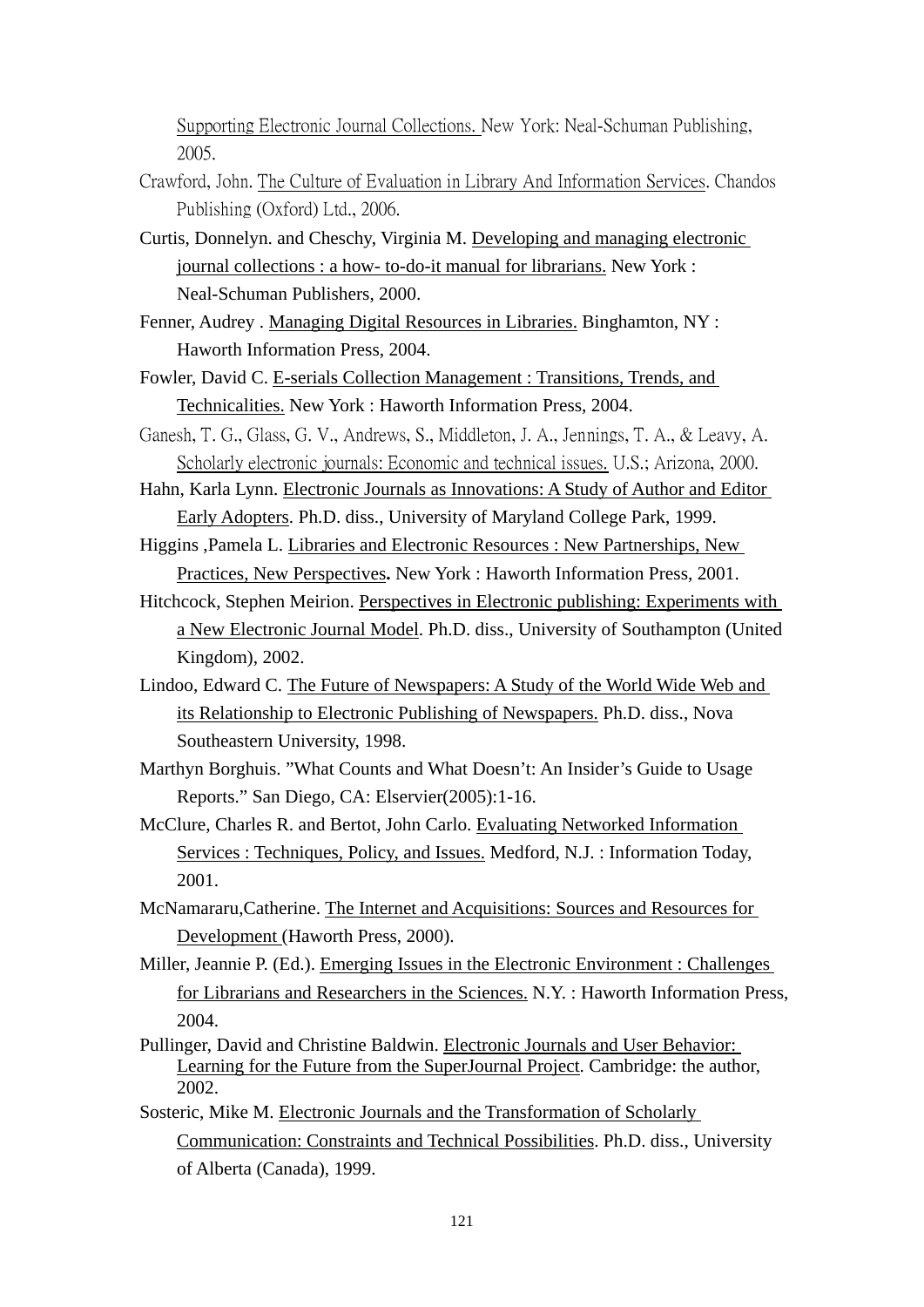- Stankus, Tony. Electronic Expectations : Science Journals on the Web. New York : Haworth Information Press, 1999.
- Watson, Patricia Jane. An Electronic Journal for Undergraduate Research: A case Study in Audience and Systems Analysis". M.S. diss., North Carolina State University, 1999.
- Watson,Paula D. Library Technology Report: E-Journal Management: Acquisition and Control. American Library Association(2003).
- Wayne, Jones. E-Serials: Publishers, Libraries, Users, and Standards. New York : Haworth Information Press, 2003.
- Wright, Frederick A. From Zines to Ezines: Electronic Publishing and the Literary Underground. Ph.D. diss., Kent State University, 2001.
- Zhao, Dangzhi. A Comparative Citation Analysis Study of Web-based and Print Journal-based Scholarly Communication in the XML Research Field". Ph.D. diss., The Florida State University, 2003.

## **(**二**)**期刊論文

- Anglada, L. M., Borrego, A., Cantos, C., Comellas, N., Cosculluela, A., & Urbano, C. "The Use of Consortially Purchased Electronic Journals by the CBUC (2000-2003)."D-Lib Magazine,10(6) (2004).
- Angrosh, M A. "Electronic and Print Journals: a Value Chain Analysis" Annals of Library and Information Studies 52(2) (Jun 2005): 56-64.
- Ashcroft, L. "Issues in Developing, Managing and Marketing Electronic Journals Collections." Collection Building 21(4) (2000):147-154.
- Ashcroft, L."Win Win Win: Can the Evaluation and Promotion of Electronic Journals Bring Benefits to Library Suppliers, Information Professionals and Users?" Library Management21(8 and 9) (2000): 466-471.
- Ashcroft, L; McIvor, S. "Electronic Journals: Managing and Educating for a Changing Culture in Academic Libraries" Online Information Review25 (6)( 2001): p.378-87.
- Ashcroft, Linda, and Colin Langdon. "Electronic Journals and University Library Collections." Collection Building 18(3)(1999): 105-113.
- Baldwin, C. "The Super Journal Project: Success Factors for Electronic Journals." Online and CD Notes(1996): 3-5.
- Bandyopadhyay, Aditi, Chu, Heting, and Martha E Williams. "Electronic Journals Versus Print Journals: an Evaluation Framework." Proceedings of the National Online Meeting 20 (1999): 17-30.
- Bar-ilan, Judit. "A Survey on the Use of Electronic Databases and Electronic Journals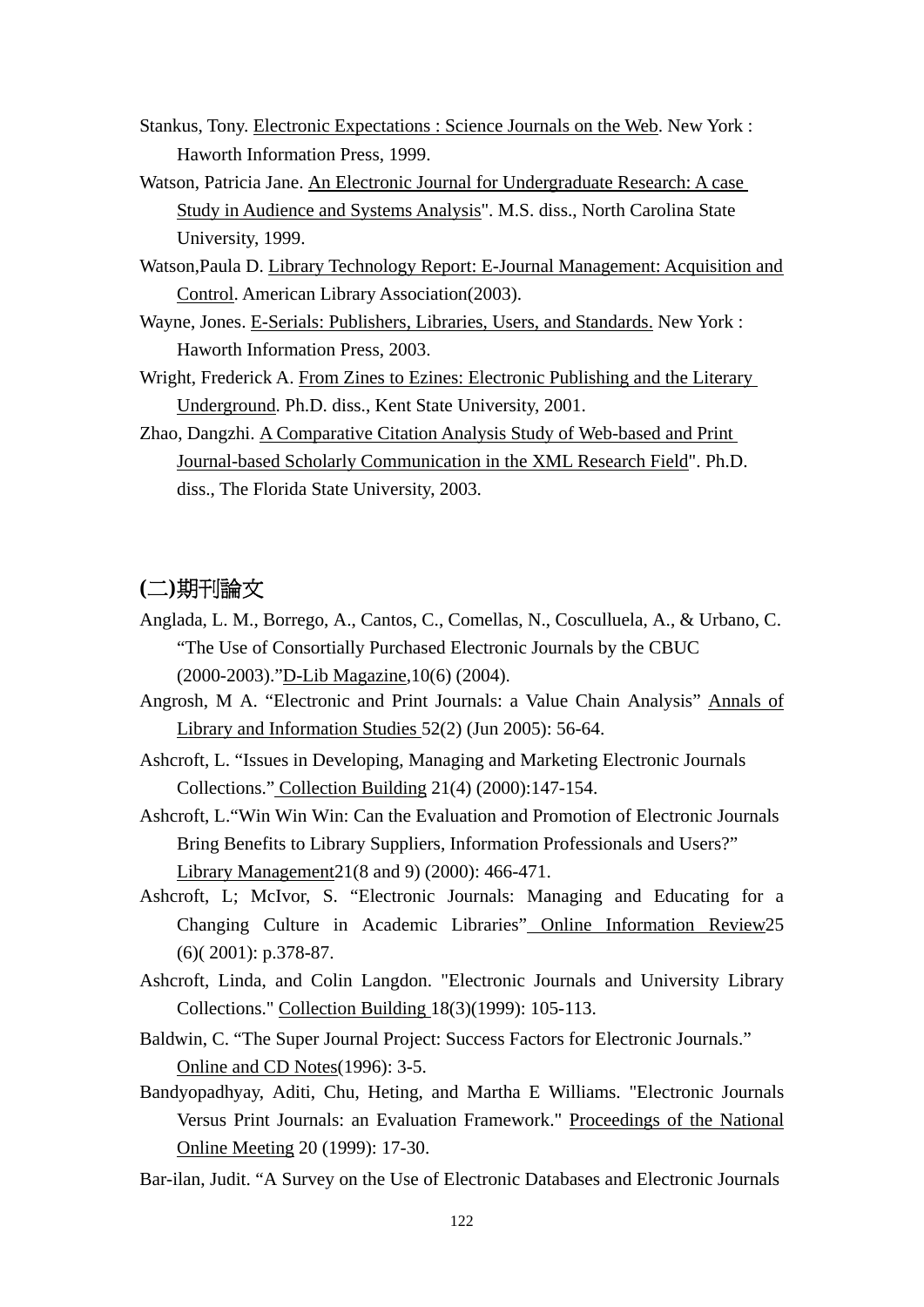Accessed through the Web by the Academic Staff of Israeli Universities." The Journal of Academic Librarianship 29(6): 346-361.

- Barker,-Anne-L; Tedd,-Lucy-A "The Ariadne Project: an Evaluation of a Print and Web Magazine for Library and Information Science Professionals" Journal of Information Science 25 (6) (1999): 427-44.
- Barnes, J. Electronic archives: "An Essential Element in Complete Electronic Journals Solutions. Information Services and use17(1) (1997), 37-47.
- Bauer, K. "Indexes as Tools for Measuring Usage of Print and Electronic Resources" College and Research Libraries62 (1) (Jan 2001): Page numbers unavailable.
- Beebe,-Barbara "A Content Analysis Of "LIBRES": Library and Information Research Electronic Journal" Mississippi Libraries 67(4) (Winter 2003.): 101-4.
- Bertot, John Carlo "Measuring Service Quality in the Networked Environment: Application and Considerations," Library Trends 49:4(Spring 2001):760-775.
- Bertot, John Carlo and Charles R. McClure. "Outcomes Assessment In the Networked Environment: Research Questions, Issues, Considerations, and Moving Forward. " Library Trends 15(4)(2003): 590-613.
- Blixrud, Julia C. "Measures for Electronic Use: The ARL E-Metrics Project," Statistics in Practice—Measuring & Managing (2002).
- Blosser, J. Lightman, H. McHugh, W A. Ren, A. "Aggregator Services Evaluation: Not an Easy Comparison." Serials Librarian41 (1) (2001): 65-78
- Bordeaux, Abigail. Kraemer, Alfred B. Sullenger, Paula. "Making the Most of Your Usage Statistics." Serials Librarian 48 (3/4) (2005): 295-299.
- Boyce,-Peter; King,-Donald-W; Montgomery,-Carol. "How Electronic Journals Are Changing Patterns of Use" The Serials Librarian 46 (1/2) (2004 ): 121-41.
- Boyce,-Peter-B "It is Time to Become Discriminating Consumers (OT: Augmented title: evaluating electronic journals on the Web)" Against the Grain9 (Nov 1997. ): 86-7.
- Brady, Eileen E. Galbraith, Betty. Siebenberg, Tammy R. "Print Versus Electronic Journal Use in Three Sci/tech Disciplines: What's Going on Here? "College and Research Libraries 65 (5) (Sep 2004): 427-438.
- Brennan, P. B. M., Burkhardt, J., McMullen, S., & Wallace, M. "What does Electronic Full-text Really Mean? A Comparison of Database vendors and What they Deliver." RSR: Reference Services Review, 27(2) (1999): 11326.
- Brown, C.. "The Role of Electronic Preprints in Chemical Communication: Analysis of Citation, Usage, and Acceptance in the Journal Literature." Journal of the American Society for Information Science and Technology 54(5) (2003): 362-371.
- Brown, David. "New Metrics for Valuing Scholarly Publications" ICSTI Forum 43(Aug 2003): No page numbers.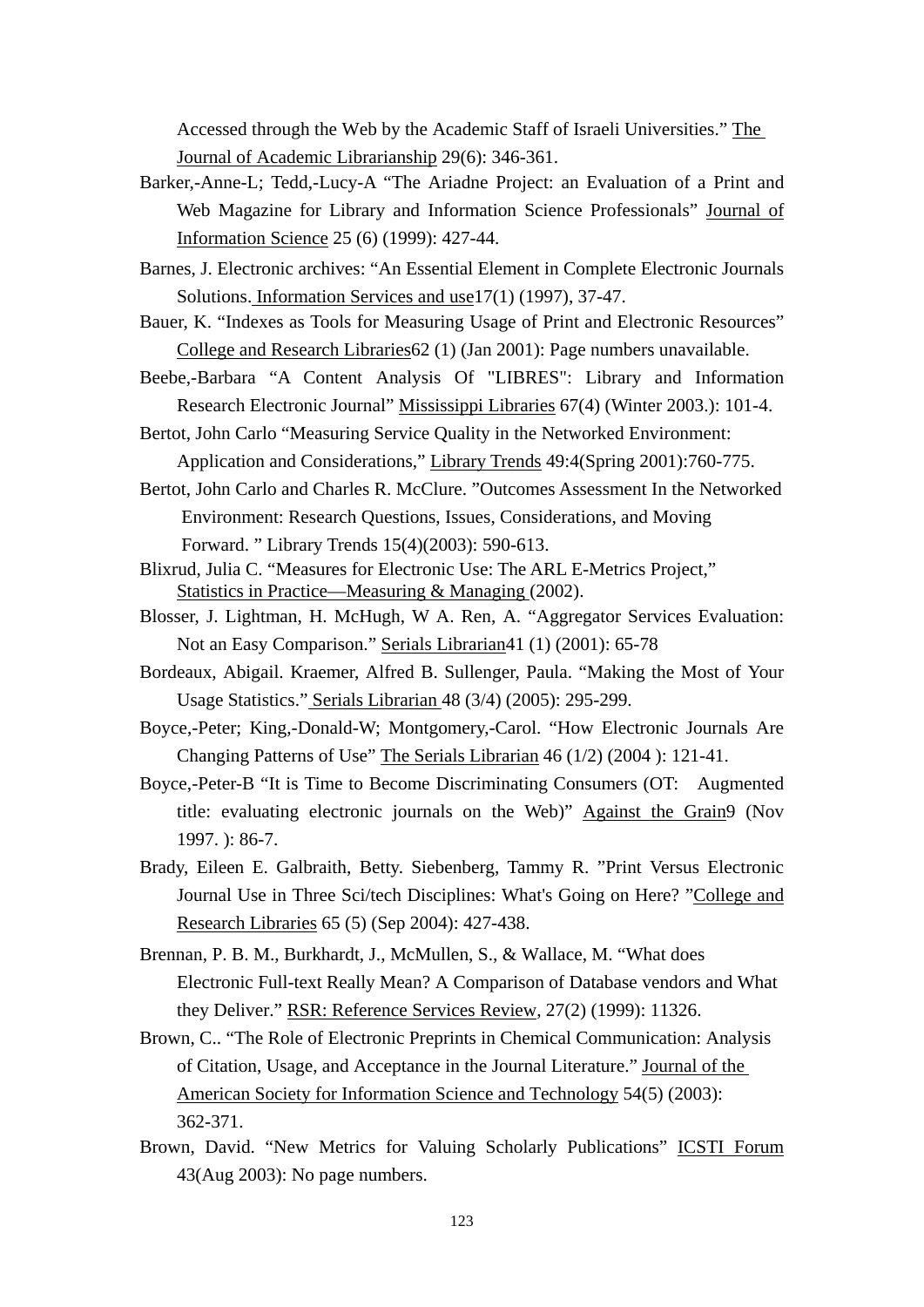- Buckley,-Chad-E; Burright,-Marian; Prendergast,-Amy " Electronic Publishing of Scholarly Journals: a Bibliographic Essay of Current Issues {computer file}" Issues in Science and Technology Librarianship 22 (Spring 1999. ): n.p.
- Burrows, Suzetta. "A Review of Electronic Journal Acquisition, Management, and Use in Health Sciences Libraries" Journal of the Medical Library Association ( JMLA ) 94 (1) ( Jan 2006): np.
- Carol Tenopir, Donald W. King, Peter Boyce, and Matt Grayson. "Patterns of Journal Use by Scientists through Three Evolutionary Phases."D-Lib Magazine 9(5)(May 2003).
- Cartis, Donnelyn. "Chapter 7. Delivering Electronic Journals and Maintaining Access Channels," E-Journals: A How-to-do it Manual for Building, Managing, and Supporting Electronic Journal Collections(New York: Neal-Schuman Publishing, 2005), p.249-303.
- Casalini, Barbara. "Journals and Monographs: an Italian Perspective." Liber Quarterly: The Journal of European Research Libraries 13, 1-4 (2003): 222-231.
- Chan,-Liza "Electronic Journals and Academic Libraries." Library Hi Tech 17(1) (1999):10-16.
- Chaney, E., Bulliard, C., & Christiansen, C. "The Electronic Journal Service at CERN, A First Evaluation: User Access Interfaces and User awareness." Vine 110 (1999): 23-29.
- Chern Li Liew, Schubert Foo, and K.R. Chennupati. "A User Study of the Design Issues of Propie: A Novel Environment for Enhanced Interaction and Value-adding of Electronic Documents." Journal of Documentation57(3) (2001): 377-426.
- Chiu-Jeong-yeou "Analyzing Visions of Peer Review in Scholarly Electronic Journals. "Journal of Educational Media and Library Sciences<sup>40</sup> (3) (Mar 2003. ): 309-23
- Cooley,-Elizabeth-A; Nilges,-William. "Integrating Solutions: Examining the Collection Management Process Using OCLC's FirstSearch Electronic Collections Online service" Library Acquisitions22 (1) (Spring 1998. ): 97-102.
- Coonin,-Bryna-R "Establishing accessibility for E-journals: a suggested approach" Library Hi Tech 20 (2) (2002): 207-20.
- Dawson, A. "Inferring User Behaviour From Journal Access Figures." Serials Librarian35(3) (1999):31-41.
- Devin, R., Baer, N., Burkhardt, J., Clayton, D., Morse, K., & Moulson, P. et al. The electronic information resources task force report. U.S.; Rhode Island: 1996.
- Dunne, Margaret. "Subscription Agents Form Paper to Electronic," Update 4:11(November 2005):37-39.
- Eason Ken, Richardson Sue, and Yu Llangzhi. "Patterns of Use of Electronic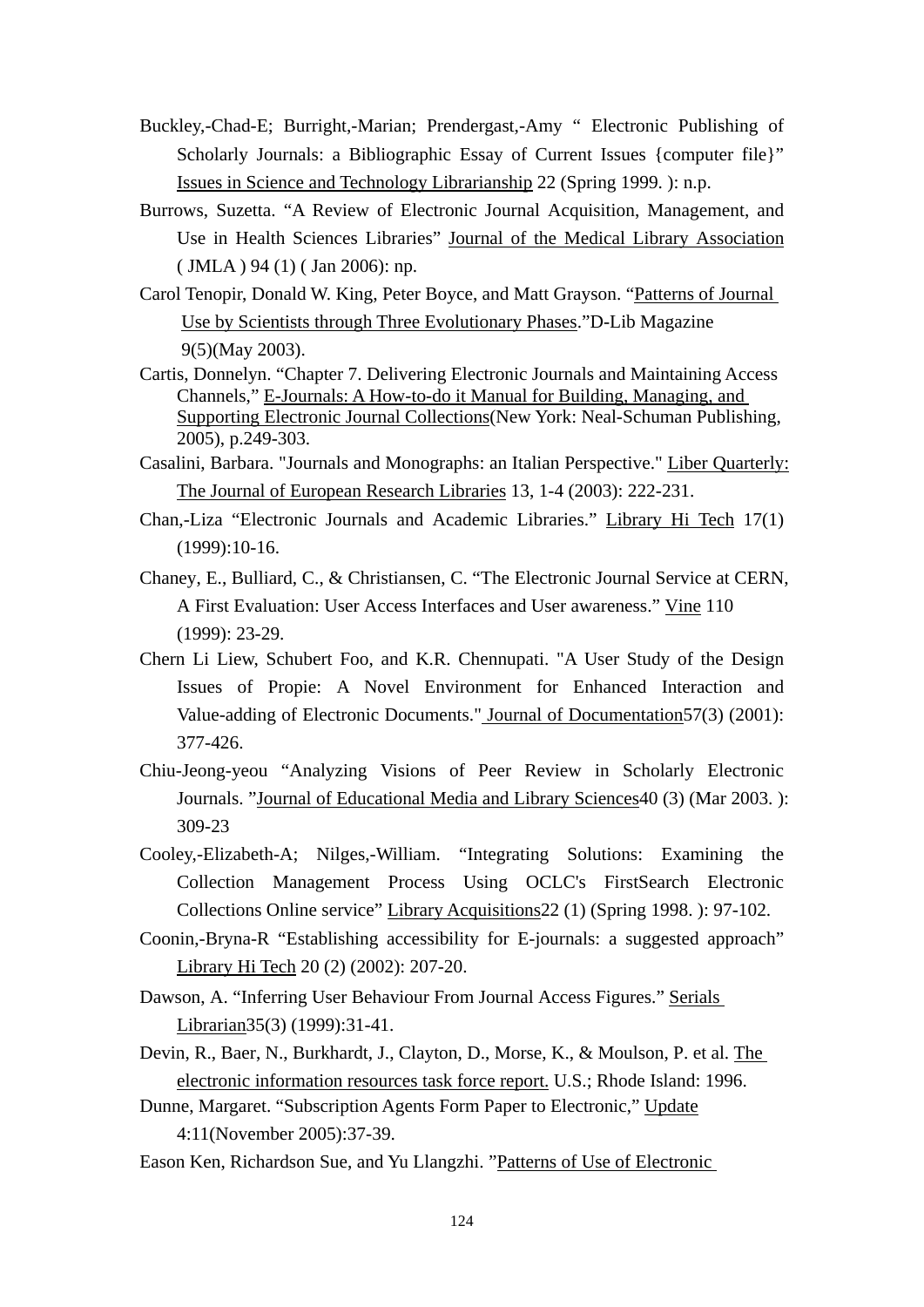Journal." The Journal of Documentation 56(5)(September 2000): 477-504.

- Eason, K., Yu, L., & Harker, S.. "The use and usefulness of functions in electronic journals: The experience of the SuperJournal project." Program 34(1) (2000): 1-28.
- Eason, Ken, et al. "Evaluation of the National Electronic Site Licence Initiative (NESLI)." Serials 14(2) (2001): 189-194.
- Estelle, Lorraine. "NESLi2: A Report on Progress." Serials 17(2) (2004): 149-153.
- Feret, Blazej, and Michael Kay. "eIFL (Electronic Information for Libraries): A Global Initiative of the Soros Foundations Network." Poland: (2001).
- Flaxbart,-David "Conversations with Chemists: Information-Seeking Behavior of Chemistry Faculty in the Electronic Age" Science and Technology Libraries 21  $(3/4)$   $(2001)$ : 5-26
- Ford,-Charlotte-E; Harter,-Stephen-P "The Downside of Scholarly Electronic Publishing: Problems in Accessing Electronic Journals Through Online Directories and Catalogs" College and Research Libraries 59 (4) (July 1998. ): 335-46.
- Fosmire,-Michael; Yu,-Song "Free Scholarly Electronic Journals: How Good Are They? {computer file}" Issues in Science and Technology Librarianship27 (Summer 2000. ): n.p
- Franklin\*, Brinley; Plum, Terry. "Successful Web Survey Methodologies for Measuring the Impact of Networked Electronic Services (MINES for Libraries)."IFLA Journal 32(1) (2006): 28-40.
- Guzi,-Gloria-J. "Approaches, Techniques, and Criteria for Serials Evaluation in the Electronic Environment" The Serials Librarian 40(3/4)( 2001 ):393-407.
- Gyeszly, Suzanne D. "Electronic or Paper Journals?: Budgetary, Collection Development, and User Satisfaction Questions." Collection Building20(1) (2001): 5-10.
- Hahn, Karla L., and Lila A. Faulkner. "Evaluative Usage-Based Metrics for the Selection of E-Journals." College & Research Libraries63(3) (2002): 215-227.
- Halliday,-Leah; Oppenheim,-Charles "Comparison and Evaluation of Some Economic Models of Digital-only Journals." Journal of Documentation 56(6) (Nov 2000. ): p. 660-73.
- Harter,-Stephen-P "Scholarly communication and electronic journals: an impact study" Journal of the American Society for Information Science v 49 no6 (May 1 1998. ): p. 507-16
- Harter,-Stephen-P; Park,-Taemin-Kim "Impact of Prior Electronic Publication on Manuscript Consideration Policies of Scholarly Journals" Journal of the American Society for Information Science 51(10) (Aug 2000. ): 940-8.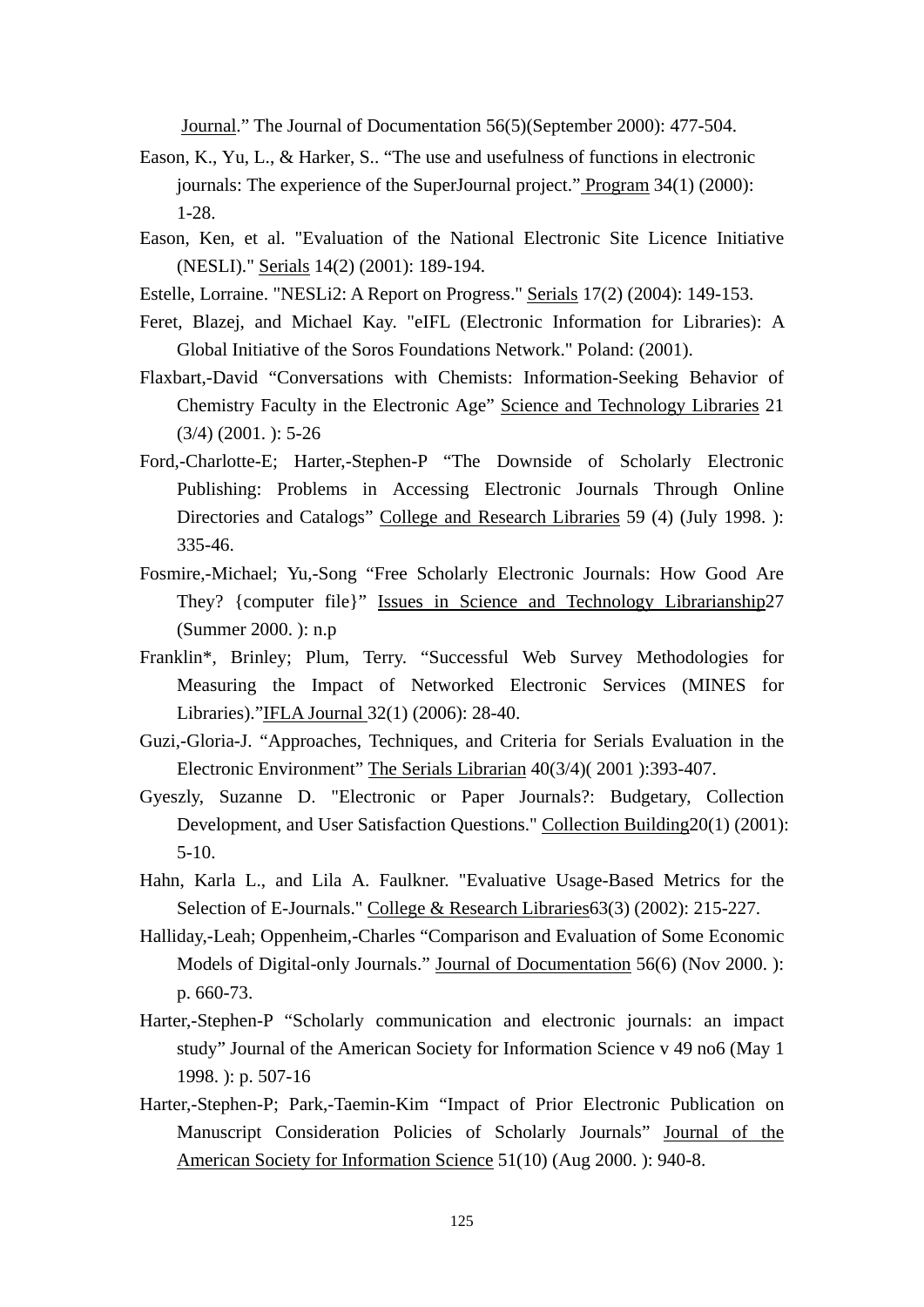- Harvell, Tony A. "Electronic Resources Management Systems: The Experience of Beta Testing and Implementation." Serials Librarian 47(4)(2005): 125-136.
- Heller, D. "Evaluation of Electronic Journals Related to the Internet." The Reference Librarian (58) (1997): 121-133.
- Holoviak,-Judy-C "Electronic Journals: New Headaches and Old" In: Geoscience Information Society Meeting 29th :1994 :Seattle, Wash Changing gateways: the impact of technology on geoscience information exchange Geoscience Information Soc (1995. ): 45-9
- Hovav, Anat. "Managing Academic E-Journals." Communications of the ACM 47(4) (April 2004): 79-82.
- Hynes, Geraldine E., and Robert H. Stretcher. "Business Schools' Policies Regarding Publications in Electronic Journals." Journal of Education for Business 81(2): 73-77.
- International Coalition of Library Consortia, "Guidelines for Statistical Measures of Usage of Web-based Information Resources." December 2001, <http://www.library.yale.edu/consortia/2001webstats.htm>(Retrieved August 27, 2005).
- Jewell, Tim. " The Standardized Usage Statistics Harvesting Initiative (SUSHI). " Serials 19:1(Mar 2006): 68-70.
- Joa, H. "A Case Study in E-journal Developments: The Scandinavian Position." Against the Grain 9(1) (1997): 43-44,46-47.
- Joglekar, N; Sen, B "Evaluation of Electronic Journals in Library and Information Science" Information Studies 6 (3) (Jul 2000): 189-200.
- Jong-Ae kim. "Capturing Metrics for Undergraduate Usage of Subscription Databases." Online 30(3) **(**May/June 2006 ): 32-39.
- Ke, H. "Use of Information Services in Asian Nations: No. 1: Consortium on Core Electronic Resources in Taiwan (CONCERT). Journal of Information Processing and Management 47(5) (2004) :305-314.
- Keller, A. "Electronic Journals: a Delphi Survey" Inspel 34 (3/4) (2000):187-93
- Kidd, Tony. "Electronic journal usage statistics in practice." Serials 15(1) (2002): 11-17.
- King, Peter Boyce, D. W., Montgomery, C., & Tenopir, C., "How Electronic Journals are Changing Patterns of Use," Serials Librarian 46:1/2 (2004):121-130.
- King; Donald W. Boyce, Peter B.; Montgomery, Carol Hansen; Tenopir, Carol, "Library Economic Metrics: Examples of the Comparison of Electronic and Print Journal Collections and Collection Services," Library Trends 51:3(Winter, 2003):376-400.
- Kirkwood, H P. "Academic Issues in E-journal Selection and Evaluation" Serials Librarian 38 (1/2) (2000):169-74
- Kling, Rob, and Ewa Callahan. "Electronic Journals, the Internet, and Scholarly Communication." *Annual Review of Information Science and Technology (ARIST)*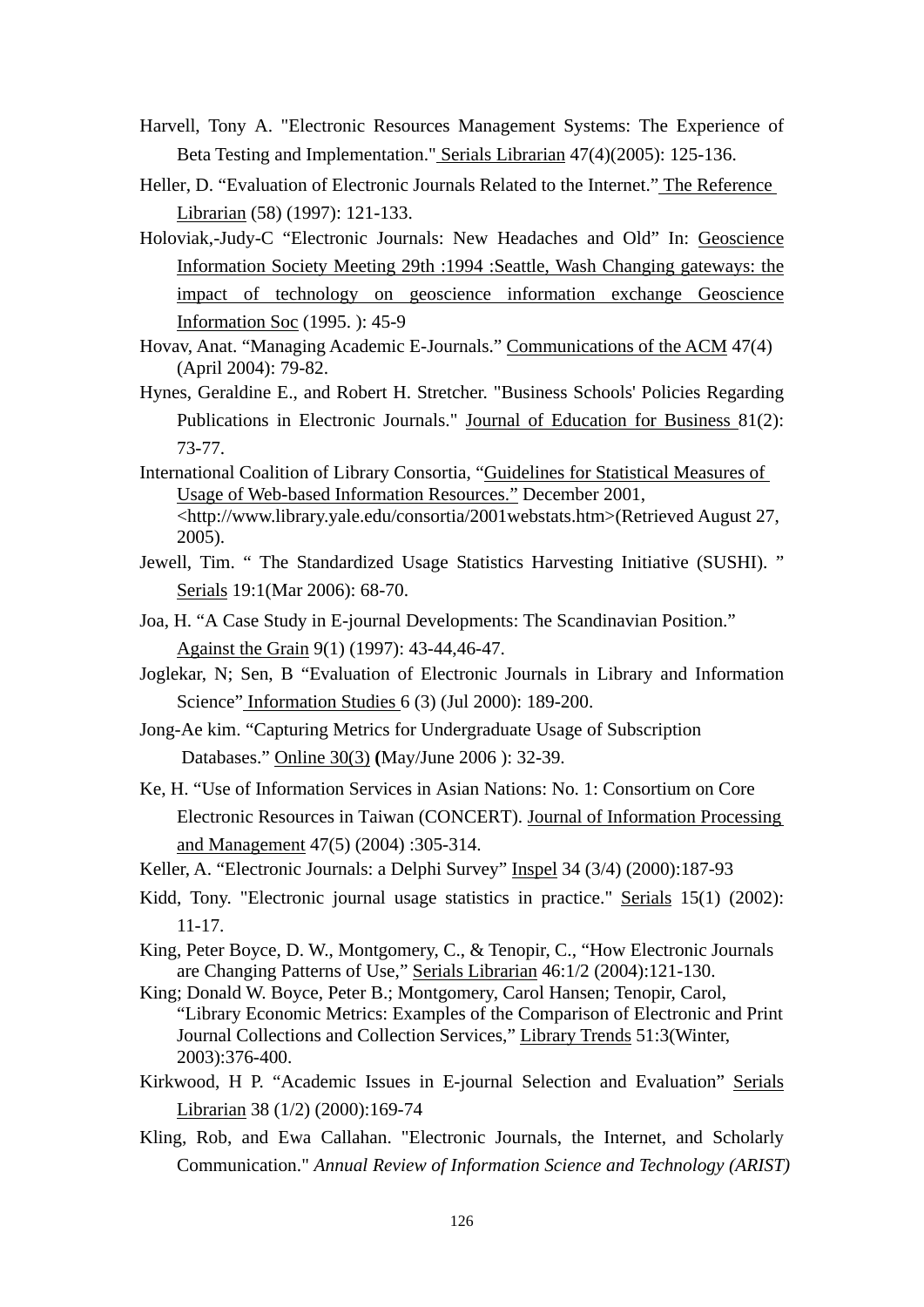37 (2003): 127-177.

- Klobas, J. E. "Networked information resources: Electronic opportunities for users and librarians." Internet Research 6(4) (1996): 53-62.
- Kovalchick, A., Milman, N. B., & Elizabeth, M. "Instructional strategies for integrating technology: Electronic journals and technology portfolios as facilitators for self-efficacy and reflection in preservice teachers." U.S.; Virginia: 1998.
- Liew, C. L., Foo, S., & Chennupati, K. R. "A proposed integrated environment for enhanced user interaction and value-adding of electronic documents: An empirical evaluation." Journal of the American Society for Information Science 52(1) (2001): 22-35.
- Liew-Chern-Li; Foo,-Schubert; Chennupati,-K.-R "A user study of the design issues of PROPIE: a novel environment for enhanced interaction and value-adding of electronic documents" Journal of Documentation 57 (3 )(May 2001. ): p. 377-426
- Mangano, Michelangelo. "Electronic Journals: a User's Experience." High Energy Physics Libraries Webzine (2000).
- Marek, K. Valauskas, E J. "Web Logs as Indices of Electronic Journal Use: Tools for Identifying a 'Classic' Article" Libri 52 (4) (Dec 2002): 220-30
- Martin J. Brennan, Julie M. Hurd, Deborah D.Blecic, and Ann C.Weller. "A Snapshot of Early Adopters of E-Journals: Challenges to the Library." College & Research Libraries 63(6)( November 2002):515-526. Nov 2002
- Mary M. Case. "A Snapshot in Time: ARL Libraries and electronic Journal Resources." ARL Bimonthly Report 235(August 2004):1-11.
- Masahiro, Fujieda, and Onodera Natsuo. "Does Electronic Publication Affect Circulation and Citation of Journals? (English)." Joho Kanri 49(2) (2006): 77-85.
- McClure, Charles R. "The 1996 National Survey of Public Libraries and the Internet: Progress and Issues: Final Report," <http://www.ii.fsu.edu/~cmcclure/nspl96/NSPL96\_toc.html>(Retrieval Dec. 16, 2005).
- McClure, Charles R. Shim, Wonsik. "Data Needs and Use of Electronic Resources and Services at Academic Research Libraries" Portal: Libraries and the Academy 2 (2) (Apr 2002): 217-236.
- McClure,Charles R. "Key Issues, Themes, and Future Directions for Evaluating Networked Services," Planning and Evaluating Library Networked Services and Resources(Westport, Conn.: Libraries Unlimited, 2004).
- McKnight, C., & Price, S. (1999). "A Survey of author Attitudes and Skills in Relation to Article Publishing in Paper and Electronic Journals." Journal of Documentation 55(5), 556-576.
- McKnight, C., Meadows, J., Rowland, F., Woodward, H., & Prichett, C. "User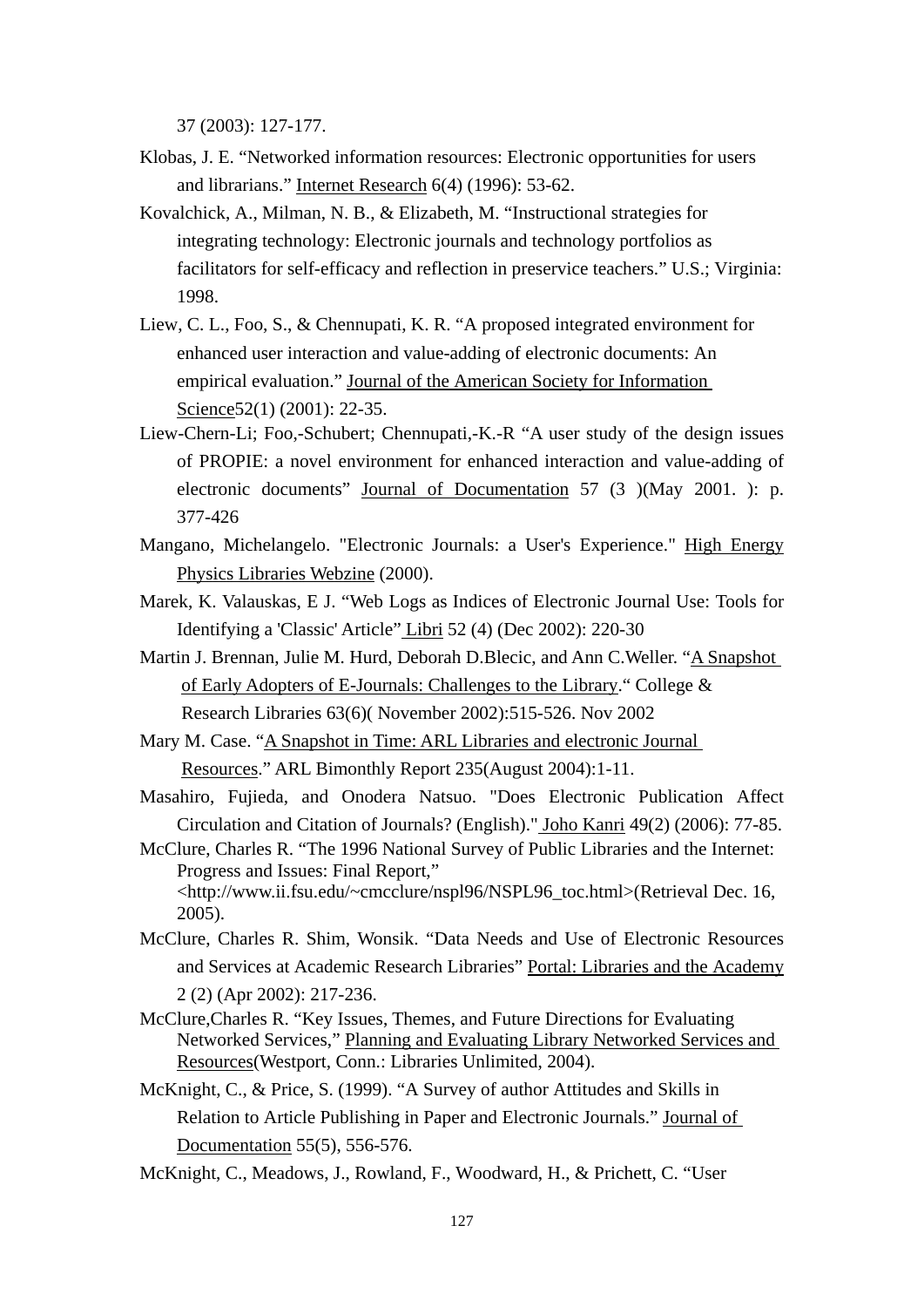Studies of Commercial and Free Electronic Journals." British Library Research and Innovation Report 92(1998):71-76.

- McKnight,-Cliff; Price,-Sheila "A Survey of Author Attitudes and Skills in Relation to Article Publishing in Paper and Electronic Journals" Journal of Documentation 55 (5) (Dec 1999): 556-76
- Mercer, L S. "Measuring the Use and Value of Electronic Journals and Books" Issues in Science and Technology Librarianship25 (Winter 2000).
- Meyer, Richard W. "A Tool To Assess Journal Price Discrimination." College & Research Libraries 62 (3) (2001): 269-288.
- Mizzaro, Stefano. "Quality Control in Scholarly Publishing: A New Proposal." Journal of the American Society for Information Science and Technology 54(11) (2003): 989-1005.
- Monopoli, Maria, et al. "A user-oriented evaluation of digital libraries: case study of the 'electronic journals' service of the library and information service of the University of Patras, Greece." Aslib Proceedings 54(2) (2002): 103-117.
- Montgomery, C. H, "Measuring the Impact of an Electronic Journal Collection on Library Costs: A Framework and Preliminary Observations at Drexel University," D-Lib Magazine 6:10(2000),

<http://www.dlib.org/dlib/october00/montgomery/10montgomery.html> (Retrieved from September 25, 2005).

- Montgomery, Carol Hansen. "Comparing Library and User Related Costs of Print and Electronic Journal Collections." D-Lib Magazine 8(10) <http://www.dlib.org/dlib/october02/montgomery.html> (retrieved November 21, 2006).
- Montgomery, Carol Hansen. "Framework for Assessing the Impact of an Electronic Journal Collection on Library Costs and Staffing Patterns."

<http://www.si.umich.edu/PEAK-2000/montgomery.pdf> (retrieved November 21, 2006).

- Montgomery,-Carol-Hansen "An Electronic Journal Impact Study: The Factors That Change When an Academic Library Migrates from Print (computer file)" IATUL Proceedings ns12 (2002. ): 1-6
- Mounissamy, P; Rani, B S Swaroop. "Evaluation of usage and usability of electronic journals" SRELS Journal of Information Management 42(2) (Jun 2005): 189-205

Nabe Jonathan. "E-Journal Bundling and Its Impact on Academic Libraries: Some Early Results." Issues in Science and Technology Librarianship 30(2001)<http://www.istl.org/01-spring/article3.html>(Retrieved August 12, 2005)

National Information Standards Organization, "ANSI/NISO Z39.7-2004 Information Services and Use: Metrics & Statistics for Libraries and Information Providers--Data Dictionary," Approved: October 6, 2004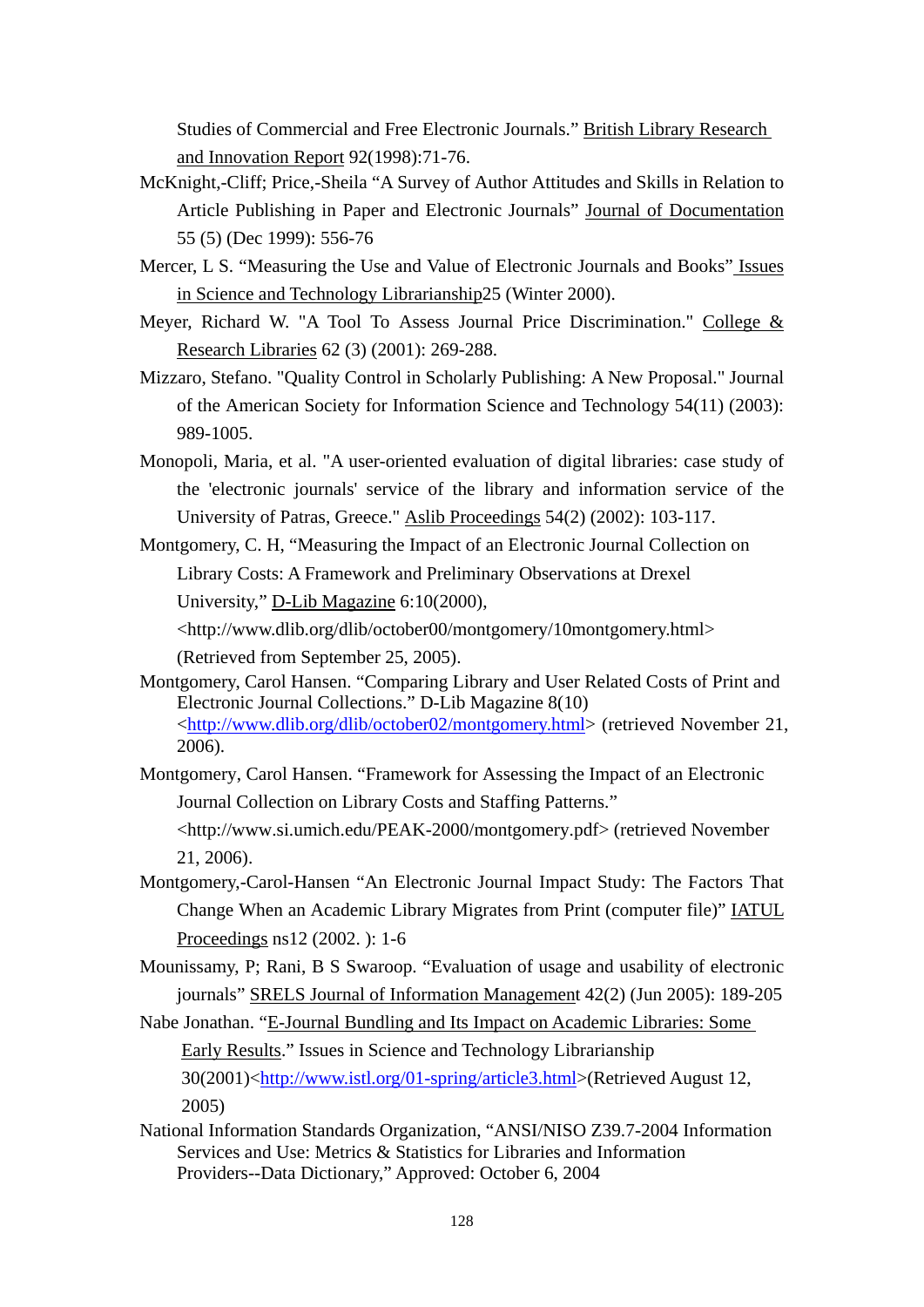<http://www.niso.org/emetrics/>.

- Nicholas David, Huntington Paul, Rowlands Ian and Russell Bill. "Opening up the Digital Box : What Deep Log Analysis Can Tell Us Bout Our Digital Journal Users." Charleston Conference Proceeding 2003: Jill Cousins of Blackwell.(2003): 118-138.
- Nicholas, David, Huntington, Paul, and Anthony Watkinson. "Scholarly journal usage: the results of deep log analysis." Journal of Documentation 61(2) (2005): 248-280.
- Nicholas, David; Huntington, Paul; Russell, Bill; Watkinson, Anthony; Jamali, Hamid R; Tenopir, Carol (ed.) "The Big Deal: ten years on" Learned Publishing18 (4) (Oct 2005) :251-257.
- Nilges,-William "The Evolution of Electronic Publishing at OCLC" In: National Online Meeting 18th :1997 :New York, NY National Online Meeting proceedings 1997 Information Today, (1997): p. 259-68
- Nisonger, T E. "Electronic Journal Collection Management Issues." Collection Building16(2) (1997): 58-65.
- Nisonger, T E. Guzi, G. "Approaches, Techniques, and Criteria for Serials evaluation in the Electronic Environment" Serials Librarian 40 (3/4) (2001): 393-407.
- Norman, F., & Hibbott, Y. (1999). "The SuperJournal project: The value of electronic journals to biomedical users." Health Libraries Review16(4): 263-267.
- Ovadia,-Steven "Self-Published Electronic Journals: Not Quite the Wave of the Future" The Serials Librarian 43 (3) (2003): 31-7.
- Packer, A. L. "SciELO an electronic publishing model for developing countries. In J. W. T. Smith, A. Ardo & P. Linde (Eds.)," Electronic publishing '99: Redefining the information chain - new ways and voices. proceedings of an ICCC/IFIP conference held at the university of Karlskrona/Ronneby, ronneby, sweden, 10-12 may 1999 (pp. 268-279). Washington: DC: ICCC Press.
- Panda, K. C. Kanungo, Arunima. "A Critical Evaluation of E-journals in LIS: A Case Study of Three Websites" SRELS Journal of Information Management 43: 1(Mar 2006):21-36.
- Peek, Robin P., and Jeffrey P. Pomerantz. "Electronic Scholarly Journal Publishing." In Annual Review of Information Science and Technology, 33, ed. Martha E. Willams, 321-356. Medford, NJ: Information Today, Inc., 1999.
- Peek, Robin. "Counting OA Journals" Information Today 22 :11 (Dec 2005) :17-18.
- Peek,-Robin-P; Pomerantz,-Jeffrey-P; Paling,-Stephen "The Traditional Scholarly Journal Publishers Legitimize the Web" Journal of the American Society for Information Science 49(11) (Sept 1998. ): 983-9.
- Peereboom, M. "Speuren naar kwaliteit met internet detective. looking for quality information using the internet detective." Informatie Professional 4(9) (2000):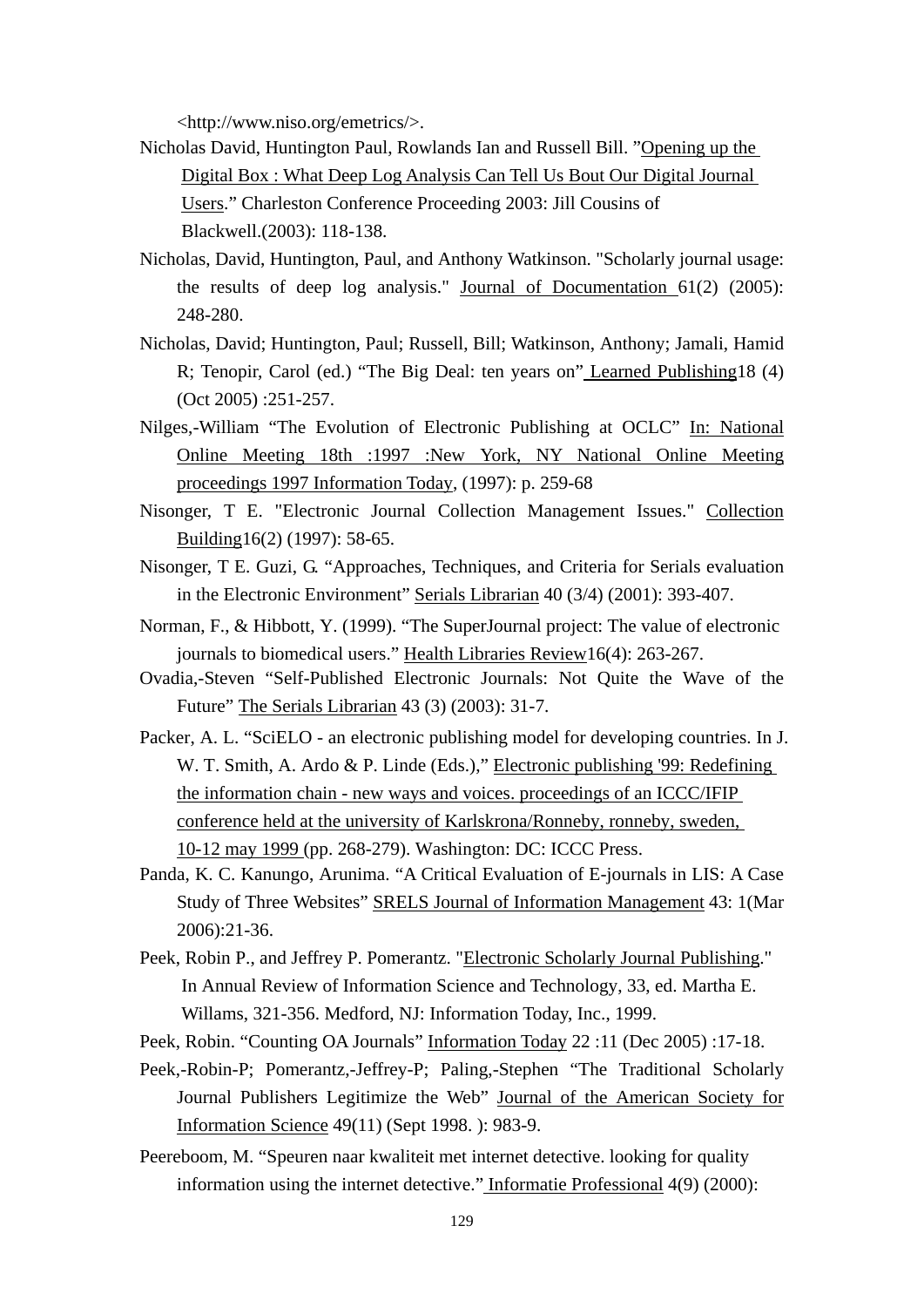27-29.

- Persing,-Bob "Politics Makes Strange Webfellows" Serials Review 30(4) (2004): 334-42
- Reeta Sinba , Cory Tucker, and Allan Scberlen. "Finding the Delicate Balance: Serials Assessment at the University of Nevada, Las Vegas." Serials Review 31(2005):120-124.
- Resh, V. H. "Science and Communication: An Author/Editor/User's Perspective on the Transition From Paper to Electronic Publishing. Issues in Science & Technology Librarianship19(1998): 1-7.
- Reynolds, Regina Romano. "Seriality and the Web" Managing Electronic Serials (Chicago: American Library Association, 2001), p.1-13.
- Ridi, Riccardo. "Digital library: definitions, ingredients and problems. (English)." Bollettino AIB 44(3) (2004): 273-344.
- Rogan, J. M. C. The use of the internet by math and science teachers: A report on five rural telecommunications projects. U.S.; Montana: (1995).
- Rousseau, Ronald. "Journal Evaluation: Technical and Practical Issues." Library Trends 50(3) (2002): 418-439.
- Rowley, Jennifer. "The Question of Electronic Journals." Library Hi Tech18(1) (2000): 46-54.
- Rudner, Lawrence M, Miller-Whitehead, Marie, and Jennifer S Gellmann. "Who is Reading on-line Education Journals?: Why?: And What Are They Reading?." D-Lib Magazine 8(12) (2002).
- Rusch-Feja, Diann, and Uta Siebeky. "Evaluation of Usage and Acceptance of Electronic Journals: Results of an Electronic Survey of Max Planck Society Researchers Including Usage Statistics from Elsevier, Springer and Academic Press." D-Lib Magazine 5(10) (1999).
- Salisbury,-Lutishoor; Noguera,-Emilio "Usability of E-journals and Preference for the Virtual Periodicals Room: a Survey of Mathematics Faculty and Graduate Students (computer file)" E JASL: The Electronic Journal of Academic and Special Librarianship 4 (2/3) (Fall 2003. ): p. 1
- Sanville, Thomas J. "Use of Electronic Journals in OhioLINK's Electronic Journal Center." (2001).
- Saracevic, T.. Evaluation of Digital Libraries: An Overview. DELOS WP7 Workshop on the Evaluation of Digital Libraries.,

<http://www.scils.rutgers.edu/~tefko/DL\_evaluation\_Delos.pdf> (2004)

(retrieved Nov.12, 2005).

- Saracevic,Tefko "Digital Library Evaluation: Toward an Evolution of Concept," Library Trends 49:2(Fall 2000): 350-369.
- Sasaki, Y. The problems of introduction and maintenance of electronic journals from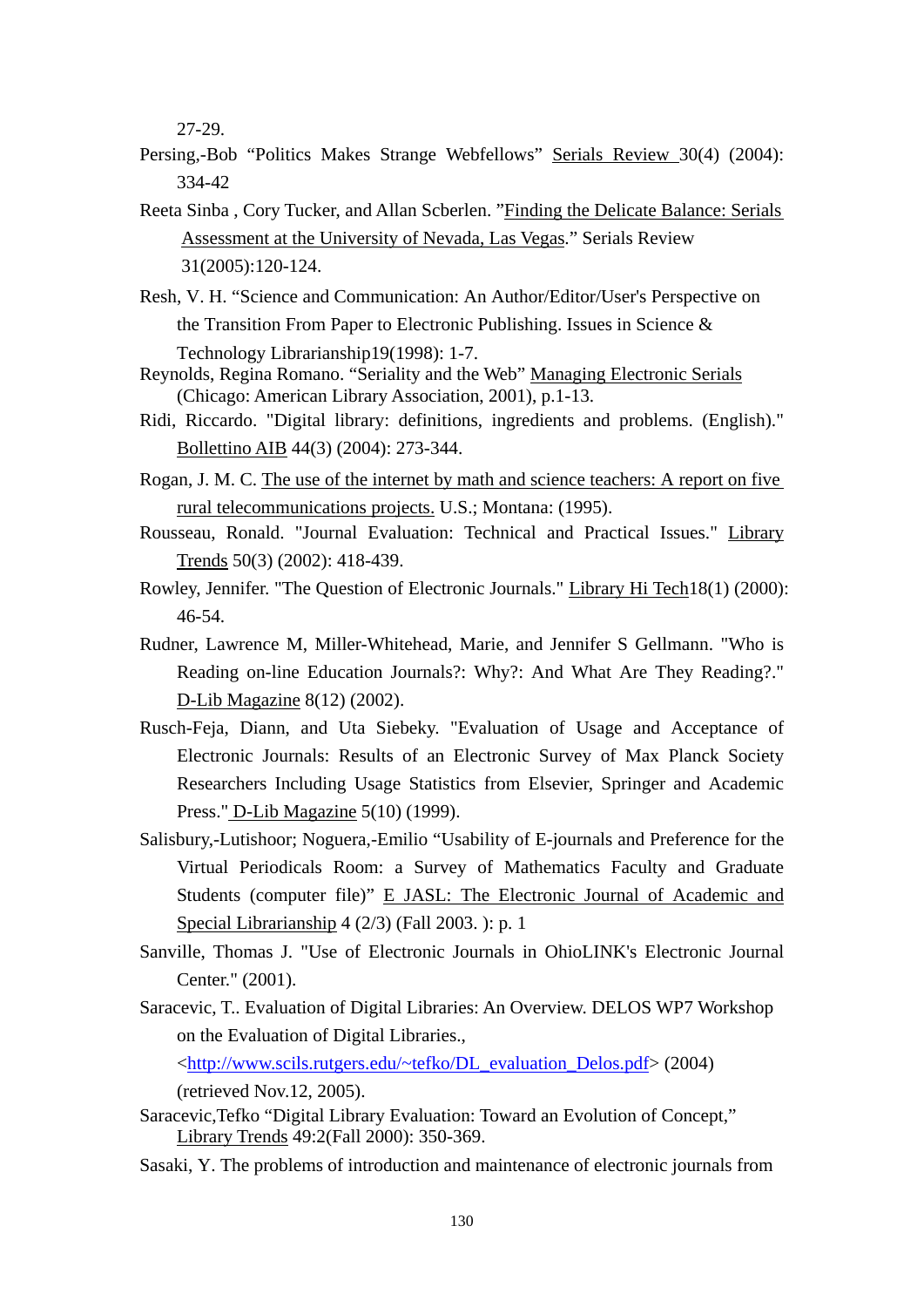the viewpoint of the data offer. [in japanese]. Online Kensaku, *21*(3/4)(2000):188-198.

- Sathe,-Nila-A; Grady,-Jenifer-Lyn; Giuse,-Nunzia-Bettinsoli "Print Versus Electronic Journals: A Preliminary Investigation Into the Effect of Journal Format on Research Processes" Journal of the Medical Library Association 90(2) (Apr 2002. ): 235-43
- Schoonbaert,-Dirk "Biomedical journals and the World Wide Web" The Electronic Library 16 (2) (Apr 1998. ): 95-104
- Sellitto, Carmine, and Stephen Burgess. "Towards A Weighted Average Framework for Evaluating the Quality of Web-located Health Information." Journal of Information Science 31(4) (2005): 260-272.
- Shin,-Eun-Ja "Measuring the Impact of Electronic Publishing on Citation Indicators of Education Journals" Libri 54 (4) (December 2004. ): 221-7
- Siebenberg, Tammy R., Gaibraith, Betty, and Eileen E. Brady. "Print versus Electronic Journal Use in Three Sci/Tech Disciplines: What's Going On Here?." College & Research Libraries 65(5) (2004): 427-438.
- Soete, G. J. "Transforming libraries: Issues and innovations in electronic scholarly publishing. transforming libraries series." SPEC kit 223. U.S.; District of Columbia: Association of Research Libraries, 1997.
- Sparks, K. E., & Simonson, M. "Annual proceedings of selected research and development papers presented at the national convention of the association for educational communications and technology [AECT]"22nd, long beach, california, february 16-20, 2000: 347.
- Speier,-Cheri; Palmer,-Jonathan; Wren,-Daniel-A "Faculty Perceptions of Electronic Journals as Scholarly Communication: A Question of Prestige and Legitimacy" Journal of the American Society for Information Science 50(6) (May 1 1999. ): 537-43
- Srivastava, Sandhya, and Paolina Taglienti. "E-journal Management: An Online Survey Evaluation." Serials Review 31(1) (2005): 28-38.
- Stambaugh, Emily. "Analytical Skills for Collection Development and Journal Management" Against the Grain17 (5) (Nov 2005): 34, 36, 38
- Su,-Shiao-Feng "The Views of the Library and the Faculty on Electronic Publishing of Scholarly Journals" Journal of Information, Communication and Library Science 7 (3) (Spring 2001. ): 73-81.
- Swarna, T, et al. "Characteristics of the Electronic Journal: 'Library Philosophy and Practice'." SRELS Journal of Information Management 39(3) (2002): 271-282.
- Tafuri,-Narda "What A Scientist Really Wants From Electronic Journals" Library Collections, Acquisitions, and Technical Services 23(2) (Summer 1999): 216-17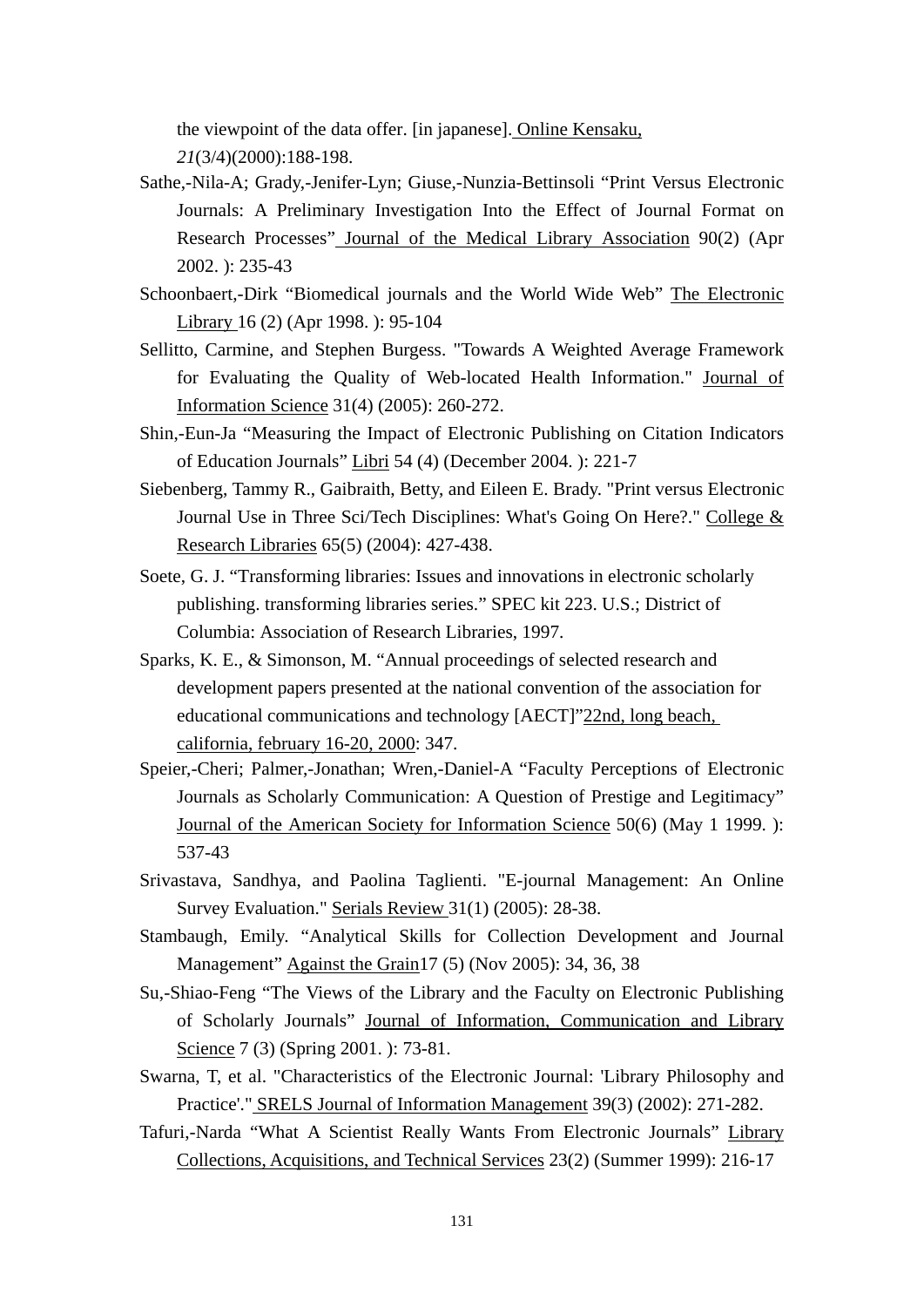- Tenopir,-Carol "Moving Toward Electronic Journals" Library Journal (1976) 25 (12) (July 2000. ):36-8
- Tenopir,-Carol "Should We Cancel Print?" Library Journal (1976) 124(14) (Sept 1 1999. ): 138+
- Tenopir,-Carol "The Value of the Container" Library Journal (1976) 131 (2) (February 1 2006.): 32.
- Tenopir,-Carol; King,-Donald-W; Boyce,-Peter "Relying On Electronic Journals: Reading Patterns of Astronomers" Journal of the American Society for Information Science and Technology 56 (8) (June 2005. ): 786-802.
- Teskey, P; Urquhart, E "The acceptance of electronic journals in UK higher education" Information Services and Use 21 (3/4) (2001):243-8.
- Vilar, Polona, and Maja Žumer. "Comparison and evaluation of the User interfaces of e-journals." Journal of Documentation 61, no. 2 (2005): 203-227.
- Watkinson,-Anthony "What the scientist really wants from electronic journals?" Against the Grain v 10 no6 (Dec 1998/Jan 1999. ): p. 26-8
- Watson, Paula D. "E-JOURNALS: ACCESS AND MANAGEMENT." Library Technology Reports 39(2) (2002): 44.
- Watters, P. A., Watters, M. F., & Carr, S. C. (1998). "Evaluating Internet Information Services In The Asia-pacific Region." Internet Research 8(3) (1998): 266-271.
- Weintraub, J. " Development and use of a genre statement for electronic journals in the sciences." Issues in Science & Technology Librarianship17(1998): 1-5.
- Weller, Anne C. "Editorial Peer Review for Electronic Journals: Current Issues and Emerging Models." Journal of the American Society for Information Science 51(14) (2000): 1328-1333.
- White, M. From PSLI to NESLI: Site licensing for electronic journals in UK academic institutions. (1997).
- Wiley, Lynn, and Tina E. Chrzastowski. "The Illinois Interlibrary Loan Assessment Project II: revisiting statewide article sharing and assessing the impact of electronic full-text journals." Library Collections, Acquisitions, & Technical Services 26(1) (2002): 19.
- Williams, M. E. E. National online meeting proceedings 19th, new york, new york, may 12-14, 1998). U.S.; New Jersey: 1998.
- Wolf, M "Electronic Journals Use, Evaluation and Policy" Information Services and Use 21 (3/4) (2001): 249-61
- Wood, D. J." Peer Review and the Web: The implications of Electronic Peer Review for Biomedical Authors, Referees and Learned Society Publishers." Journal of Documentation 54(2) (1998): 173-197.
- Woodward, H "The UK's National Electronic Site Licensing Initiative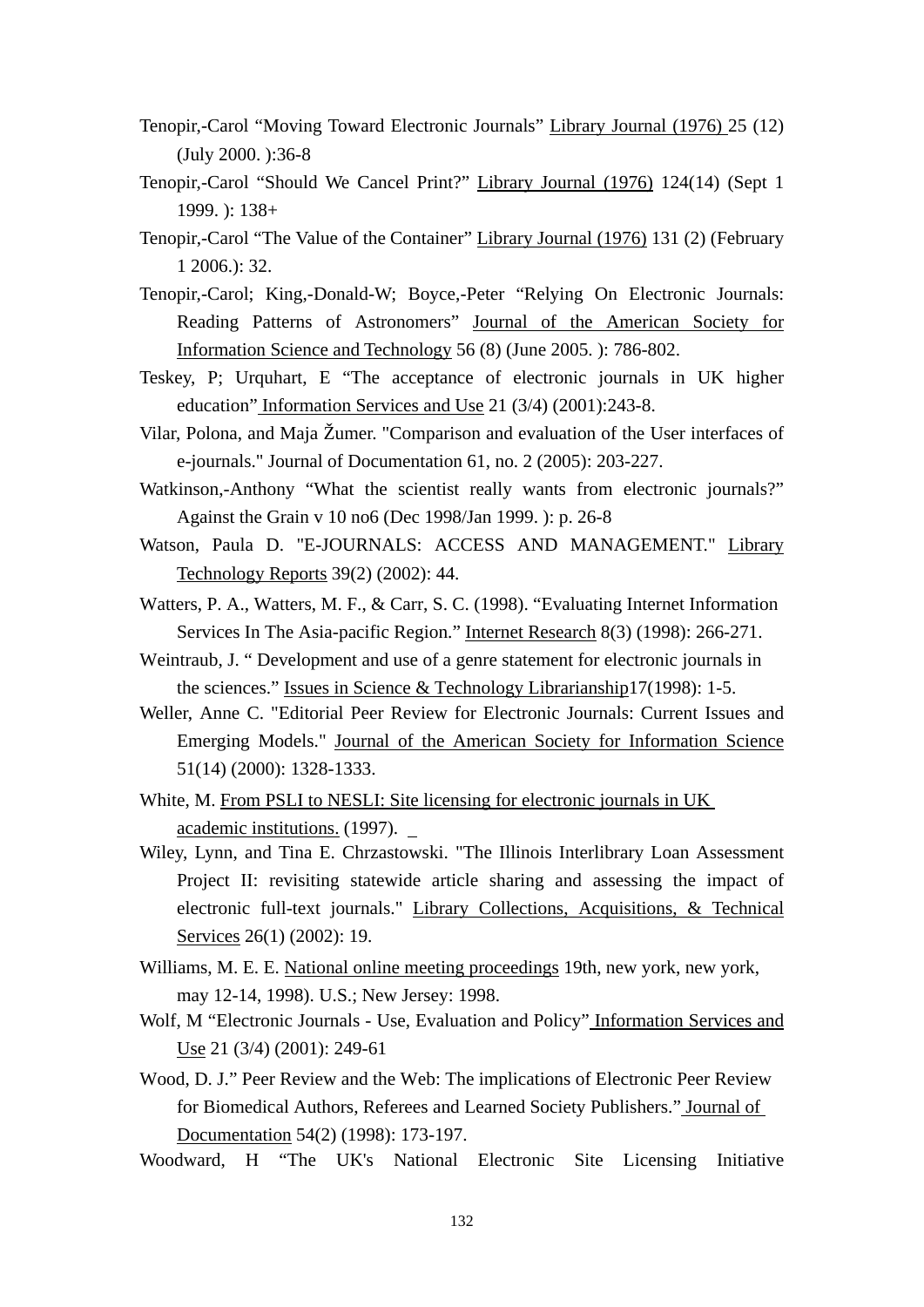(NESLI)"Journal of Library Administration 35 (1/2)( 2001): 181-6

- Woodward,-Hazel-M; Rowland,-J.-F.-B; McKnight,-Cliff "Electronic Journals: Myths and Realities" OCLC Systems and Services 13 (4) (1997):144-51.
- Xiaoyin Zhang, and Michaelyn Haslam. "Movement toward a predominantly electronic journal collection." Library Hi Tech 23(1) (2005): 82-89.
- Yang, C. Bridging the information gap between china and developed countries: Compare library information services in china and in sweden. China: 2001.
- Yu,-Song "Not Just Full-Text Articles: Comparing the Search Function Among Chemistry Electronic Journals' Web Sites (computer file)"Issues in Science and Technology Librarianship 39 (Winter 2004. ): 1-14.
- Zappen, S. H., Taxman, J., & Schwartzkopf, B. Building an electronic journal collection from the ground up. Serials Librarian 36(3/4) (1999): 421-428.
- Zhang, Xiaoyin. "Movement Toward A Predominantly Electronic Journal Collection" Library Hi Tech23 (1) (2005): 82-89.
- Zhang, Y., & Estabrook, L. "Accessibility to internet-based electronic resources and its implications for electronic scholarship." Proceedings of the ASIS Annual Meeting 35 (1998).
- Zhang, Z. "Evaluating Electronic Journals and Monitoring Their Usage by Means of WWW Server Log File Analysis" Vine 111 (1999): 37-42.
- Zhang-Yin "The Impact of Internet-based Electronic Resources on Formal Scholarly Communication in the Area of Library and Information Science: A Citation Analysis" Journal of Information Science 24 (4) (1998. ): 241-54
- Zhao, Dangzhi. "Challenges of Scholarly Publications on the Web to the Evaluation of Science - A Comparison of Author Visibility on the Web and in Print Journals" Information Processing & Management 41: 6 (Dec 2005):1403-14180.

## **(**三**)**網路資源

ARL E-metrics, The E-Metrics project

<http://www.arl.org/stats/newmeas/emetrics/>(Retrieved November 8, 2006).

Association of Research Libraries,"Association of Research Libraries Performance Measurement." <http://www.arl.org/stats/perfmeas/> (Retrieved November 8, 2006).

- Association of Research Libraries, "Statistics and Measurement Program," <http://www.arl.org/stats/index.html>(Retrieved November 8, 2006).
- COUNTER Counting Online Usage of NeTworked Electronic Resources**."** COUNTER code of

Practice."<http://www.projectcounter.org/code\_practice.html>(Retrieved July 5, 2006)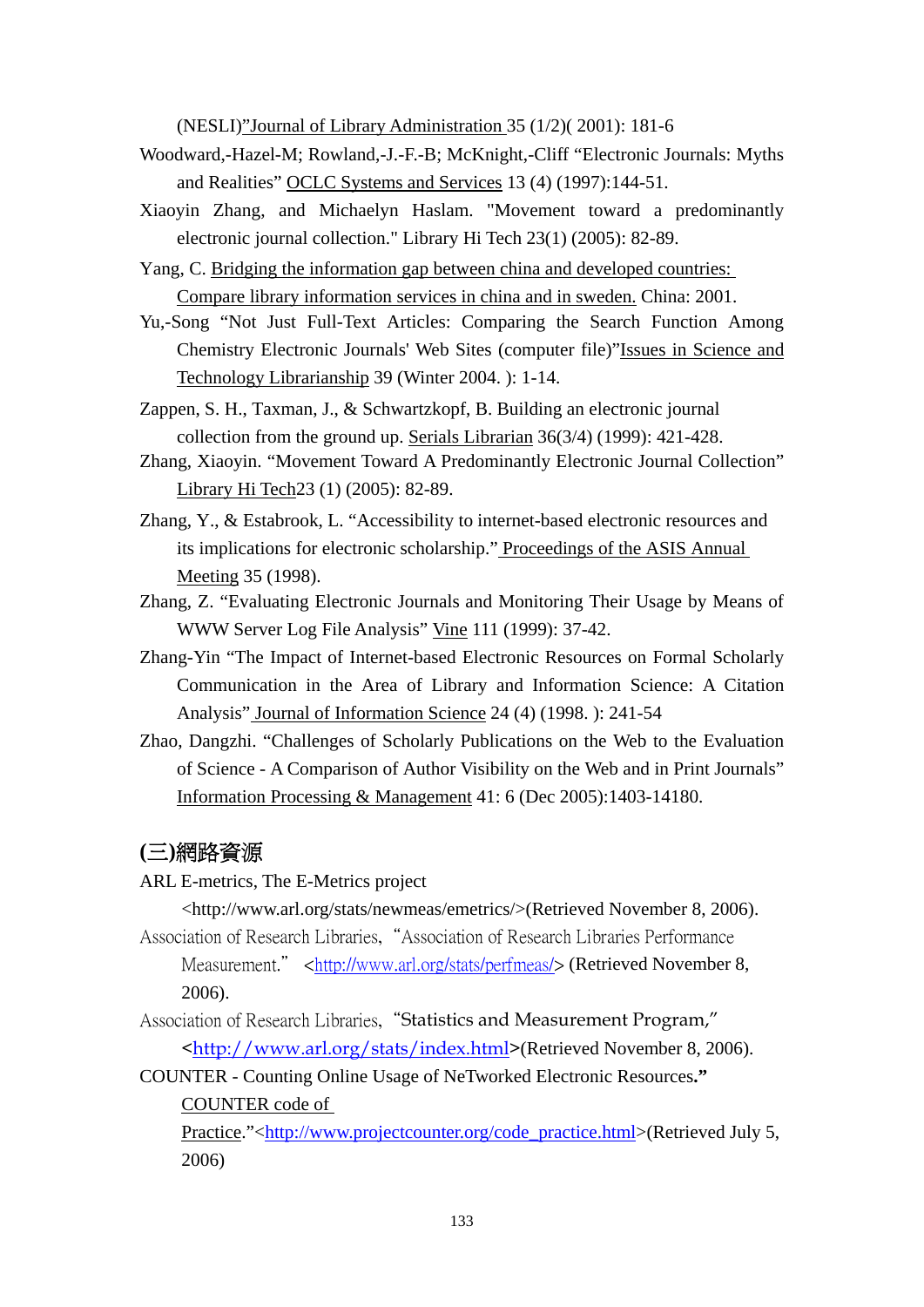COUNTER, Counting Online Usage of Networked Electronic Resources, <http://www.projectcounter.org/about.html>(Retrieved September 2, 2005).

D-Lib Magazine<http://www.dlib.org/>(Retrieved November 8, 2006).

The Scholarly Electronic Publishing Bibliography (SEPB)

<http://epress.lib.uh.edu/sepb/sepb.html>(Retrieved November 8, 2006).

Yale University Library." International Coalition of Library Consortia (ICOLC)Guidelines for Statistical Measures of Usage of Web-Based Indexed, Abstracted, and Full Text Resources." (November 1998) <http://www.library.yale.edu/consortia/webstats.html>( Retrieved July 6, 2006).